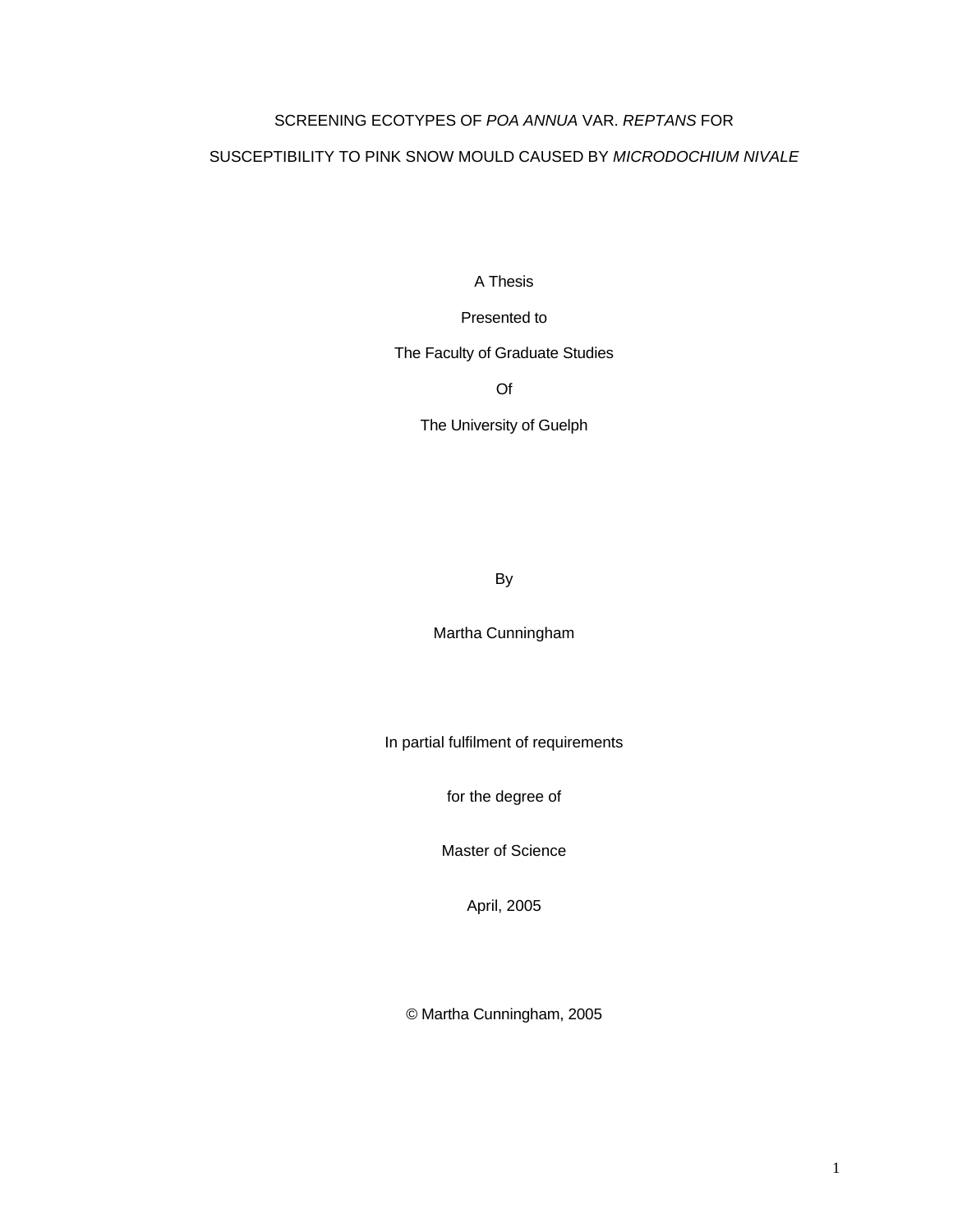### **ABSTRACT**

# **Screening ecotypes of** *Poa annua* **var.** *reptans* **for susceptibility to pink snow mould caused by** *Microdochium nivale*

| Martha Cunningham    | Advisors:                        |
|----------------------|----------------------------------|
| University of Guelph | Dr. Julie Dionne, Dr. Tom Hsiang |

Annual bluegrass (*Poa annua)* ecotypes collected from golf course putting greens were evaluated for resistance to pink snow mould (*Microdochium nivale)* under natural and controlled conditions. Field plots consisted of thirty ecotypes transplanted into existing creeping bentgrass (*Agrostis stolonifera*) putting greens in the fall, which allowed the turf to cold acclimate. Inoculation occurred in early winter. Weekly visual evaluation conducted immediately after snowmelt over six weeks revealed significant differences in the ability of the ecotypes to resist pink snow mould attack and to recover after snowmelt. Cold chamber plots consisted of the same ecotypes used in the field study plus two bentgrasses transplanted into tubes. The ecotypes were acclimated in a cold chamber before they were inoculated with infested wheat bran. Visual evaluation during the incubation period revealed significant differences in the ability of the ecotypes and the bentgrasses to resist pink snow mould attack.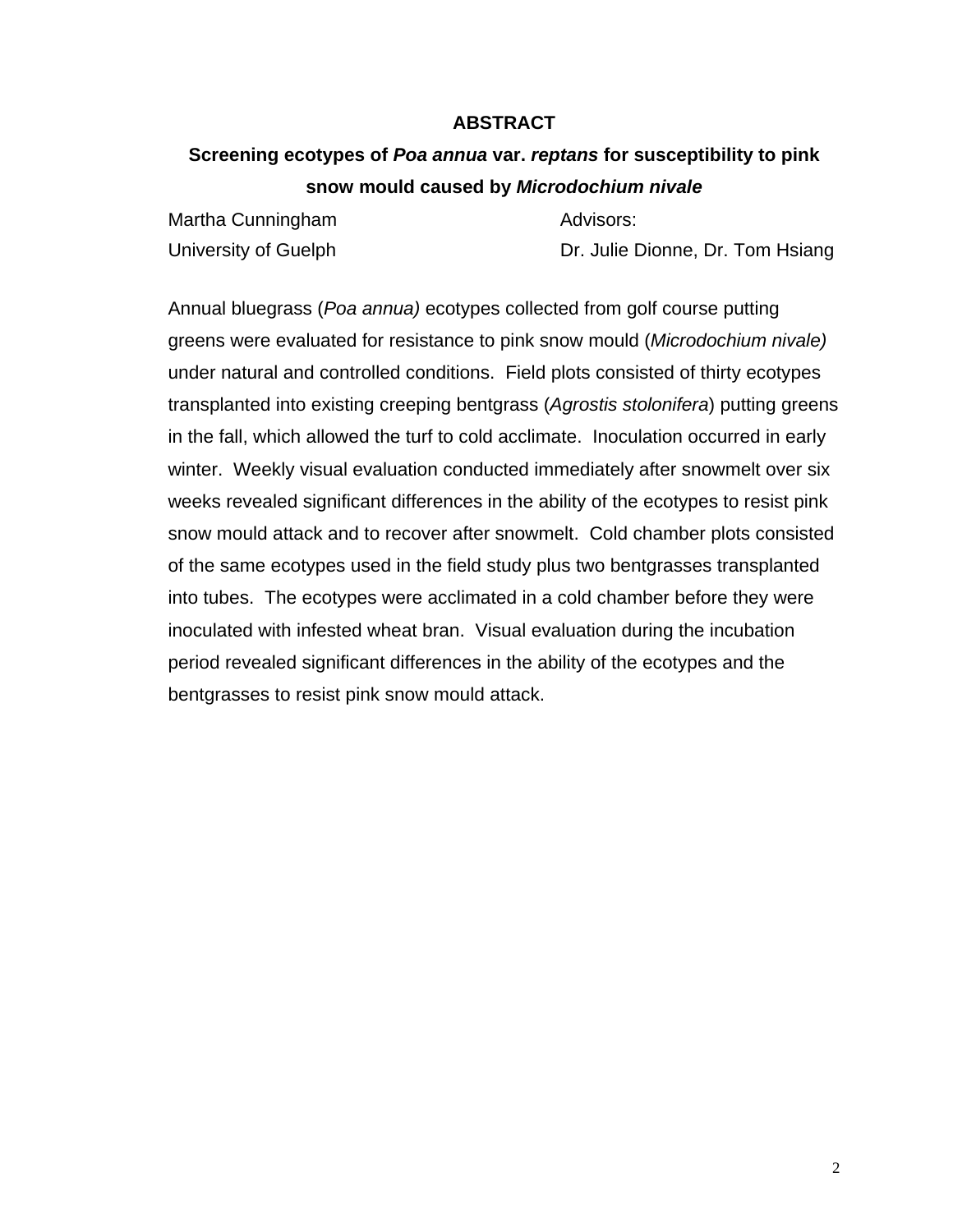# ACKNOWLEDGEMENTS

I gratefully acknowledge the members of my advisory committee, Dr. Julie Dionne, Dr. Tom Hsiang, Dr. Ken Carey, and Dr. Yves Castonguay for their valuable assistance and advice.

Special thanks are extended to Dr. Tom Hsiang, Dr. Al Sullivan, and to Dr. Ken Carey for their continuous support, expertise, and patience throughout my research.

I would like to acknowledge the technical assistance of the research technicians from Dr. Hsiang's lab as well as the technicians and summer students employed at the Guelph Turfgrass Institute who assisted with the maintenance of turf and fungal cultures.

I wish to express my sincere gratitude to my fellow graduate student and friend, Karine Pare, for keeping me sane through her encouragement, assistance, and advice.

Heartfelt thanks and appreciation are extended to my family and friends for their constant support, encouragement, and confidence in me.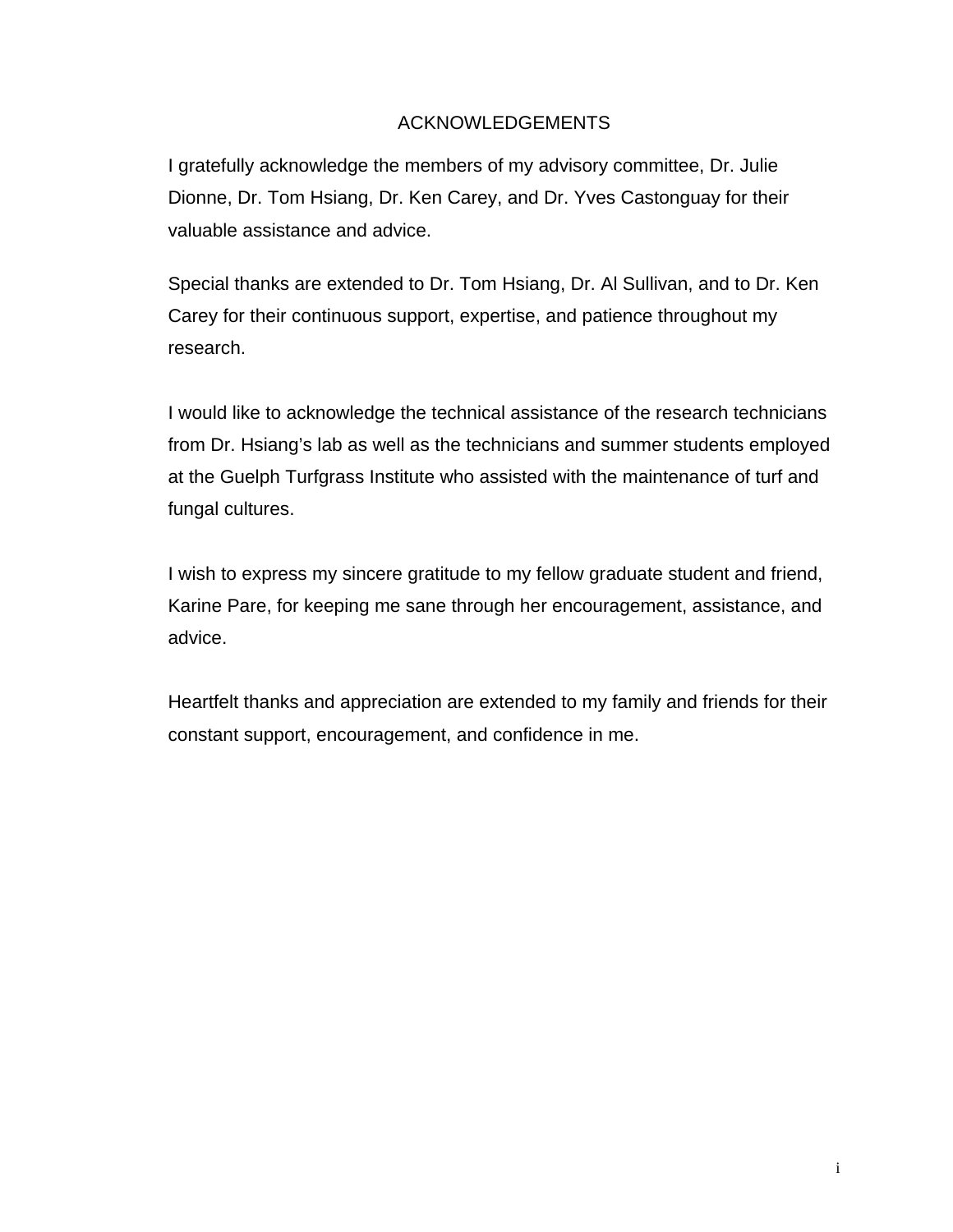|                                                                                                                                                       | Ĩ.                                                                            |
|-------------------------------------------------------------------------------------------------------------------------------------------------------|-------------------------------------------------------------------------------|
|                                                                                                                                                       | ii                                                                            |
|                                                                                                                                                       | iv                                                                            |
|                                                                                                                                                       | vi                                                                            |
|                                                                                                                                                       | 1                                                                             |
|                                                                                                                                                       | 1                                                                             |
| Establishment on Golf Greens<br>L.<br>Ш.<br>Evolution of Poa annua on Golf Greens<br>III.                                                             | $\overline{c}$<br>$\overline{c}$<br>$\overline{\mathbf{4}}$<br>$\overline{7}$ |
| L.<br>Ш.<br>Microdochium nivale (Fries) Samuels & Hallett<br>III.<br>IV.<br>V.                                                                        | 9<br>10<br>11<br>11<br>13<br>14                                               |
| History of Turfgrass Breeding<br>I.<br>Ш.                                                                                                             | 16<br>16<br>16                                                                |
| Cold Tolerance and Pink Snow Mould Resistance<br>L.<br>Snow Mould Resistance and Cold Tolerance<br>Ш.<br>Pathogenesis-related Proteins<br>III.<br>IV. | 17<br>17<br>19<br>20<br>23                                                    |
| <b>CHAPTER 1: Genetic Variability for Resistance to Pink Snow Mould Among</b><br>Ecotypes of Poa annua var. reptans Assessed Under Field Conditions   | 23                                                                            |
| 1.1                                                                                                                                                   | 23                                                                            |
| 1.2                                                                                                                                                   | 29<br>26<br>27                                                                |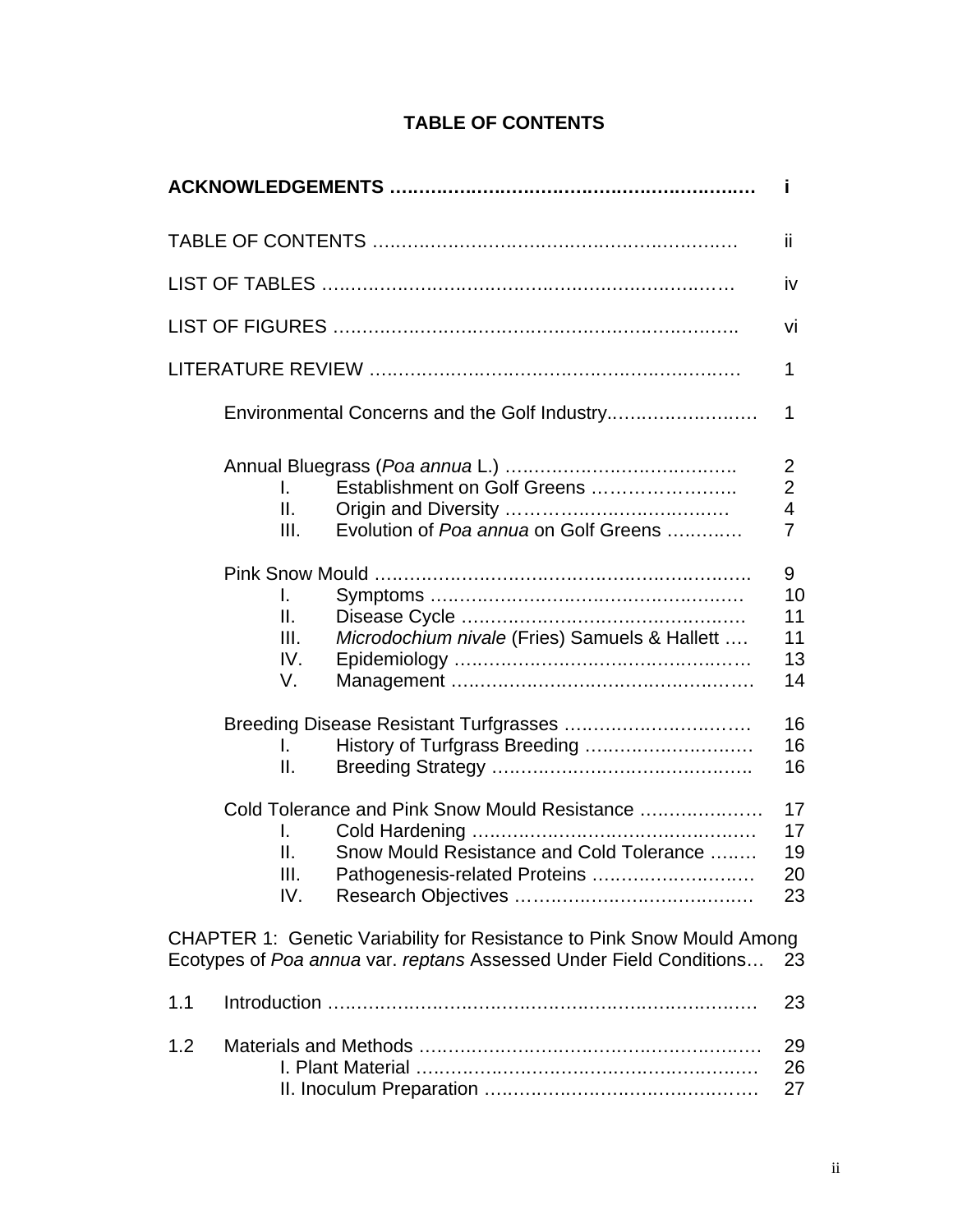|     |                                                                                                                                               | 28<br>29<br>29                                     |
|-----|-----------------------------------------------------------------------------------------------------------------------------------------------|----------------------------------------------------|
| 1.3 |                                                                                                                                               | 30<br>30<br>31<br>32<br>33<br>34<br>34             |
| 1.4 |                                                                                                                                               | 35                                                 |
|     | <b>CHAPTER 2: Genetic Variability for Resistance to Pink Snow Mould Among</b><br>Ecotypes of Poa annua var. reptans Assessed Under Controlled | 50                                                 |
| 2.1 |                                                                                                                                               | 50                                                 |
| 2.2 |                                                                                                                                               | 54<br>54<br>54<br>54<br>56<br>56<br>57<br>57<br>58 |
|     |                                                                                                                                               | 58<br>59                                           |
| 2.3 | II. Ecotype Susceptibility to Pink Snow Mould                                                                                                 | 59<br>59<br>59<br>60<br>61<br>61                   |
| 2.3 |                                                                                                                                               | 62                                                 |
|     |                                                                                                                                               | 79                                                 |
|     |                                                                                                                                               | 85                                                 |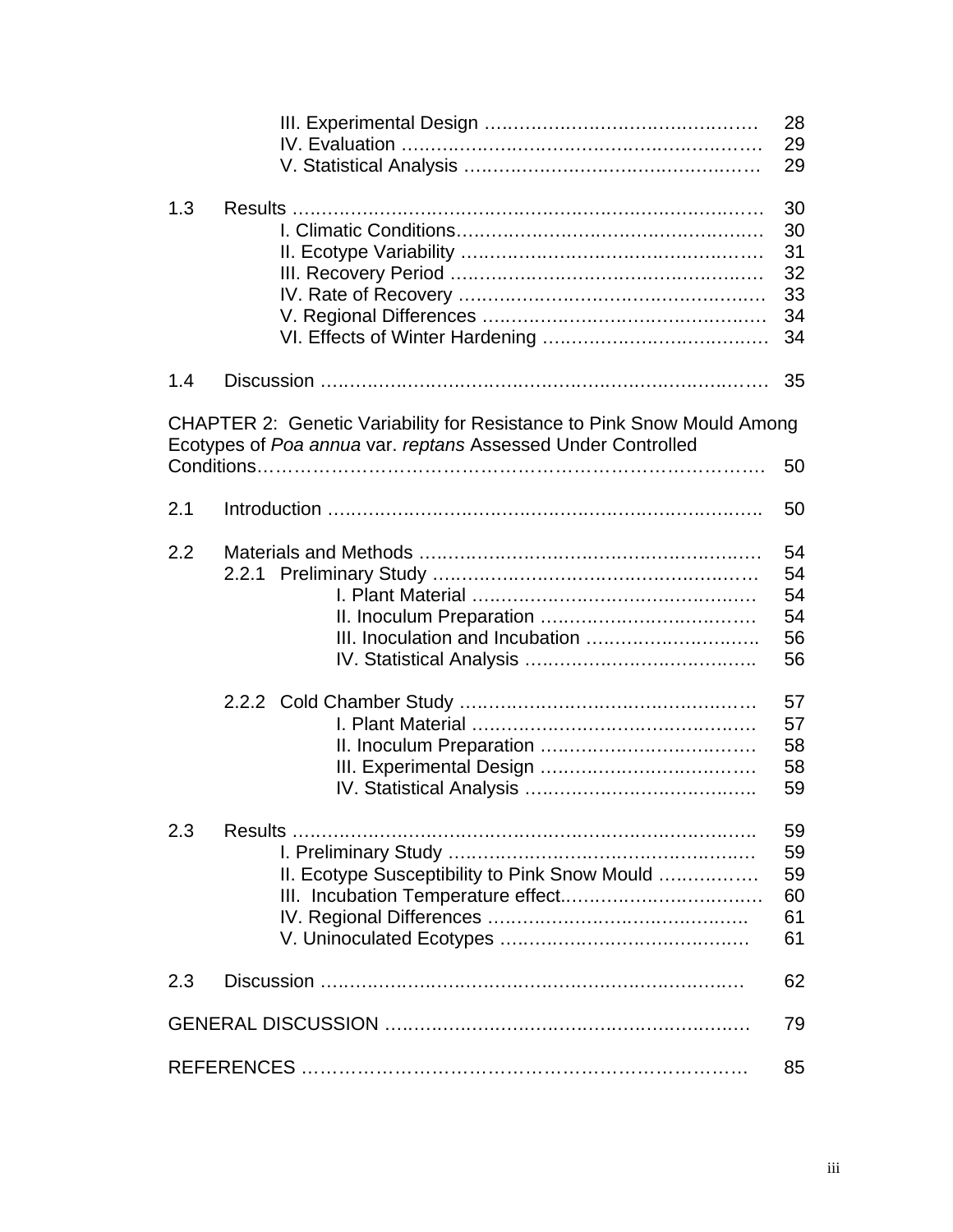# **LIST OF TABLES**

| Table 1.1: Origin of ecotype collection of Poa annua var. reptans. Canadian ecotypes were<br>collected from putting greens during the summer of 2002. Quebec ecotypes were collected by<br>Louis Simard. Ontario ecotypes were submitted by the golf course turf manager. US ecotypes<br>were obtained from the annual blue grass collection of Dr. David Huff at The Pennsylvania State                        |
|-----------------------------------------------------------------------------------------------------------------------------------------------------------------------------------------------------------------------------------------------------------------------------------------------------------------------------------------------------------------------------------------------------------------|
| Table 1.2: Percent (%) injury observed on inoculated ecotypes at the Vic West field plot on<br>March 22, 2003. Ecotypes are ranked from least to most affected<br>40                                                                                                                                                                                                                                            |
| Table 1.3: Percent (%) injury observed on inoculated ecotypes at the Vic West field plot on April<br>41                                                                                                                                                                                                                                                                                                         |
| Table 1.4: Mean percent (%) injury scores of inoculated ecotypes collected in Ontario, Quebec<br>and the US assessed immediately after snowmelt on March 22, 2003 and after a recovery period<br>42                                                                                                                                                                                                             |
| Table 1.5: Percent (%) injury observed on uninoculated ecotypes at the Vic West field plot on<br>43                                                                                                                                                                                                                                                                                                             |
| Table 1.6: Percent (%) injury observed on uninoculated ecotypes at the Vic West field plot on<br>44                                                                                                                                                                                                                                                                                                             |
| Table 2.1: Effect of inoculum source and rate of application of two M. nivale isolates on average<br>pink snow mould injury observed on one ecotype of annual bluegrass and one cultivar of creeping<br>bentgrass in a cold chamber. There were two repetitions of each treatment with six replications<br>of each treatment. Ecotypes were assessed weekly for six weeks following their incubation in a<br>67 |
| Table 2.2: Percent (%) injury observed on inoculated ecotypes under controlled conditions for six<br>weeks with no light in cold chamber 1 set at $7^{\circ}$ C. Ecotypes are ranked from least to most<br>68                                                                                                                                                                                                   |
| Table 2.3: Percent (%) injury observed on inoculated ecotypes under controlled conditions for six<br>weeks with no light in cold chamber 2 set at $3^{\circ}$ C. Ecotypes are ranked from least to most<br>69                                                                                                                                                                                                   |
| Table 2.4: Mean squares, degrees of freedom (DF) F values, and levels of probability of F from<br>the analysis of variance (ANOVA) of the model for % injury of turfgrass ecotypes when inoculated<br>70                                                                                                                                                                                                        |
| Table 2.5: Mean squares, degrees of freedom (DF) F values, and levels of probability of F from<br>the analysis of variance (ANOVA) of the model for % injury of uninoculated turfgrass ecotypes in<br>71                                                                                                                                                                                                        |
| Table 2.6: Regional and species variation in injury ratings (%) of Poa annua ecotypes and two<br>Agrostis spp. inoculated with M. nivale in a cold chamber in the dark. Ecotypes were assessed                                                                                                                                                                                                                  |
| Table 2.7: Percent (%) injury observed on uninoculated ecotypes under controlled conditions for<br>six weeks with no light in cold chamber 1 set at $7^{\circ}$ C. Ecotypes are ranked from least to most<br>73                                                                                                                                                                                                 |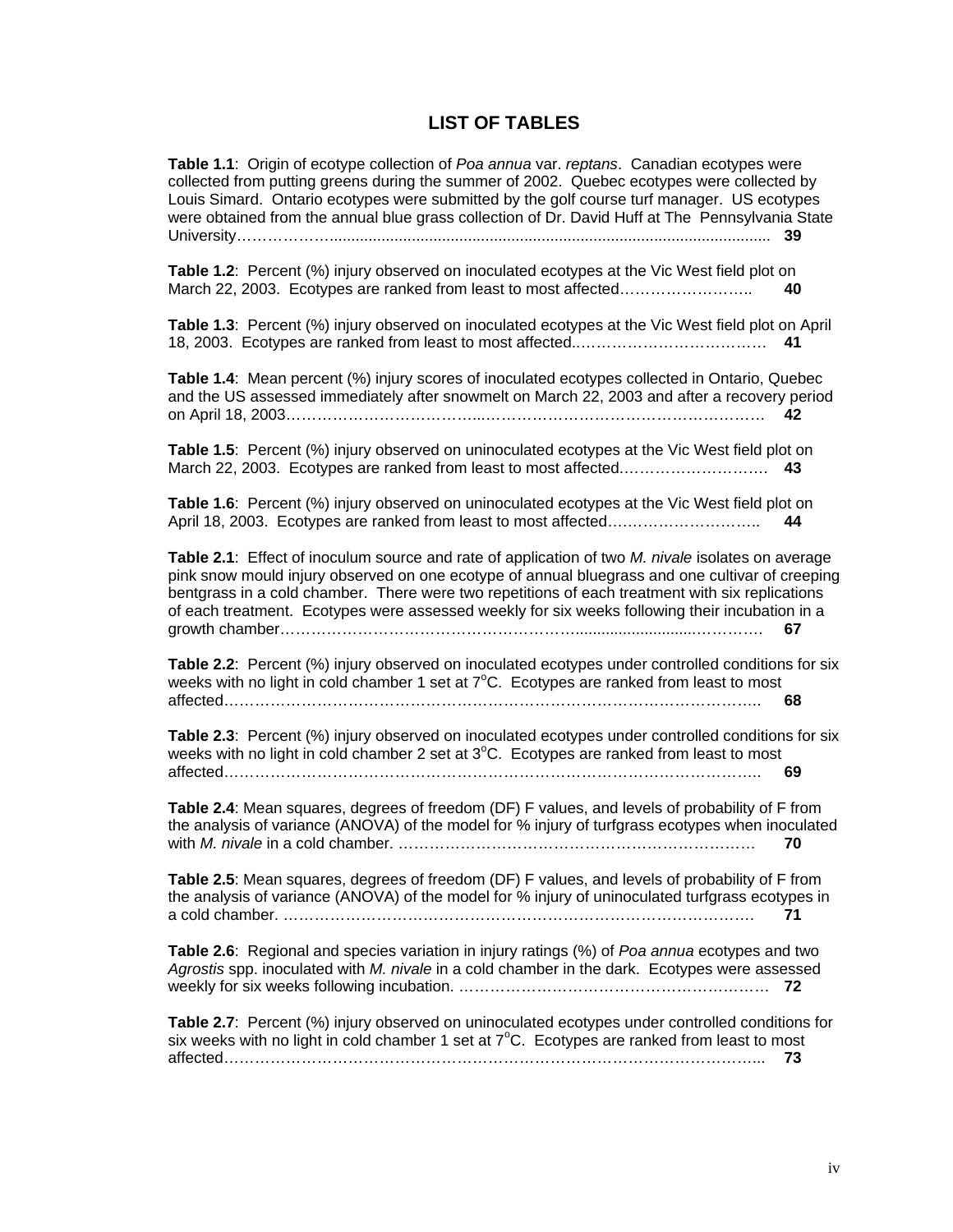**Table 2.8**: Percent (%) injury observed on uninoculated ecotypes under controlled conditions for six weeks with no light in cold chamber 2 set at 3°C. Ecotypes are ranked from least to most affected…………………………………………………………………………………………… **74**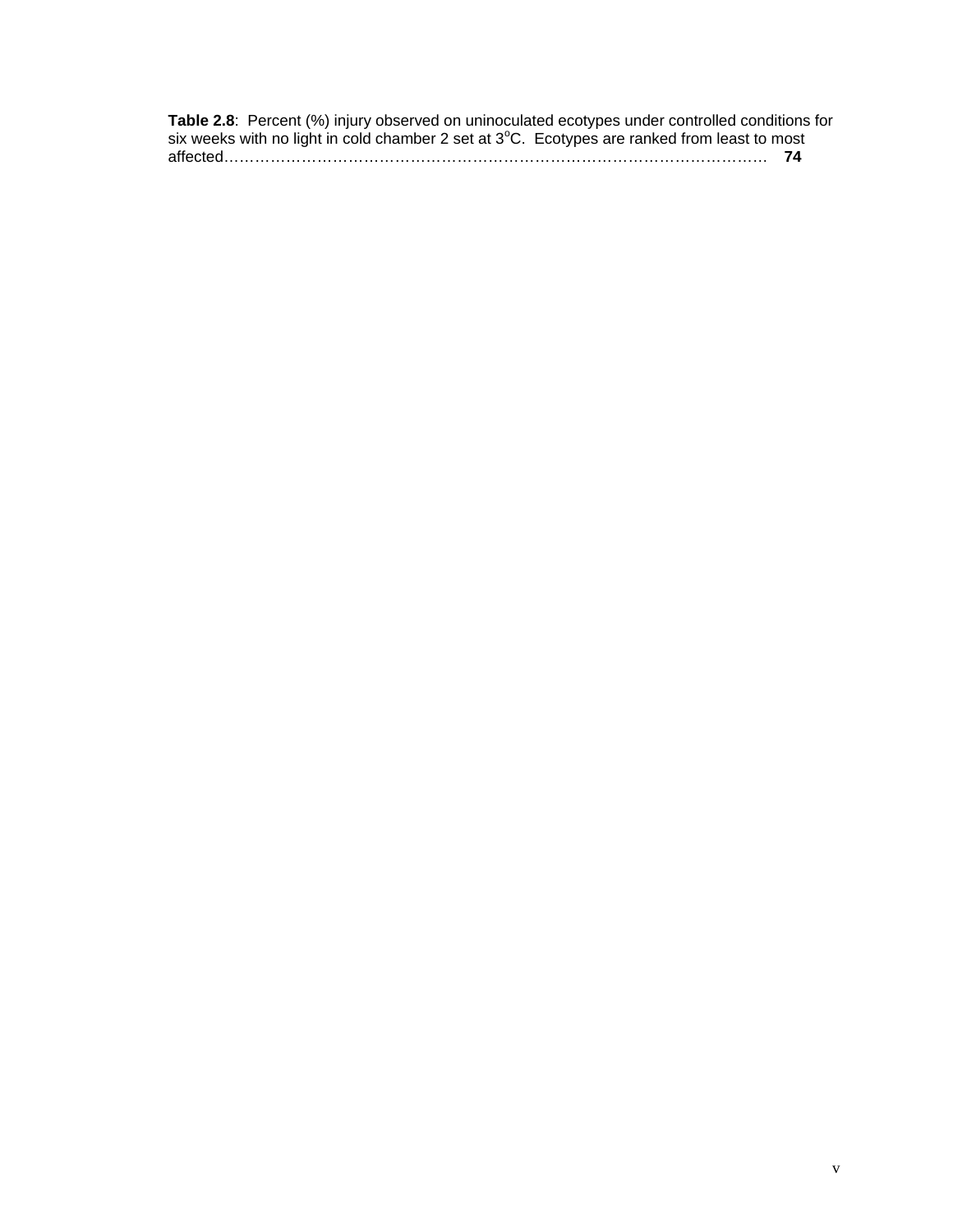#### **LIST OF FIGURES**

**Figure 1.1**: Air and soil temperature fluctuations during winter 2002 - 2003 at GTI field plot. Soil temperature was measured at a depth of approximately 7 cm. Data is missing from February to March due to equipment malfunction. ………………………………………………………… **45**

**Figure 1.2**.: Air and soil temperature fluctuations during winter 2002 - 2003 at Vic West field plot. Soil temperature was measured at a depth of approximately 7 cm. Snowcover lasted from mid-December, 2002 to early March, 2003……………….……………………………………….. **46**

**Figure 1.3**: Percent (%) injury levels observed on inoculated and uninoculated-fungicide-treated plots ranked from least to most susceptible to attack by pink snow mould. Observations were made on March 22, 2003…………..…………………………………………………………… **47**

**Figure 1.4**: Percent (%) injury levels observed on inoculated and uninoculated-fungicide-treated plots ranked from least to most susceptible to attack by pink snow mould. Observations were made on April 18, 2003……………...…………………………………………………………. **48**

**Figure 1.5**: Rate of recovery of inoculated and uninoculated ecotypes based on a recovery index calculated by subtracting injury ratings scored after the recovery period (March 22, 2002) from injury ratings scored after snowmelt (April 18, 2002) and determining the mean score… **49**

| Figure 2.1: Example of block construction and arrangement for cold chamber protocol<br>75                                                                                                                |  |
|----------------------------------------------------------------------------------------------------------------------------------------------------------------------------------------------------------|--|
| Figure 2.2: Percent (%) injury levels observed on inoculated and uninoculated plots in cold<br>chamber 1 set at $7^{\circ}$ C. Ecotypes are ranked from least to most affected by pink snow mould<br>-76 |  |
| Figure 2.3: Percent (%) injury levels observed on inoculated and uninoculated plots in cold<br>chamber 2 set at 3°C. Ecotypes are ranked from least to most affected by pink snow mould                  |  |
| Figure 2.4: Temperature fluctuation in cold chamber 1 (CC1) and cold chamber 2 (CC2) during<br>78                                                                                                        |  |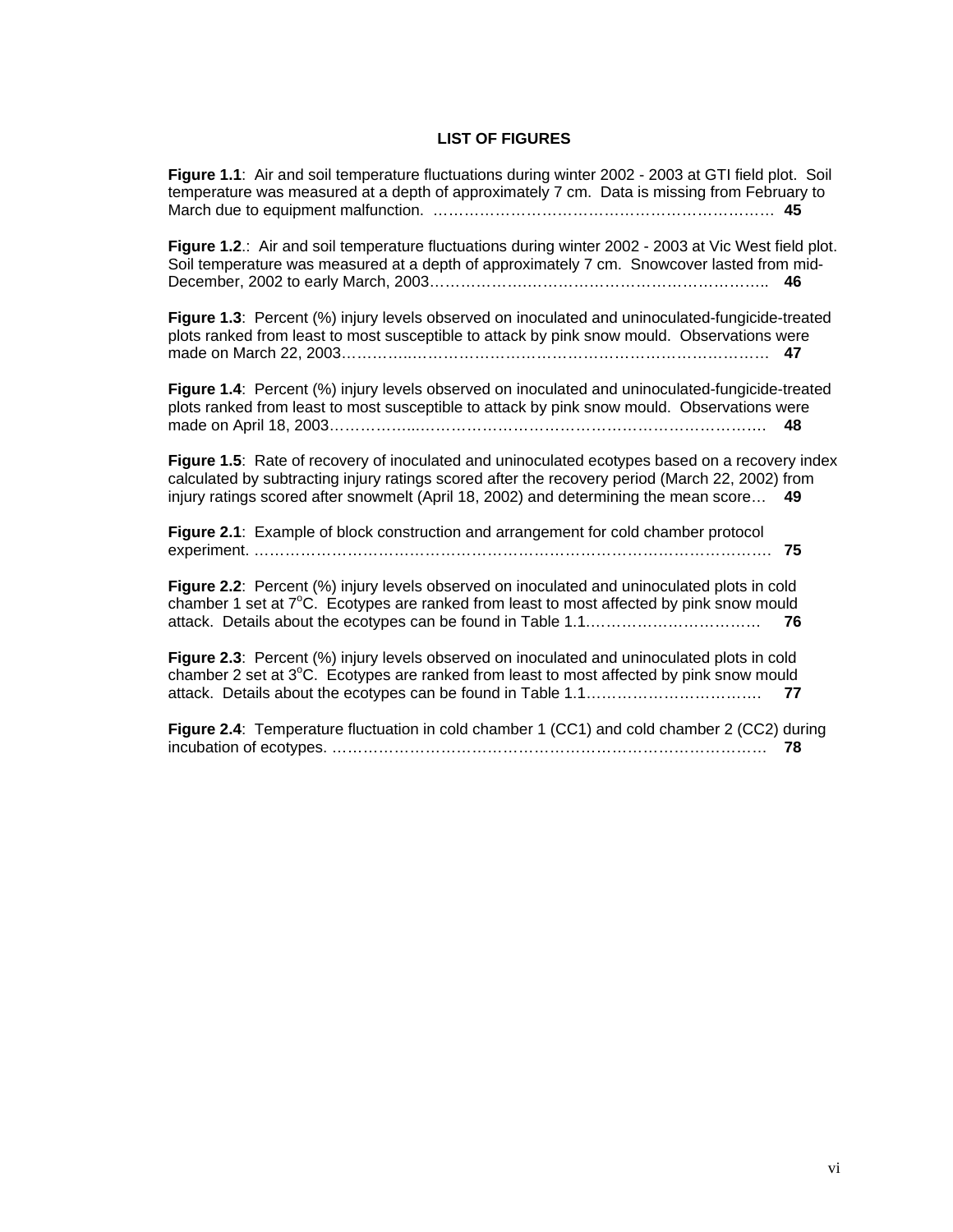### *Literature Review*

### **Environmental Concerns and the Golf Industry**

Over the last several years, the golf industry has been enjoying incredible growth. According to a survey by the Royal Canadian Golf Association in 2002, there are more than 2100 golf courses in Canada and more than 4.95 million golfers. Approximately 20 new golf courses are constructed in Ontario annually (Ted MacIntyre, Editor, Ontario Golf Magazine, 2003, personal communication). Increasing interest in the game of golf, coupled with the increase in competition between golf courses, has created a demand for improved aesthetics and playability of putting greens. Golfers demand superior quality turf that provides a uniform playing surface and they do not accept declining turf quality due to environmental stresses, including pest problems. This is reflected in the frequency and intensity of management practices performed by golf course turf managers to maintain putting green turf, including regular pesticide applications.

There are public concerns about pesticide use and its effects on surface and ground water, human health, and wildlife. With the first ban on aesthetic pesticide use implemented in Hudson, Quebec in 2001, municipal pesticide bans are becoming a factor that golf course turf managers across Canada must consider. Hudson By-law 270 was challenged by a Lawn Care company, but the By-law was upheld by the Supreme Court of Canada. According to the By-law, pesticide use is "prohibited for purely aesthetic use … to minimize the use of allegedly harmful pesticides in order to promote the health of its inhabitants" (Anonymous, 2001). Other municipalities across Canada, including Toronto, have implemented similar pesticide bans.

In Quebec, the new Pesticides Management Code Regulations, which came into effect on April 3, 2003, obliges all golf courses to present a pesticide reduction plan to the Quebec Ministry of the Environment. This plan must be signed by an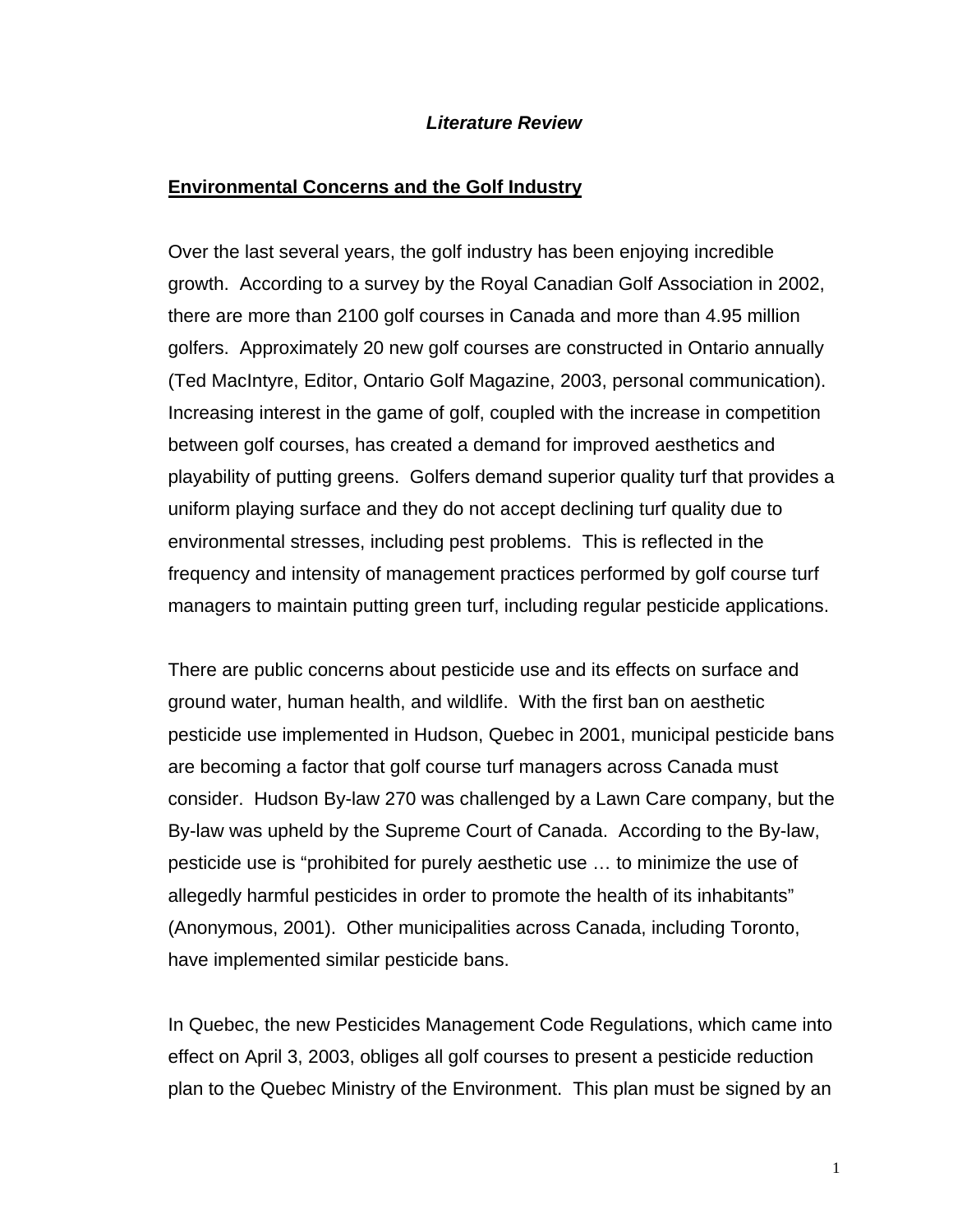agronomist member of OAQ (Ordre des Agronomes du Quebec) and must be sent to the Ministry every three years starting April 2, 2006. The Pesticide reduction plan must contain recommendations formulated by an agronomist to obtain the established percentage pesticide reductions over a three-year period (Anonymous, 2005)

Increasing concerns about pesticide levels in the environment and the threat of municipal pesticide bans has made the use of stress-resistant turf species of critical importance. Since 1982, the USGA has sponsored turfgrass breeding programs directed toward significantly reducing pesticide use (Kenna and Snow, 2000). Fungicide applications are expensive, have limited effectiveness, and may adversely affect the environment (Stier et al., 2003). Disease-resistant turf cultivars reduce the need for pesticide use. Turfgrass improvement efforts are an integral part of Integrated Pest Management (IPM) strategies, thus, new varieties with better abiotic and biotic stress resistance will have a positive role in IPM practices (Kenna and Snow, 2000).

# **Annual Bluegrass (***Poa annua* **L.)**

### *I)* **Establishment on Golf Greens**

Currently, the turf species of choice for golf course greens establishment in Canada is creeping bentgrass (*Agrostis stolonifera* Huds.). Creeping bentgrass withstands traffic and tolerates extremely low mowing heights to provide a suitable putting surface (Eggens, 1998). Coexistence of creeping bentgrass and annual bluegrass (*P. annua*) on a putting green is governed by cyclic changes, such as the annual reproductive cycle of annual bluegrass (Cline et al., 1993). Annual bluegrass is favoured by cool weather during the spring and fall. Creeping bentgrass is favoured during mid-summer following seed production in annual bluegrass (Cline et al., 1993). Intensively managed greens are more susceptible to damage caused by turf equipment and golfers than other less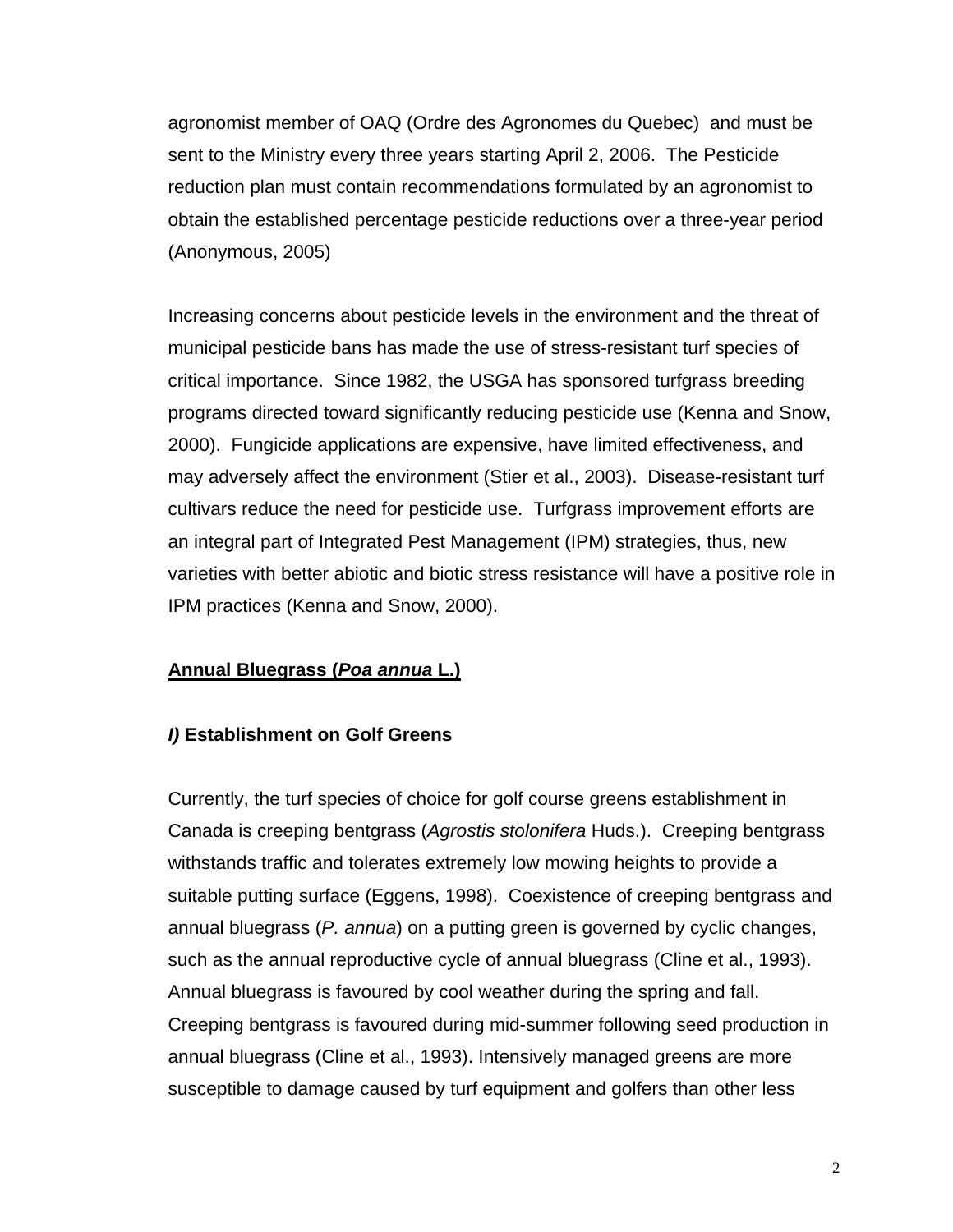intensively managed areas of the golf course (Lush, 1988a). Disturbed areas of the green resulting from biotic (e.g. disease) and abiotic (e.g. traffic) stresses are quickly colonized by the opportunistic annual bluegrass*.* This turfgrass flowers and germinates all year around and regenerates readily from self-sown seed (Lush, 1988b). Annual bluegrass also seeds profusely, which is characteristic of a plant adapted to disturbed habitats (Lush, 1988a). Annual bluegrass is an undesirable invader because it has a lighter green colour and an upright growth habit (Lush, 1988a) which blends poorly with the bluish-green colour and prostrate growth habit of creeping bentgrass. It also produces an abundance of seed heads in flushes throughout the season (Lush, 1988a), and these seedheads can be produced below the height of mowing. The presence of annual bluegrass seedheads disrupts the uniformity of the putting surface and the aesthetic quality of the green. Susceptibility to injury by environmental stresses causes death or dormancy of annual bluegrass leaving greens patchy, which further affects the uniformity and the aesthetic quality of the green.

Annual bluegrass is generally susceptible to environmental stresses (Beard, 1970). Abiotic stresses include temperature extremes, ice damage, drought, and winter desiccation. Biotic stresses include several diseases (and their causal agents) such as anthracnose (*Colletotrichum graminicola*), brown patch (*Rhizoctonia solani*), dollar spot (*Sclerotinia homoeocarpa*), pink snow mould/Fusarium patch (*Microdochium nivale*), Pythium blight (*Pythium* spp.), red thread (*Laetisaria fuciformis*), and gray snow mould/Typhula blight (*Typhula* spp.); and many insect pests such as *Aetaenius spretulus* grubs, chinch bugs (*Blissus* spp.), grubs of the beetles belonging to the family *Scarabaeide*, sod webworm (*Crambus* spp.), turfgrass weevil (*Hyperodes* spp.), and cutworms (belonging to the family *Noctuidae*) (Beard et al., 1978).

Annual bluegrass thrives under shady, moist, cool conditions and continues to gain a competitive edge against creeping bentgrass until it ultimately dominates many golf green putting surfaces (Huff, 1996). When the performance of a pure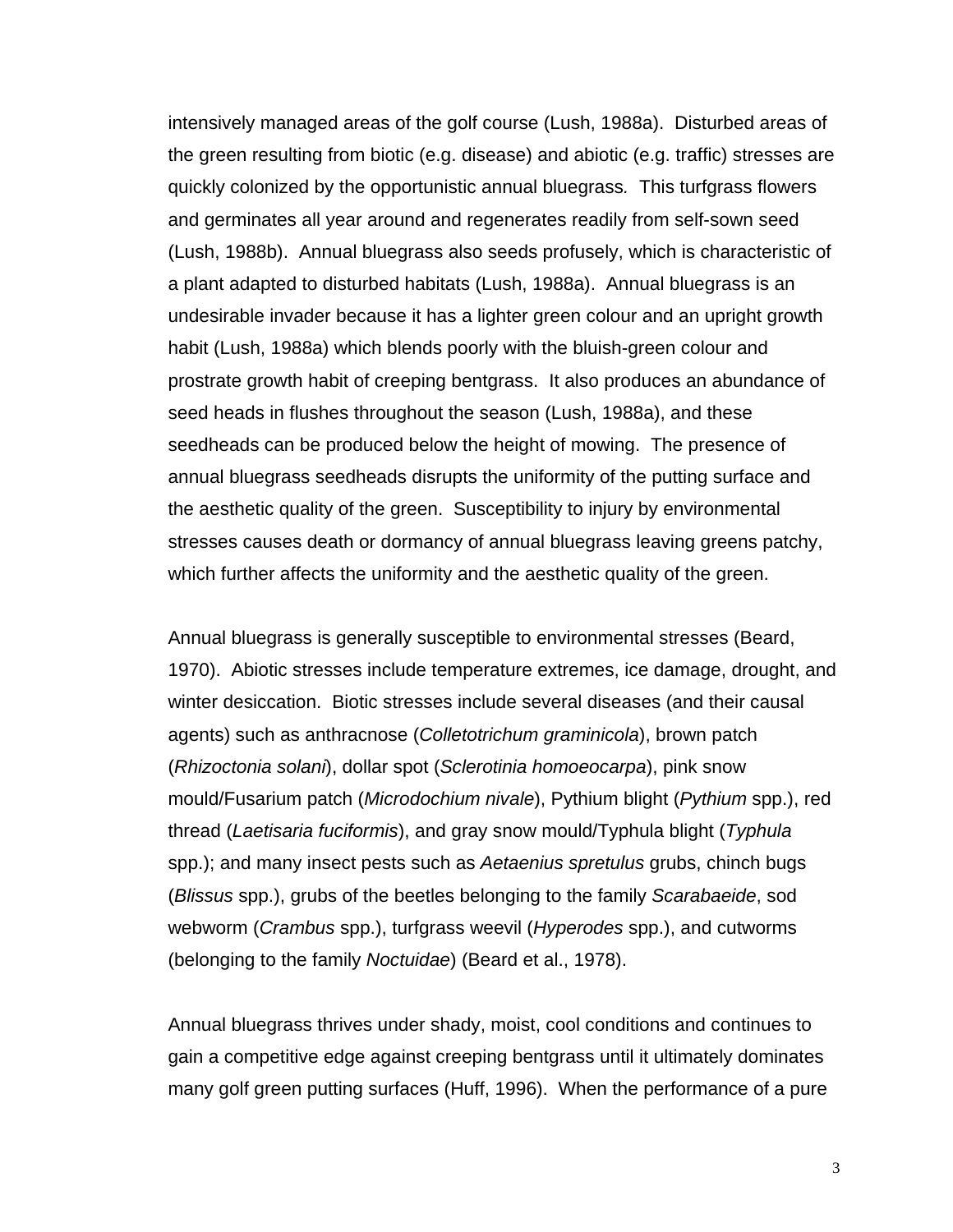stand of annual bluegrass is observed, it is seen to have many qualities that make it a good turf choice. It forms a thick stand because of its dense growth and fine leaf texture (Piper and Oakley, 1927, Juska and Hanson, 1969). Leaf texture becomes finer and density increases as mowing heights are decreased (Beard et al., 1978). The resulting putting surface is smooth and uniform, which is the goal of the turf manager. However, golf courses managers who have annual bluegrass greens do not have an adequate seed source for the types of annual bluegrass that are adapted to their golf green environments for use in routine overseeding, repair work, or new green establishment (Huff, 1996).

### *III)* **Origin and Diversity**

The Mediterranean is the hypothesized center of origin for annual bluegrass (Mitich, 1998). From there, it spread throughout temperate and alpine regions of the world (Beard, 1970; Mitich, 1998). Annual bluegrass was introduced to North America from Europe (Mitich, 1998). It is ubiquitously distributed and widely adapted to diverse habitats (Mitich, 1998), which explains its success as an invader. The high genotypic variability allows the potential to be a successful weed (Mitich, 1998). Life strategy of annual bluegrass varies from annual to perennial with all degrees of variation between these two forms (Beard, 1970).

Annual bluegrass originated as a result of a cross between *Poa supina* Schrad. x *Poa infirma* HBK (Tutin, 1957). Both parents are diploid species with 14 chromosomes (2n=2x=14) (Huff, 1996). Due to the differences in chromosomes between the two species, the resulting hybrid was sterile (1n=2x=14) (Huff, 1996). Fertility was restored by doubling of chromosomes to produce the polyploid annual bluegrass (2n =4x=28) (Huff, 1996). Hybridization and chromosome doubling events generated high levels of genetic variability (Huff, 1996).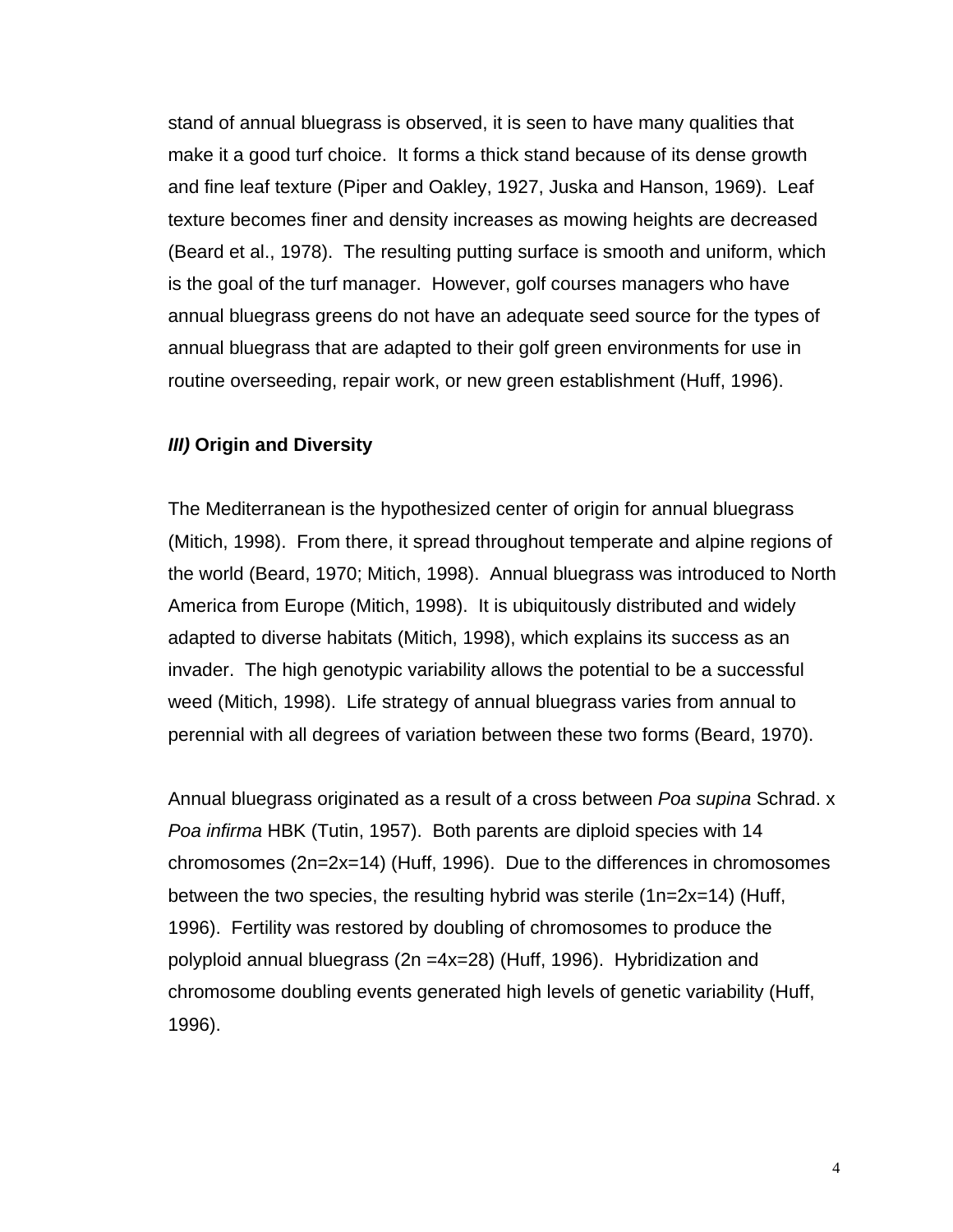Evidence for genetic variability of annual bluegrass can be established when comparing neighboring populations in the environment. Morphological and physiological variation exists between annual bluegrass populations found on golf greens and those found in less intensely maintained areas of the golf course (Lush, 1989). Differential selection pressures caused divergence of annual bluegrass populations into ecotypes exhibiting differences in reproductive strategies (Johnson et al., 1993; Lush, 1989).

Populations found in lower maintenance areas (rough) around the green exhibit a short vegetative stage, after which the plants produce numerous inflorescences (Johnson et al., 1993). Inflorescences have a spreading morphology making them more open to airborne pollen, which encourages outcrossing (Johnson et al., 1993). Populations found on putting greens have a longer vegetative growth stage and a shorter, more determinate flowering habit (Lush, 1989). Flowers are smaller, more compact, and tightly arranged (Johnson et al., 1993). Pollination occurs earlier on the green than in the rough, which limits pollen exchange (Johnson et al., 1993). The morphology of inflorescences on putting greens and early pollination favour self-pollination (Johnson et al., 1993). Fertilization can also occur before florets ever open (cleistogamy) in greens populations. As a result, certain plant habits have become fixed in many biotypes (Johnson et al., 1993).

Seed production is prolific in populations found in the rough (Johnson et al., 1993) and germination occurs in flushes in response to temperature (Lush, 1989,). Populations found on greens produce fewer and smaller seeds, which are capable of germinating at any time (Lush, 1989). Populations in rough areas exhibit an annual life cycle, while populations found on greens tend to be more perennial (Johnson et al., 1993, Lush, 1989).

Differences in vernalization requirements also highlight genetic variation within this species. Vernalization refers to low temperature requirements for vegetative meristems to become reproductive (Mahfoozi et al. 2001). It acts as an

5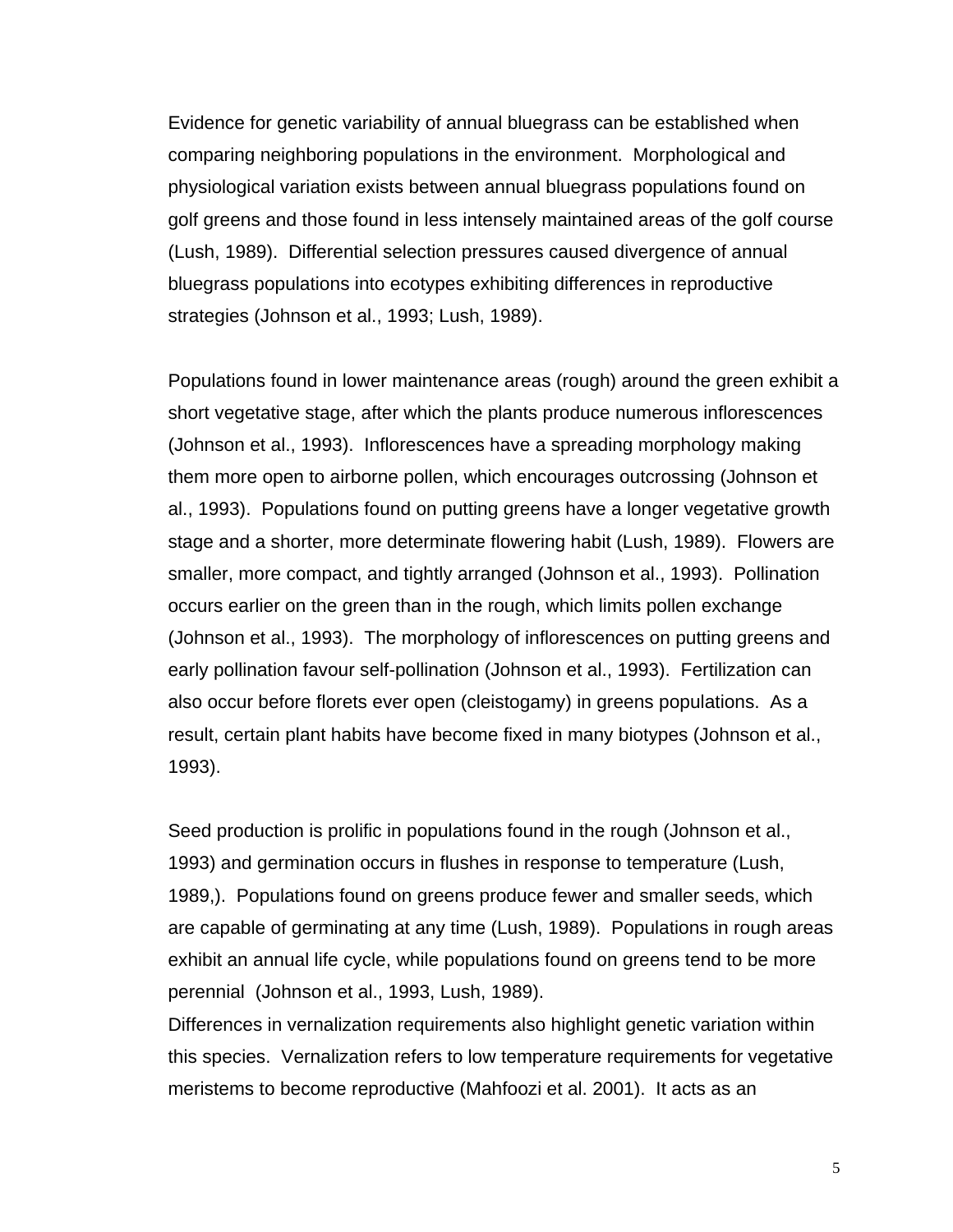environmental trigger to synchronize flowering to the spring season and promote vegetative growth the rest of the growing season. A study by Johnson and White (1997) revealed significant variation in responses to vernalization treatments among perennial-type populations. The length of the vernalization period varied among ecotypes, as well as resulting reproductive development. Populations requiring a shorter vernalization period sometimes produce multiple flowering culms. The number of inflorescences influences the ultimate seed yield of the population. Breeders need to know vernalization requirements to determine the flowering pattern of a population in order to synchronize flowering for cross pollination (Johnson and White, 1997).

Genetic diversity is also found when comparing freezing tolerance among populations of annual bluegrass. Studies by Dionne et al. (2001a, b) examined freezing tolerance of annual bluegrass ecotypes collected from golf greens in regions with varying winter climates. Results showed significant differences in the ability of these ecotypes to tolerate freezing stress (Dionne et al, 2001a). Further analyses indicated that variation in cold tolerance was related to the accumulation of specific proteins, which also varied between ecotypes (Dionne et al., 2001b). These differences in freezing tolerance and in biochemical traits observed between ecotypes may be the result of genetic adaptation to their specific growing conditions (Dionne et al., 2001b).

Thus, annual bluegrass is a highly variable species which can adapt to widely differing environmental conditions. Adaptation of annual bluegrass to its microenvironment occurs by natural selection for existing ecotypes, or by the development of new ecotypes through cross-pollination between genetically distinct plants (Beard et al., 1978).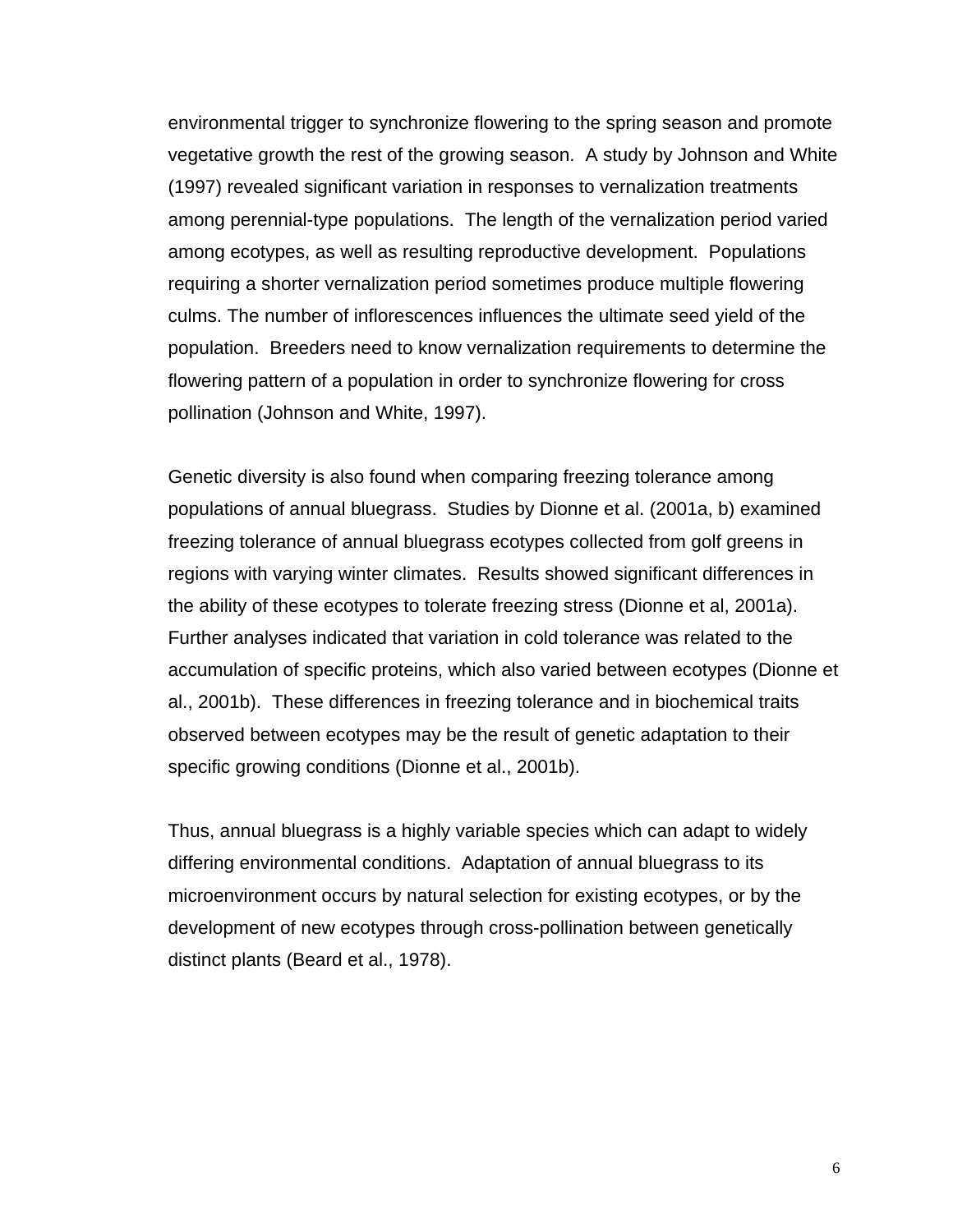#### *IV)* **Evolution of** *Poa annua* **on Golf Greens**

The populations found on putting greens may have originated from seed dispersed from populations found in lower maintenance areas of the golf course or from outside sources such as contaminated soil mixture or seed (Sweeney and Danneberger, 1995). Selection forces of turf management act through both physiological and developmental constraints and guide evolution to localized biotypes (Wu and Harivandi, 1993). Evolution occurs in response to management selection pressures, such that genotypes that tolerate intense management are favoured. Populations on putting greens are primarily selfpollinating, which further restricts gene flow. Over time, the ecotypes found on putting greens become more perennial and can survive multiple growing seasons (Beard et al., 1978). These ecotypes harbor desirable aesthetic qualities for golf greens and are uniquely adapted to the environmental conditions and management methods to which they are exposed (Huff, 2004).

A large genetic variability for various vegetative and reproductive traits was shown to exist between adjacent populations of annual bluegrass found on greens and roughs (Lush, 1989). This is caused by the strong selection pressure found in the microenvironment of the green that leads to the divergence of adjacent populations (Sweeney and Danneberger, 1995). Such divergence occurs when the frequency of adaptive alleles increases in only one of the populations. Over time, only a few individual genotypes may be able to survive the harsh management conditions of a golf green and the original population may experience genetic drift (Sweeney and Danneberger, 1995). For example, the ability of an ecotype of annual bluegrass found on a golf green to produce seed heads below the height of mowing is an important trait to ensure the persistence of the population. Mowing also limits the introduction of genes from outside sources by removing seed heads that could come into contact with airborne pollen. The population becomes reliant on self-pollination, so the genes linked to the production of short seed heads is conserved in subsequent generations.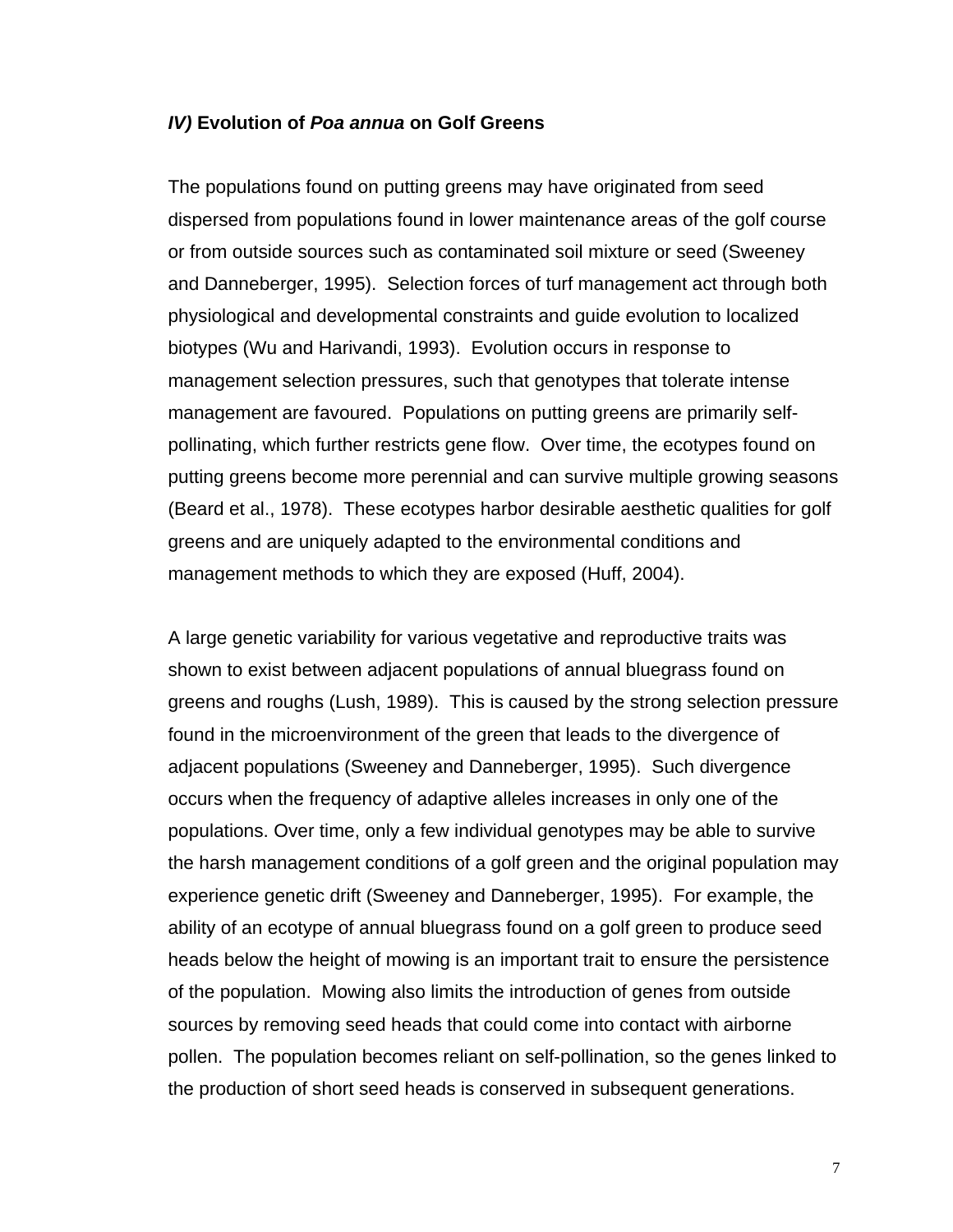Ecotypes found in less intensely maintained areas of the golf course are mown at higher heights, so the height of seed head production is less constrained. As strong selection continues, gene flow from one population to the other may be restricted and the populations may diverge resulting in genotypically diverse populations (Barrett and Husband, 1990). Turf management practices and physical environmental conditions act as selection forces to maintain genetic differences among populations (Wu and Harivandi, 1993). Management alters the environment to favour the genotype best adapted to that management (Hanson and Juska, 1969). Mowing provides a gradient of intensity of management (Wu and Harivandi, 1993), which drives evolution within the turf population.

Annual bluegrass populations found on golf greens are isolated from the original population, since most of the pollination occurs as selfing. Sweeny and Danneberger (1995) used Random Amplified Polymorphic DNA (RAPD) markers to estimate phenotypic diversity between green and fairway populations. They found that 4 of 5 markers varied between the populations. Their results suggest that populations have diverged for neutral loci, and that gene flow between populations may be limited. (Sweeney and Danneberger, 1995).

After every generation of selfing, the number of heterozygotes in the population is reduced by 50% (Huff, 1996). Populations found on older golf greens have already evolved into a turf type with a more perennial life cycle as the population persists over subsequent growing seasons (Beard, 1970). There is some disagreement whether the new population is a true perennial or a succession of overlapping populations originating from the seed bank (Lush, 1989). Either way, the new population persists on the green. This evolved type has been classified by some as *P. annua* var. *reptans* (Hauskn) Timm, and the annual biotype has been referred to as *P. annua* var. *annua* (L) Timm.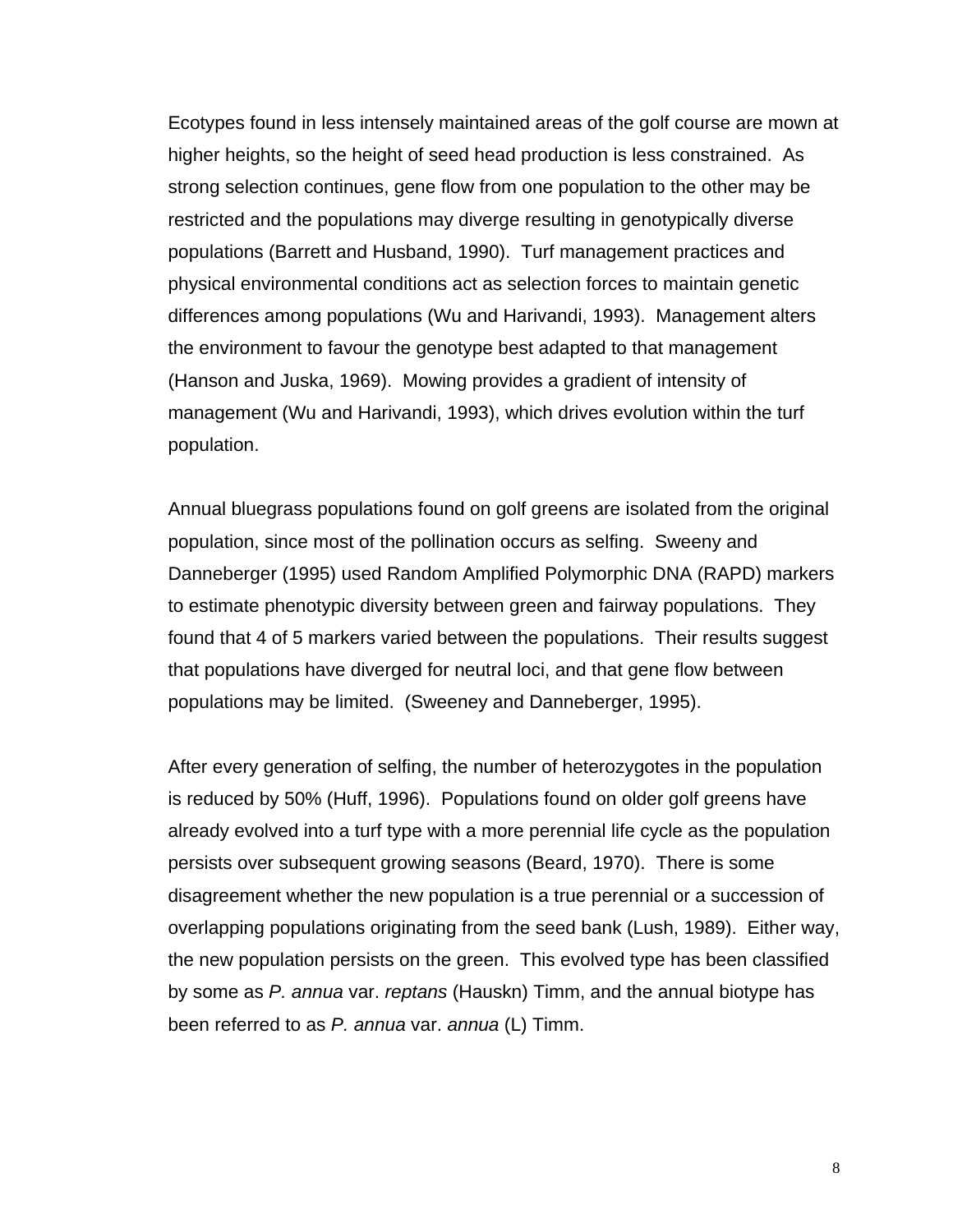Annual bluegrass is a successful invader because it has evolved very effective survival strategies (Cline et al., 1993). Evolutionary change has been very rapid which is why annual bluegrass is such a widespread weed in various landscapes; this also suggests that selection for better turfgrass characters is possible (Wu and Harivandi, 1993). Ecotypes are the product of one or more genotypes interacting with the environment and altered by management (genotype x management x environment) (Hanson and Juska, 1969). Diversity in environments and management methods result in ecotypes that are unique to the golf green on which they are found. These ecotypes contain germplasm that may contribute desirable traits to a turf breeding program.

Fluctuations in allele frequencies can occur over time due to environmental effects (Sweeny and Danneberger, 1995). Infection by disease exerts strong selection pressure on the turf during evolution resulting in ecotypes that may become more resistant. Thus, it should be theoretically possible to identify ecotypes that have evolved on golf greens that are less susceptible to pink snow mould (David Huff, personal communication, 2003).

# **Pink Snow Mould**

Pink snow mould is one of the most common and damaging diseases affecting overwintering turfgrass in temperate and alpine climates (Smith et al., 1989). The causal agent, *Microdochium nivale* (Fries) Samuels and Hallett, grows under snow cover and the disease is not apparent until snow recedes in spring (Hsiang, 1996). Turf is weakened or killed by snow mold which allows weed invasion or secondary infections by other pathogens (Smith et al., 1989). More details on this pathogen are provided below.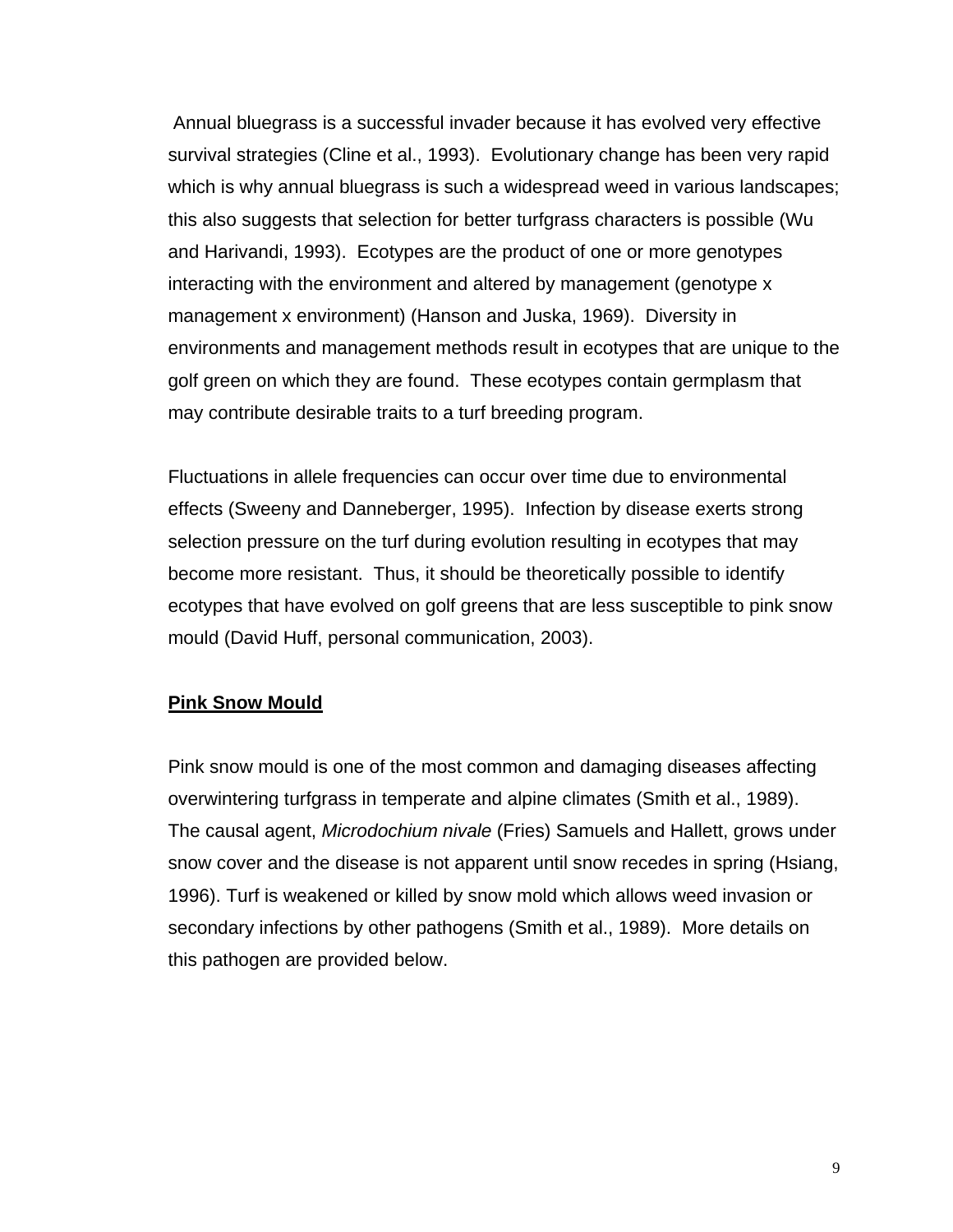#### *I)* **Symptoms**

The development of *Microdochium nivale* in the field is favoured by high humidity and ambient temperatures between 0-7 $\mathrm{^{\circ}C}$  (Tani and Beard, 1997, Couch, 1973). This pathogen may also develop in temperatures up to 18 $^{\circ}$ C under persistent drizzle or foggy conditions in the absence of snow cover (Tani and Beard, 1997). At low temperatures, turf grows more slowly and is more vulnerable to attack by the fungus (Vargas, 1994). There is also less competition from antagonistic fungi at low temperatures (Vargas, 1994; Hsiang et al., 1999). The disease symptoms caused by *M. nivale* occur in two forms: in the presence of snow cover, large bleached circular patches appear and may be covered with white mycelium (Hsiang, 1996; Smith et al., 1989); in the absence of snow cover, patches appear as smaller circular, water-soaked patches with a yellow to orange-brown colour which turns tan (Tani and Beard, 1997). Pink snow mould is the name given to the disease that becomes apparent after snowmelt. The symptoms that are observed in the absence of snow cover such as cool, wet weather in the fall and spring are referred to as Fusarium patch (Tani and Beard, 1997; Vargas, 1994; Smith et al., 1989; Couch, 1973). Although the American Phytopathological Society recommends the using the disease name pink snow mould for all the symptoms elicited by *M. nivale* on turgrass, pink snow mould and Fusarium patch do refer to different types of symptoms under different environmental conditions, and these names are in general use by turf managers to refer to the different symptoms.

Patches of pink snow mould range in size from 10-20 cm and often overlap to form large irregular patches (Couch, 1973; Hsiang, 1996; Smith et al., 1989). Patches will turn pink, especially at the margins, when exposed to sunlight (Smith et al., 1989; Tani and Beard, 1997). The hyphae assume a pink colour and pink sporodochia of the fungus develop after exposure to light (Dahl, 1933). Margins of patches may turn an orange-brown tone under moist conditions due to continued activity of *M. nivale* (Smith et al., 1989). Surviving turf plants in the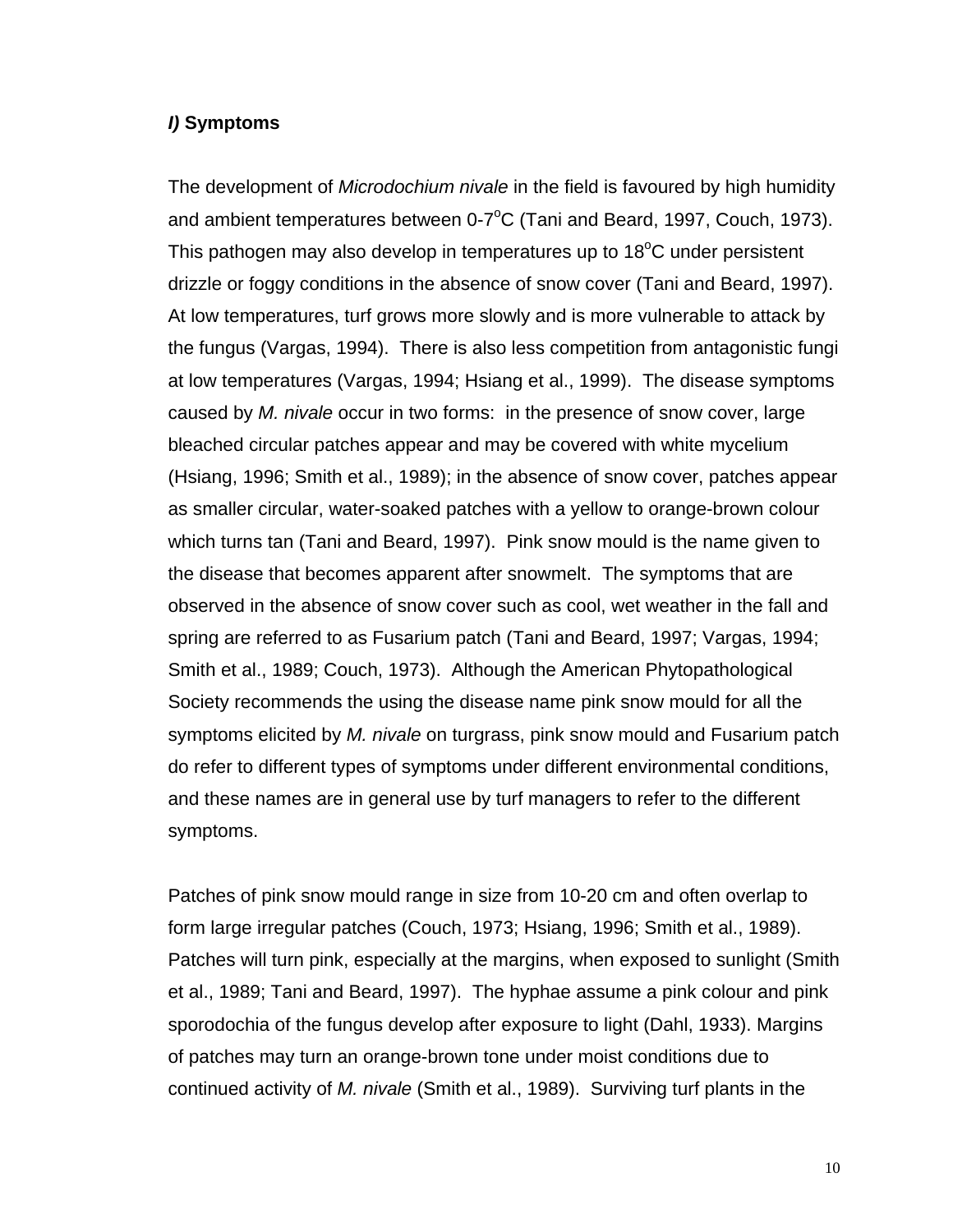center of patches resume their growth when temperatures warm up and optimal conditions for pathogen development no longer exist (Smith et al., 1989).

### *II)* **Disease Cycle**

*Microdochium nivale* survives warm, dry periods as dormant mycelium in diseased leaf tissue and thatch (Vargas, 1994; Couch, 1973; Hsiang, 1996; Smith et al., 1989; Tani and Beard, 1997). In autumn, with the occurrence of proper environmental conditions, spores may germinate or mycelium may grow and infect leaves (Sears et al., 1996). The resulting infection is characteristic of Fusarium patch with reddish-brown spots in the turf (Vargas, 1994; Tani and Beard, 1997). Conditions are particularly conducive to the development of pink snow mould in the presence of snow over unfrozen ground (Couch, 1973). After snow recedes, infection may continue during the spring and cause more symptoms of Fusarium patch (Vargas, 1994; Tani and Beard, 1997). Once temperatures rise and conditions become drier, the fungus becomes dormant. Disease is usually present in the same areas during subsequent years (Sears et al., 1996). Conidial production occurs soon after the development of optimum environmental conditions at the margins of diseased patches (Couch, 1973; Smith et al., 1989). Ascospores, produced by sexual reproduction, are rarely reported in research (Lees et al., 1995). However, high levels of genetic variability found among isolates of *M. nivale* indicate that sexual reproduction and dissemination of propagules does occur (Mahuku et al., 1998).

#### *III) Microdochium nivale* **(Fries) Samuels and Hallett**

The fungus *Microdochium nivale* was formerly known as *Fusarium nivale* (Smith et al., 1989). However, it has been established that it is not a true *Fusarium* species since it has annellated conidiogenous cells rather than phialides and has a different teleomorph than true *Fusarium* species (Seifert, 1996). *M. nivale* is the anamorph while the teleomorph is *Monographella nivalis* (Schaffnit) E. Muller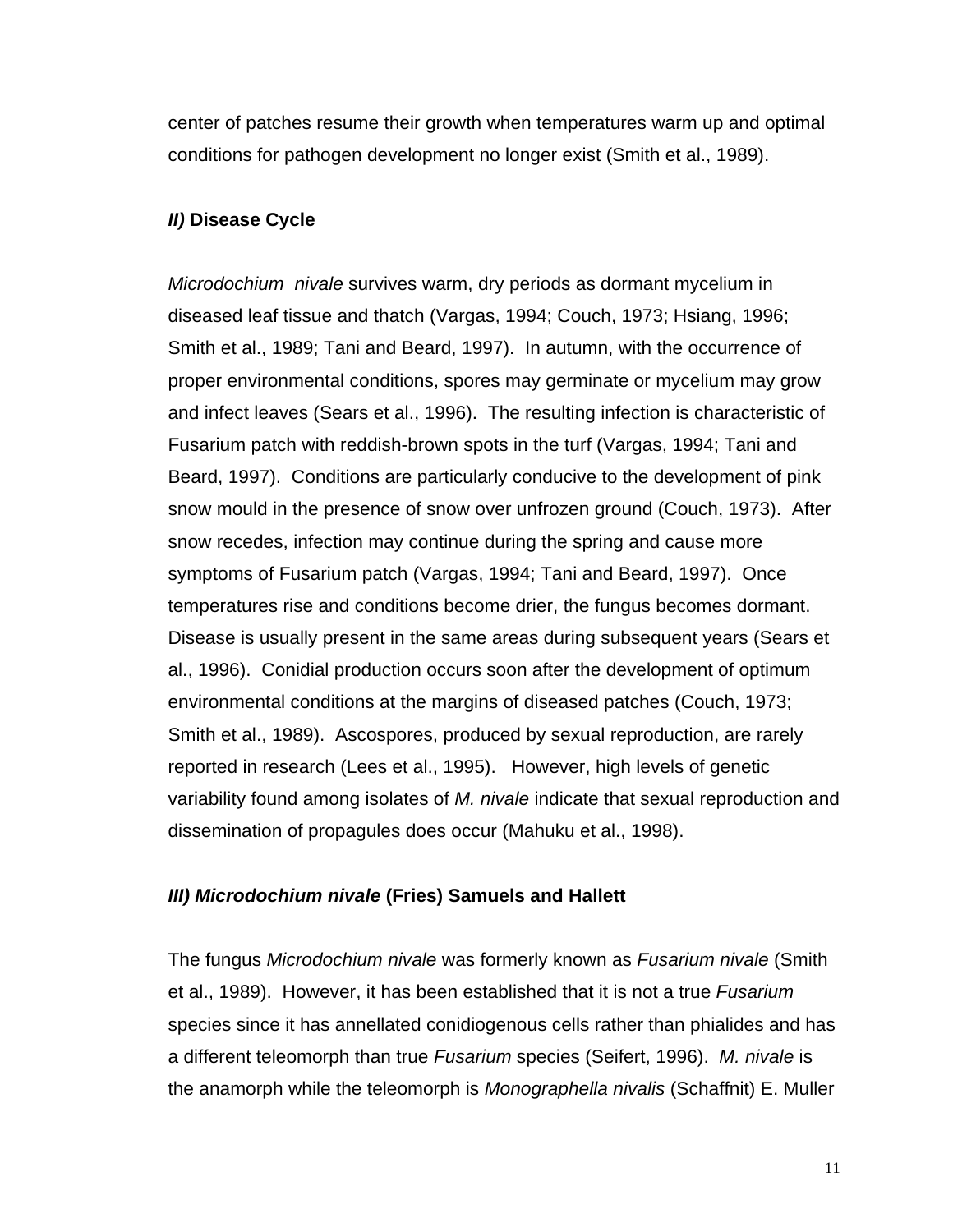(Smith et al., 1989; Smiley et al., 1992). Several other names have been used to describe the anamorph, but *Microdochum nivale* is the most recent (Smith et al., 1989).

Isolates vary in morphology in culture (Smith et al., 1989). Isolates of *M. nivale* from cereals have been divided into two varieties (var. *majus* and var. *nivale)* based on conidial morphology (Gams and Muller, 1980 *in* Litschko and Burpee, 1987; Mahuku et al., 1998). Litschko and Burpee (1987) could not differentiate between turf and wheat isolates based on conidial morphology, conidiogenesis, response to fungicide applied *in vitro*, or asexual compatibility. Lees et al. (1995) used molecular, biological, and physiological markers to assess genetic diversity among isolates of *M. nivale* from winter wheat. Random amplified polymorphic DNA (RAPD) analysis distinguished two distinct groups which supported groupings based on width of conidia. RAPD profiles showed a high level of uniformity in the var. *majus* group and a greater degree of variation in the var. *nivale* group. Mahuku et al. (1998) assessed genetic diversity of turfgrass isolates using RAPD profiling and restriction fragment length polymorphisms (RFLP) analysis of the internal transcribed spacer (ITS) region and the intergenic spacer (IGS) region of rDNA. Restriction digestion of the amplified ITS region revealed that all isolates collected from turfgrass belonged to var. *nivale*. RFLP analysis demonstrated variation within and between populations and distinguished 60 distinct genotypes from 100 isolates. Genetic distance analysis provided evidence for the occurrence of host specialization (Mahuku et al., 1998). Isolates of *M. nivale* found on turfgrass had very high levels of genetic diversity (Mahuku et al., 1998). Sexual reproduction has been demonstrated under controlled conditions (Lees et al., 1995), but the extent and frequency in nature is unknown. The high levels of genetic variability found within populations imply that recombination or sexual reproduction and migration or dissemination of propagules occurs among turf isolates of *M. nivale* (Mahuku et al. (1998).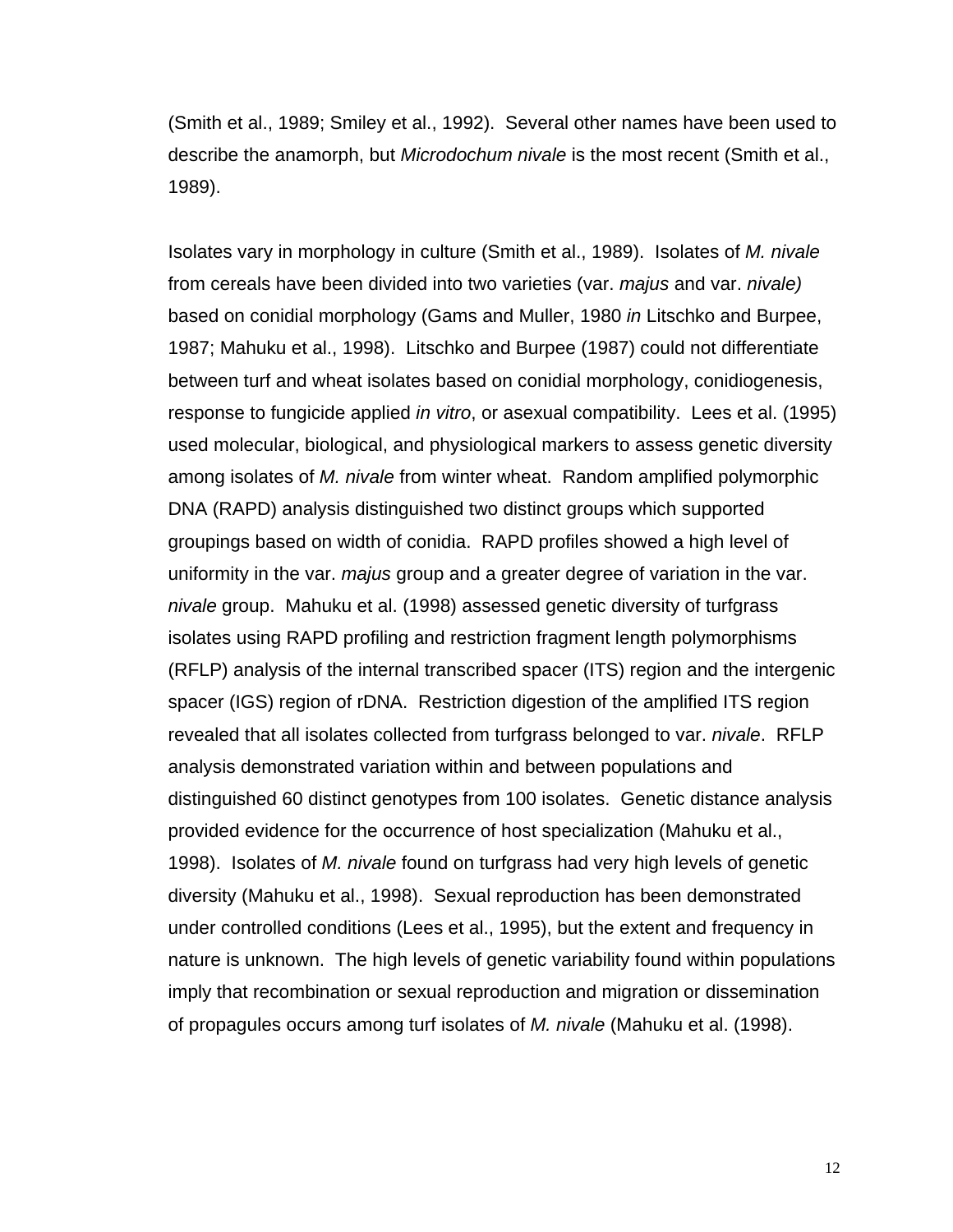Mycelium of *M. nivale* is white, mats leaf blades together, and gradually turns a pink colour (Smith et al., 1989). In contrast to pink snow mould, aerial mycelium of Fusarium patch is more cobwebby and sparse; stretching from leaf to leaf, especially at the borders of patches (Smith et al., 1989). *In vitro,* cultures grow in temperatures between 0 $^{\circ}$  to 30 $^{\circ}$ C, with an optimum temperature of 22 $^{\circ}$ C (Dahl, 1933). The infection process was described by Dahl (1933) as follows: "mycelium develops along the outside of the leaf; when a hypha reaches a stoma, it enlarges at the terminal end and one or more infecting hyphae develop down through the stomatal opening into the intercellular spaces; progress through the tissue is intercellular until the cells begin to collapse, then it becomes intracellular as cells collapse and the fungus almost fills the space; the fungus then penetrates into the vessels". Conidia are borne on salmon-pink sporodochia which can be found on leaves and suspended on mycelium under moist conditions (Smith et al., 1989). Sporodochia develop through the stomata in rows (Dahl, 1933). Conidia are curved and may be 1- to 5-septate, depending on the strain, and lack a foot cell typical of *Fusarium* species (Smith et al., 1989; Smiley et al., 1992). Brief exposure to light in culture initiates sporulation (Smith et al., 1989). Turf isolates produce abundant loose or dense white or pinkcoloured mycelium (Smith et al., 1989) that lack clamp connections (Smiley et al., 1992). Perithecia of the teleomorph are oval, papillate, and appear as black dots, but could not be induced in turfgrass isolates in culture (Litschko and Burpee, 1987; Smith et al., 1989). Asci are parallel-walled or spindle-shaped, and ascospores are hyaline, 2-4 celled, usually bearing 8 ascospores (Smith et al., 1989).

### *IV)* **Epidemiology**

Although *M. nivale* is rarely isolated directly from soil, it is regarded as a soilborne pathogen (Smith et al., 1989). The fungus is also seed-borne in cereals and grasses (Smith et al., 1989; Tani and Beard, 1997) and is capable of surviving on infected cereal straw for up to one year (Smith et al., 1989). Most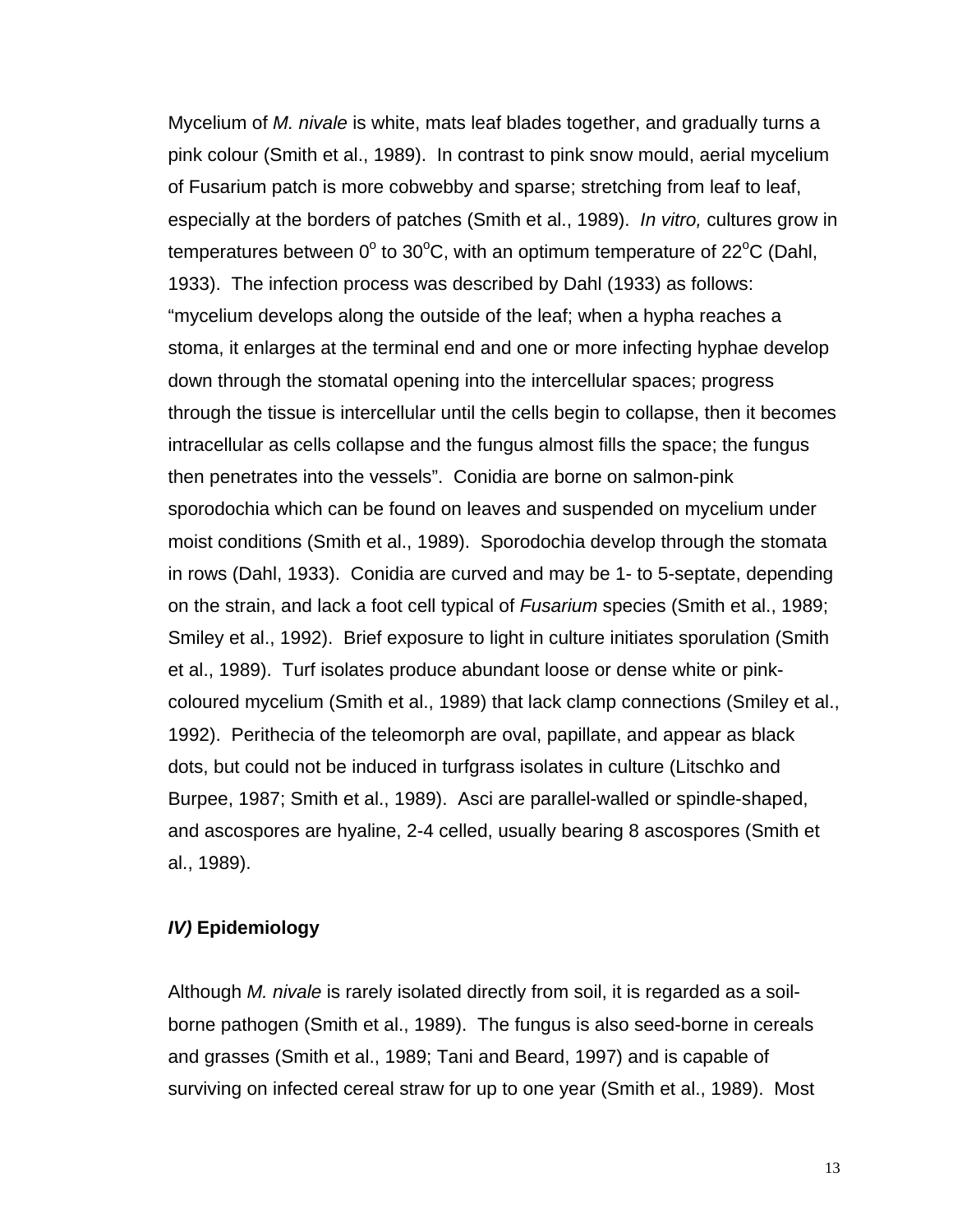infection of grass seedlings and mature turf occurs from soil-borne or debrisborne mycelium (Smith et al., 1989). Sticky conidia or mycelium in leaf or soil fragments are dispersed by wind, water (rain splash, water films), mechanical operations (brushing, aerating, mowing), or pedestrian traffic (Smith et al., 1989). Wind dispersal of ascospores is not likely because perithecia are not yet shown to occur naturally (Couch, 1973; Smith et al., 1989), although Mahuku et al. (1998) found high levels of genotypic diversity within populations and low genetic differentiation among populations suggestive of sexual reproduction in Ontario populations of *M. nivale*.

Isolates are active over a wide range of temperatures which explains the wide geographical range of *M. nivale* as a pathogen on turf (Smith et al., 1989). Conditions that favour pink snow mould are poor drainage, high N fertility, matted leaf blades, thick thatch, soil pH above 6.5, persistent precipitation, temporary snow cover, heavy dews during clear weather when temperatures are low, alternate thaw and snow cover, and conditions under snow on unfrozen ground (Smith et al., 1989; Smiley et al., 1992; Vargas, 1994; Tani and Beard, 1997). Intermittent short periods of low temperatures during wet weather are more likely to predispose turf to attacks by *M. nivale* than continuous cold spells (Smith et al., 1989). Rate of spread is very slow when humidity or surface moisture is low (Smiley et al., 1992). *Poa annua* and *Agrostis* spp. suffer the most severe infections, but *P. pratensis* L., *Festuca*, and *Lolium* spp. also suffer damage (Braverman, 1986; Smiley et al., 1992; Vargas, 1994).

#### *V)* **Management**

Cultural management includes moisture control, fertility control, and use of resistant species or cultivars. Surface drainage and dew removal help prevent pink snow mould development (Smith et al., 1989; Tani and Beard, 1997). Improved air drainage helps turf surfaces to dry and autumn removal of organic material such as leaves also helps keep turf surfaces dry (Smith et al., 1989;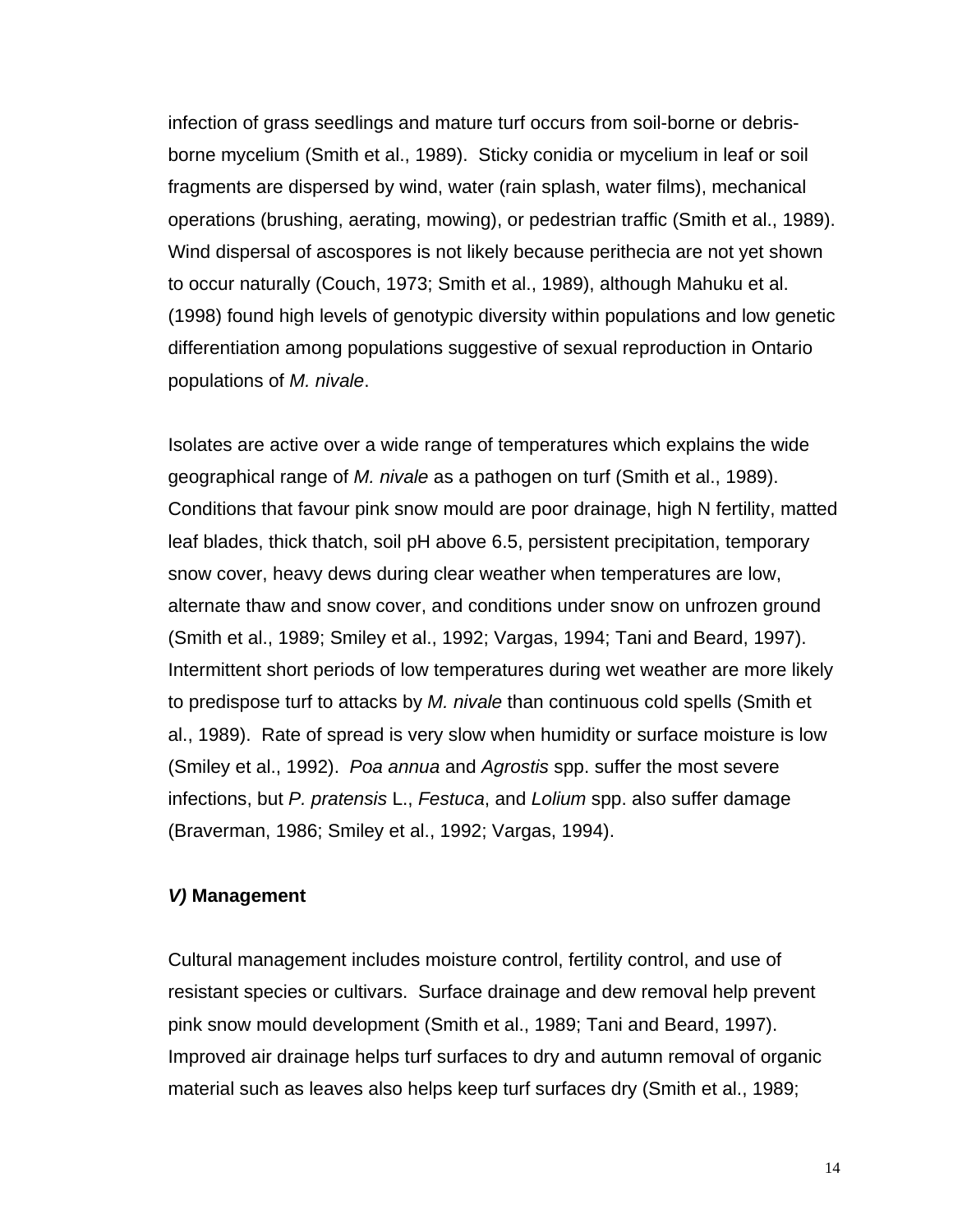Tani and Beard, 1997). Management procedures that help control pink snow mould are the maintenance of low soil pH and of balanced soil fertility (N-P-K) (Couch, 1973; Smiley et al., 1992; Vargas, 1994). Fast-acting fertilizers should be avoided in autumn, while heavy applications of slow-release N fertilizers should be avoided at any time (Smith et al., 1989). Late fertilizer applications should be avoided as they promote lush shoot growth prior to the onset of winter temperatures (Couch, 1973; Vargas, 1994; Tani and Beard, 1997). If unavoidable, late applications should be coupled with a fungicide application (Smith et al., 1989). Heavy thatch or mulch favour disease development (Couch, 1973; Tani and Beard, 1997). Insulating winter protective covers provide temperature and moisture conditions which favour disease development and require preventive fungicide applications in the fall (Dionne et al., 1999). Use of resistant cultivars or less susceptible species would help reduce the need for fungicides and ensure healthier turf in the spring (Smith et al., 1989; Tani and Beard, 1997).

Chemical control of snow mould should be applied in late fall or early winter before the establishment of a permanent snow cover (Smith et al., 1989; Anonymous, 2002; 2003). Multiple fall applications, as well as extra sprays during midwinter thaws, may be required for adequate control (Tani and Beard, 1997). Fungicides should be applied to surrounding turf areas as well as greens and fairways to limit inoculum production from these sources (Smith et al., 1989). Fungicides listed by OMAF (Ontario Ministry of Agriculture and Food) as registered for pink snow mould control on turfgrass contain quintozene, propiconazole, chlorothalonil, thiophanate-methyl, iprodione, azoxystrobin, or a mixture of carbathiin, oxycarboxin, or thiram (Anonymous, 2002; 2003).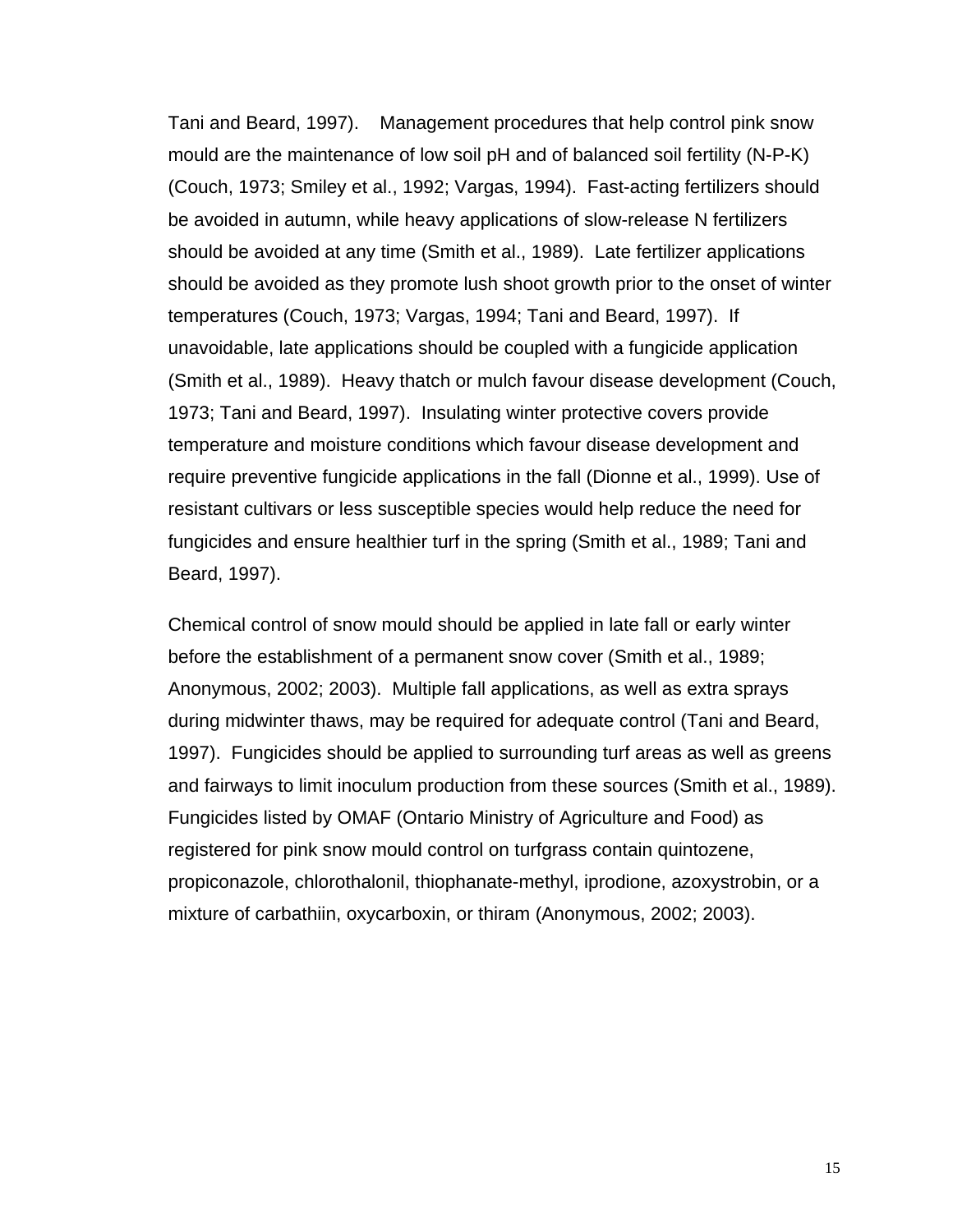# **Breeding Disease Resistant Turfgrasses**

# *I)* **History of Turfgrass Breeding**

Breeding of turfgrasses originally occurred through natural and unconscious selection. Genetic interaction with the environment, including biological organisms, promoted genetic shifts toward improved survival strategies in coolseason grasses (Casler et al., 1996). Genotypes better adapted to specific environmental constraints and intensive management are better able to persist (Casler et al., 1996). Both adaptive and reproductive strategies contributed to persistence and adaptation to stresses. The presence of pathogenic organisms in turfgrass populations led to genetic changes towards more disease-resistant plants (Casler et al., 1996).

Domestication of turfgrass helped refine disease resistance. Individuals were selected within natural populations according to their phenotype. Transplanting or seeding wild species into environments different from those where they evolved exposed them to organisms that they had not encountered previously. The individuals genetically able to resist or tolerate these organisms contributed to the next generation of individuals. Early breeding concentrated on selection of biotypes exhibiting desirable traits resulting from natural variation in a species and collection from environments that contributed to that variation. These varieties were combined to maximize the desirable traits, and today, breeding procedures range from simple selection to molecular modification (Casler et al., 1996).

# *II)* **Breeding Strategy**

Improvement of disease resistance requires the identification and the integration of the desired resistance traits into an established turfgrass species without compromising its performance. However, disease resistance is rarely the only objective. The cultivar should be adapted to the environment and cultural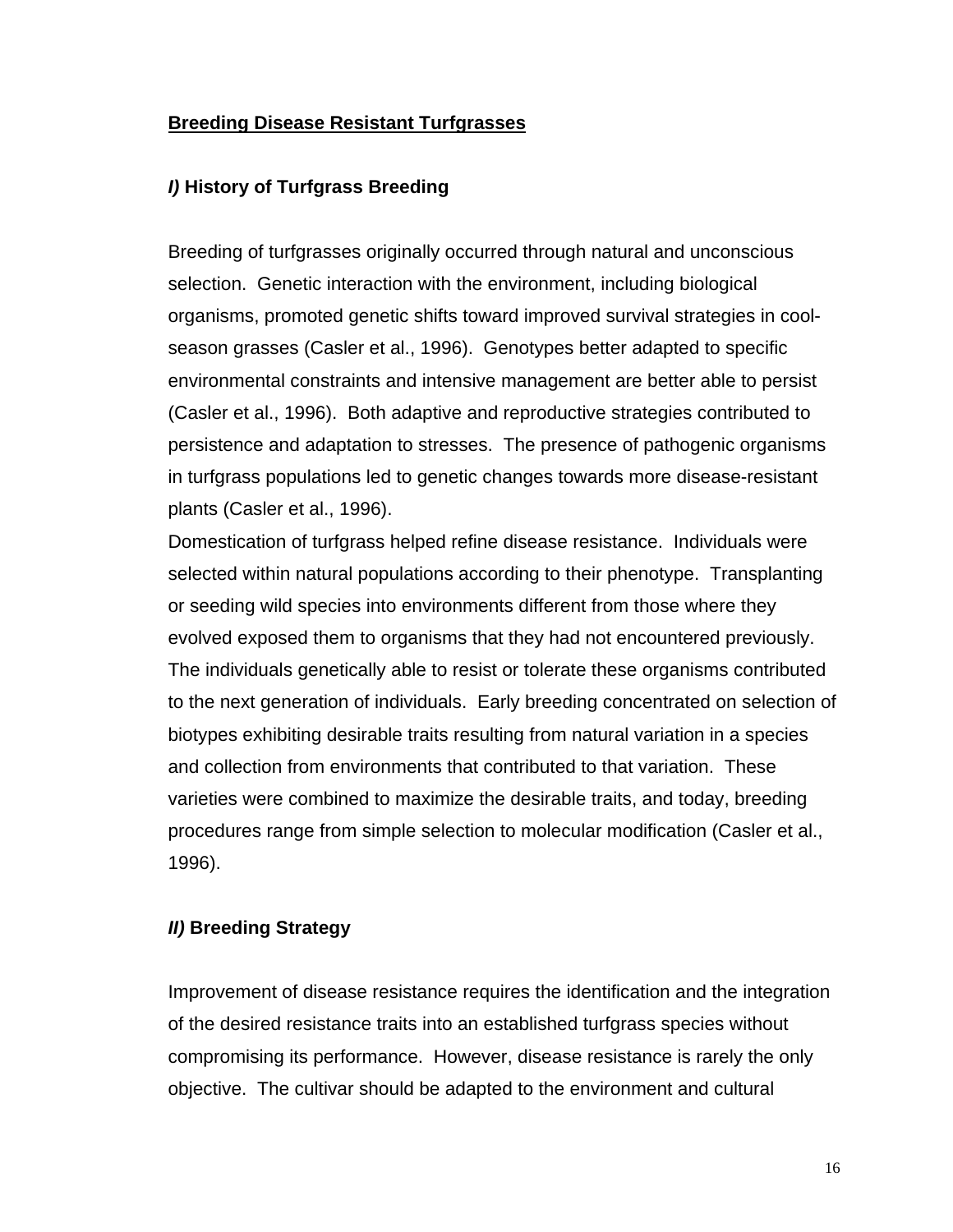conditions existing where it is intended for use (Vargas et al., 1979). *Poa annua* ecotypes that have been established for long periods of time on intensively managed putting greens have already evolved into a more perennial-type that tolerates low mowing and high traffic stress. These two traits are very important for putting green turf (Huff, 1996).

Collecting annual bluegrass ecotypes from existing and older putting greens could help accelerate the breeding process. Effective screening techniques are needed to identify those ecotypes that have naturally developed superior resistance to snow mould. In many cases, further breeding may not be required if these ecotypes already harbor the aesthetic, agronomic and environmental stress tolerance qualities that are desired. Since 1995, Dr. David Huff has been collecting natural ecotypes at The Pennsylvania State University with the objective of identifying ecotypes that could be registered as commercial seed sources (Dr. D. Huff, personal communication, 2003). This genetic material will be subsequently integrated in a turfgrass breeding program to develop cultivars with improved resistance to snow mould.

# **Cold Tolerance and Pink Snow Mould Resistance**

# *I)* **Cold Hardening**

Cold acclimation of turf occurs in the fall at the time when photoperiod and temperatures start to decline (Levitt, 1980). During that period, growth slows and photosynthates are being converted into storage carbohydrates and other organic reserves (Levitt, 1980; Pontis, 1989). The accumulation of storage carbohydrates contributes to the cold hardening process of plants and their ability to tolerate winter conditions (Levitt, 1980; Pontis, 1989). Cool-season grasses from temperate areas accumulate carbohydrate mainly in the form of fructans (Pollock and Cairns, 1991; Livingston, 1991)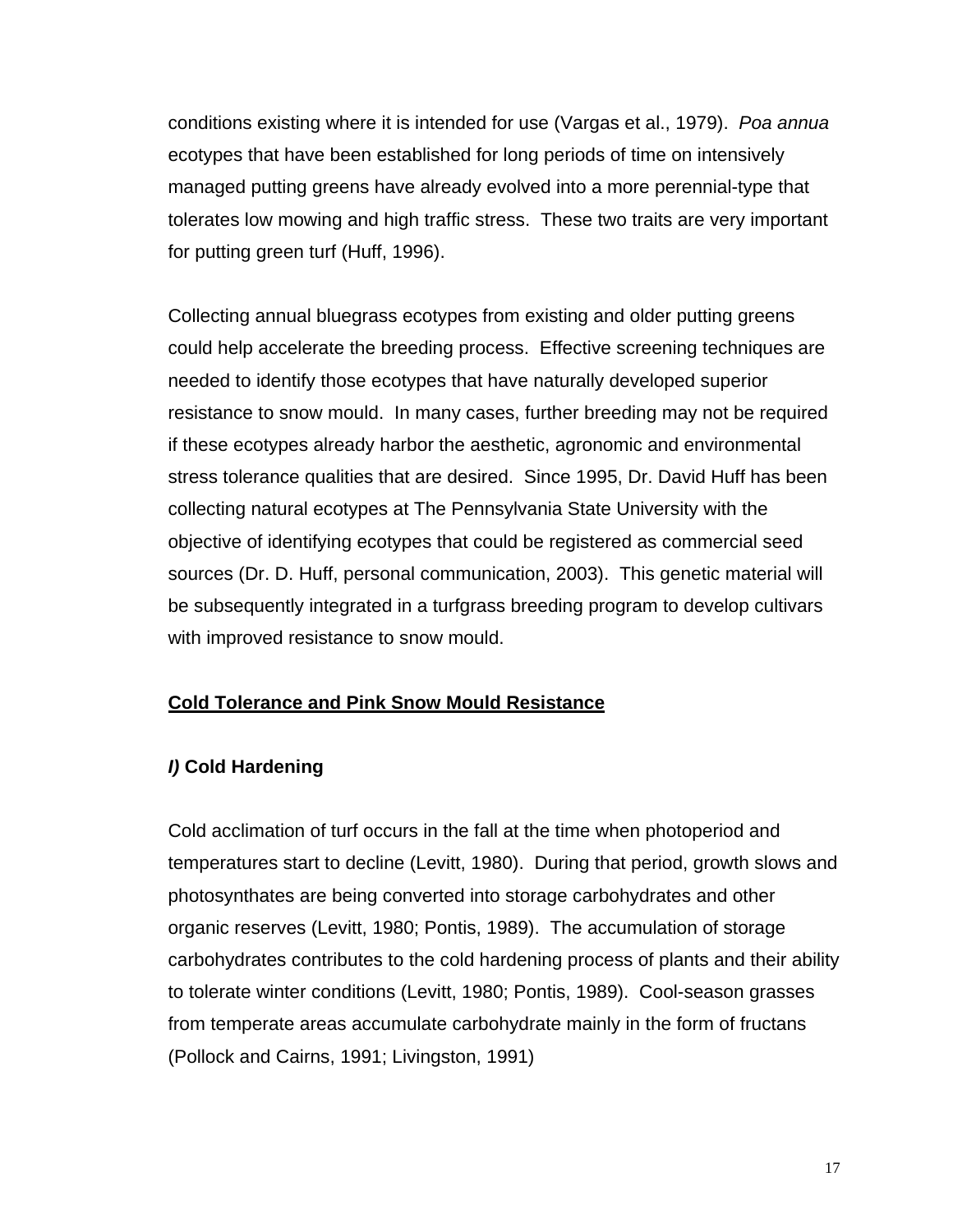Cold hardening occurs in two phases: first-phase cold hardening (1PH) occurs at temperatures above  $0^{\circ}$ C and involves the accumulation of fructans in cell vacuoles; second-phase cold hardening (2PH) occurs at temperatures below  $0^{\circ}$ C and involves hydrolysis of fructans into soluble sugars (Livingston, 1996). These sugars may act as cryoprotectants lowering the osmotic potential (Livingston, 1993) or by providing a protective shell around hydrophilic cell components to prevent adhesion with ice (Olien and Lester, 1985; Olien and Clark, 1993, 1995). Studies on winter cereals have indicated that more cold tolerant cultivars tend to accumulate higher levels of fructan in the fall and to utilize them more slowly in winter (Suzuki and Nass, 1988; Olien and Clark, 1993, 1995; Livingston, 1991, 1996; Livingston and Henson, 1998). The maintenance of higher carbohydrate reserves in the spring may contribute to a more vigorous spring regrowth. The level of cold hardening fluctuates from year to year (Tompkins et al., 2000) and is dependent on fall climate conditions (Levitt, 1980) and other factors including management and pathogen infection.

A study by Tompkins et al. (2000) noted that dehardening of *P. annua* and *A. stolonifera* in spring was accompanied by an increase in percent crown moisture when snow cover disappeared and soil temperatures rose. A higher level of percent crown moisture was found in *P. annua* than in *A. stolonifera*, which was associated with lower cold hardening levels in *P. annua.* The mechanism of cold hardening in the fall could be due to water loss or dry matter accumulation.

A study by Dionne et al., (2001a) found that fructan accumulation and utilization did occur in *Poa annua* in response to cold hardening temperatures. However, variation in cold tolerance among ecotypes was not associated with fructan levels, but rather with the accumulation of unidentified proteins during cold hardening (Dionne et al., 2001b).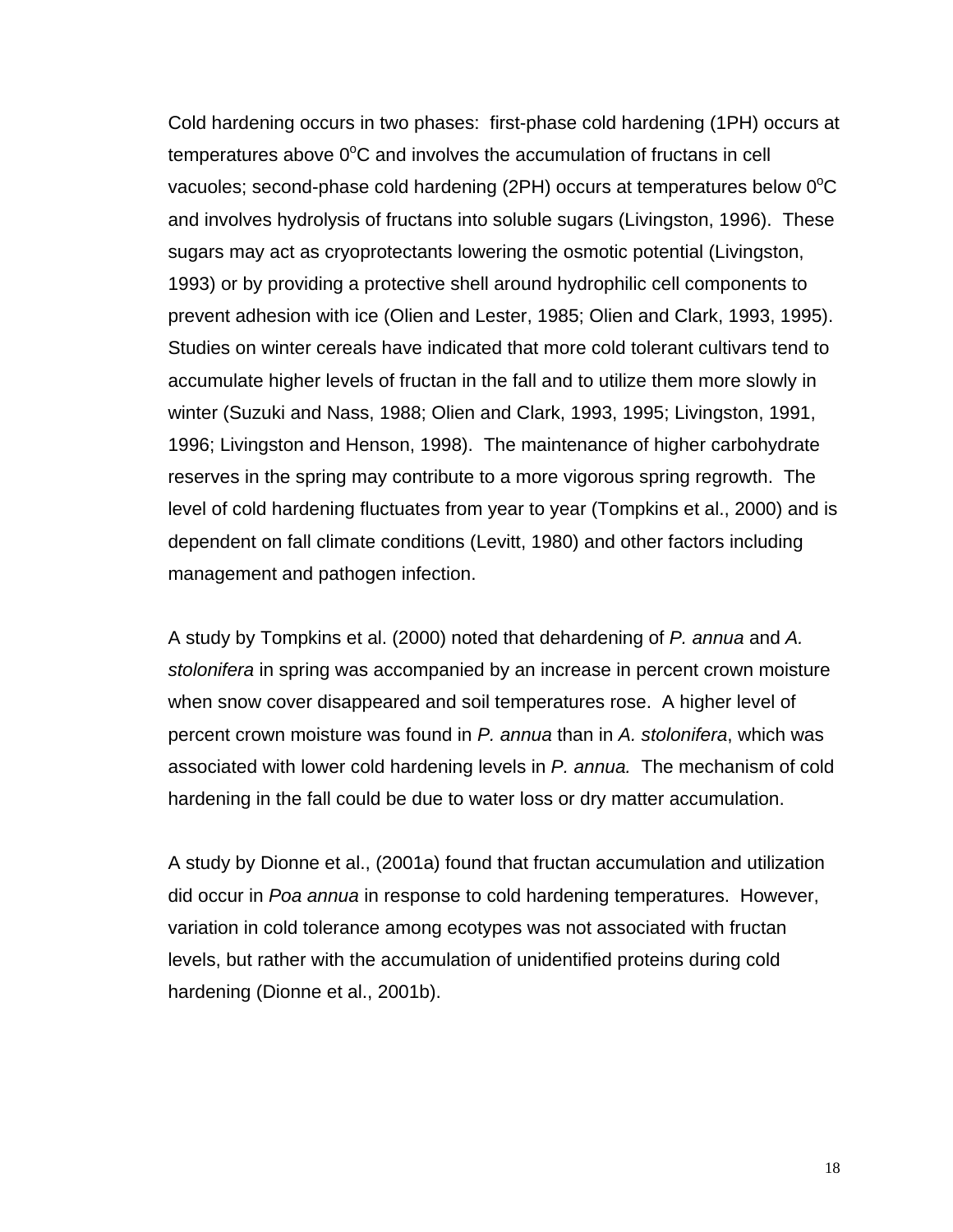#### *II)* **Snow Mould Resistance and Cold Tolerance**

There is generally a high variability in the susceptibility to a pathogen within a given plant species and, as well, in the observed virulence of various strains of a given pathogen. The expression of resistance to a pathogen can be the result of lower infection rates, slow colonization, reduced reproduction, etc. and is referred to as rate-reducing resistance. Plant resistance to a disease can be horizontal or vertical (Agrios, 1997). This relates to the fact that the plant must exhibit specific susceptibility towards the pathogen in order to have an infection (Agrios, 1997). The pathogen also requires genes that determine its pathogenicity towards the plant. Horizontal resistance is a general plant response to infection by any strain of a pathogen. It is controlled by multiple genes that produce small, additive effects (Agrios, 1997). Although all plants within a species are likely to have some level of horizontal resistance, it is possible to identify individuals that may be more resistant than others. Vertical resistance is specific to certain races or strains of the pathogen and is usually expressed as a defense reaction which prevents the pathogen from becoming established (Agrios, 1997). This resistance is gene specific (controlled by one or a few genes which each have a major effect) and is seen when the plant and the pathogen have co-evolved (Agrios, 1997). The centre of co-evolution will have the greatest diversity of resistance genes and compatibility factors of the plant and pathogen (Agrios, 1997).

Studies have been conducted on winter cereals to select snow mould resistant cultivars and to determine the mechanisms underlying resistance (Bengtsson, 1989; Hommo, 1994; Yoshida et al., 1998; Gaudet et al., 2001). Enhanced snow mould resistance in winter wheat has been attributed to higher fructan content in crowns in fall and elevated fructan content remaining in spring (Yoshida et al., 1998; Gaudet et al., 1999). By maintaining high fructan levels during winter, snow mould resistant wheat cultivars possess lower levels of mono- and disaccharides in crowns than susceptible cultivars (Yoshida et al., 1998). Snow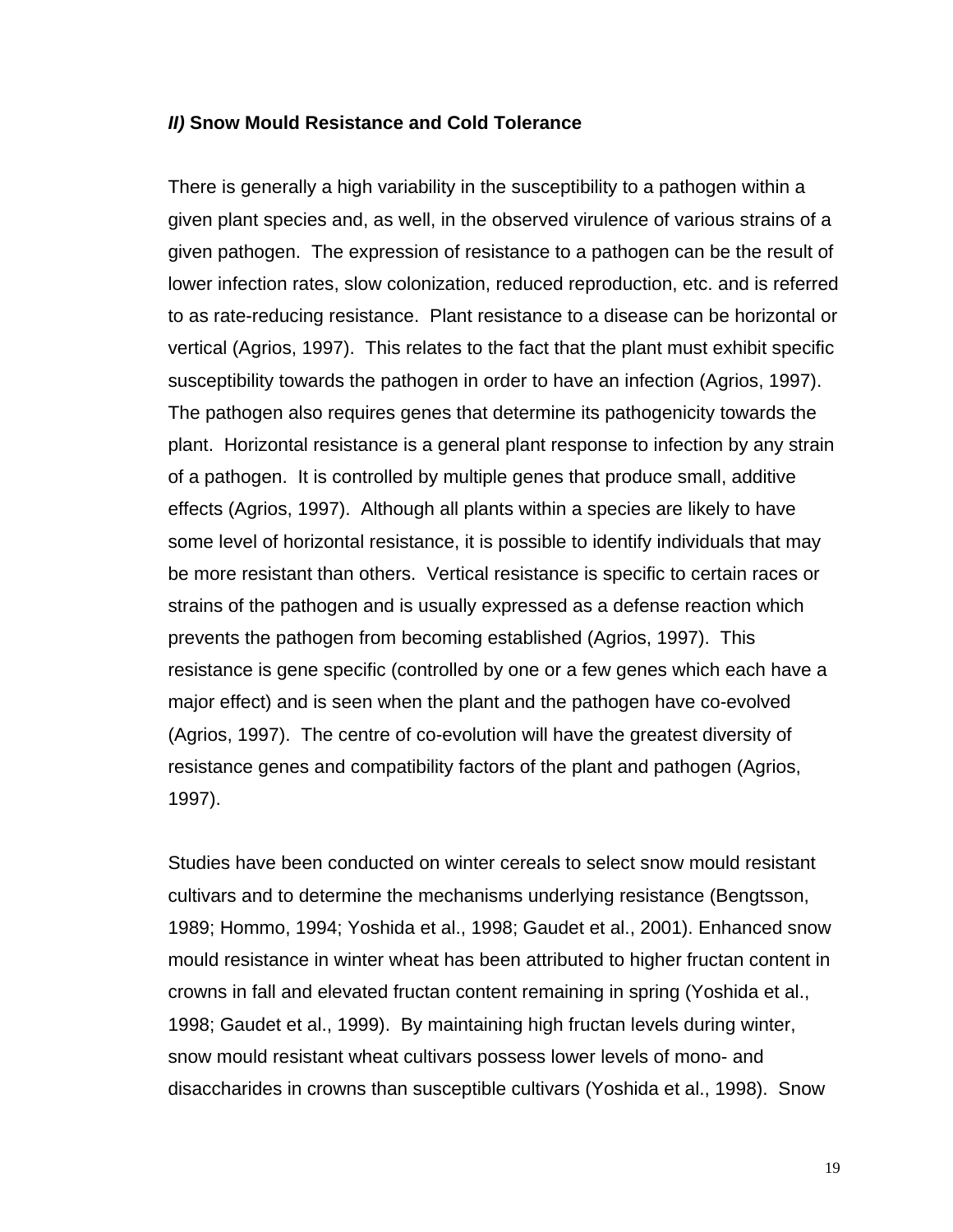mould fungi might have decreased ability to metabolize fructan polymers compared with simple sugars, so resistant cultivars that maintain a higher proportion of fructans should be less susceptible (Gaudet et al., 1999) Hommo (1994), and Gaudet et al. (2001) have also examined crown water content and the accumulation of dry matter in relation to resistance levels of winter wheat and winter rye. A decrease in water potential caused by carbohydrate accumulation may be a mechanism to reduce or prevent growth of snow mould fungi (Gaudet et al., 1999). Water potentials in grasses decrease during hardening, which results in less extensive growth of snow mould fungi on hardened plants (Tronsmo, 1986 *in* Gaudet et al., 1999). The ability of wheat and rye to lose water at hardening temperatures was found to be related to resistance (Gaudet et al., 2001), but Hommo (1994) suggested that other resistance mechanisms may be acting in response to infection.

Several mechanisms have been associated with resistance to pink snow mould in winter cereals. These mechanisms have small additive effects and are likely under the control of multiple genes that are expressed to a greater degree by some cultivars. Therefore, pink snow mould resistance in winter cereals is likely horizontal.

#### *III)* **Pathogenesis-related Proteins**

Ergon et al. (1998) studied the effect of cold hardening and *M. nivale* infection on the expression of pathogenesis-related (PR) proteins. PR-proteins are synthesized in plants in response to pathogen attack. They may have antifungal activity, be deleterious to oomycetes, or induce plant defense reactions. Expression of PR-proteins are also induced by cold hardening and it has been reported that cold hardened plants have increased resistance to snow mould (Ergon et al., 1998). A rapid increase in simple sugars in response to low temperatures may be a stimulus for the accumulation of antifungal substances (Gaudet et al., 1999). Increases in levels of PR-proteins may be affected by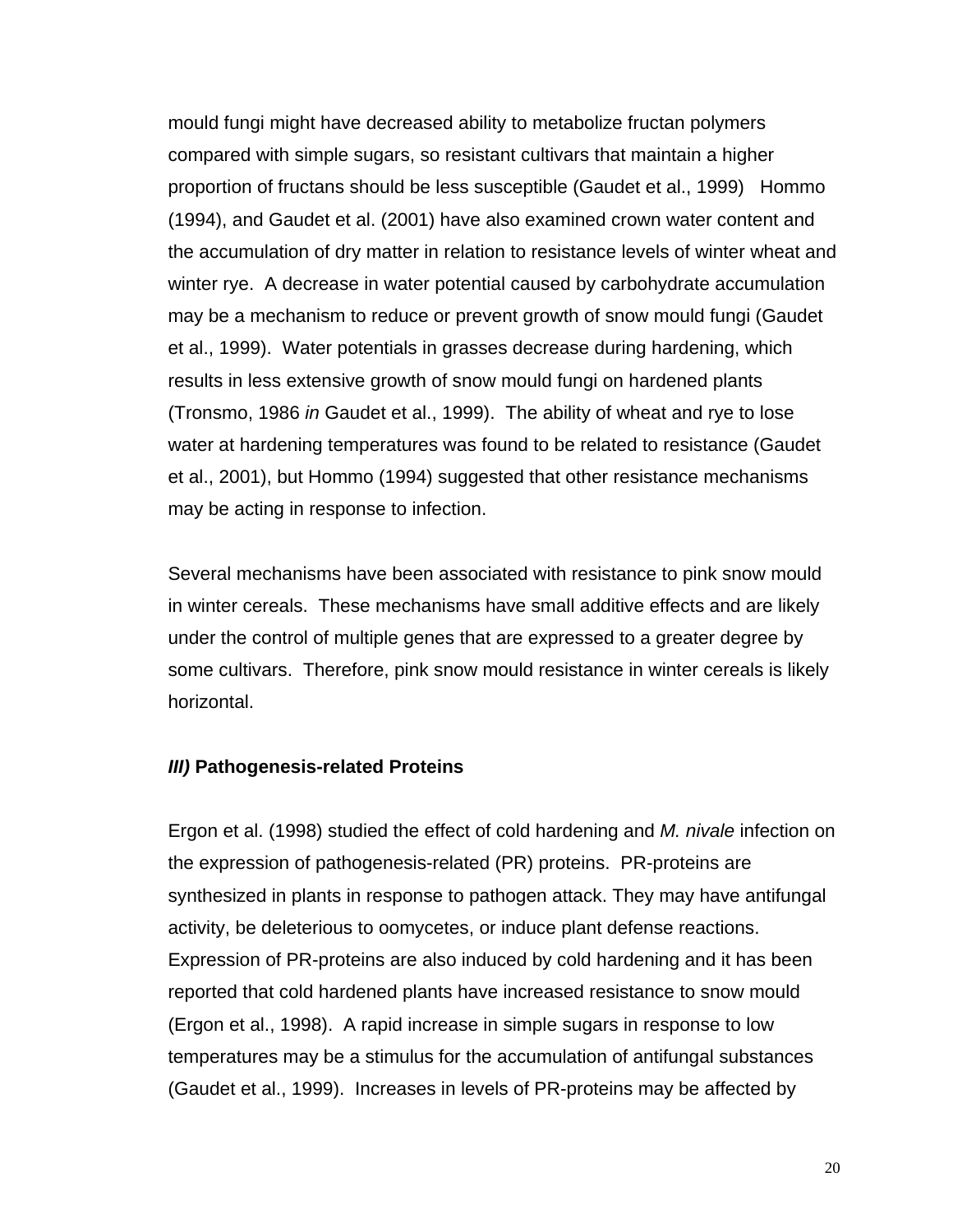carbohydrate accumulation (Gaudet et al., 1999) which would explain why expression is greater in cold hardened plants. Some PR-proteins were shown to have characteristics typical of antifreeze proteins (AFPs) (Hon et al., 1995; Antikainen and Griffith, 1997; Griffith et al., 1997) and their production has been detected during cold hardening (Hon et al., 1995).

PR-proteins either cause a defense reaction or induce a defense reaction within the plant against the pathogen. The production of these proteins as a defense reaction is an example of vertical resistance. However, PR-protein accumulation might also be a horizontal (unspecific) response.

Analysis of the biochemical changes and the molecular differences between resistant and susceptible ecotypes will provide more clues about the mechanisms of resistance to pink snow mould in *P. annua*.

### *IV)* **Research Objectives**

There are currently no clear hypotheses to explain the bases of snow mould resistance in grasses (Gaudet et al., 1999). Hommo (1994) suggested that differences in snow mould resistance among winter rye cultivars might actually reflect differences in winter hardening ability rather than a real resistance reaction. The identification of annual bluegrass ecotypes with contrasting levels of resistance to snow mould is a necessary first step towards genetic improvement program and future unraveling of the molecular genetic bases of resistance.

In this study, we hypothesize that genetic variability can be used to develop seed sources more resistant to *M. nivale*. More specifically, the objectives were to: 1) assess the extent of variability among ecotypes of turf-adapted *Poa annua* for resistance to pink snow mould; 2) determine the source of resistance (e.g. true resistance vs. avoidance mechanisms such as rapid regrowth); 3) characterize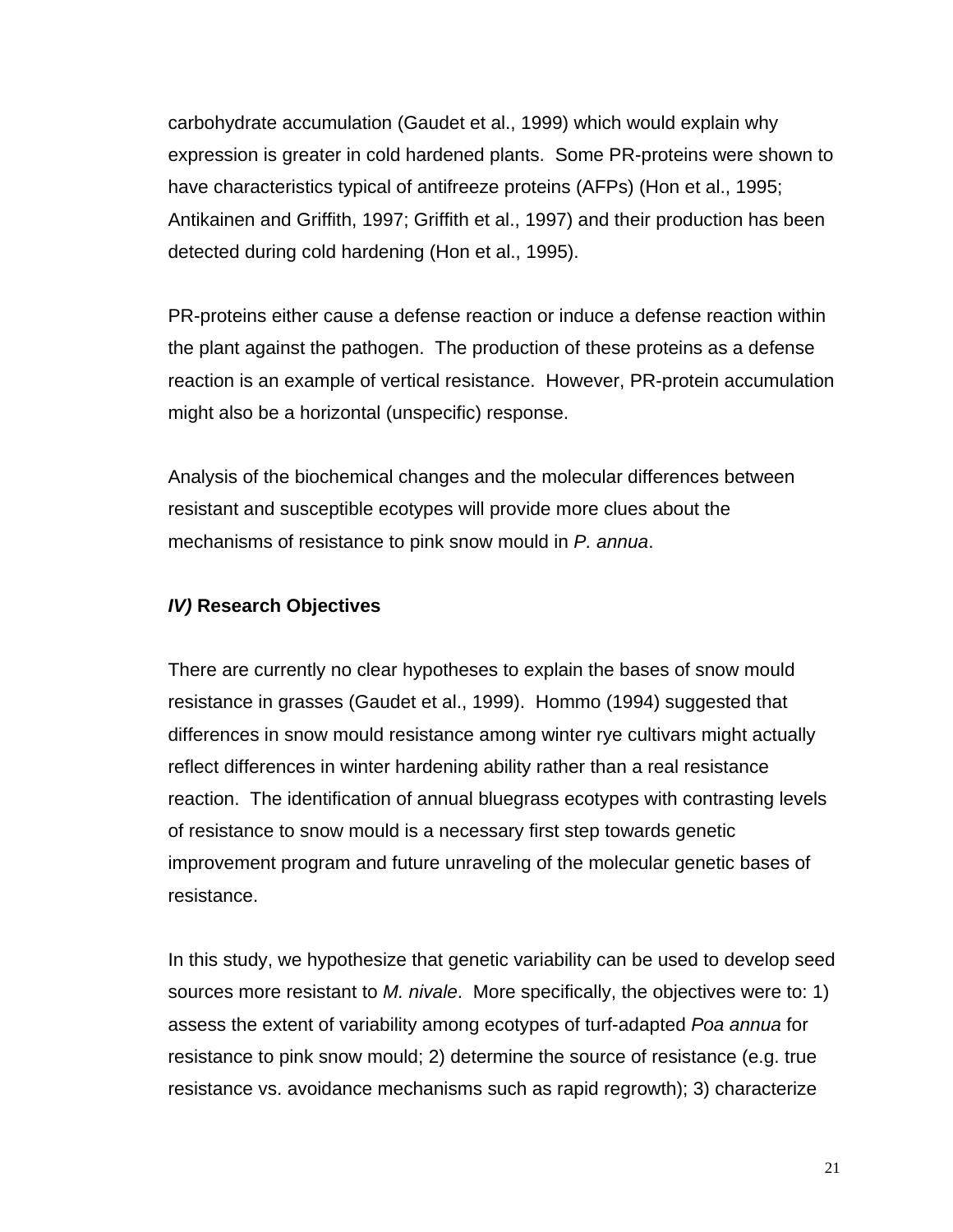the relationship between the provenance of the ecotypes and their level of resistance and; 4) evaluate the link between cold hardiness and disease resistance.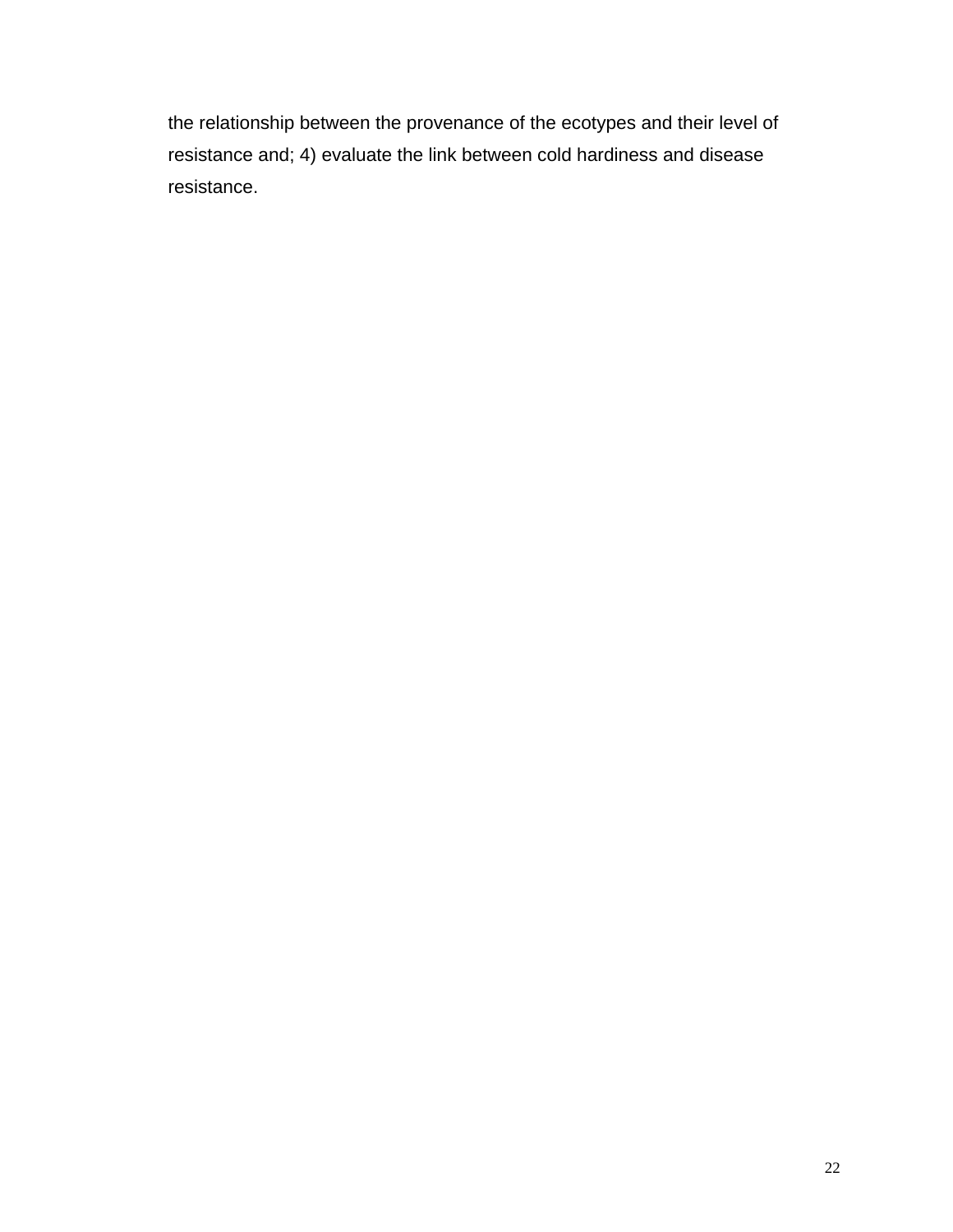### *Chapter 1*

# **Genetic Variability for Resistance to Pink Snow Mould Among Ecotypes of** *Poa annua* **var.** *reptans* **Assessed Under Field Conditions**

### **1.1 Introduction**

Annual bluegrass (*Poa annua* L.) is generally considered a weed because it tends to invade sports turf and home lawns (Beard, 1970). It is commonly an unsown component of golf course putting greens in temperate zones throughout North America (Beard, 1970; Mitich, 1998). Most of the past literature on annual bluegrass has emphasized controlling invasion on golf course greens (Beard, 1970). Some of the more recent literature has highlighted cultural requirements and characteristics of *P. annua* to provide guidelines for its management as a turfgrass species (Beard, 1970), including use of annual bluegrass as a major component of golf greens (Huff, 1996; Dionne et al., 2001a, b).

*Poa annua* var. *reptans* (Hauskins) Timm is a subspecies of annual bluegrass found on golf course greens (Beard et al., 1978). It is adaptable to conditions within the micro-environment in which it exists (Cline et al., 1993; Mitich, 1998). In response to management practices, this subspecies of annual bluegrass has evolved over time into a more perennial ecotype (Beard et al., 1978). Management practices have imposed physiological and developmental constraints on the turf and genotypes that tolerate intense management have been favoured (Wu and Harivandi, 1993).

*Poa annua* is considered unreliable as a turf choice for greens because of its susceptibility to environmental stresses (Eggens, 1979). It is commonly attacked by the pink snow mould pathogen, *Microdochium nivale* (Fries) Samuels and Hallett (Smith et al., 1989). Damage occurs under snow cover and is not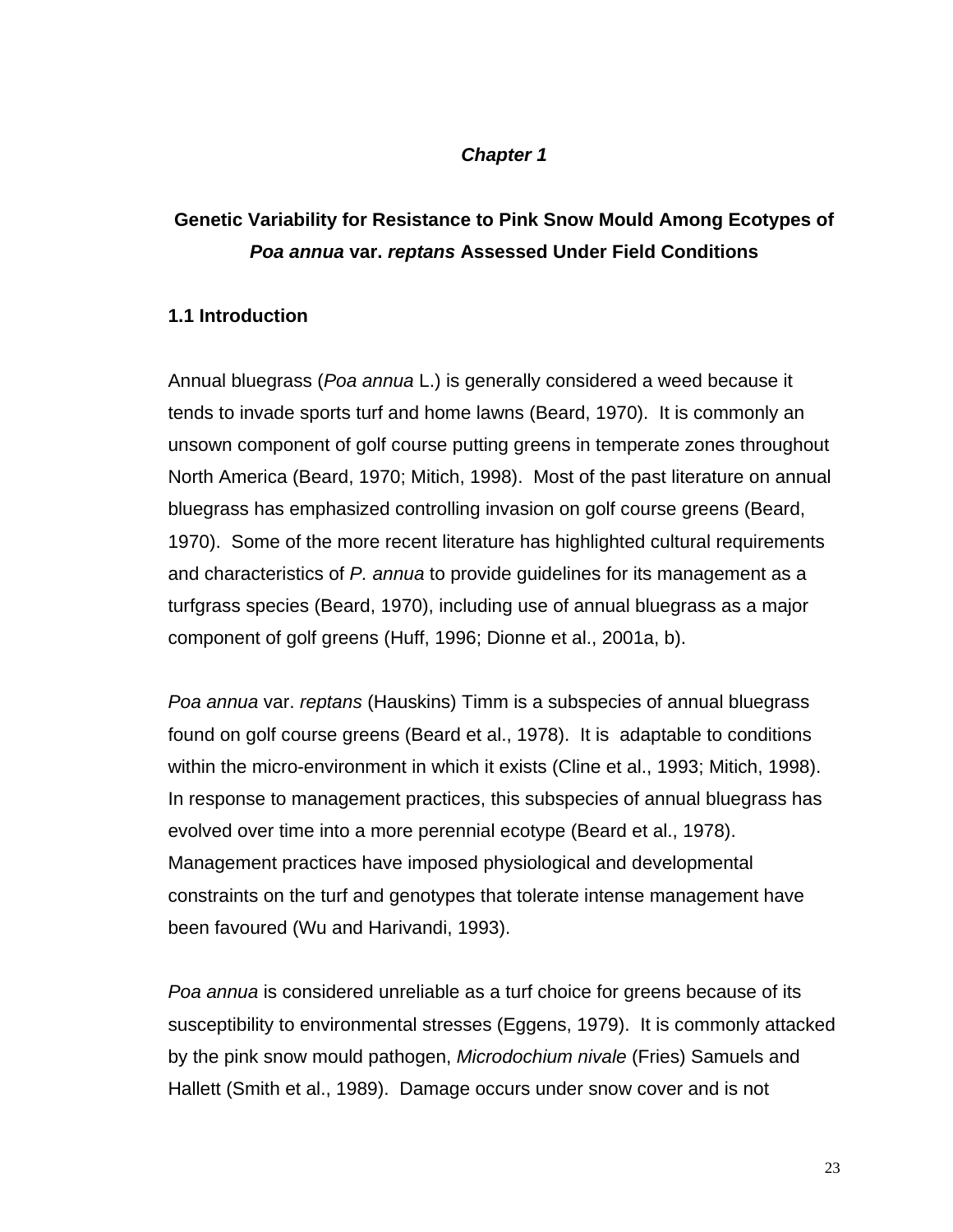apparent until the spring when snow recedes (Hsiang, 1996). Circular patches with a bleached appearance are exposed and leaf blades are matted together with white mycelium which turns pink when exposed to light (Smith et al., 1989; Hsiang, 1996). These patches disrupt the aesthetic quality and playability of the golf green. Preventative fungicides are applied to turf in late autumn to early winter to control pink snow mould (Anonymous, 2002).

In order to reduce the need for pesticide use on the golf course, turf managers would like to use disease resistant turf cultivars as part of an integrated pest management (IPM) program (Fermanian et al., 2003). At present, there is no commercial seed source for *P. annua* adapted to the golf green environment available to turf managers for greens repair or overseeding (Huff, 1996). However, due to the adaptability and genetic variability of *P. annua,* it may be possible to identify ecotypes with superior levels of resistance to pink snow mould.

There is support in the literature that cold acclimation not only increases tolerance to freezing, but also promotes non-specific resistance to lowtemperature pathogens (Griffith and Yaish, 2004). Although low temperature exposure was required for the expression of *M. nivale* resistance, the pattern of development of snow mould resistance and cold tolerance was shown to differ substantially (Nakajima and Abe, 1996). This could be indicative of distinct or only partially overlapping processes leading to snow mould and cold hardiness resistance. The accumulations of storage carbohydrates and of unidentified proteins during cold acclimation have been linked to the acquisition of cold tolerance in *P. annua* ecotypes (Dionne et al., 2001a, b). Accumulation of similar storage carbohydrates has been associated with pink snow mould resistance in winter cereals (Bruehl, 1982; Bengtsson, 1989; Wu and Harivandi, 1993; Hommo, 1994). It is, therefore, possible that biochemical changes that occur during cold acclimation of turfgrasses in the fall are associated with resistance to pink snow mould.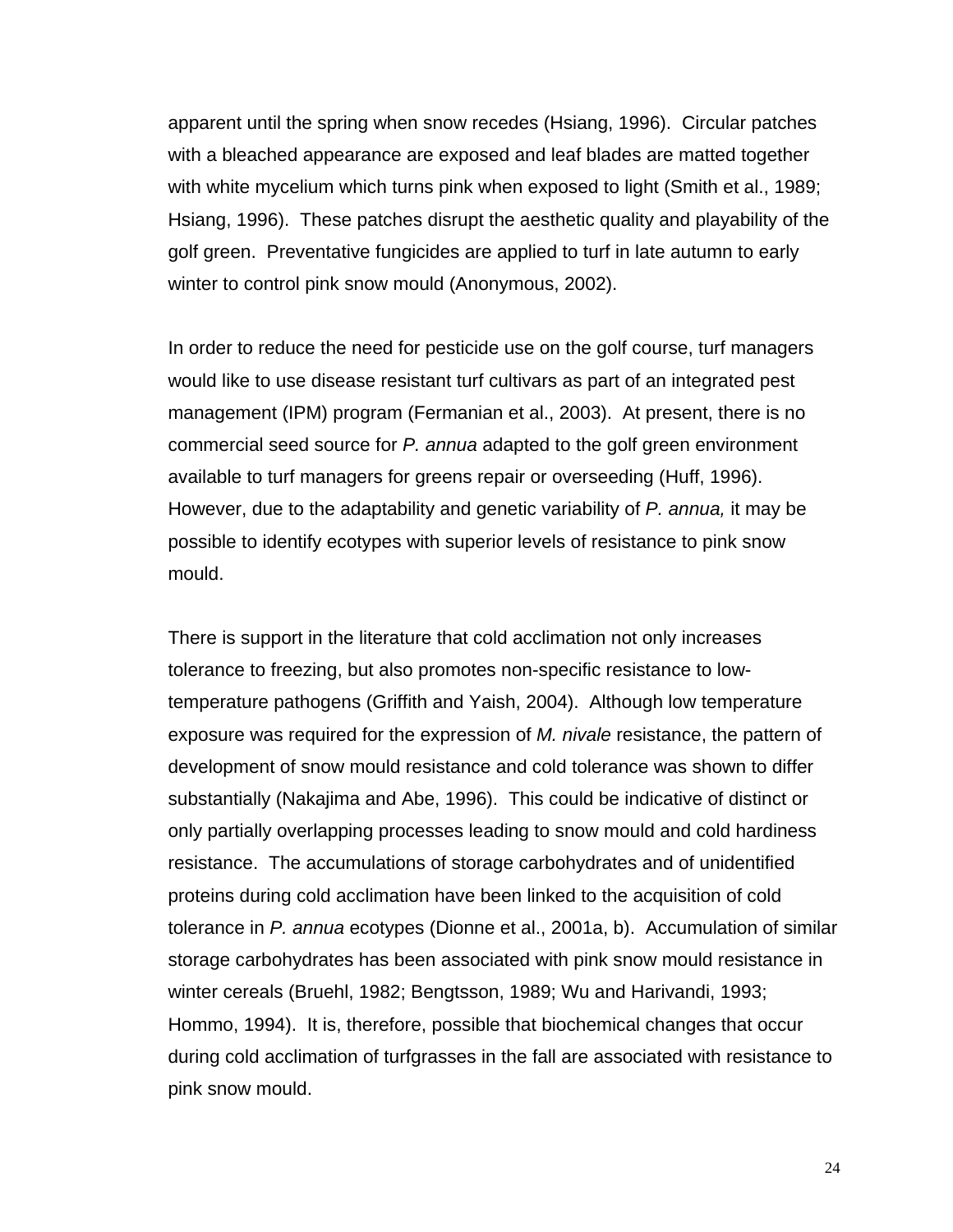Cold hardiness levels for turfgrasses fluctuate from year to year (Tompkins et al., 2000). The degree of cold hardiness expressed by the plant depends on climatic conditions during the acclimation process (Levitt, 1980). Temperatures between  $0^{\circ}$  to  $5^{\circ}$ C will induce cold acclimation, but additional cold hardening, or secondphase cold hardening, can occur with further exposure to temperatures below 0°C (Levitt, 1980).

Nakajima and Abe (1990, 1994, 1996) conducted a series of studies on snow mould resistance in winter wheat cultivars and environmental effects on disease development and cultivar resistance. The first study (Nakajima and Abe, 1990) screened cultivars for resistance to pink snow mould and examined optimum temperatures and incubation periods conducive to pathogen growth. The objective of the study was to reduce the time required to assess the level of resistance of winter wheat cultivars. The second study (Nakajima and Abe, 1994) looked at the effects of autumn climate on the development of resistance to pink snow mould in winter wheat and changes in resistance over time under snow cover. This second study found that differences in resistance were more evident after cold hardening had taken place and that the duration of snow cover influenced the degree of resistance expressed. The authors attributed this change in the level of resistance over winter to the accumulation of carbohydrates during cold hardening and the depletion of these reserves during the winter.

In their third study, Nakajima and Abe (1996) examined how different environmental conditions during cold hardening affected the level of resistance expressed in winter wheat. Conditioning at low temperatures was essential for expression of resistance to pink snow mould. Cultivars resistant to snow mould, but not to cold temperatures, required lower temperatures during cold hardening for full expression of resistance than cultivars moderately resistant to both snow mould and low temperatures. The researchers inferred a difference in the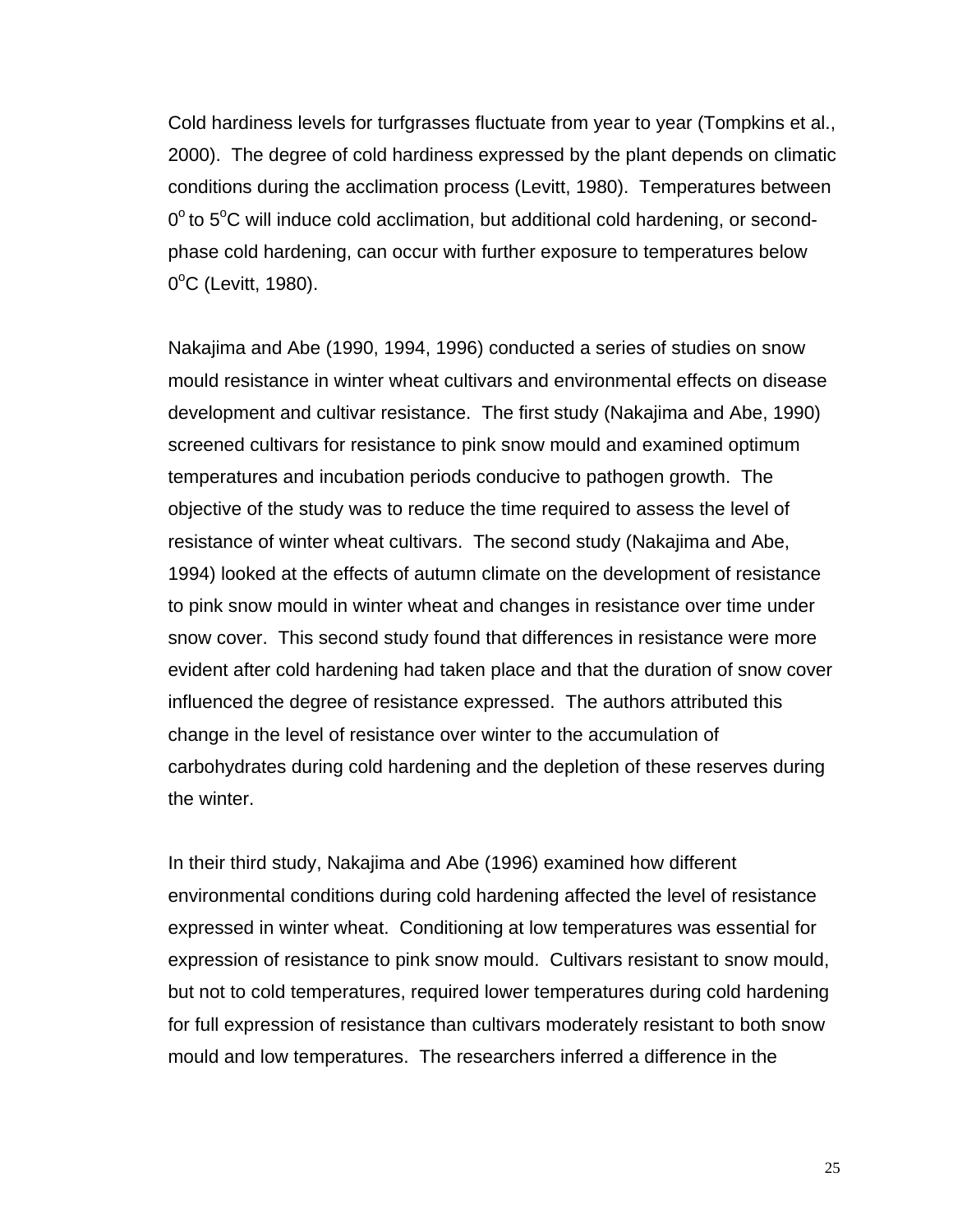pattern of development of snow mould resistance and the pattern of development of cold tolerance.

The objective of the current study was to screen *P. annua* var. *reptans* ecotypes collected from golf greens 15+ years old for resistance to pink snow mould under field conditions. To increase the chances of finding a naturally occurring population of *P. annua* with resistance to pink snow mould, it is important to start with a population that has adapted to golf course maintenance practices in a cold temperate climate, and hence the focus on older established golf greens  $\geq 15$ years old. Samples collected from populations assumed to have existed for long periods of time on old golf greens were screened for snow mould resistance in this study.

### **1.2 Materials and Methods**

#### *I*) Plant Material

Naturally occurring ecotypes of *Poa annua* var. *reptans* were collected from golf course putting greens in Ontario and Quebec during the summer of 2002 (May – July) by Louis Simard. To ensure that the ecotypes collected were of the subspecies *reptans* (greens-type *P. annua*), samples were selected from greens that had been established more than 25 years ago without extensive renovation since that time. This time period would allow evolution of ecotypes in response to golf course management practices and traffic stress, so that breeding for these traits would be unnecessary. A list of collected specimens and the origin of each collection are found in Table 1.1. A cup cutter of 10.5 cm diameter was used to remove a 10 cm deep plug of turf and soil from one or two greens at each golf course. Individual turf plants were separated from the collected sample and then transplanted into 3.8 cm diameter forestry tubes containing 1 L of an 80:20 v/v sand:soil medium. Ecotypes of *P. annua* collected by Dr. David Huff at The Pennsylvania State University (Penn State) were grown from seed in the same type of forestry tubes using the same medium. The turf samples were grown in a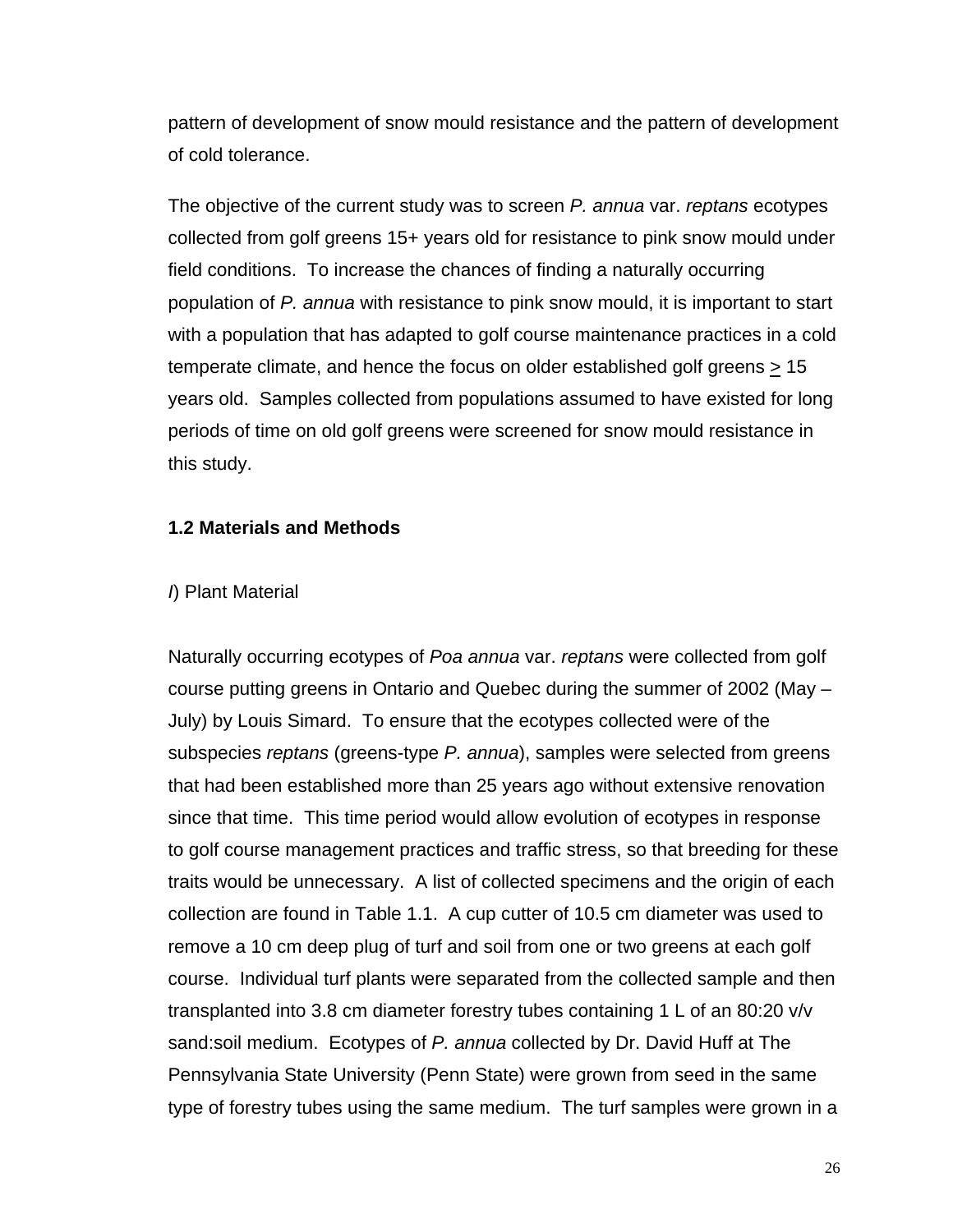greenhouse where they were watered daily. Average daily temperature in the greenhouse was 21<sup>+3°</sup>C between May and September, 2002. Humidity readings were unavailable due to sensor malfunction. No supplementary light was supplied. Average daily (6 am to 6 pm) irradiance level between May and September, 2002 was 1581+128 KJ  $m<sup>-2</sup>$  according to weather data collected by the University of Guelph weather station. Tubes were fertilized with 20-8-20 NPK fertilizer via irrigation at a concentration of 200-250 mg  $L^{-1}$  (approximate rate 475 L  $m^{-2}$ , 4-5 g N  $m^{-2}$  week<sup>-1</sup>) and grass plants were cut back to a 1 cm height twice per week.

#### *II)* Inoculum Preparation

Three strains of *Microdochium nivale* were collected from Kentucky bluegrass (*Poa pratensis* L.) turf at the Guelph Turfgrass Institute in 1999 and from Aylmer, Quebec in April, 2002, courtesy of Dr. T. Hsiang. Leaf blades were placed in a 0.1% Tween-20 solution for 10 s, then surface-sterilized in a 1% NaClO<sub>3</sub> solution for 60 s. The tissue was then rinsed twice in autoclaved distilled water and plated on potato dextrose agar (PDA) amended with streptomycin at 100 ppm to inhibit growth of bacteria. The plates were incubated for 1 to 2 weeks at room temperature (20 to 25<sup>o</sup>C). M. nivale was isolated from the leaf tissue by removing a sample of hyphae from the colony margin with a surface-sterilized scalpel and transferring it to a fresh PDA plate. Plates were incubated at room temperature (20 to 25<sup>o</sup>C) in indirect sunlight until sporodochia were formed, after approximately 2 weeks. With exposure to light, the pink pigmentation of the hyphae and sporodochia intensified. Sporodochia were removed from each colony with a sterilized needle and placed in a 1.5 mL tube with 1 mL of autoclaved water. The tube was agitated with a vortex mixer for 10 s and the spore suspension was poured into a plate containing PDA. The solution was spread evenly over the surface of the PDA with a surface-sterilized glass rod. After incubation at room temperature in indirect sunlight for 2-3 days, a single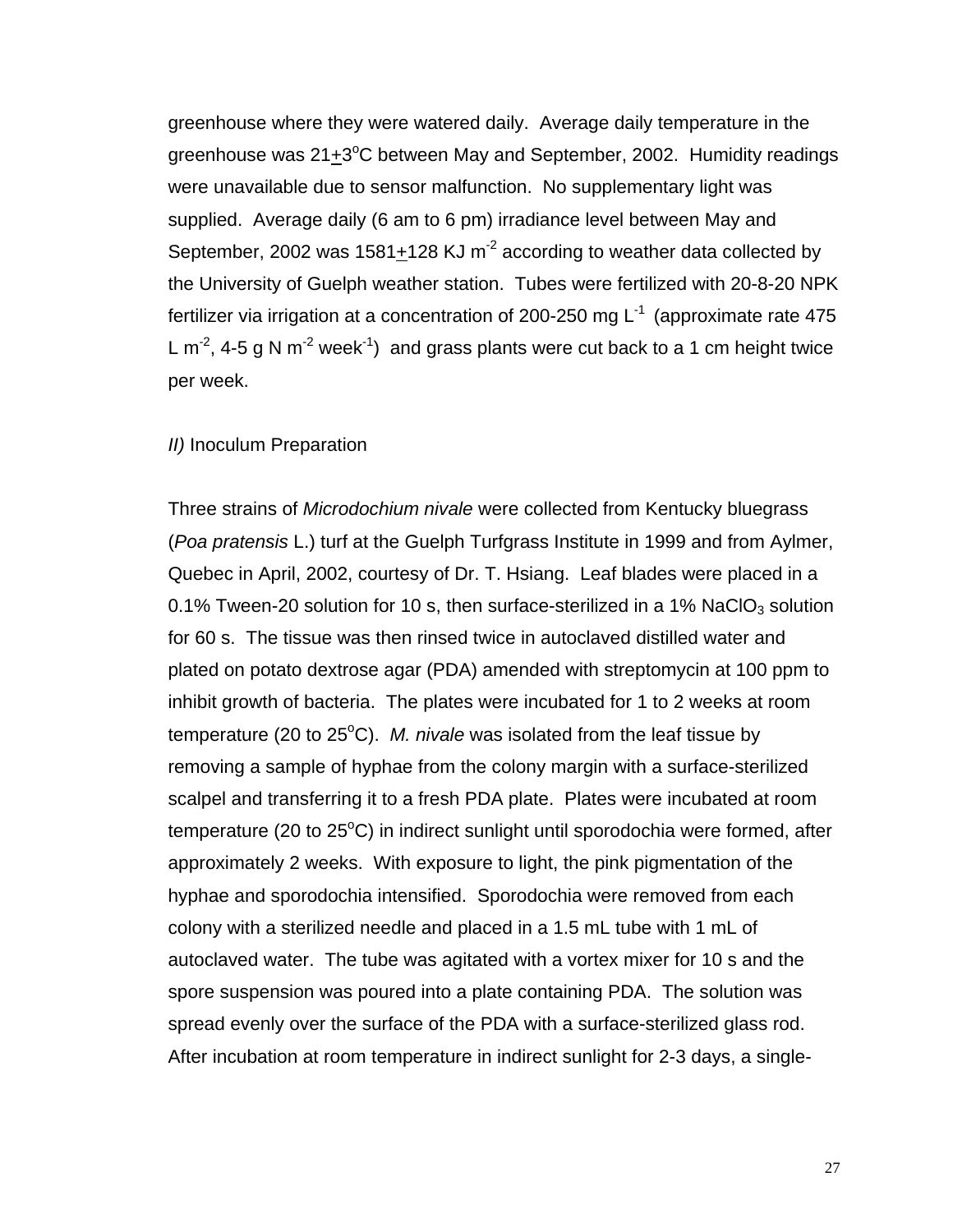spore colony was selected from each sample and replated on PDA for incubation at  $4^{\circ}$ C for approximately 2 weeks.

Mason jars (500 mL) containing 50 g of wheat bran with 45 mL of water were autoclaved at 120°C for 20 minutes 3 times at 24 hour intervals. The wheat bran was stirred in a flow hood after the first autoclaving. After the third autoclaving, the sterilized wheat bran was inoculated with six 5-mmdiameter plugs of PDA containing *M. nivale*. The liner lid of each Mason jar was inverted so the rubber gasket did not contact the glass to allow for some gas exchange. Many attempts at growing inoculum were unsuccessful until this modification in protocol. The inocula were allowed to grow for two weeks at room temperature (25 $\rm ^{o}C$ ). Wheat bran cultures were opened occasionally and stirred in a flow hood during incubation to break up any clumps and increase the growth of the fungi through the medium. Each isolate was dried separately in a fumehood for 24 hours and then ground into a powder using a blender. The three strains were then combined in equal portions for application. Mixing strains possibly minimizes the effects of strain-specific differences in the host response. The ground wheat bran was easier to apply to turf and provided more uniform coverage than wheat bran that had not been ground.

#### *III)* Experimental Design

This study was conducted during the winter of 2002 – 2003 at two locations: the Guelph Turfgrass Institute (GTI) and the Victoria Park Golf Club West (Vic West) in Guelph, Ontario. The GTI plot was established on the USGA research green and the Vic West plot was established on an unused sand-based green. A soil probe of 2 cm diameter was used to remove a 15 cm deep plug of soil. The hole was enlarged using a forestry dibble to 3.8 cm in diameter, which is the same diameter as the forestry tubes containing the turf samples. Turf plugs (grass and media) were then removed from the forestry tubes and inserted into the enlarged hole. Thirty ecotypes were tested with 10 replications of inoculated ecotypes in a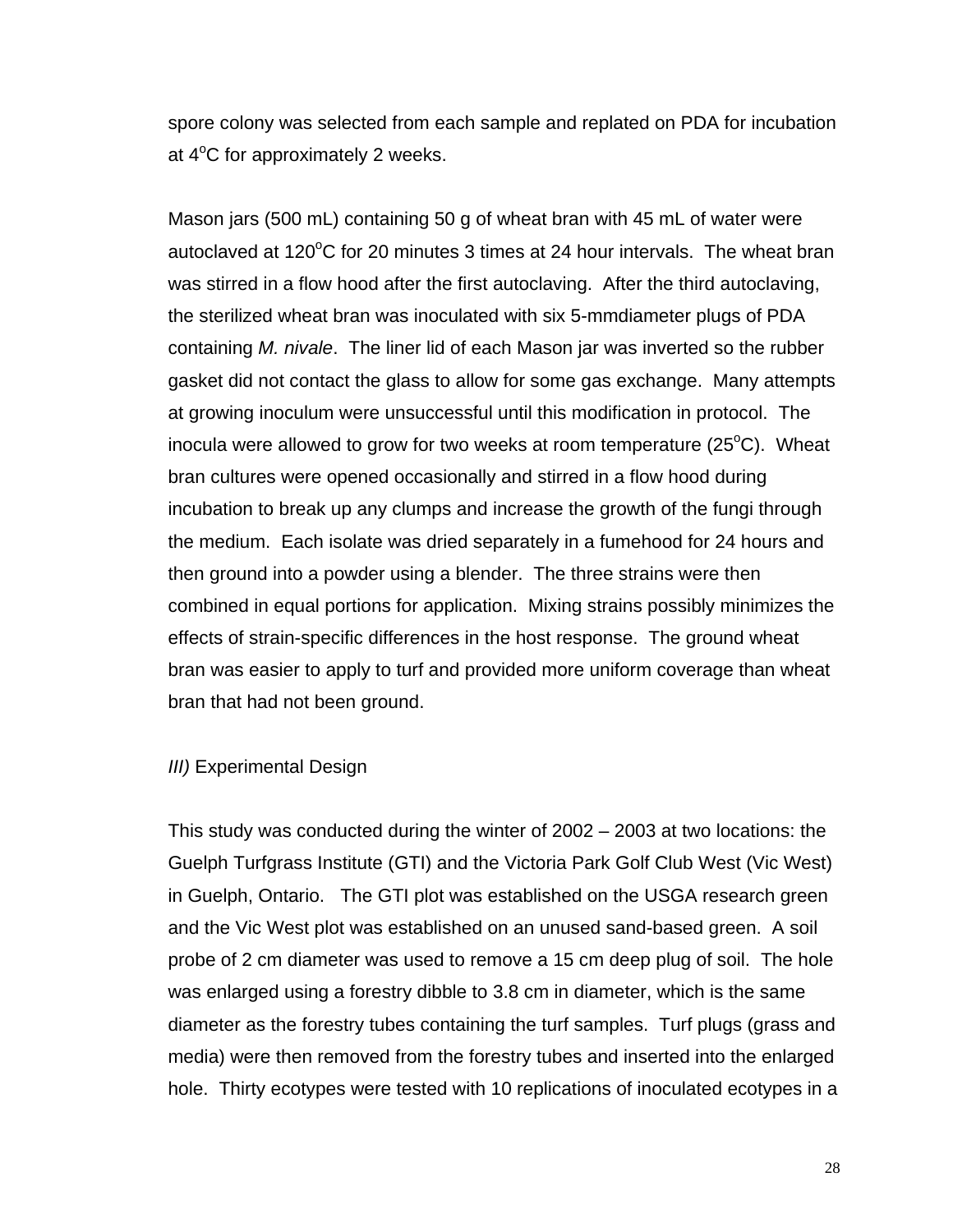randomized complete block design with rows spaced 20 cm apart. To facilitate fungicide application, another set of plots with the same thirty ecotypes but with only three replicate blocks were established adjacent to the test plots. Plots were established on September 27, 2002 (GTI) and on October 11, 2002 (Vic West) to allow turf to acclimate to fall conditions. Inoculum was applied to turf at Victoria West Golf Course on December 5, 2002 using infected wheat bran at a rate of 0.1 g cm  $^{-2}$ . For uninoculated control plots adjacent to the test plots, the fungicide Quintozene 75WP (Plant Products, Brampton, Ontario) was applied on December 6, 2002 at a rate of 250 g 100  $\text{m}^2$ . A datalogger was situated near each plot to record air and soil temperature throughout the winter season. Probes were inserted at 7 cm to measure soil temperature.

#### *IV*) Evaluation

Evaluation of field plots commenced when snow cover had receded completely on March 22, 2003. Ratings for winter injury were performed weekly using an adjusted Horsfall - Barrett scale (Green et al., 1998) to assess disease severity and subsequent re-growth over the next six weeks. The scale was applied as follows: 0 = 0% injury, 1 = 1 to 4% injury, 2 = 5 to 9%, 3 = 10 to 16%, 4 = 17 to 25%,  $5 = 26$  to 36%,  $6 = 37$  to 50%,  $7 = 51$  to 63%,  $8 = 64$  to 74%,  $9 = 75$  to 83%, 10 = 84 to 90%, 11 = 91 to 95%, 12 = 96 to 99%, and 13 = 100% injury. Since it was often difficult, if not impossible, to visually distinguish abiotic winter injury from biotic injury, both types of injury were evaluated together in this rating system.

#### *V)* Statistical Analysis

Ratings from field plots were transformed into a percent injury value except in the case of the recovery index and were analyzed using the General Linear Model procedure of SAS ver. 8.0 (SAS Institute, Cary, NC) to assess the statistical significance of the data. Tests for normality were conducted using the Proc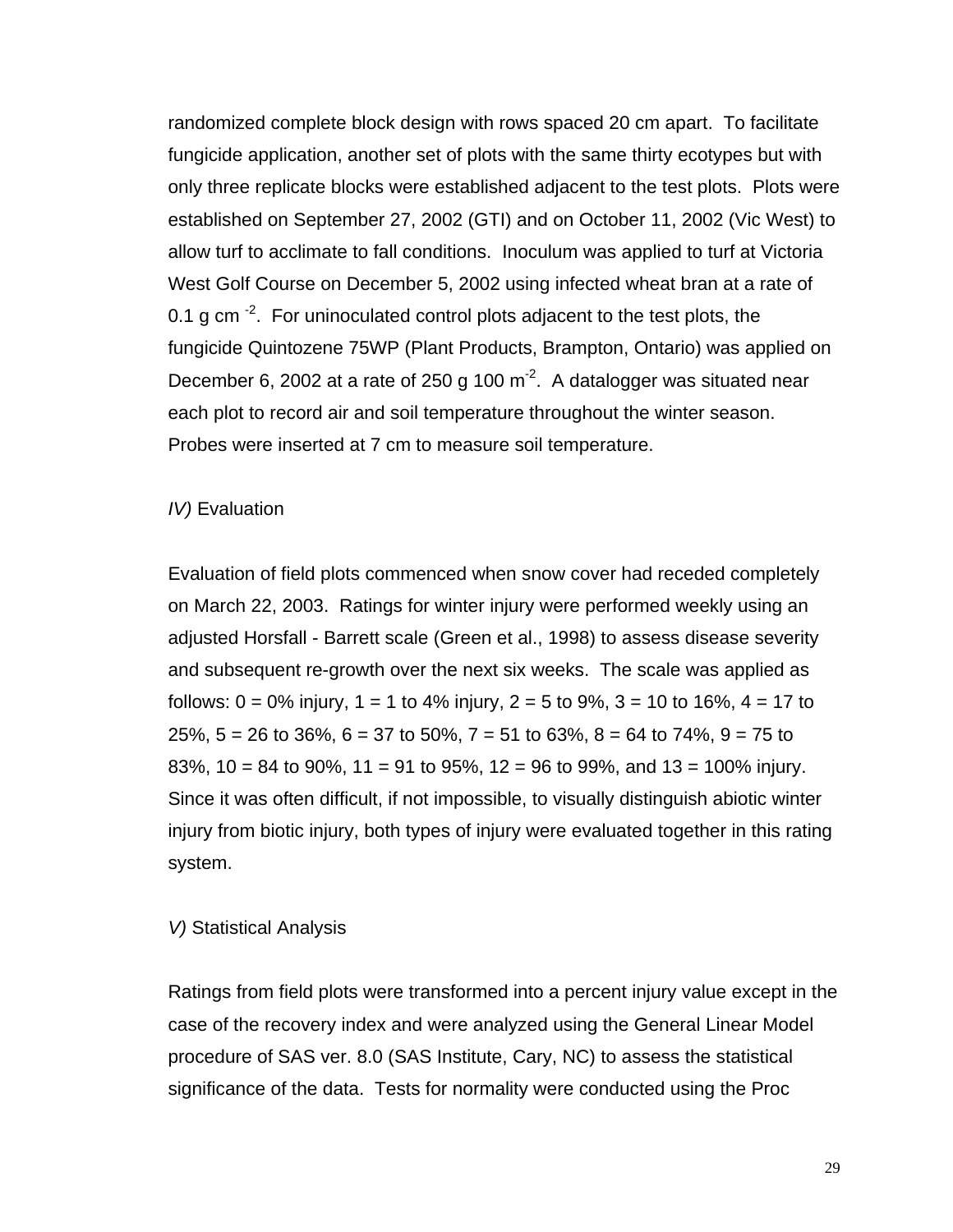Univariate procedure of SAS ver. 8.0. Duncan's multiple range test was calculated to determine which ecotypes differed significantly with regard to their resistance to pink snow mould and to winter stresses. Recovery Index value was calculated by subtracting the mean Horsfall - Barrett rating score of each ecotype on April 18, 2003 from the mean rating score of each ecotype on March 22, 2003. This index value provided a comparative basis to ascertain the recovery potential of each ecotype. Index values were analyzed with Duncan's multiple range test. Regional differences in resistance were assessed using Duncan's multiple range test to analyze injury observed on field plots after snowmelt and after the recovery period. Regional differences in rate of recovery were determined using Duncan's multiple range test to analyze recovery index values. Correlation analysis was conducted between inoculated and uninoculated ecotypes to detect any relationship between the two groups.

#### **1.3 Results**

#### *I)* Climatic Conditions

The duration of the winter of 2002-2003 was long with permanent snow cover commencing on November 2, 2002 and not completely receding until March 22, 2003 in many areas. The field plot at GTI was located in an unprotected area exposed to desiccating winds, which resulted in shallow snow cover. Figure 1.1 illustrates the air and soil temperature fluctuations at the GTI field plot. A brief rise in ambient temperature to  $5.5^{\circ}$ C in November caused soil temperatures to rise to 6.7 $\mathrm{^{\circ}C}$  and then fall to 1.8 $\mathrm{^{\circ}C}$  a week later when ambient temperature fell to  $0.5^{\circ}$ C (Figure1.1). Soil temperatures dropped to below  $0^{\circ}$ C in late November and remained below freezing in the following weeks with absolute minima of -5 $^{\circ}$  and -10°C in mid-December and mid-January respectively (Figure 1.1). Annual bluegrass exposed to such low soil temperatures may have succumbed to root death. Freezing temperatures at crown level result in recurrent loss of annual bluegrass on golf greens (Dionne et a l., 1999). Soil temperatures at the Vic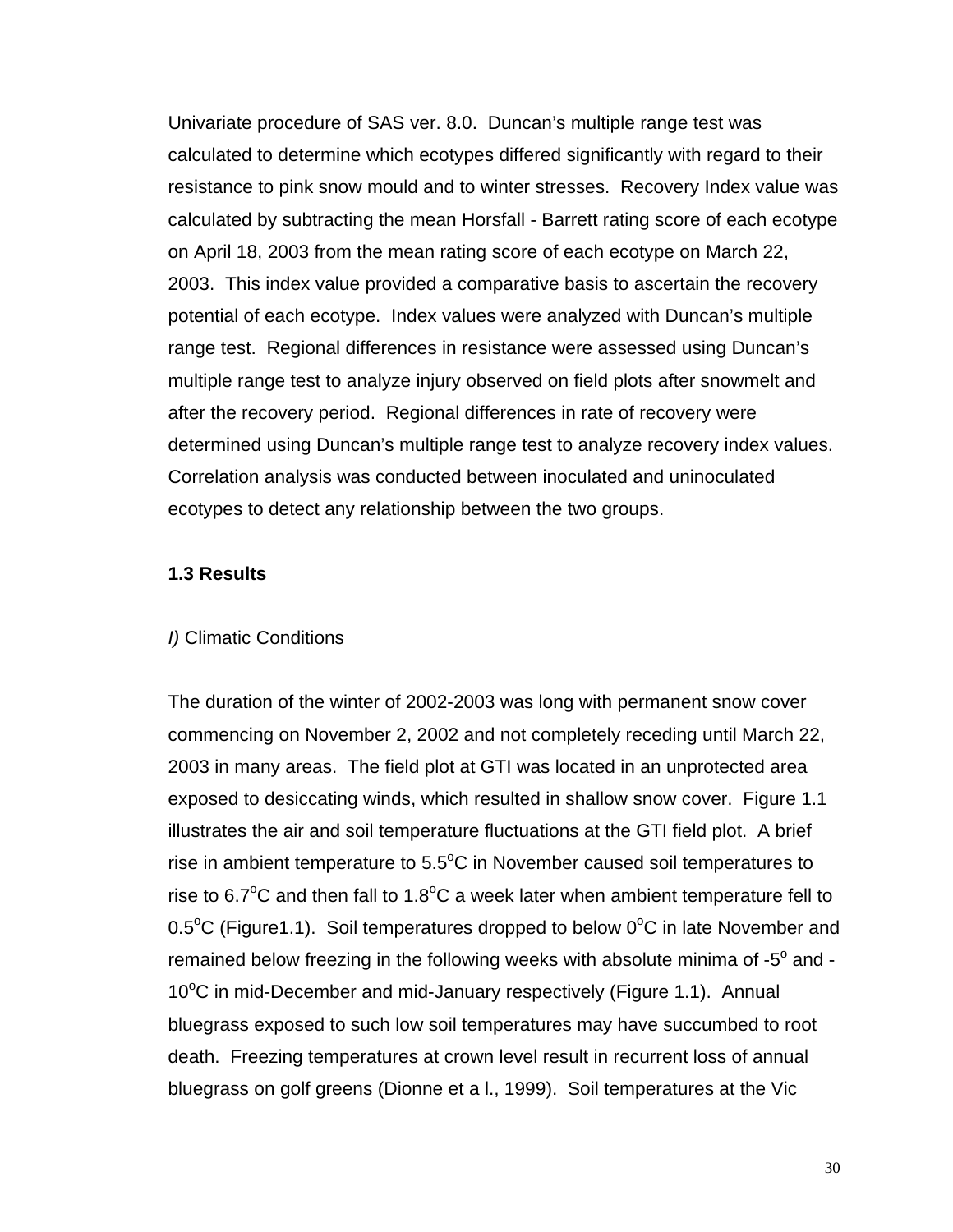West plot dropped to just below  $0^{\circ}$ C in January and did not go below -1 $^{\circ}$ C throughout the winter (Figure 1.2). This indicated that they were covered by snow throughout the winter since air temperatures were well below  $0^{\circ}$ C (Figure 1.2). As the snow melted, it became apparent that ecotypes had sustained high levels of injury ranging between 91.6% to 97.7% injury at the GTI plot as measured on March 22, 2003. Recovery was slow and, after six weeks, injury ratings ranged from 76.9% to 100%. The field plot at Victoria West Golf Club was located in a low area of the golf course that was surrounded by trees. This protected area was less exposed to winter winds, so snow cover was deeper than the GTI site and lasted 2-5 days longer than that of the GTI site. This resulted in milder soil temperatures that could explain why ecotypes that were transplanted at the Vic West site experienced much less injury. As evidence of lack of snow cover or shallow snow cover at the GTI site, soil temperatures were seen to dip down to  $-5^{\circ}$ C (27 Dec 02) or even  $-10^{\circ}$ C (24 Jan 03) while they remained near  $0^{\circ}$ C at the Vic West site. Furthermore, air and soil temperatures fluctuated in the spring at the GTI and at the Vic West field plot, and, an unseasonable cold period occurred between April 3, 2003 and April 9, 2003 (Figures 1.1, 1.2). This climatic event may have contributed to the high degree of injury during the recovery period observed among the ecotypes at both sites. During the cold period in April, air temperature readings at the GTI plot (Figure1.1) dropped from  $3^{\circ}$ C to -5 $^{\circ}$ C during the day and to -11 $^{\circ}$ C at night. The cold spell was accompanied by precipitation in the form of ice and snow which persisted as temporary snow cover for several days.

#### *II*) Ecotype Variability

A test for normal distribution using the Shapiro-Wilk (W) statistic revealed that the data from the GTI field plot was not normally distributed both after snowmelt (inoculated,  $W = 0.76$ ,  $p < 0.0001$ ; uninoculated,  $W = 0.80$ ,  $p < 0.0001$ ) and after the recovery period (inoculated,  $W = 0.76$ ,  $p < 0.0001$ ; uninoculated,  $W = 0.75$ , p < 0.0001). The high injury levels at the GTI were probably confounded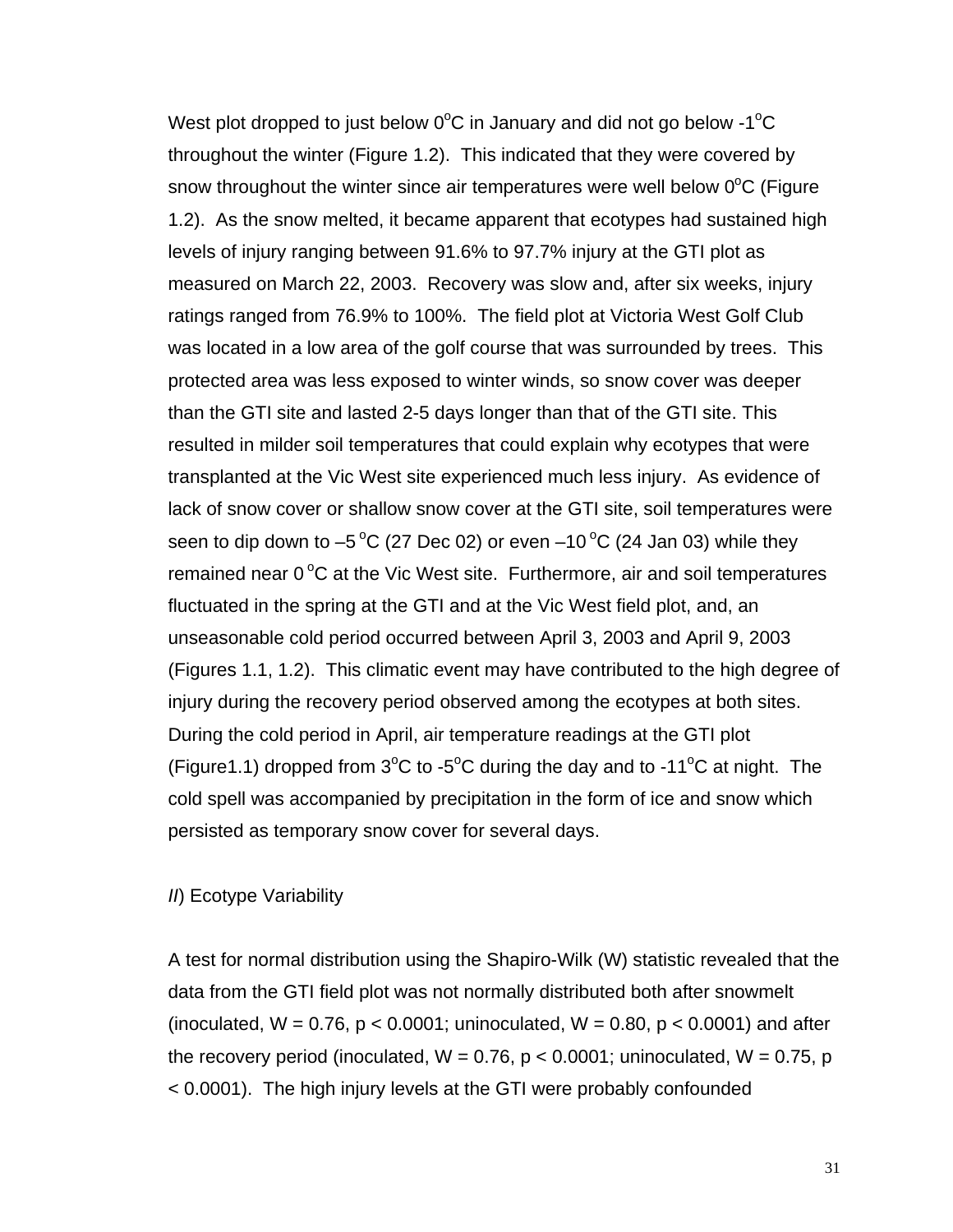confounding winter stresses and not just due to disease. Therefore, we decided that the results should be excluded from this study, so these results are not presented. However, the data collected from Victoria West was normally distributed and showed statistically significant differences, so the analyses are presented here.

Ecotypes inoculated with *M. nivale* differed significantly for injury levels after snow had receded (p<0.0001). Figure 1.3 and Table 1.2 present the mean injury observed on the ecotypes after snowmelt on March 22, 2003. Ecotypes with the lowest levels of injury were assumed to be the least susceptible to pink snow mould and the ones with the highest levels of injury were assumed to be the most susceptible. The most susceptible ecotypes were significantly different from the least susceptible ecotypes, but the ecotypes that are in the mid- range did not differ significantly. Lack of statistical discrimination among ecotypes may be attributable to large variations in winter injury between replications.

The four least susceptible ecotypes were WM2 (ON), Q97-1-10 (US), WM9 (ON), and LO16 (QC) with mean scores ranging from 48% to 60% injury (Figure 1.3). Even though these showed the least amount of disease, the level of injury observed would not be acceptable for a putting green. However, these injury levels were significantly lower than those of the four most susceptible ecotypes; Q98-3-30 (US), RC17 (QC), MCC18 (QC), and CH12 (QC) ranging from 85% to 90% injury.

#### *III)* Recovery Period

Injury ratings of the inoculated ecotypes after the recovery period were dependent on their ability to initiate and sustain spring growth. Additional factors may have also affected the injury ratings including exposure to cold temperatures or the initiation of *M. nivale* growth due to the onset of the appropriate conditions for Fusarium patch disease. Figure 1.4 presents the mean injury observed on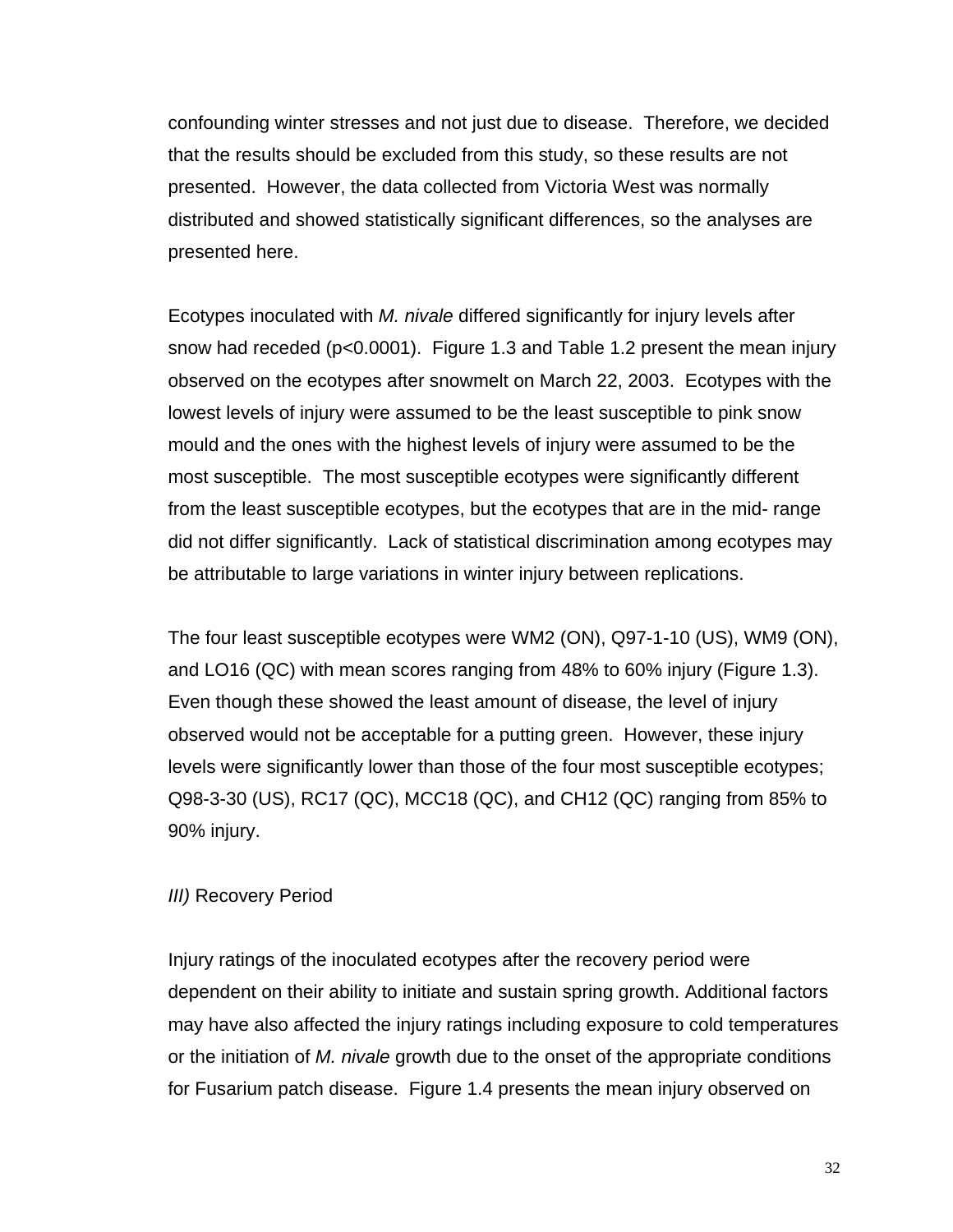the ecotypes after the recovery period on April 18, 2003. Ecotypes that had been inoculated with *M. nivale* differed significantly for the level of injury present (p<0.0001). There was a significant difference between ecotypes with the highest and lowest levels of injury, however most of the other ecotypes did not differ significantly from each other (Table 1.3).

The ecotypes with the least amount of injury on April 18, 2003 were FB6H (ON), Q97-1-10 (US), LO16 (Quebec), and SY2 (QC) with mean scores ranging between 21% and 30% injury (Figure 1.4). Two of these ecotypes, Q97-1-10 and LO16, were among the group of ecotypes least susceptible to pink snow mould according to ratings taken on March 22, 2003. The ecotypes with the most injury were the same ecotypes that were found to be most susceptible to snow mould injury after snowmelt: RC17 (QC), CH12 (QC), Q98-3-30 (US), and MCC18 (QC) with injury ratings ranging from 72% to 86%.

Correlation analysis revealed that injury ratings taken on March 22, 2003 were weakly but significantly correlated with injury ratings taken on April 18, 2003  $(r^2=0.47, p<0.0001)$ . The ability of the ecotypes to resist snow mould attack seemed to influence the amount of injury observed after six weeks of recovery.

#### *IV*) Rate of Recovery

The rate of recovery of the ecotypes was assessed by subtracting the mean injury ratings taken on April 18, 2003 from the mean injury ratings taken on March 22, 2003 for each ecotype and calculating the difference to specify a recovery index value (Figure 1.5). Statistical analysis of the rate of recovery among ecotypes indicated that there was a significant difference (p=0.0074) between the highest and lowest levels of regrowth, but most of the ecotypes were not significantly different from each other (Figure 1.5).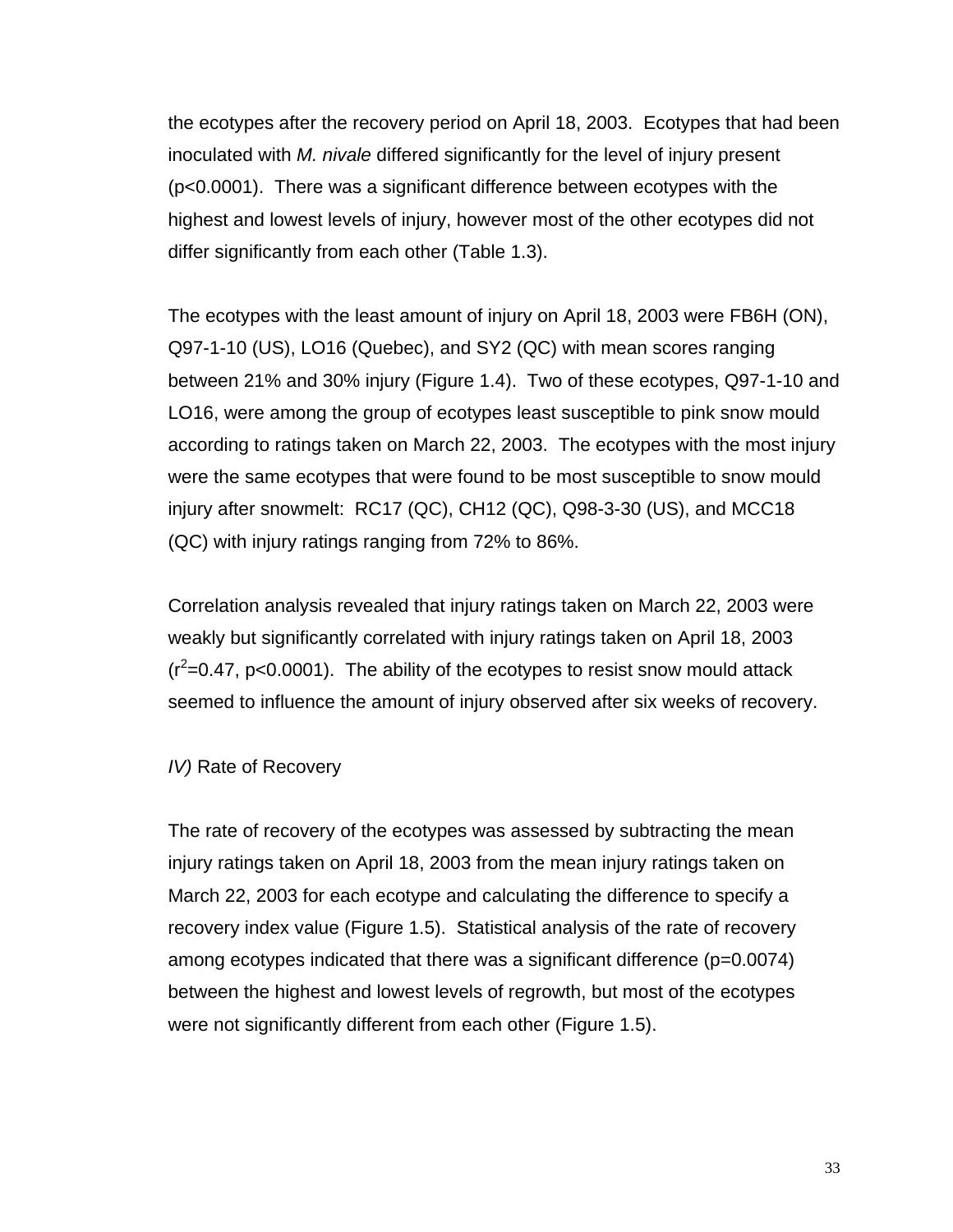Although injury levels were still moderately high after the recovery period, two of the ecotypes with the lowest observed injury after the recovery period exhibited the highest levels of regrowth: FB6H with a recovery index of 3.9 and SY2 with a recovery index of 3.5 (Figure 1.5). Both of these ecotypes exhibited average injury levels after snow melt, so their high levels of regrowth resulted in lower levels of injury after the recovery period.

#### *V)* Regional Differences

Ecotypes collected from golf courses in Ontario were statistically less susceptible to pink snow mould than ecotypes from Quebec or the US (p=0.0001) with average injury values of 62.7%, 76.8%, and 72.4% injury respectively (Table 1.4). After the recovery period, Ontario ecotypes had significantly less injury (32.9%) than the other ecotypes (49.3% for both QC and US, p=0.0074) (Table 1.4). The Recovery Index of the ecotypes (difference between first and last ratings) was not significantly different between regions (p=0.3), so the performance of the Ontario ecotypes may be attributed to their capacity to resist pink snow mould.

### *VI)* Effects of Winter Hardening

Replicated control plots that were uninoculated and treated with fungicide were used to assess the level of winter injury that occurred in response to stresses other than snow mould (cold temperatures, desiccation, ice injury, or other stresses that occur during winter). Ecotypes were significantly different from each other after snowmelt (p=0.0037) (Table 1.5) and after the recovery period (p=0.0024) (Table 1.6) in the absence of inoculum. Figure 1.3 compares observed injury levels of the ecotypes between inoculated and control plots after snowmelt (March 22, 2003) and Figure 1.4 compares observed injury levels between inoculated and control plots after the recovery period (April 18, 2003). The injury levels of inoculated plots were generally higher than the injury levels of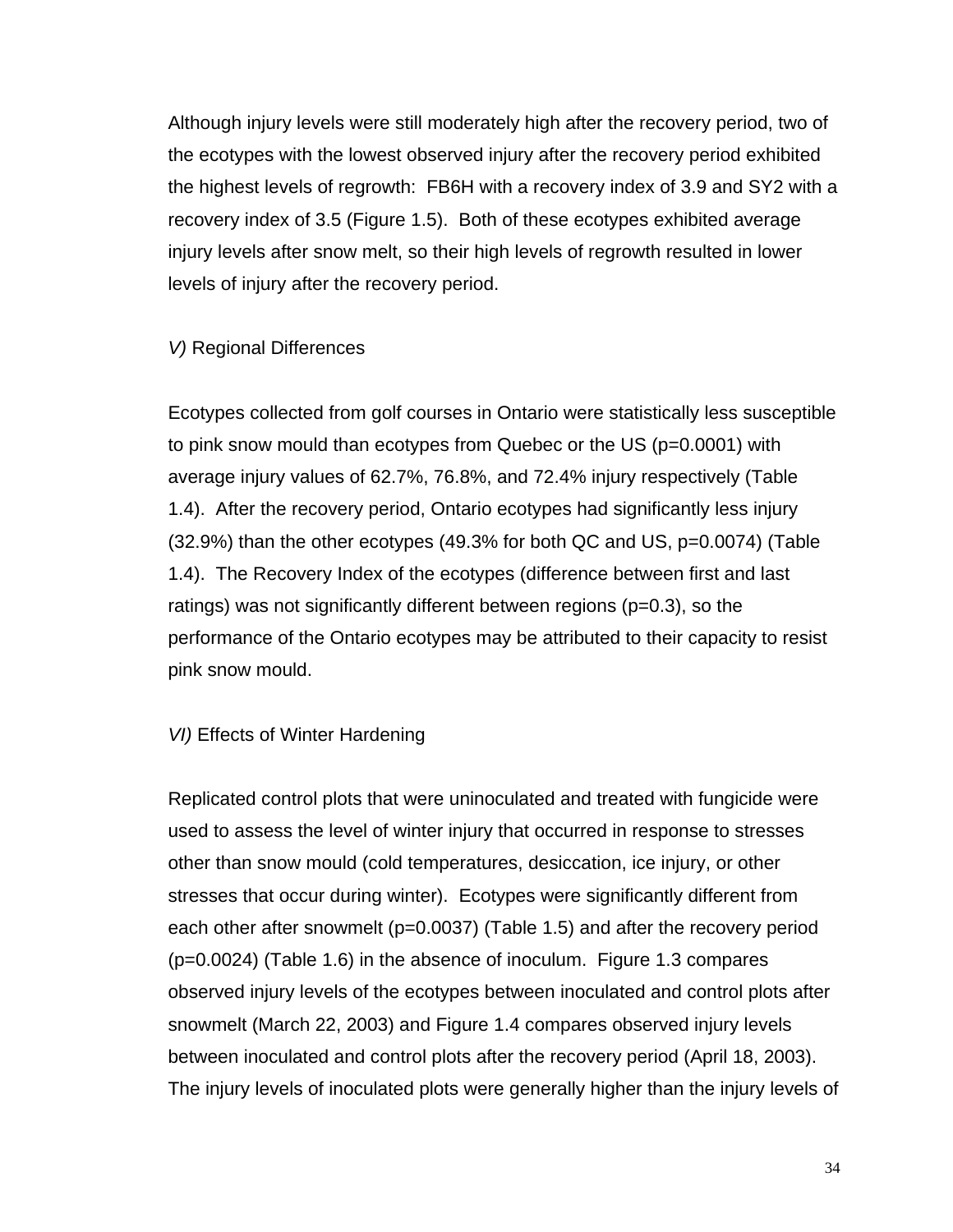control plots, implying that injury was cumulative with abiotic and biotic components. The level of injury observed between inoculated and control ecotypes was significantly, but weakly, correlated after snowmelt ( $r^2$ =0.28, p=0.0029) and after the recovery period ( $r^2$ =0.14, p=0.0403). Although there was a statistically significant relationship between winter injury of inoculated plots and control plots both at snowmelt and at re-growth, the correlations imply a weak relationship.

#### **1.4 Discussion**

The major objective of this study was to assess the extent of genetic variability among *Poa annua* var. *reptans* ecotypes in order to select more resistant types. Some ecotypes showed significantly lower levels of susceptibility to pink snow mould attack than others providing evidence for genetic variability among ecotypes. The levels of injury that we observed in the field were too excessive to be acceptable on putting greens. However, this study represents only one year of data and may not provide sufficient data to make recommendations. It is thus important to repeat similar field studies over several years and locations to account for climatic differences and to confirm ecotype resistance over a range of conditions. Although the ecotypes tested did not perform at the level necessary for use on putting greens, the existence of genetic variability in susceptibility among ecotypes suggests the possibility of discovering more resistant types with continued screening.

Environmental conditions that prevail during fall acclimation will affect winter survival (Levitt, 1980). Exposure to low temperature in the fall has been linked to the acquisition of cold tolerance of turf species (Tompkins et al., 2000, Dionne et al., 2001a, b), as well as winter cereals (Olien and Lester, 1985; Suzuki et al., 1988; Livingston, 1991, 1996; Olien and Clark, 1993, 1995; Yoshida et al., 1998). Winter hardening has also been linked to pink snow mould resistance in winter cereals (Bengtsson, 1989; Hommo, 1994; Gaudet, 1994; Nakajima and Abe,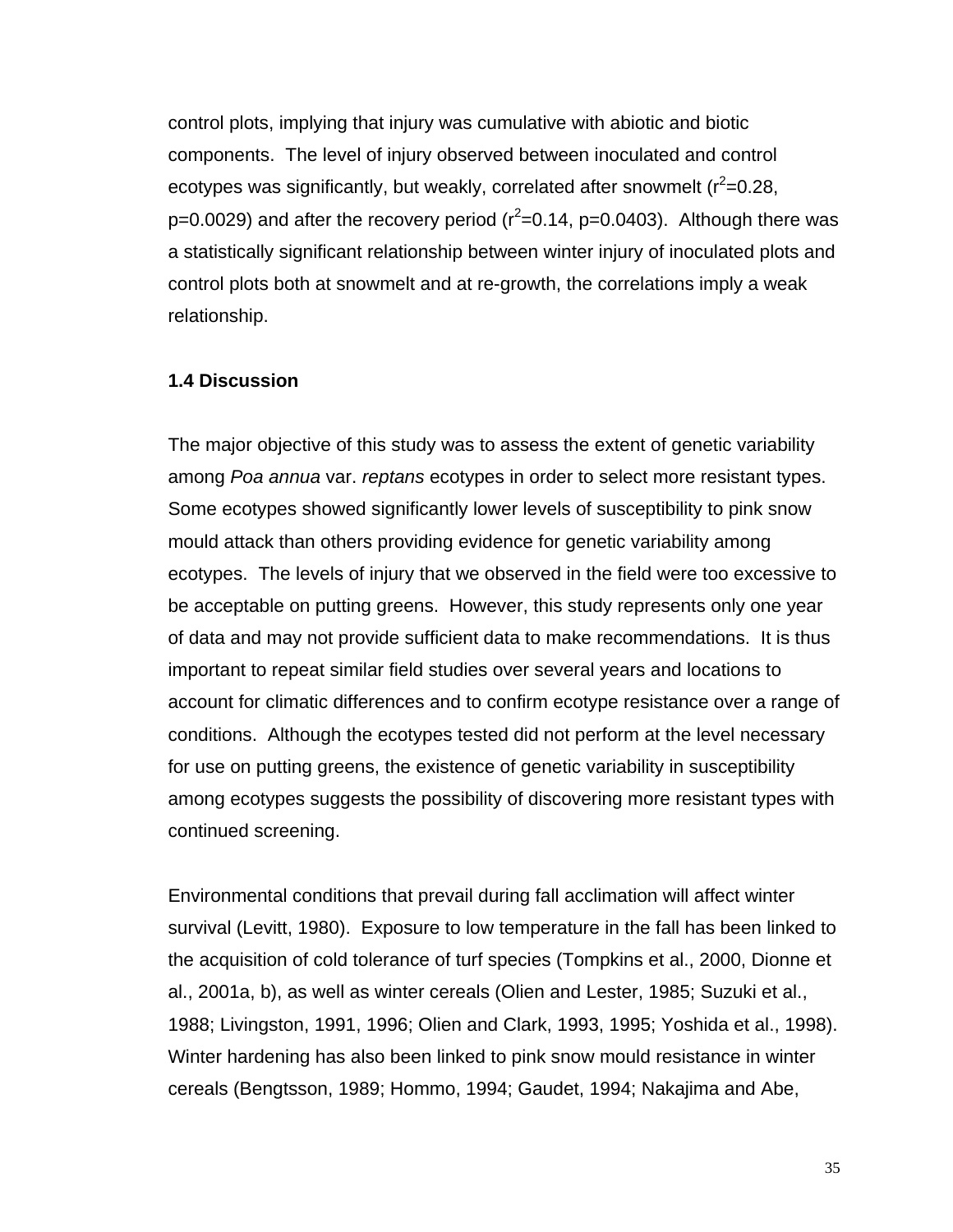1994, 1996; Ergon et al., 1998; Gaudet et al., 1999, 2001). Climatic events that occur during cold acclimation in the fall and during spring recovery can influence the level of winter hardiness expressed by turf plants (Levitt, 1980; Tompkins et al., 2000). Insufficient exposure to low temperatures in the fall may result in low levels of resistance and could result in higher levels of injury. The climatic events that occurred during this study may have affected ecotype performance. Dehardening temperatures in early winter and spring may have influenced the level of resistance to pink snow mould achieved by the ecotypes and their subsequent recovery. Replication of the field screening would help confirm ecotype performance under varying environmental conditions that are bound to influence snow mould resistance in *P. annua*.

Ecotypes exhibiting the least amount of injury after the recovery period demonstrated either less susceptibility to the disease and winter stresses or high rates of regrowth. Rapid recovery of *P. annua* ecotypes may be dependent on the level of storage carbohydrates remaining in the spring. The level of remaining reserves depends on the levels accumulated during winter hardening and/or the rate of consumption during the winter (Gaudet et al., 1999). Enhanced snow mould resistance among winter wheat cultivars has been attributed, in part, to higher fructan contents in crowns during autumn and elevated fructan content remaining in the spring (Yoshida et al., 1998; Gaudet et al., 1999). Increases in the level of storage carbohydrates in the form of fructan have been observed during cold acclimation of *P. annua* var. *reptans* ecotypes and their levels were shown to vary among ecotypes (Dionne et al., 2001a).

Injury levels after the recovery period may have also been attributed to further infection by *M. nivale* under conditions conducive to pathogen growth. Prolonged cool temperatures accompanied by wet conditions in the spring may have initiated growth of *M. nivale* in the absence of snow cover to incite Fusarium patch disease (Couch, 1973; Vargas, 1994; Tani and Beard, 1997). Susceptibility of the ecotypes to Fusarium patch disease may be related to the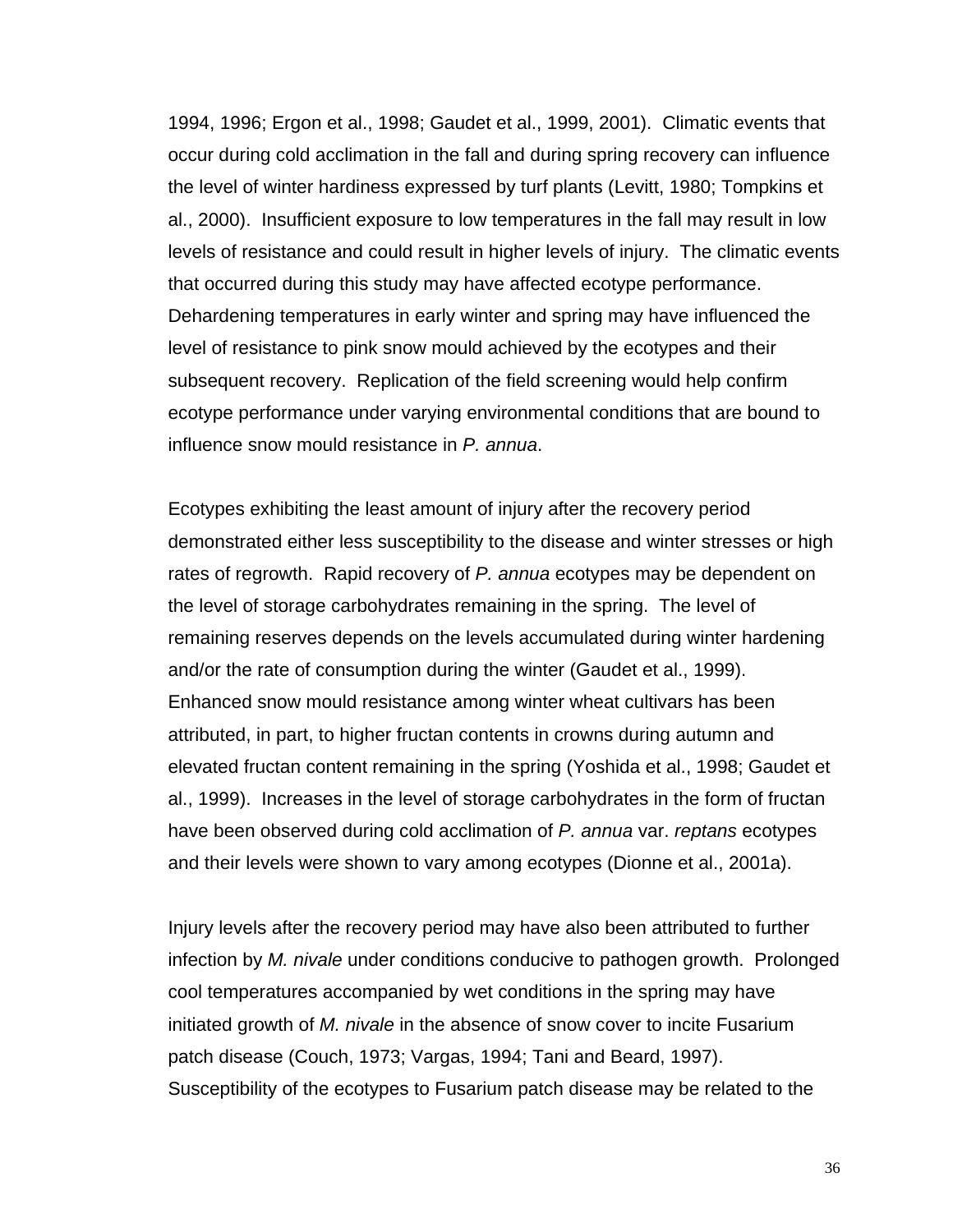level of winter hardiness remaining after the commencement of dehardening. Increases in soil temperature and the disappearance of snow cover in the spring trigger dehardening in turf plants (Tompkins et al., 2000). The unseasonable drop in air and soil temperature in April, 2003 may have caused some additional injury to less winter hardy ecotypes that had already partially dehardened.

The injury ratings of ecotypes collected from Ontario were significantly lower than the ecotypes from the other regions both after snowmelt and after the recovery period. The regional differences in ecotype susceptibility illustrate genetic variability resulting from varying evolutionary pressure based on climatic and environmental differences between the regions. Since there was no difference in the rate of recovery between regions, the success of the Ontario ecotypes after the recovery period was probably influenced by higher levels of resistance to *M. nivale*. This is also reflected in the correlation data ( $r^2 = 0.47$ , p<0.0001), which indicated that less susceptible ecotypes had significantly lower injury ratings after the recovery period.

The ecotypes differed in their ability to tolerate winter conditions, which indicates genetic variability among ecotypes. Correlation data indicates that the ability of ecotypes to withstand winter conditions influenced how well they resisted pink snow mould, although the level of influence is only weakly correlated. The effects of cold hardening have been shown to influence both cold tolerance and pink snow mould resistance in winter wheat (Gaudet, 1994; Gaudet et al., 1999). Cold hardening has also been shown to influence the level of cold tolerance expressed in *P. annua* var. *reptans* ecotypes (Dionne et al., 2001b). Inoculation resulted in higher injury ratings than the controls, supporting the suggestion by Nakajima and Abe (1996) that the mechanisms that influence resistance to pink snow mould are distinct from those conferring cold tolerance. It is, however, likely that winter hardening predisposed the ecotypes to reduced susceptibility to pink snow mould by influencing winter survival mechanisms.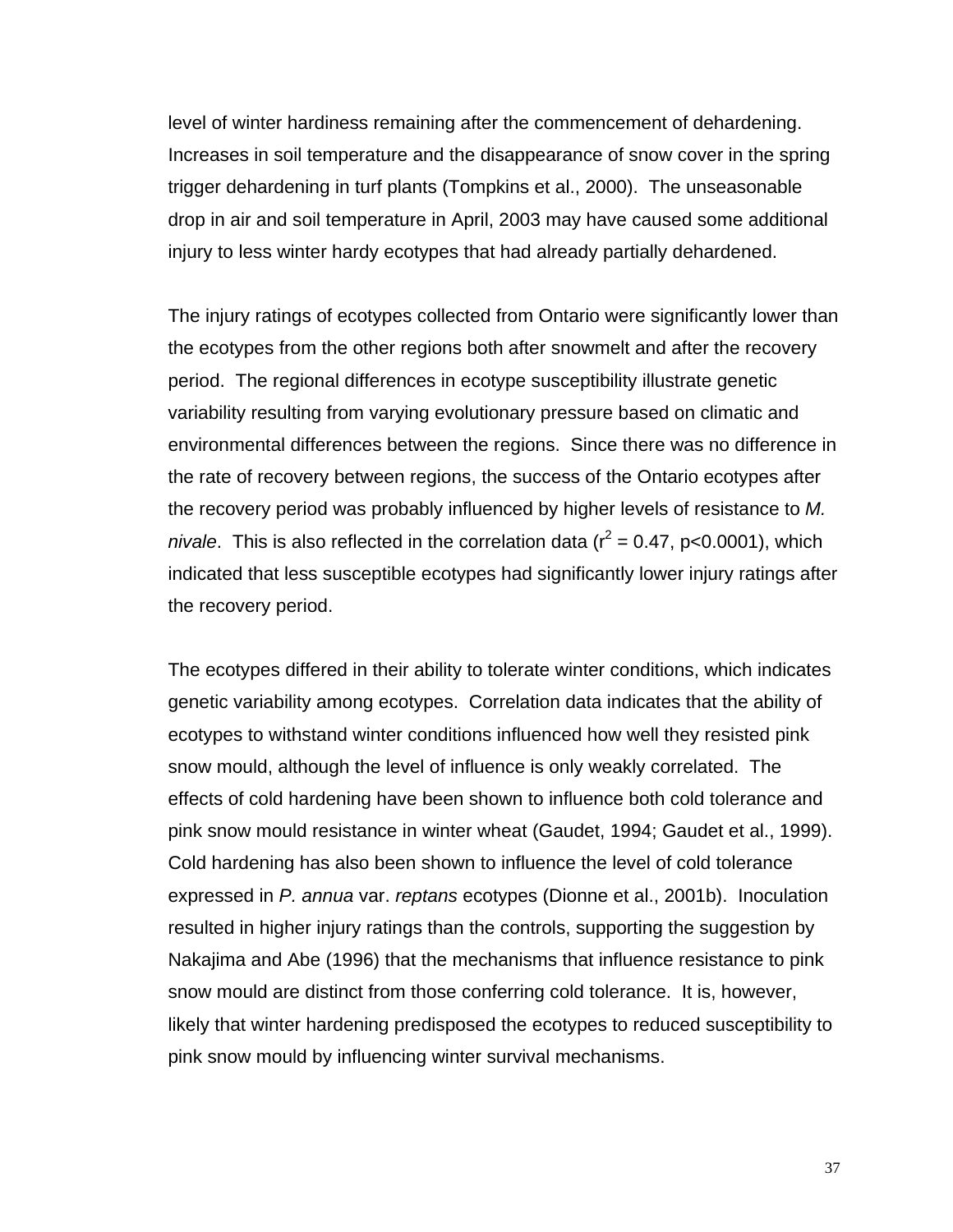In future studies, the ecotypes should be evaluated over a period of many years at multiple locations so that the level of pink snow mould resistance may be characterized under different winter hardening regimes. Biochemical analysis of the most and least susceptible ecotypes should be conducted during cold acclimation in the fall to assess how winter hardening influences the expression of pink snow mould resistance. Molecular analysis would help reveal the causes for regional differences observed in the resistance of ecotypes, as well as possible genetic influences on resistance and susceptibility.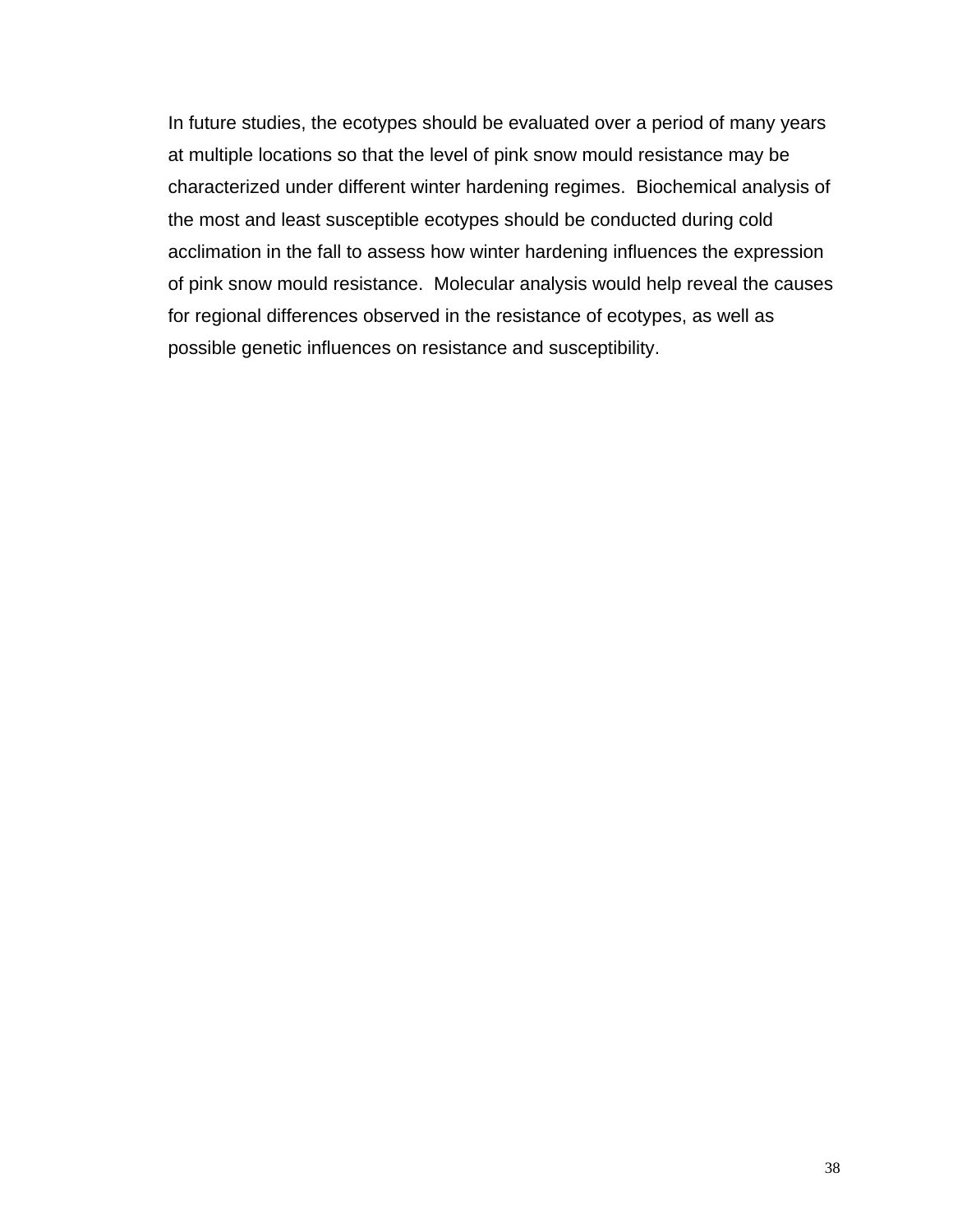Table 1.1: Origin of ecotype collection of *Poa annua* var. *reptans*. Canadian ecotypes were collected from putting greens during the summer of 2002. Quebec ecotypes were collected by Louis Simard. Ontario ecotypes were submitted by golf course turf managers. US ecotypes were obtained from the annual blue grass collection of Dr. David Huff at The Pennsylvania State University.

| <b>Ecotype</b>    | <b>Province</b>                   | <b>Origin</b>                          |
|-------------------|-----------------------------------|----------------------------------------|
| FB6H              | Copetown, Ontario                 | Flamborough Hills Golf                 |
| WM <sub>2</sub>   | Kitchener, Ontario                | Westmount G.C.C.                       |
| WM9               | Kitchener, Ontario                | Westmount G.C.C.                       |
| <b>CV11</b>       | Mississauga, Ontario              | <b>Credit Valley Golf Club</b>         |
| <b>RH18</b>       | Richmond Hill, Ontario            | <b>Richmond Hill Golf Club</b>         |
| TG <sub>5</sub>   | Milton, Ontario                   | <b>Trafalgar Golf and Country Club</b> |
| <b>GTI</b>        | Guelph, Ontario                   | <b>Guelph Turfgrass Institute</b>      |
| $B14^2$           | Rimouski, Quebec                  | Club de Golf de Bic                    |
| B17 <sup>1</sup>  | Rimouski, Quebec                  | Club de Golf de Bic                    |
| <b>CH12</b>       | Chicoutimi, Quebec                | Club de Golf Chicoutimi                |
| <b>HD17</b>       | St. Therese, Quebec               | Golf Hillsdale                         |
| IS8BE             | St. Dorothee, Quebec              | Club de Golf Islemere                  |
| <b>LE15</b>       | Levis, Quebec                     | Club de Golf Lévis                     |
| LO16              | Louiseville, Quebec               | Club de Golf Louiseville               |
| <b>MB11</b>       | Montebello, Quebec                | Club de Golf Montebello                |
| MCC <sub>18</sub> | Montreal, Quebec                  | Country Club de Montréal               |
| <b>PM18</b>       | Montreal, Quebec                  | Club de Golf Piedmont                  |
| <b>PRO12</b>      | St. Hyacinthe, Quebec             | Club de Golf la Providence             |
| RC <sub>6</sub>   | Charlesbourg, Quebec              | Club de Golf Royal Charbourg           |
| <b>RC17</b>       | Charlesbourg, Quebec              | Club de Golf Royal Charbourg           |
| SH <sub>3</sub>   | Magog, Quebec                     | Club de Golf Sherbrooke                |
| <b>SM10</b>       | St. Michel de Bellechasse, Quebec | Club de Golf St-Michel                 |
| SY <sub>2</sub>   | St. Hyacinthe, Quebec             | Club de Golf St-Hyacinthe              |
| <b>WH13</b>       | Hudson Heights, Quebec            | Club de Golf Whitlock                  |
| $Q98-6-18^1$      | Long Island, NY                   | Penn State University                  |
| Q98-3-30          | Long Island, NY                   | Penn State University                  |
| Q98-3-12          | Long Island, NY                   | Penn State University                  |
| Q98-4-21          | Long Island, NY                   | Penn State University                  |
| $Q98 - 6 - 30^3$  | western Pennsylvania              | Penn State University                  |
| Q98-3-6           | Long Island, NY                   | Penn State University                  |
| Q97-1-10          | Maryland shore                    | Penn State University                  |
| $Q98 - 4 - 6^2$   | Long Island, NY                   | Penn State University                  |

<sup>1</sup> Field study only.<br><sup>2</sup> Cold chamber study only.<br><sup>3</sup> The western Pennsylvania ecotype was grouped with the Ontario rather than the US Coastal ecotypes because of climatic similarity.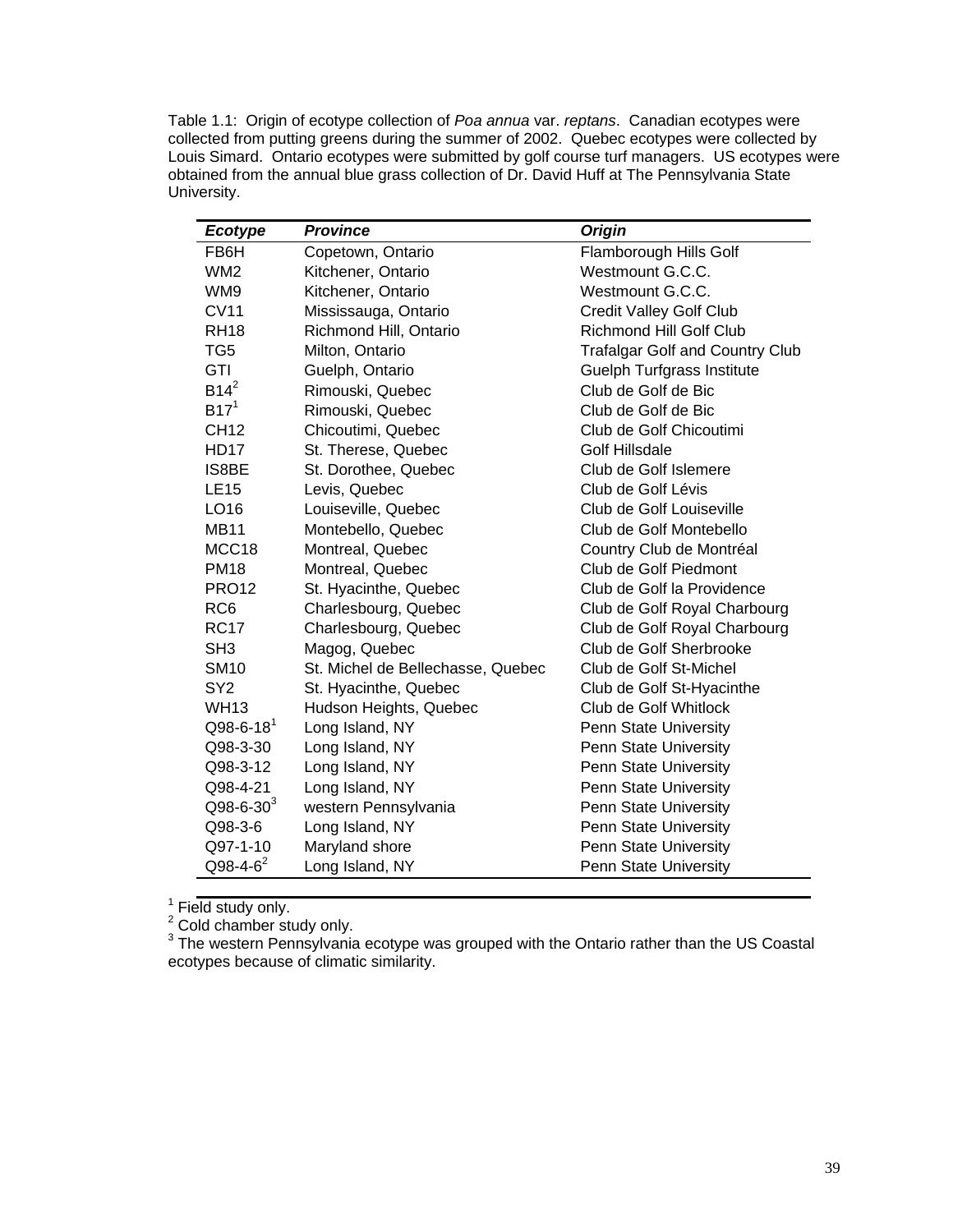| Ecotype          | Injury (%)   |
|------------------|--------------|
| WM2              | 47.9 a*      |
| Q97-1-10         | 50.5ab       |
| WM9              | 60.0 abc     |
| LO16             | 60.2 abc     |
| RH <sub>18</sub> | 60.4 abc     |
| Q98-3-6          | 61.4 abcd    |
| FB6H             | 61.5 abcd    |
| Q98-6-30         | 62.2 abcde   |
| TG5              | 63.7 abcde   |
| <b>WH13</b>      | 66.4 bcdef   |
| IS8BE            | 67.5 cdef    |
| SY <sub>2</sub>  | 67.4 cdef    |
| SH <sub>3</sub>  | 67.6 cdef    |
| GTI              | 68.2 cdef    |
| PRO12            | $71.0$ cdefg |
| Q98-3-12         | 71.6 cdefgh  |
| <b>HD17</b>      | 71.8 cdefgh  |
| <b>LE15</b>      | 71.9 cdefgh  |
| B17              | 74.1 cdefghi |
| CV11             | 77.5 defghi  |
| Q98-6-18         | 78.6 efghi   |
| RC6              | 80.8 fghi    |
| <b>PM18</b>      | 81.4 fghi    |
| <b>MB11</b>      | 81.6 fghi    |
| Q98-4-21         | 81.8 fghi    |
| SM10             | 82.9 fghi    |
| Q98-3-30         | 84.9 ghi     |
| <b>RC17</b>      | 84.9 ghi     |
| MCC18            | 87.8 hi      |
| <b>CH12</b>      | 89.8 i       |

Table 1.2: Percent (%) injury observed on inoculated ecotypes at the Vic West field plot on March 22, 2003. Ecotypes are ranked from least to most affected.

\* Means followed by the same letter are not significantly different from each other at p=0.05 according to Duncan's multiple range test.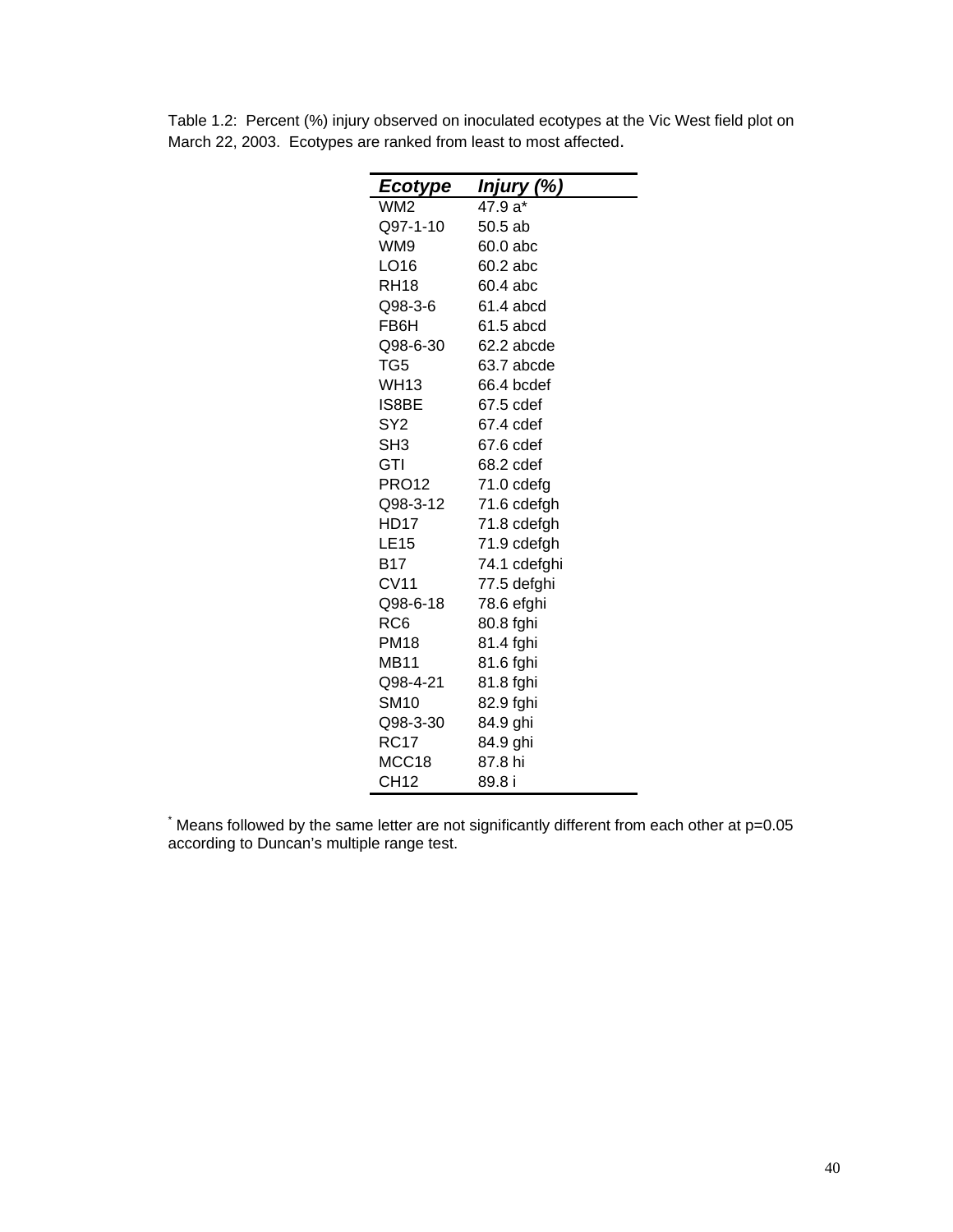| <b>Ecotype</b>   | Injury (%)   |
|------------------|--------------|
| FB6H             | 20.9 a*      |
| Q97-1-10         | 21.3 a       |
| LO16             | 29.4 ab      |
| SY <sub>2</sub>  | 29.8 ab      |
| SH <sub>3</sub>  | 32.2 abc     |
| WM2              | 32.6 abc     |
| GTI              | 33.8 abcd    |
| TG <sub>5</sub>  | 34.9 abcde   |
| <b>PRO12</b>     | 40.8 abcde   |
| <b>RH18</b>      | 40.9 abcde   |
| IS8BE            | 42.1 abcde   |
| B17              | 42.8 abcdef  |
| Q98-3-6          | 43.7 abcdef  |
| Q98-3-12         | 43.8 abcdef  |
| Q98-6-30         | 45.0 abcdef  |
| HD17             | 45.8 abcdef  |
| <b>MB11</b>      | 50.4 bcdefg  |
| WM9              | 50.9 bcdefgh |
| <b>CV11</b>      | 51.7 bcdefgh |
| <b>LE15</b>      | 51.9 bcdefgh |
| WH13             | 52.2 bcdefgh |
| RC6              | 55.5 cdefghi |
| <b>PM18</b>      | 58.5 defghi  |
| Q98-6-18         | 59.6 efghi   |
| <b>SM10</b>      | 67.6 fghij   |
| Q98-4-21         | 71.1 ghij    |
| <b>RC17</b>      | 71.6 ghij    |
| CH <sub>12</sub> | 75.9 hij     |
| Q98-3-30         | 80.3 ij      |
| MCC18            | 85.9j        |

Table 1.3: Percent (%) injury observed on inoculated ecotypes at the Vic West field plot on April 18, 2003. Ecotypes are ranked from least to most affected.

\* Means followed by the same letter are not significantly different from each other at p=0.05 according to Duncan's multiple range test.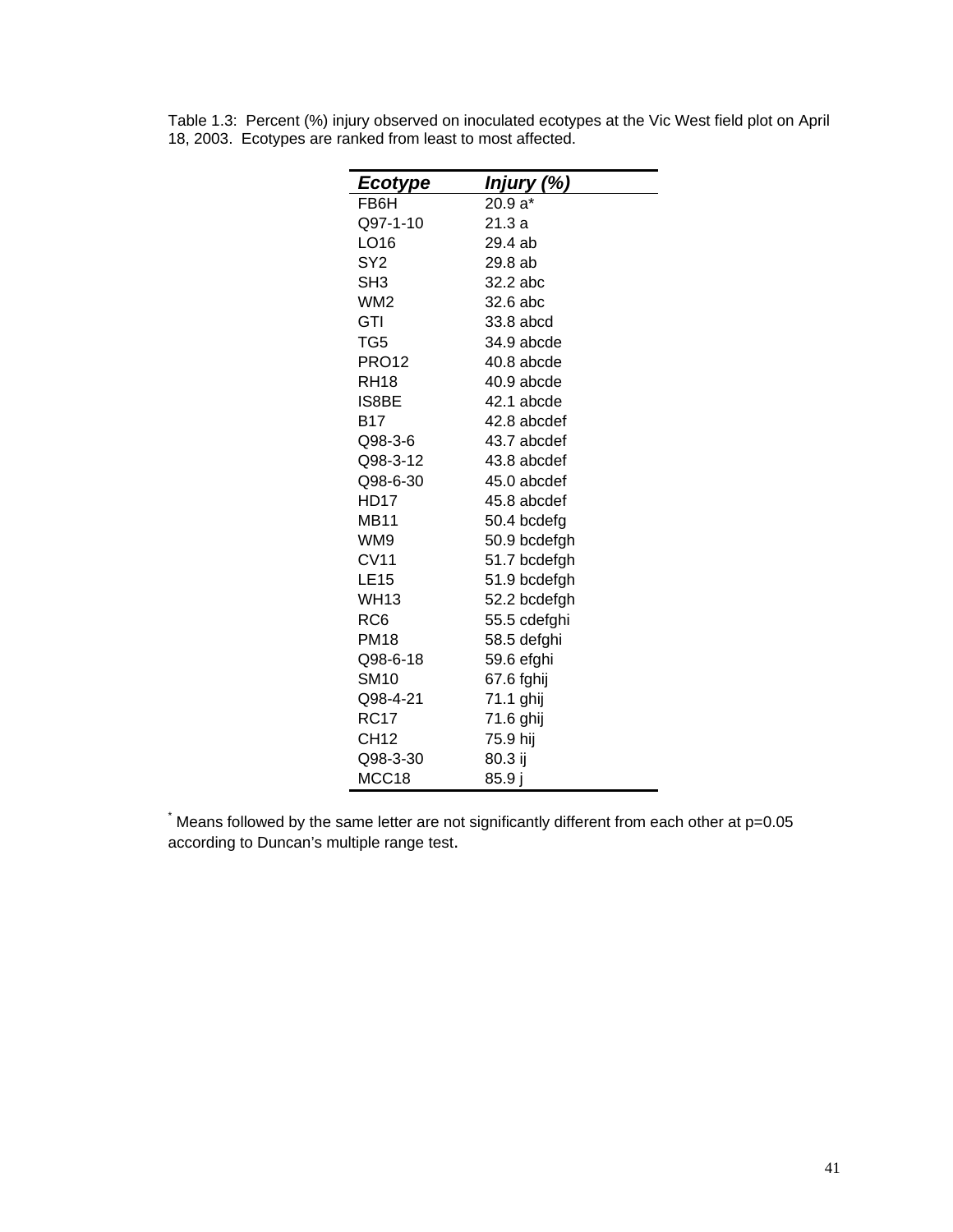Table 1.4: Mean percent (%) injury scores of inoculated ecotypes collected in Ontario, Quebec and the US assessed immediately after snowmelt on March 22, 2003 and after a recovery period on April 18, 2003.

| <b>Region (ecotypes)</b> | <b>Mean Injury after Snowmelt</b><br>(%) | <b>Mean Injury after Recovery</b><br>Period (%) |
|--------------------------|------------------------------------------|-------------------------------------------------|
| US(7)<br>Quebec (16)     | 72.4 b<br>76.8 b                         | 49.3 b<br>49.3 b                                |
|                          |                                          |                                                 |

\* Means within a column followed by the letter are not significantly different at p = 0.05 in a Duncan's multiple range test. (March 22, 2003, p=0.0001; April 18, 2003, p=0.0074) \*\* The single collection from western Pennsylvania was grouped with the Ontario collections since the climate there was considered to be most similar to that of southern Ontario rather than the U.S. east coast.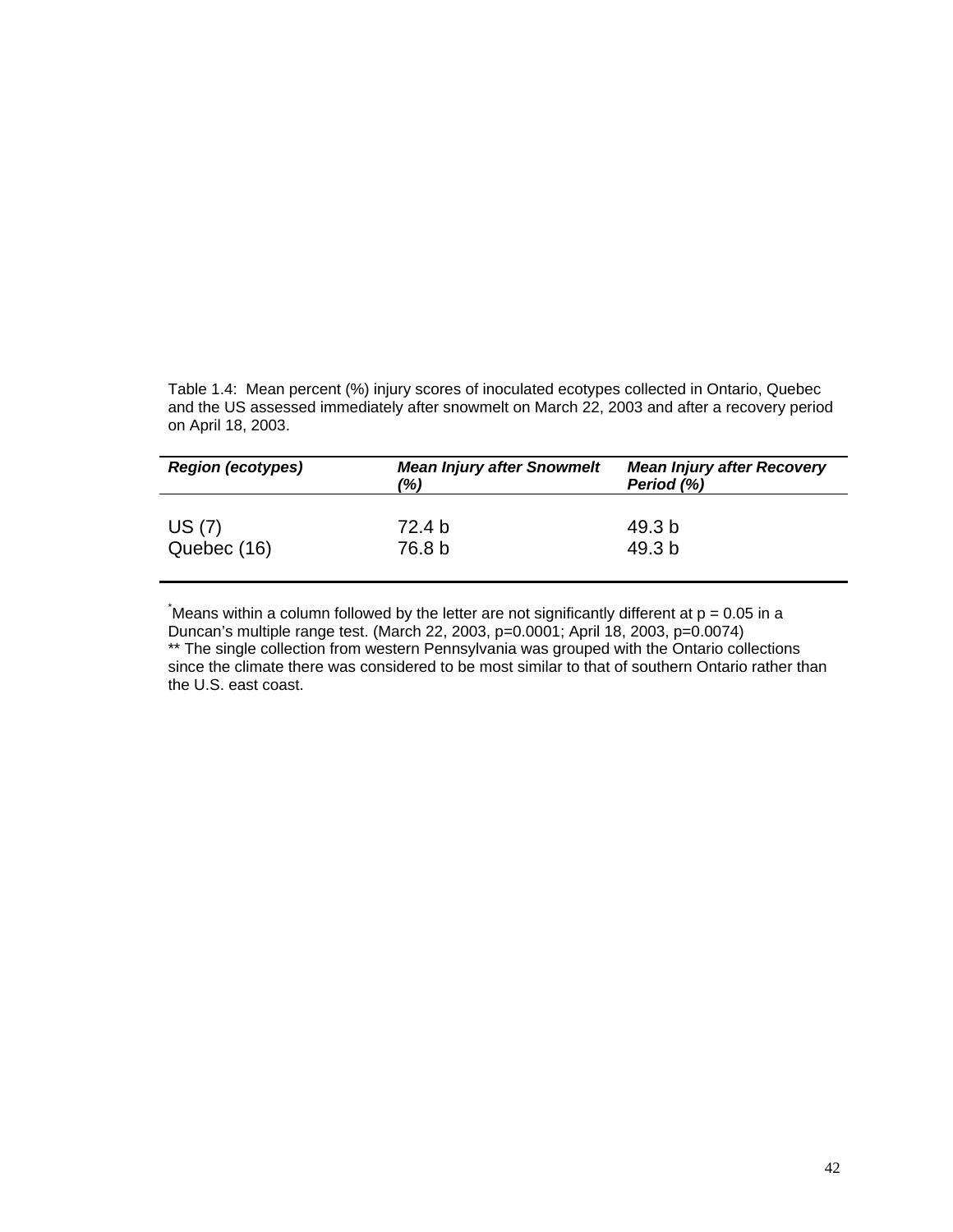| <b>Ecotype</b>  | <b>Winter Injury</b> |
|-----------------|----------------------|
|                 | $\frac{\%}{\%}$      |
| Q98-3-6         | $15.7a*$             |
| WM <sub>2</sub> | 21.7 ab              |
| WM9             | 27.7 abc             |
| Q98-3-12        | 28.5 abcd            |
| TG5             | 30.3 abcde           |
| <b>HD17</b>     | 37.8 abcdef          |
| <b>RH18</b>     | 39.3 abcdefg         |
| CV11            | 44.5 abcdefgh        |
| Q98-6-30        | 48.3 abcdefghi       |
| LO16            | 52.0 bcdefghij       |
| CH12            | 52.3 bcdefghij       |
| SH <sub>3</sub> | 53.7 bcdefghij       |
| <b>SM10</b>     | 59.8 cdefghij        |
| FB6             | 60.5 cdefghij        |
| GTI             | 64.3 defghij         |
| SY <sub>2</sub> | 64.3 defghij         |
| Q98-3-30        | 64.5 defghij         |
| RC6             | 65.7 efghij          |
| B17             | 67.0 fghij           |
| PM18            | 67.2 fghij           |
| Q97-1-10        | 68.3 fghij           |
| WH13            | 68.5 fghij           |
| <b>PRO12</b>    | 71.7 fghij           |
| IS8BE           | 72.3 fghij           |
| <b>RC17</b>     | 74.3 ghij            |
| Q98-4-21        | 78.3 hij             |
| <b>MB11</b>     | 78.7 hij             |
| <b>LE15</b>     | 80.5 hij             |
| MCC18           | 83.0 ij              |
| Q98-6-18        | 86.5 j               |

Table 1.5: Percent (%) injury observed on uninoculated ecotypes at the Vic West field plot on March 22, 2003. Ecotypes are ranked from least to most affected.

\* Means followed by the same letter are not significantly different from each other at p=0.05 according to Duncan's multiple range test. (p=0.0037)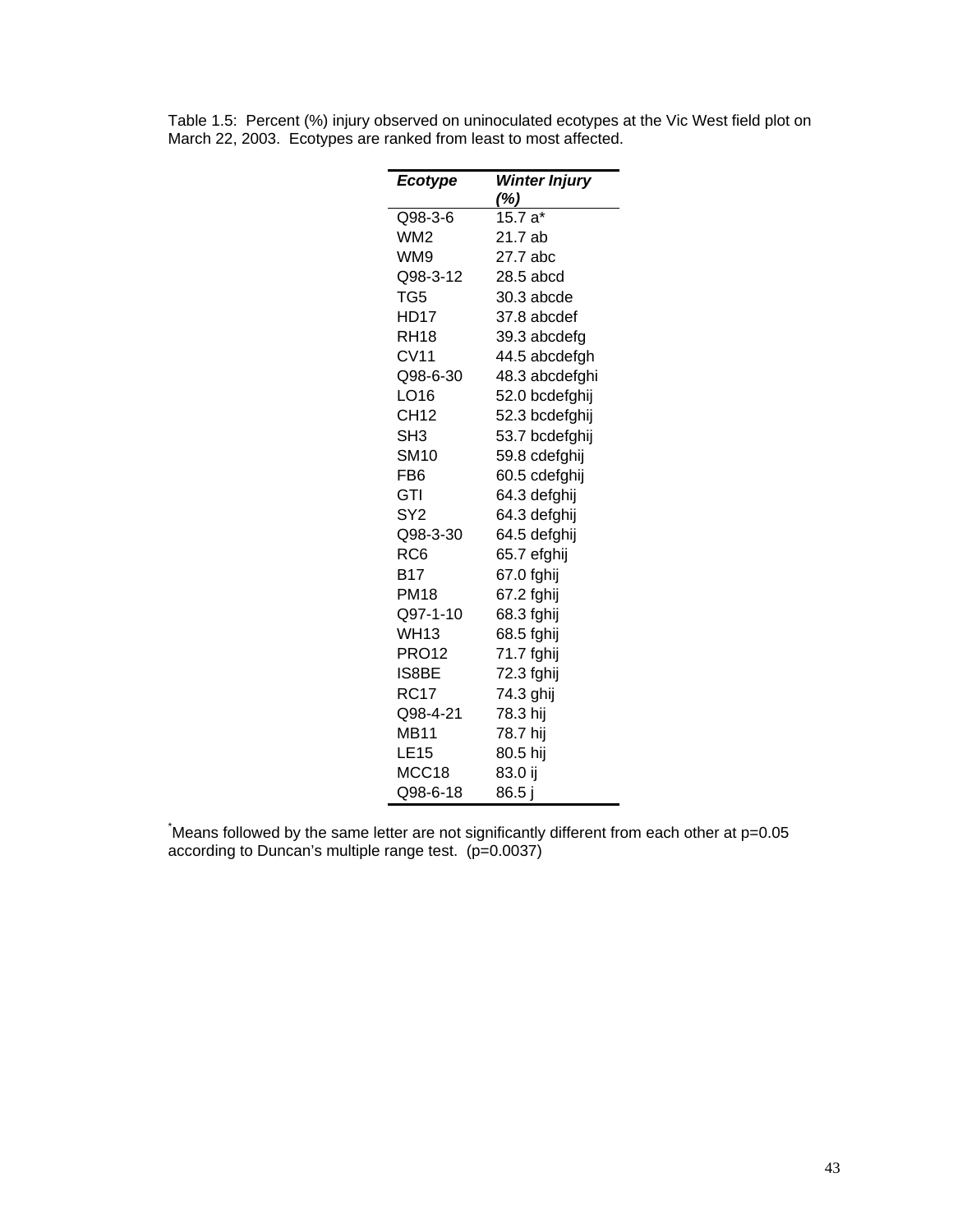| <b>Ecotype</b> | Winter Injury (%) |
|----------------|-------------------|
| <b>CV11</b>    | $5.5a*$           |
| WM2            | 5.5 a             |
| HD17           | 9.0 ab            |
| Q98-3-6        | 9.5ab             |
| LO16           | 12.2 ab           |
| TG5            | 16.8 abc          |
| SH3            | 19.7 abcd         |
| CH12           | 21.2 abcd         |
| FB6H           | 25.7 abcde        |
| RH18           | $25.3$ abcde      |
| WM9            | 27.2 abcde        |
| Q98-3-12       | 29.2 abcdef       |
| GTI            | 36.0 abcdef       |
| <b>SM10</b>    | 39.3 abcdef       |
| SY2            | 43.8 abcdef       |
| Q98-6-30       | 50.7 abcdefg      |
| <b>PM18</b>    | 52.3 bcdefg       |
| MB11           | 58.2 cdefg        |
| B17            | 58.3 cdefg        |
| Q98-4-21       | 58.3 cdefg        |
| RC6            | 59.7 cdefg        |
| Q98-3-30       | 60.0 cdefg        |
| PRO12          | 65.0 defg         |
| WH13           | 66.7 efg          |
| LE15           | 67.8 efg          |
| Q97-1-10       | 69.3 efg          |
| <b>RC17</b>    | 70.5 efg          |
| IS8BE          | 73.0 fg           |
| MCC18          | 74.5 fg           |
| Q98-6-18       | 94.0 g            |

Table 1.6: Percent (%) injury observed on uninoculated ecotypes at the Vic West field plot on April 18, 2003. Ecotypes are ranked from least to most affected.

\* Means followed by the same letter are not significantly different from each other at p=0.05 according to Duncan's multiple range test. (p=0.0024)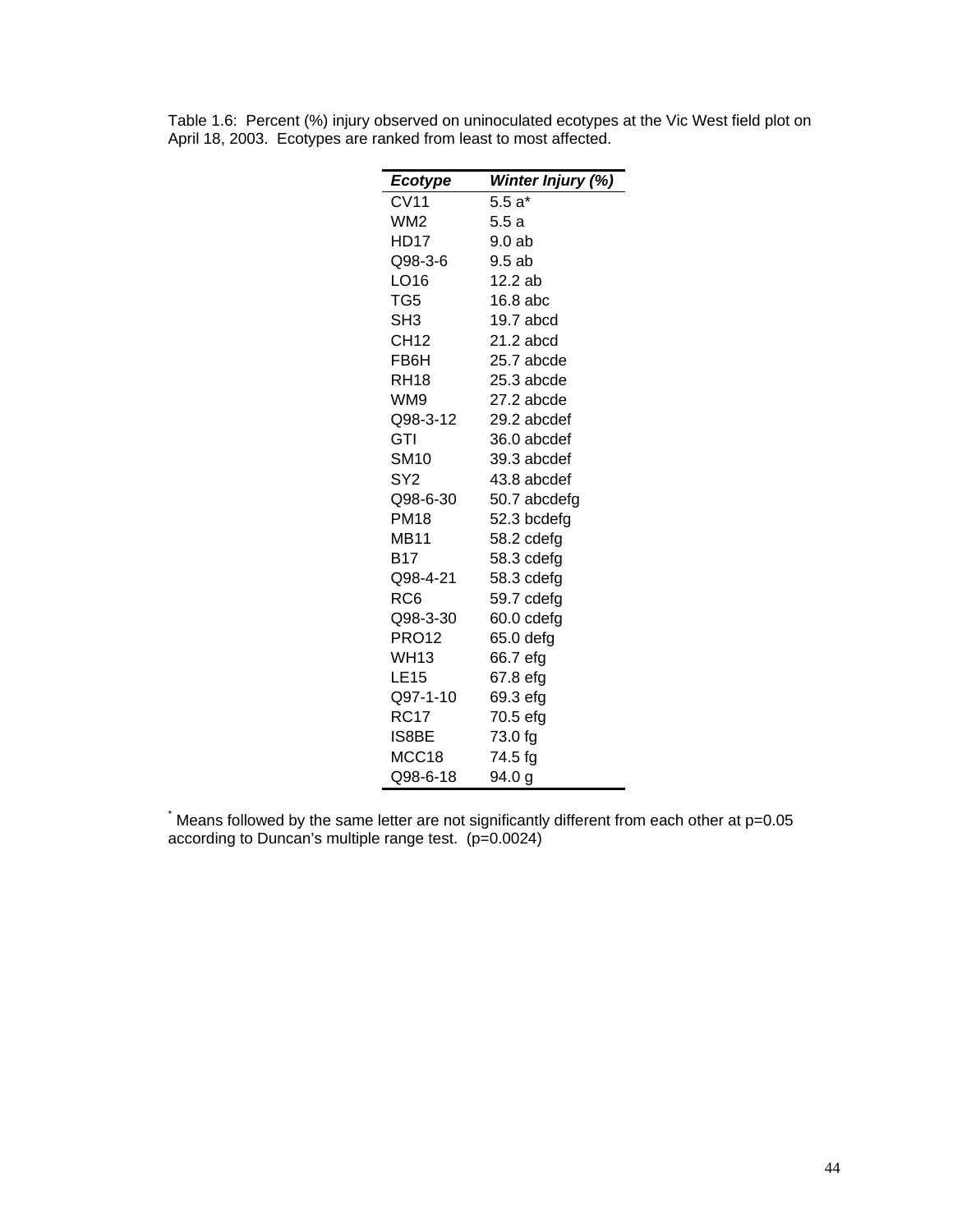

Figure 1.1: Air and soil temperature fluctuations during winter 2002 - 2003 at GTI field plot. Soil temperature was measured at a depth of approximately 7 cm. Data is missing from February to March due to equipment malfunction.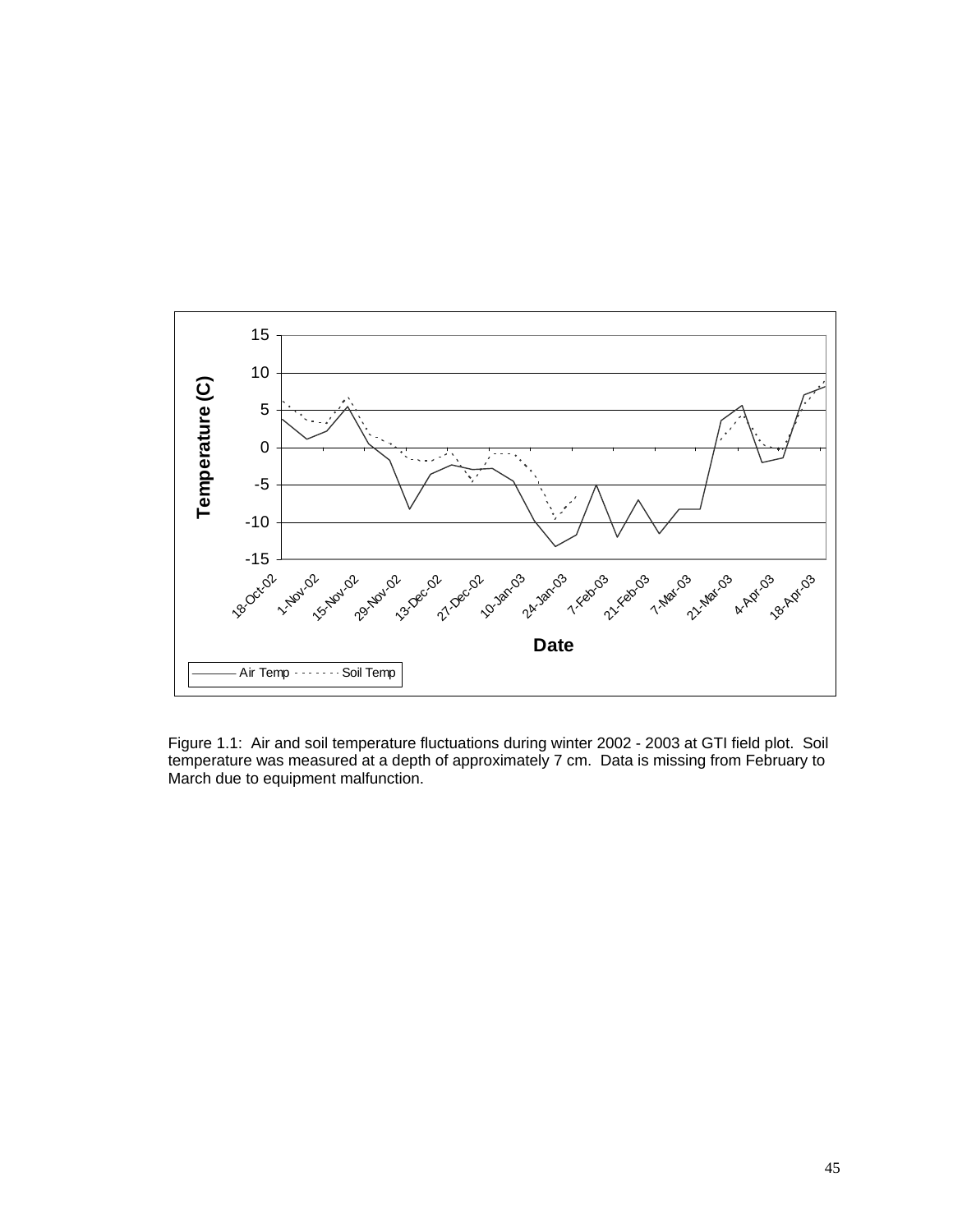

Figure 1.2.: Air and soil temperature fluctuations during winter 2002 - 2003 at Vic West field plot. Soil temperature was measured at a depth of approximately 7 cm. Snowcover lasted from mid-December, 2002 to early March, 2003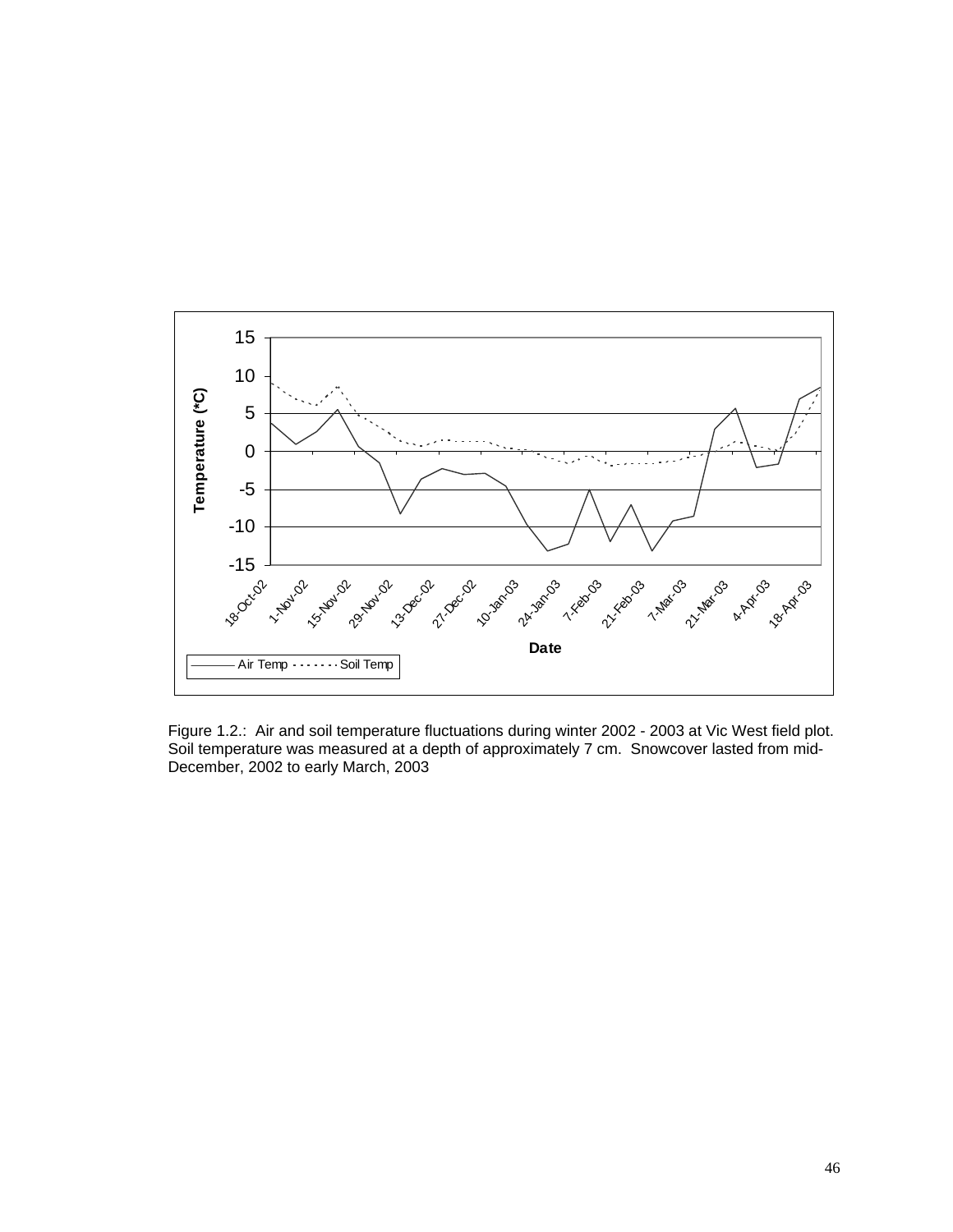

Figure 1.3: Percent (%) injury levels observed on inoculated and uninoculated-fungicide-treated plots ranked from least to most susceptible to attack by pink snow mould. Observations were made on March 22, 2003.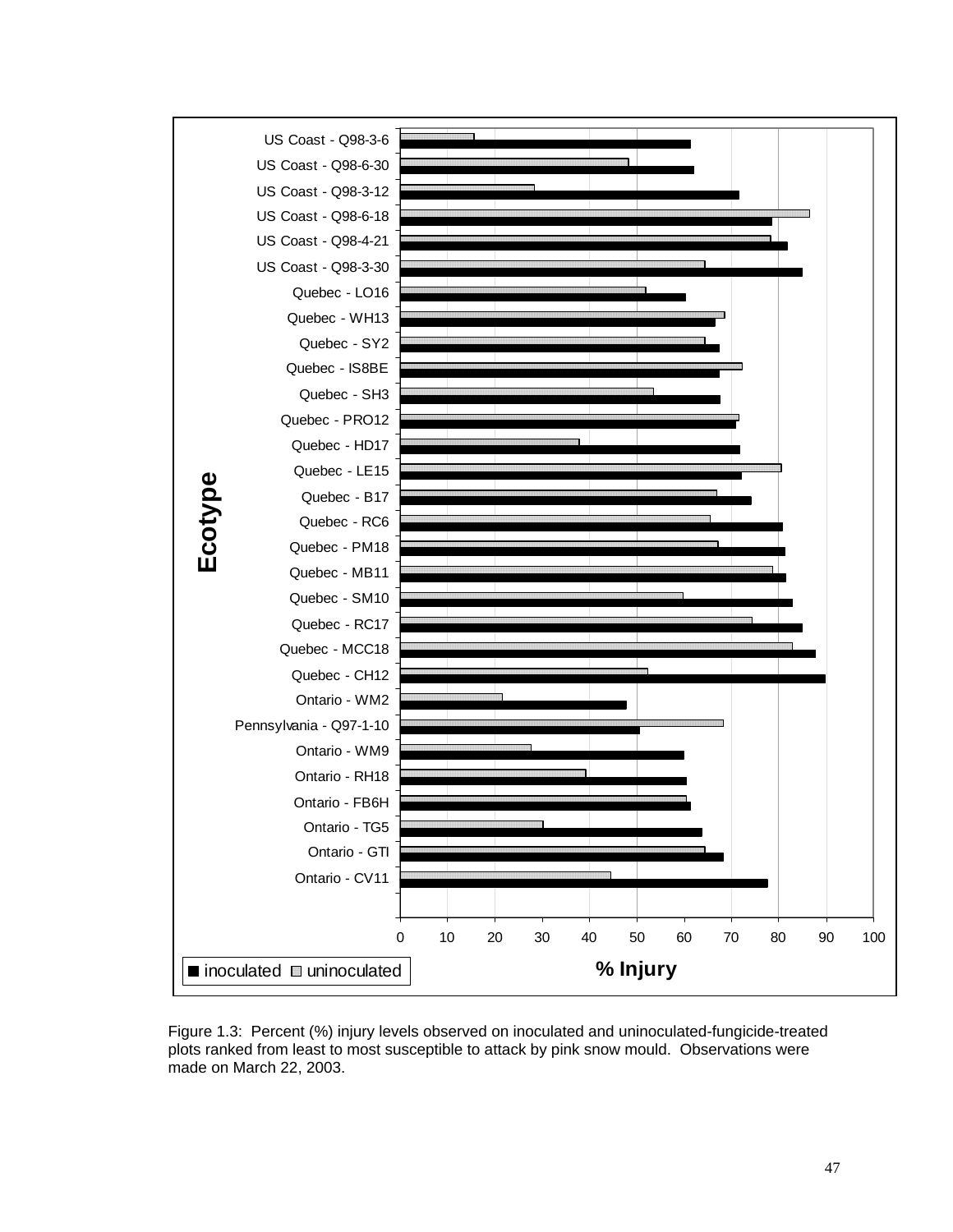

Figure 1.4: Percent (%) injury levels observed on inoculated and uninoculated-fungicide-treated plots ranked from least to most susceptible to attack by pink snow mould. Observations were made on April 18, 2003.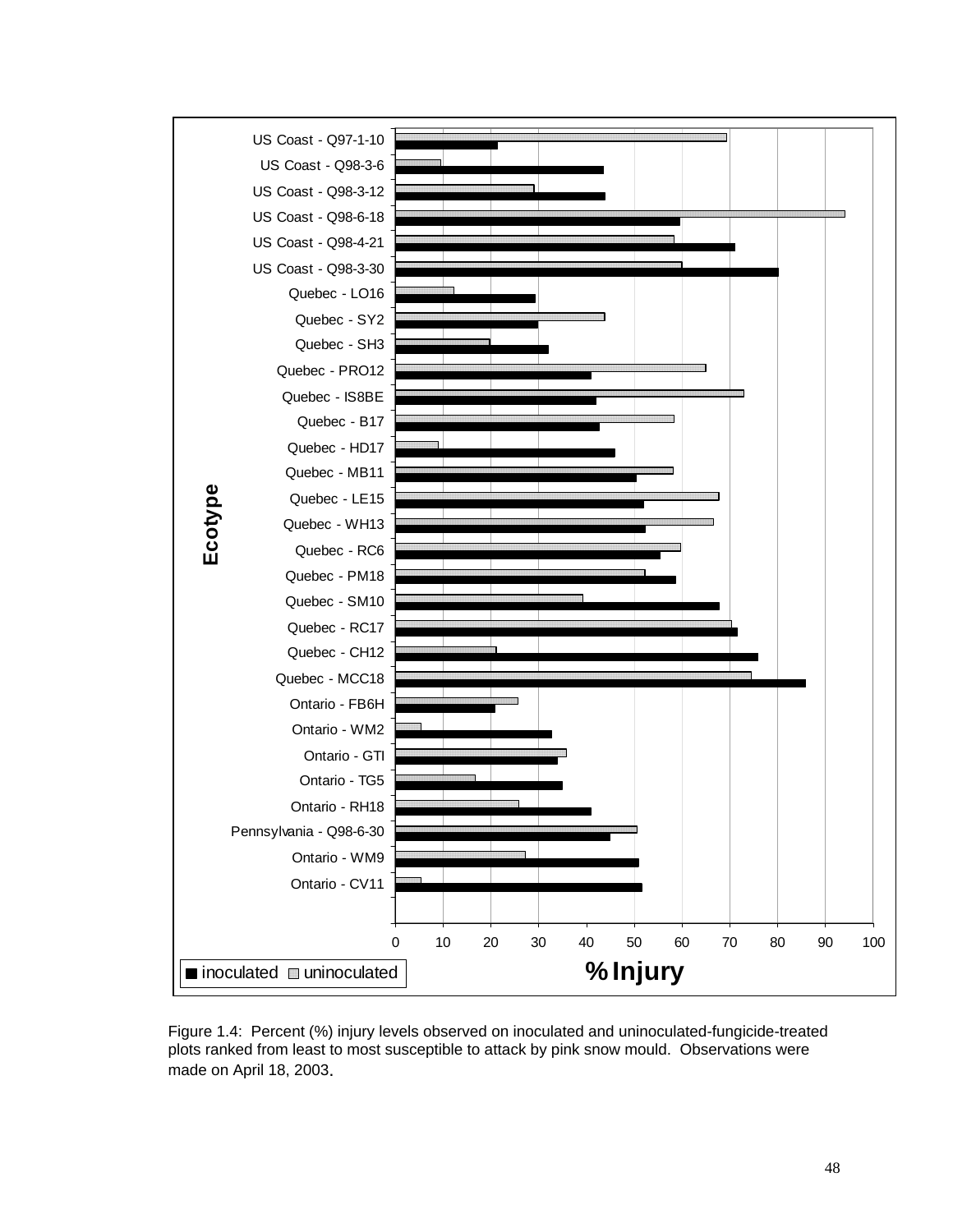

Figure 1.5: Rate of recovery of inoculated and uninoculated ecotypes based on a recovery index calculated by subtracting injury ratings scored after the recovery period (March 22, 2002) from injury ratings scored after snowmelt (April 18, 2002) and determining the mean score.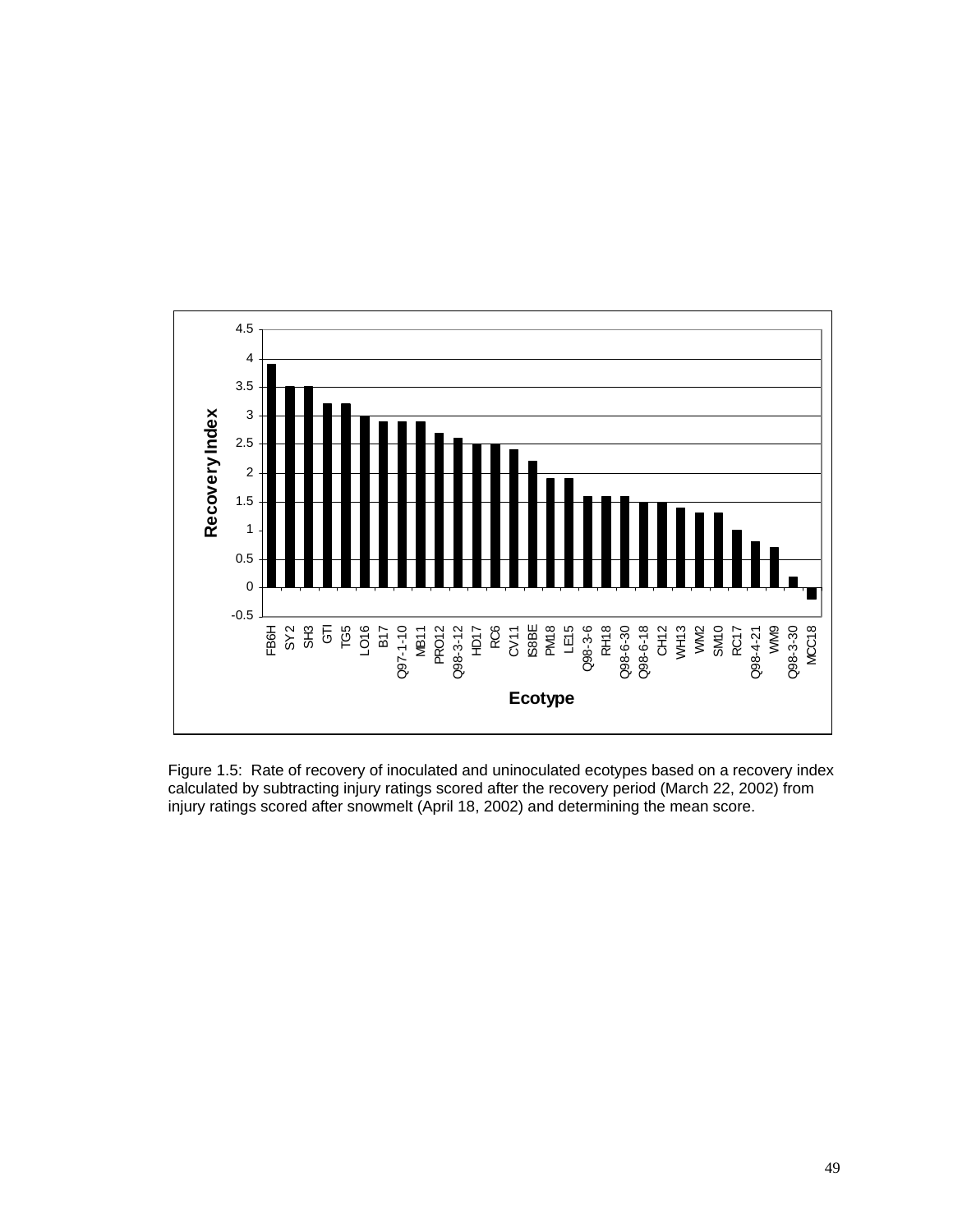#### *Chapter 2*

# **Genetic Variability for Resistance to Pink Snow Mould Among Ecotypes of** *Poa annua* **var.** *reptans* **Assessed Under Controlled Conditions**

#### **2.1 Introduction**

Perennial ecotypes of annual bluegrass (*Poa annua* var. *reptans* (Hauskins) Timm) are commonly found on golf greens in temperate zones throughout North America (Beard, 1970; Mitich, 1998). Annual bluegrass is generally considered a weed and most of the research in the past has emphasized control (Beard, 1970). More recently, the literature has focused on the cultural requirements of *P. annua* to provide turf managers with guidelines for better management of that species (Beard, 1970; Beard et al., 1978).

Annual bluegrass is commonly attacked by the pink snow mould pathogen, *Microdochium nivale* (Fries) Samuels and Hallett (Smith et al., 1989). Damage occurs under snow cover and is not apparent until the spring when snow recedes (Hsiang, 1996). Snow mold blemishes may take months to recover and disrupt the aesthetic quality and playability of the golf green. Fungicide is applied to turf in late autumn to early winter to control pink snow mould (Anonymous, 2002). In order to reduce the need for pesticide use on the golf course, turf managers would like to use disease resistant turf cultivars as part of an integrated pest management (IPM) program (Fermanian et al., 2003). At present, there is no commercial seed source for *P. annua* adapted to the golf green environment available to turf managers for greens repair or overseeding (Huff, 1996). However, due to the adaptability and genetic variability of *P. annua,* it may be possible to identify ecotypes with superior pink snow mould resistance.

In Chapter 1, we presented the results from a field screening of *P. annua* ecotypes collected from golf course putting greens for their resistance to pink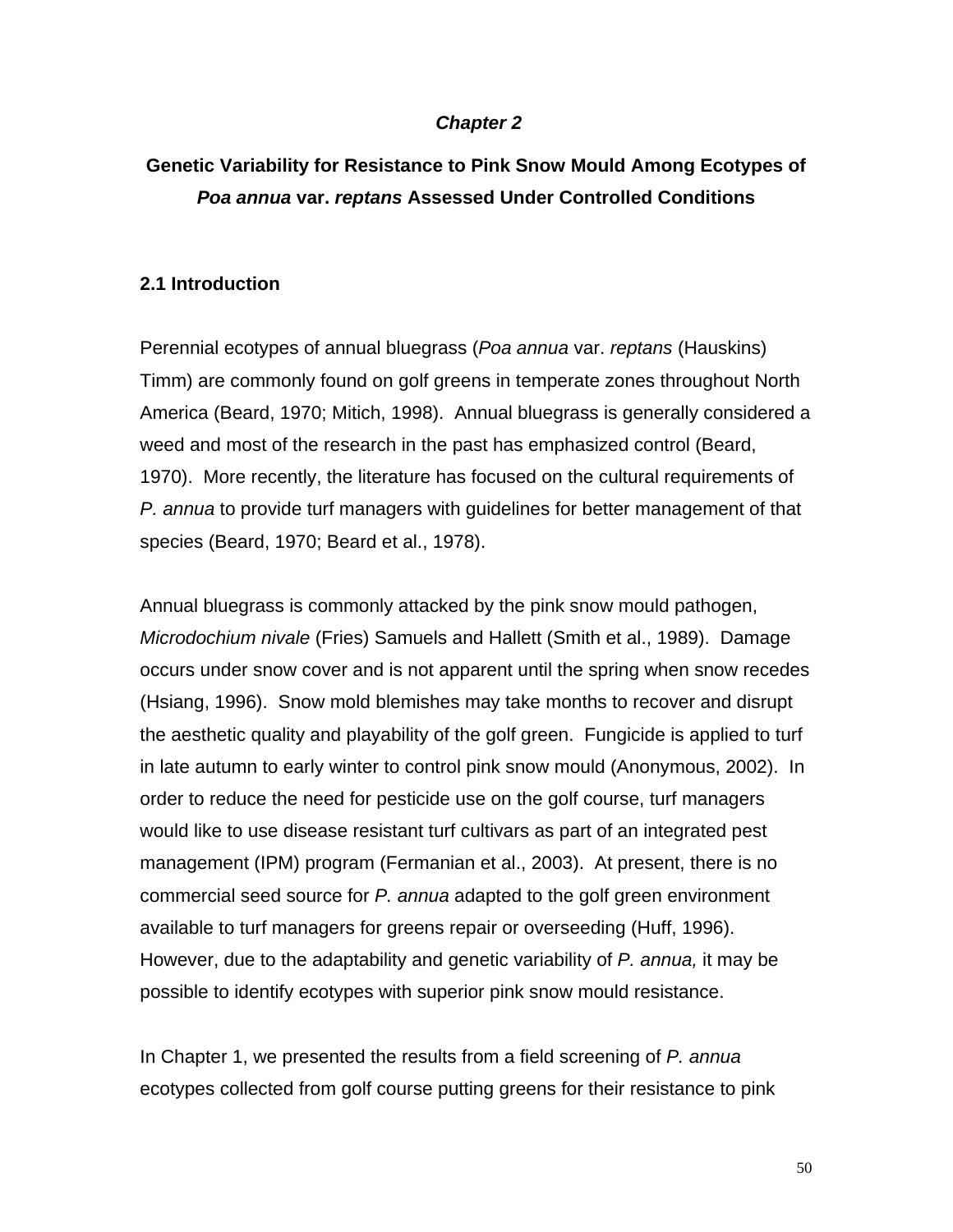snow mould. Although we were able to identify ecotypes that differ significantly with regard to their levels of resistance, variable winter conditions during the study may have affected the sensitivity of the screening assay. Screening performed in growth chambers attempts to simulate winter temperature conditions while avoiding other winter stresses such as ice injury, desiccating winds, and dehardening temperatures which were experienced in the field assay. The closed environment study also offered the opportunity to observe the interaction with pink snow mould during the epidemic rather than after the damage had already occurred. Although there are a number of studies on winter cereals inoculated with snow moulds in controlled environments (Nakajima and Abe, 1990; Meidener et al., 1993; Hommo, 1994; Maurin et al., 1996), we did not find any report on the assessment of pink snow mould disease on turfgrass under controlled environments.

Hommo (1994) used a liquid culture of *M. nivale* isolates collected from Finland, which was sprayed on winter rye cultivars for resistance screening in a cold chamber. Winter rye plants were sown in boxes with a peat-soil mixture and also in beakers containing a nutrient solution. Test plants were covered with moist cellulose wadding and plastic sheeting to mimic the protected environment under the snow. Plants in nutrient solution were incubated for 7 weeks and those in peat soil were incubated for 9 weeks. Plants were evaluated for damage after the incubation period, and then placed in a greenhouse for recovery and assessment of the final survival rate. Significant differences in the amount of snow mould damage among cultivars were found in both the nutrient solution and the peat soil mixture. Significant differences in final survival rate were found in the nutrient solution only.

Meidener et al. (1993) also used a liquid culture which was mixed with sterilized vermiculite for application to winter rye plants to assess the optimal conditions for an infection test in a growth chamber. Four isolates of *M. nivale* from different geographic regions were propagated separately and mixed in equal volumes of

51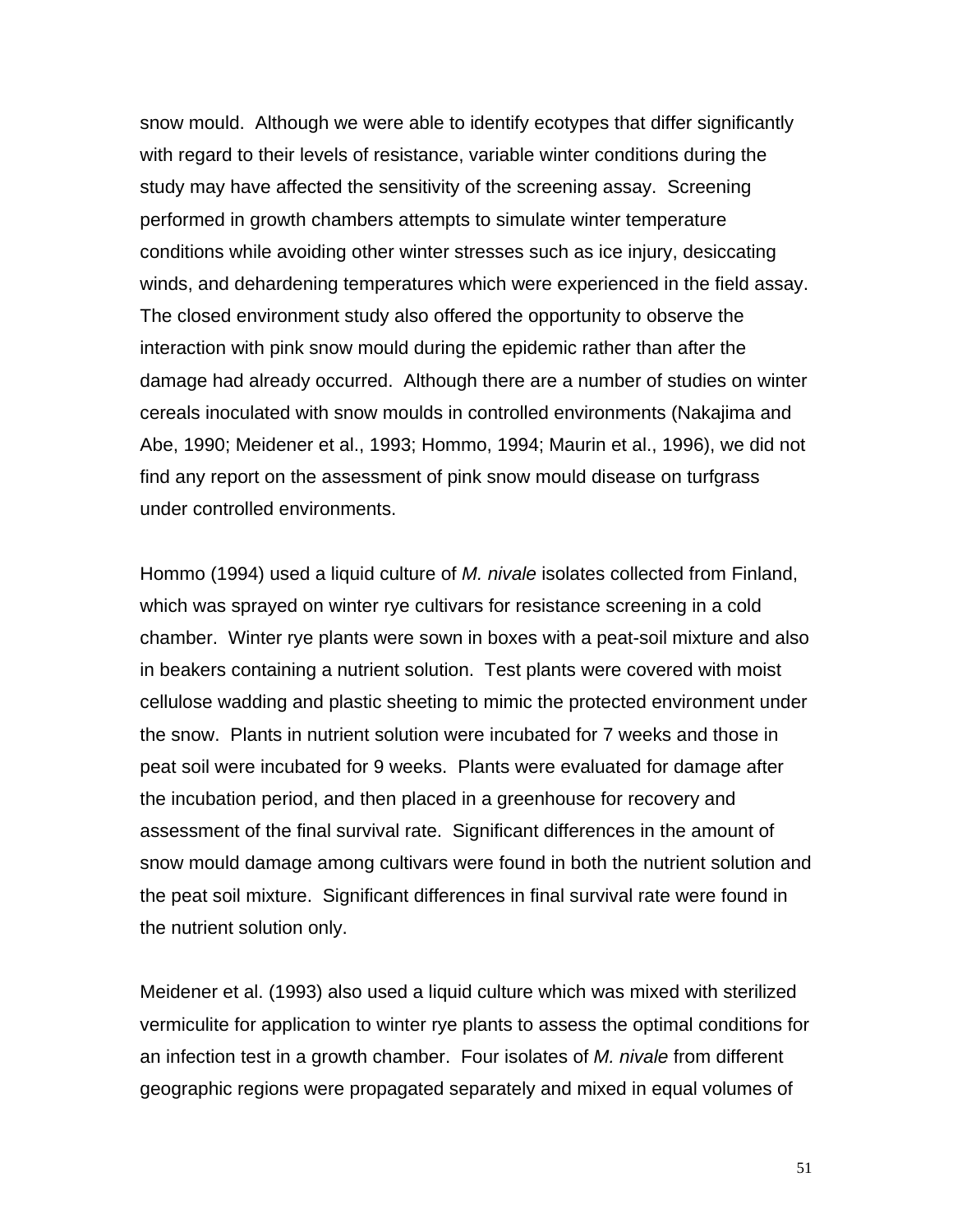inoculum prior to inoculation. The vermiculite-mycelium mixture was spread evenly on the soil surface of pots containing the winter rye plants. Three different cold hardening methods were used to assess the effects of environment on resistance. Plants were inoculated after the cold hardening treatments, and after incubation at  $1^{\circ}$ C for a period of 5, 8, 11, or 14 days, plants were first evaluated for snow mould injury, and then placed in a greenhouse for recovery. After the recovery period, plants were evaluated for fresh weight and fungal protein content. Plant age and incubation temperatures were critical factors affecting resistance in this type of screening. It was possible to assess genotypic variation between winter rye cultivars for all resistance traits.

Maurin et al. (1996) used two different inoculum sources to study pink snow mould on winter wheat. An agar disk of inoculum was placed at the base of the stem to produce stem lesions and plants were then transferred to a vernalization chamber. Stem lesions were assessed after a 2 week incubation period by calculating the stem disease index. The second inoculum source was a conidial suspension that was sprayed on flowers at anthesis to reproduce head blight symptoms. Spikes were individually covered with plastic bags to maintain high relative humidity, placed in a growth chamber for 2 weeks, and subsequently transferred to a greenhouse for recovery. Disease severity was expressed as a percentage of diseased spikelets per spike. Significant differences were detected in the reaction of winter wheat cultivars to infection by *M. nivale*.

Nakajima and Abe (1990) used inoculated wheat bran mixed with sterilized vermiculite to inoculate winter wheat cultivars in a screening experiment for pink snow mould pathogen resistance. The inoculum was spread on the soil surface at a rate of 0.06 g cm<sup>-2</sup> and plants were covered with moistened cotton to simulate snow cover. Growth chamber temperatures ranged from  $5^{\circ}$  to 18 $^{\circ}$ C to explore the relationship between snow mould development and incubation temperature. Incubation periods ranging between 7 and 18 days at 15 $^{\circ}$ C were tested to develop a rapid laboratory screening technique to identify resistance to

52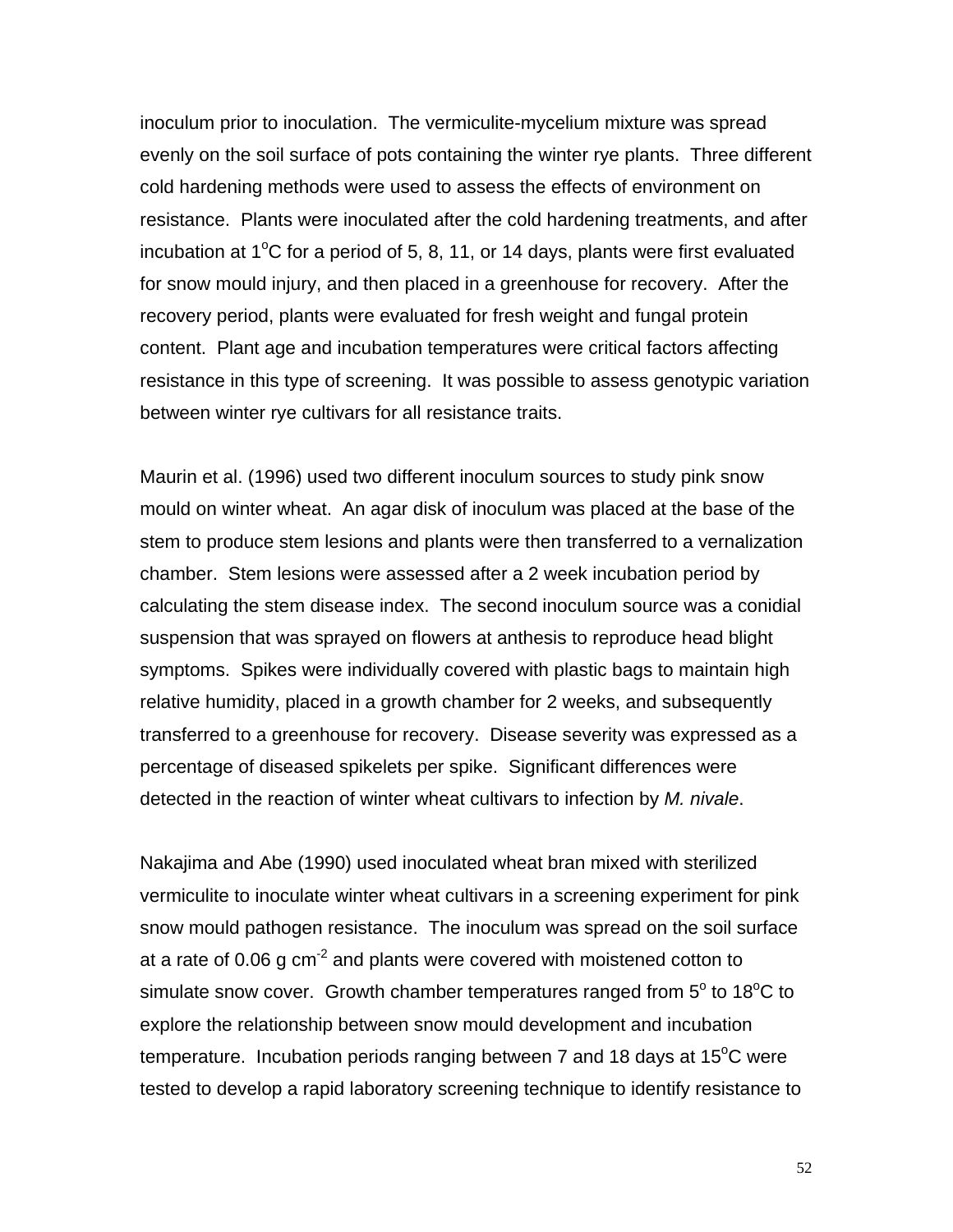*M. nivale* among winter wheat cultivars. Varietal differences in resistance to *M. nivale* were detected among winter wheat cultivars. Resistance expressed by wheat cultivars in the growth chamber were consistent with that observed in plants incubated in boxes outdoors with natural snow cover. Incubation at higher temperatures reduced the length of time required to complete the screening to a period of weeks.

The various inoculation protocols outlined above were able to detect significant variations in pink snow mould resistance in winter cereals in growth chambers. Although some of the procedures would not be appropriate for inoculation of turfgrass with *M. nivale*, infested wheat bran or agar are probably suitable inoculum sources and have been used in prior field studies locally (Cook and Hsiang, 2004). It was necessary to test these two modes of inoculation using various rates in order to establish protocols for infecting turfgrass with *M. nivale*.

The objectives of this study were to 1) establish protocols for the inoculation of turfgrass with *Microdochium nivale* under controlled conditions; and 2) screen ecotypes of *Poa annua* collected from golf greens that were 15+ years old for resistance to pink snow mould under controlled conditions. To increase the chances of finding a naturally occurring population of *P. annua* with resistance to pink snow mould, it is important to start with a population that has adapted to golf course maintenance practices in a cold temperate climate. Samples collected from populations assumed to have existed for long periods of time on old golf greens were screened for snow mould resistance in this study.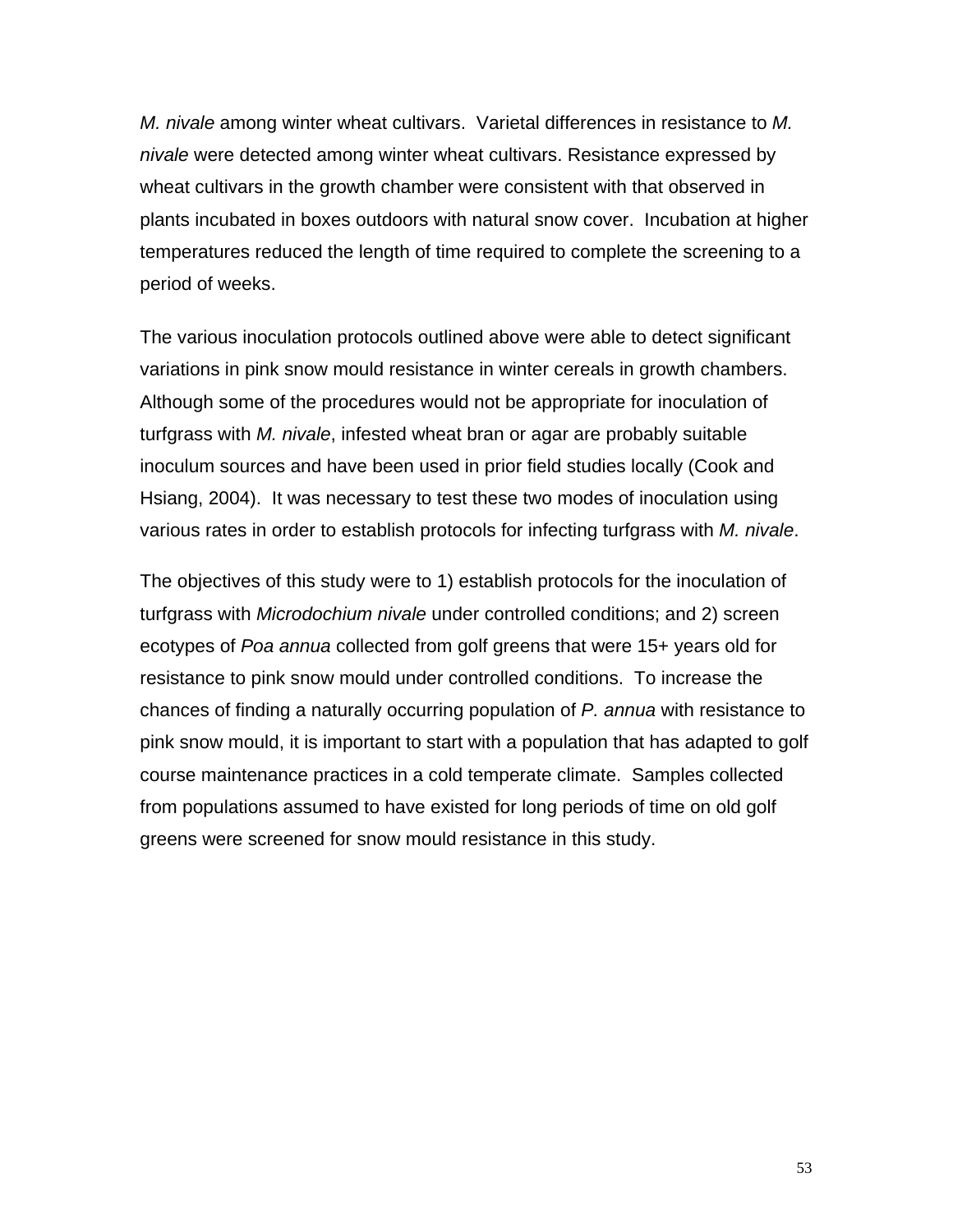### **2.2 Materials and Methods**

### **2.2.1 Preliminary Study**

### *I)* Plant material

Two turf species were tested in the preliminary experiment. One *Poa annua* ecotype from a golf green in Kitchener, ON was collected by Louis Simard with a 10.5-cm-diameter cup cutter and then propagated by tillers into 3.8-cm-diameter forestry tubes containing 1 L of an 80:20 v/v sand:soil media mix. The golf green was established in 1937 and had not been heavily renovated since that time. The other species was Providence creeping bentgrass (*A. stolonifera*) which was seeded into the same type of tubes and media as the *P. annua* ecotype and grown for 11 weeks before inoculation. The grasses were placed in a growth chamber where they were watered daily. Tubes were fertilized with 20-8-20 NPK fertilizer via irrigation lines at a concentration of 200-250 mg  $L^{-1}$  (approximate rate 475 L m<sup>-2</sup>, 4-5 g N m<sup>-2</sup> week<sup>-1</sup>) and the grass plants were cut back to 1 cm height once per week. Average irradiance levels in the growth chamber were 146.7 μmol photons m $^{\text{-2}}$  s $^{\text{-1}}$ ; average temperature was 19.3°C; and average relative humidity was 76.6%.

### *II)* Inoculum preparation

Two strains of *Microdochium nivale* were collected from Kentucky bluegrass (*Poa pratensis* L.) turf from the Guelph Turfgrass Institute in 1999 and from Aylmer, Quebec in April, 2002 courtesy of Dr. T. Hsiang. Leaf blades were placed in a 0.1% Tween-20 solution for 10 s, then surface-sterilized in a 1% NaClO<sub>3</sub> solution for 60 s. The tissue was then rinsed twice in autoclaved distilled water and plated on potato dextrose agar (PDA) amended with streptomycin at 100 ppm to discourage growth of bacteria. The plates were incubated for 1 to 2 weeks at room temperature (20 to 25<sup>o</sup>C). *Microdochium nivale* was isolated from the leaf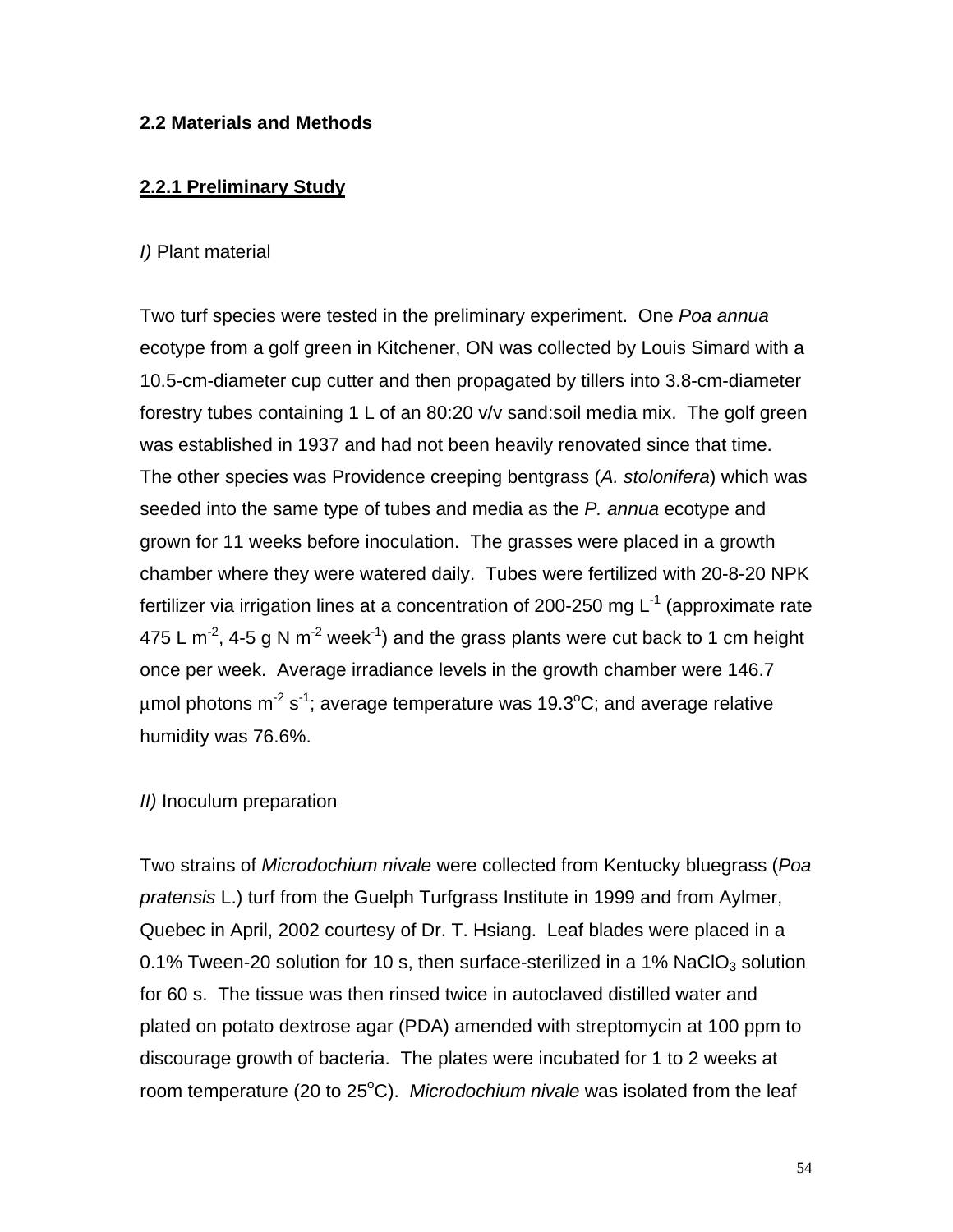tissue by removing a sample of hyphae from the colony margin with a surfacesterilized scalpel and transferring it to a fresh PDA plate. Plates were incubated at room temperature (20 to 25 $\mathrm{^o}\mathrm{C}$ ) in indirect sunlight until sporodochia were formed, after approximately 2 weeks. With exposure to light, the pink pigmentation of the hyphae and sporodochia intensified. Sporodochia were removed from each colony with a sterilized needle and placed in a 1.5 mL tube with 1 mL of autoclaved water. The tube was agitated with a vortex mixer for 10 s and the spore suspension was poured into a plate containing PDA. The solution was spread evenly over the surface of the PDA with a surface-sterilized glass rod. After incubation at room temperature in indirect sunlight for 2-3 days, a single-spore colony was selected from each sample and replated on PDA for incubation at  $4^{\circ}$ C for approximately 2 weeks.

To produce wheat bran inoculum, 500 mL mason jars containing 50 g of wheat bran (Co-op, Guelph, ON) with 45 mL of water were autoclaved at 120°C for 20 minutes 3 times at 24 hour intervals. The wheat bran was stirred in a flow hood after the first autoclaving. After the third autoclaving, the sterilized wheat bran was inoculated with six 5-mm-diameter plugs of PDA containing *M. nivale*. The liner lid of each Mason jar was inverted so the rubber gasket did not contact the glass to allow for some gas exchange. Many attempts at growing inoculum were unsuccessful until this modification in protocol. The inocula were allowed to grow for two weeks at room temperature (25 $^{\circ}$ C). Wheat bran cultures were opened occasionally and stirred in a flow hood during incubation to break up any clumps and increase the growth of the fungi through the medium. Each isolate was dried separately in a fumehood for 24 hours and then ground into a powder using a blender. The ground wheat bran was easier to apply to turf and provided more uniform coverage than wheat bran that had not been ground.

55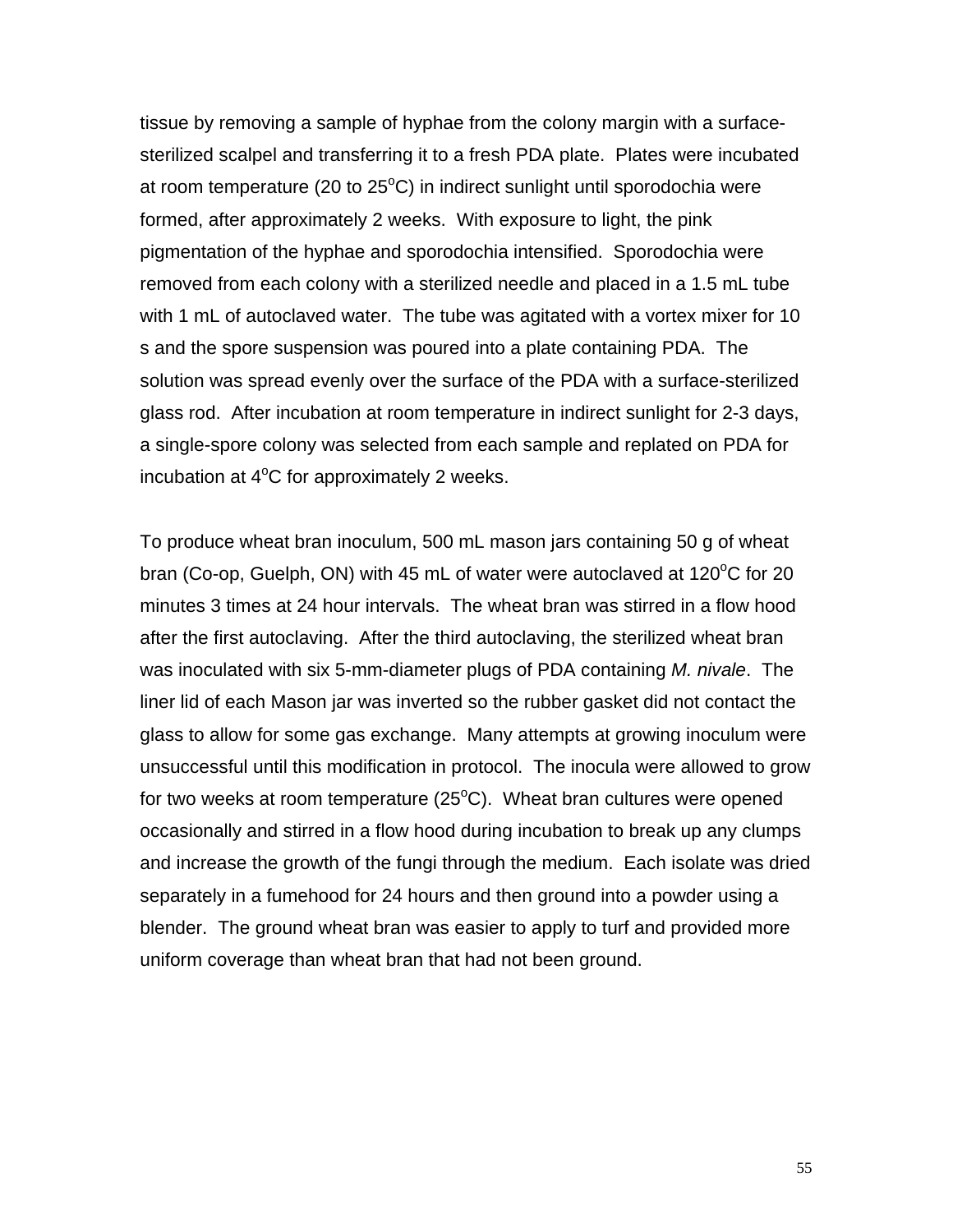#### *III*) Inoculation and Incubation

Five treatments were applied to turf samples: 1) 5-mm-diameter plug of PDA from *M. nivale* culture; 2) 0.05 g  $cm^{-2}$  of infected wheat bran; 3) 0.01 g  $cm^{-2}$ wheat bran; 4) 0.001 g cm<sup>-2</sup> wheat bran; and 5) 0.0001 g cm<sup>-2</sup> wheat bran. Turf was misted with water before inoculum was applied. Tubes containing turf were inserted through holes in the lids of plastic containers. Containers were 5 L rectangular Rubbermaid boxes measuring approximately 27.5 x 40 x 14 cm. A drill press with a 3.5-cm-diameter circular bit was used to drill 24 holes spaced approximately 5 cm apart into the lid of the plastic container (Figure 2.1). Each container represented one block. Each block contained two repetitions of each treatment applied to each turf species. Two uninoculated controls of each turf species were also included in each block. Another plastic box was inverted over the block and misted with water periodically throughout the experiment to maintain humidity. The boxes were then incubated for six weeks in a cold chamber with an average temperature of  $3.4^{\circ}$ C. Weekly ratings were taken using an adjusted Horsfall - Barrett scale (Green et al., 1998) to assess disease progression and severity. The scale was applied as follows:  $0 = 0\%$  injury,  $1 = 1$ to 4% injury,  $2 = 5$  to 9%,  $3 = 10$  to 16%,  $4 = 17$  to 25%,  $5 = 26$  to 36%,  $6 = 37$  to 50%,  $7 = 51$  to 63%,  $8 = 64$  to 74%,  $9 = 75$  to 83%,  $10 = 84$  to 90%,  $11 = 91$  to 95%,  $12 = 96$  to 99%, and  $13 = 100\%$  injury.

#### *IV)* Statistical Analysis

The ratings were transformed to percentage values from rating scores before analysis. The data were subjected to analysis of variance using the Proc GLM procedure of SAS v. 8.0 (SAS Institute, Cary, NC) to determine treatment and concentration effects and to detect host/isolate effects and interactions.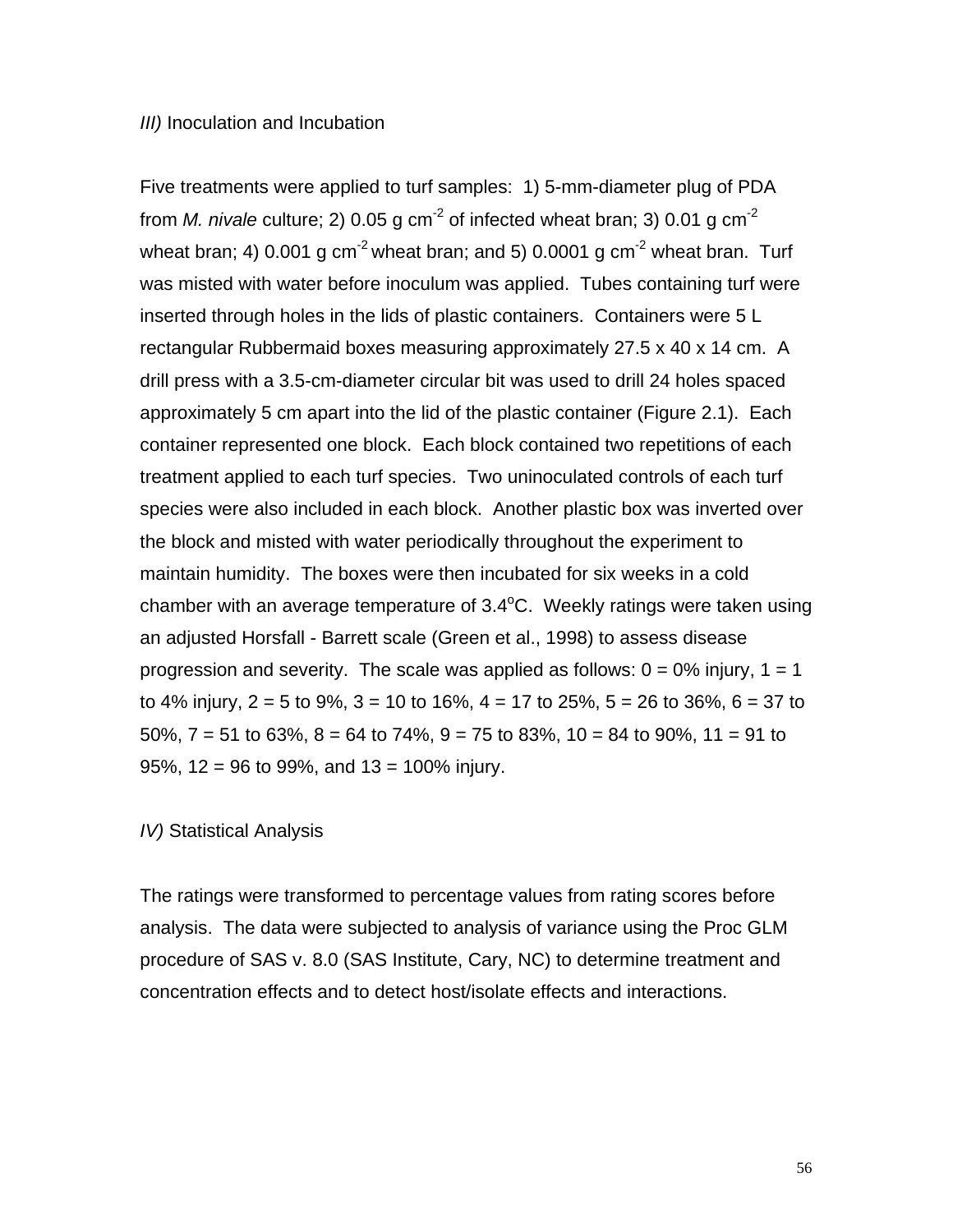### **2.2.2 Cold Chamber Experiment**

#### *I)* Plant Material

Naturally occurring ecotypes of *Poa annua* var. *reptans* were collected from golf course putting greens in Ontario and Quebec during the summer of 2002 (May – July) by Louis Simard. To ensure that the ecotypes collected were of the subspecies *reptans* (greens-type *P. annua*), samples were selected from greens that had been established more than 25 years ago without extensive renovation since establishment. This time period would allow evolution of ecotypes in response to golf course management practices and traffic stress, so that breeding for these traits would be unnecessary. A list of collected specimens and the origin of each collection are found in Chapter 1, Table 1.1.

A cup cutter with a 10.5-cm-diameter was used to remove a 10 cm deep plug of turf and soil from one or two greens at each golf course. Individual turf plants were separated from the collected sample and then transplanted into 3.8 cm diameter forestry tubes containing 1 L of an 80:20 v/v sand:soil media. Ecotypes of *P. annua* collected by Dr. David Huff at Penn State University were grown by seed into the same type of forestry tubes using the same media. Two bentgrass species, creeping bentgrass (*Agrostis stolonifera* Huds.) and velvet bentgrass (*A. canina* L.), were also included in the cold chamber study for comparison purposes. The creeping bentgrass was the cultivar 'Providence' and the velvet bentgrass was the cultivar 'Vesper'. The bentgrasses were grown from seeds as described previously.

Starting on January 13, 2003, the transplanted annual bluegrass and seeded bentgrasses were grown in a greenhouse where they were watered daily. Average daily temperature in the greenhouse was 20.4°C  $\pm$ 2.4°C from January 13 until April 2, 2003. Average daily (6am to 6pm) light levels were 1284 KJ m-2 according to weather data collected by the University of Guelph weather station.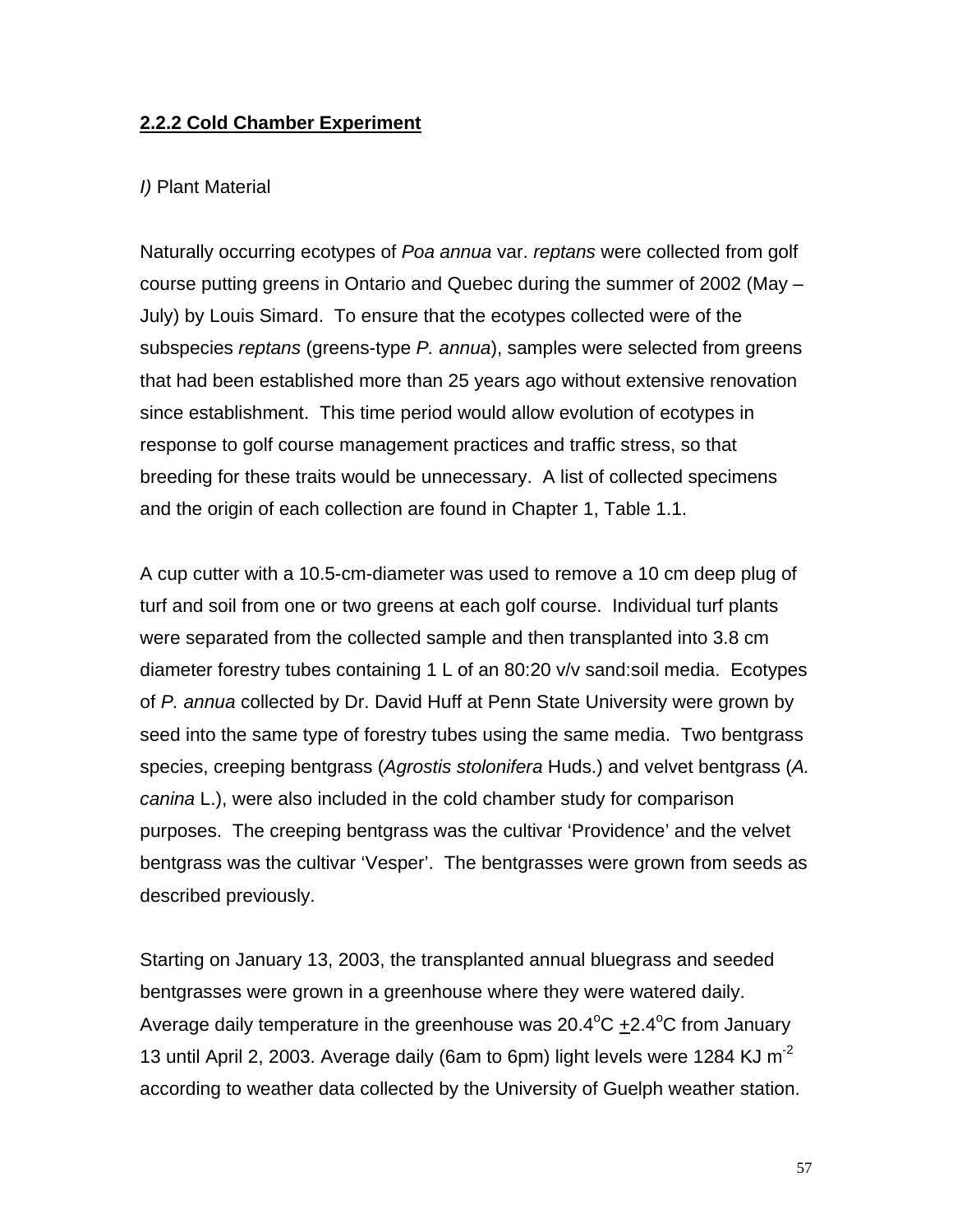No supplementary light was supplied. The ecotypes were fertilized with 20-8-20 fertilizer provided by the greenhouse through irrigation lines at a concentration of 200-250 ppm (approximate rate 475 L m<sup>-2</sup>, 4-5 g N m<sup>-2</sup> week<sup>-1</sup>) and the grass was cut back to 1 cm height twice per week.

### *II)* Inoculum Preparation

Three strains of *Microdochium nivale* used in this study were collected from Kentucky bluegrass (*Poa pratensis* L.) turf at the Guelph Turfgrass Institute (isolates MN96074 and MN96103) and from a golf course in Aylmer, Quebec (isolate O2123) by Dr. T. Hsiang. The inoculum was prepared and applied to the plants following the procedures described previously in section 2.2.1

## *III)* Experimental Design

Tubes of *P. annua* were arranged in trays according to a randomized complete block design. The design contained 7 blocks of inoculated turf and 3 blocks of uninoculated controls. Two replications of turf samples were cold acclimated together in a cold chamber for two weeks to mimic cold hardening conditions in the field. The average temperature was  $3.7^{\circ}$ C and supplementary light was supplied during cold acclimation ( $<$ 5 µmol photons m<sup>-2</sup>s<sup>-1</sup>).

Following cold acclimation, turf was misted with water and inoculated with infected wheat bran at a rate of 0.01 g  $cm<sup>2</sup>$  (from initial experiment). One group was transferred to a different cold chamber (CC1 at  $6^{\circ}$ C) and the other replication remained in the original cold acclimation chamber set at  $2^{\circ}C$  (CC2). Plastic boxes were inverted over the replicate blocks and the turf was misted periodically to maintain humidity. Turf was incubated in the cold chambers for 6 weeks. Weekly ratings of disease progression were performed using the adjusted Horsfall - Barrett scale (Green et al., 1998) that was described in the preliminary study.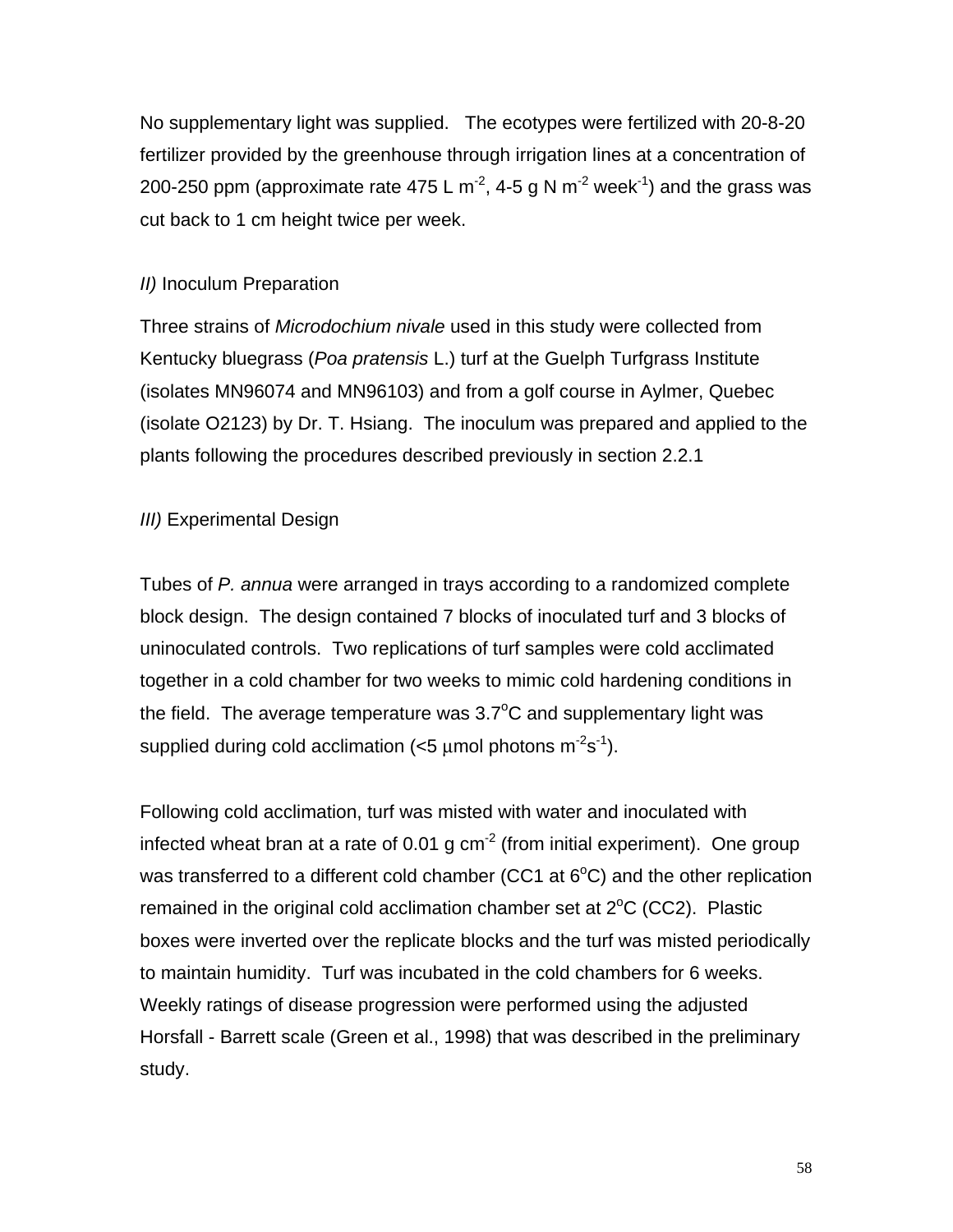### *IV)* Statistical Analysis

Ratings of the ecotypes were transformed into a percent injury value from rating scores and were analyzed using the General Linear Model procedure of SAS ver. 8.0 (SAS Institute, Cary, NC) to assess the statistical significance of the data. Duncan's multiple range test was calculated to assess significant differences between ecotypes. Regional differences in resistance were assessed using Duncan's multiple range test to analyze injury observed on ecotypes in both cold chambers. Correlation analysis was conducted between inoculated and uninoculated ecotypes and between cold chamber experiments to detect any relationships. Results from the cold chamber study were also compared to results from the field study using correlation analysis.

### **2.3 Results**

### *I)* Preliminary Study

The preliminary study was performed without any cold hardening treatments of the turf plants prior to inoculation. The purpose of this study was to identify an optimum inoculum source and rate of application for the cold chamber study. Therefore, an initial cold acclimation treatment was not considered necessary. Results indicated that there was no significant host x isolate interaction (p=0.9889), so both isolates behaved the same on both turf species. The highest rates of infection were obtained with 0.01 g  $cm<sup>-2</sup>$  and 0.05 g  $cm<sup>-2</sup>$  of wheat bran, which did not differ significantly (Table 2.1). The inoculum application rate of 0.01 g  $cm<sup>2</sup>$  was chosen for further experiments in the cold chamber.

*II)* Ecotype Susceptibility to Pink Snow Mould

Ecotypes inoculated with *M. nivale* differed significantly for injury levels in both cold chambers after six weeks of incubation (p<0.0001) (Tables 2.2, 2.3). Table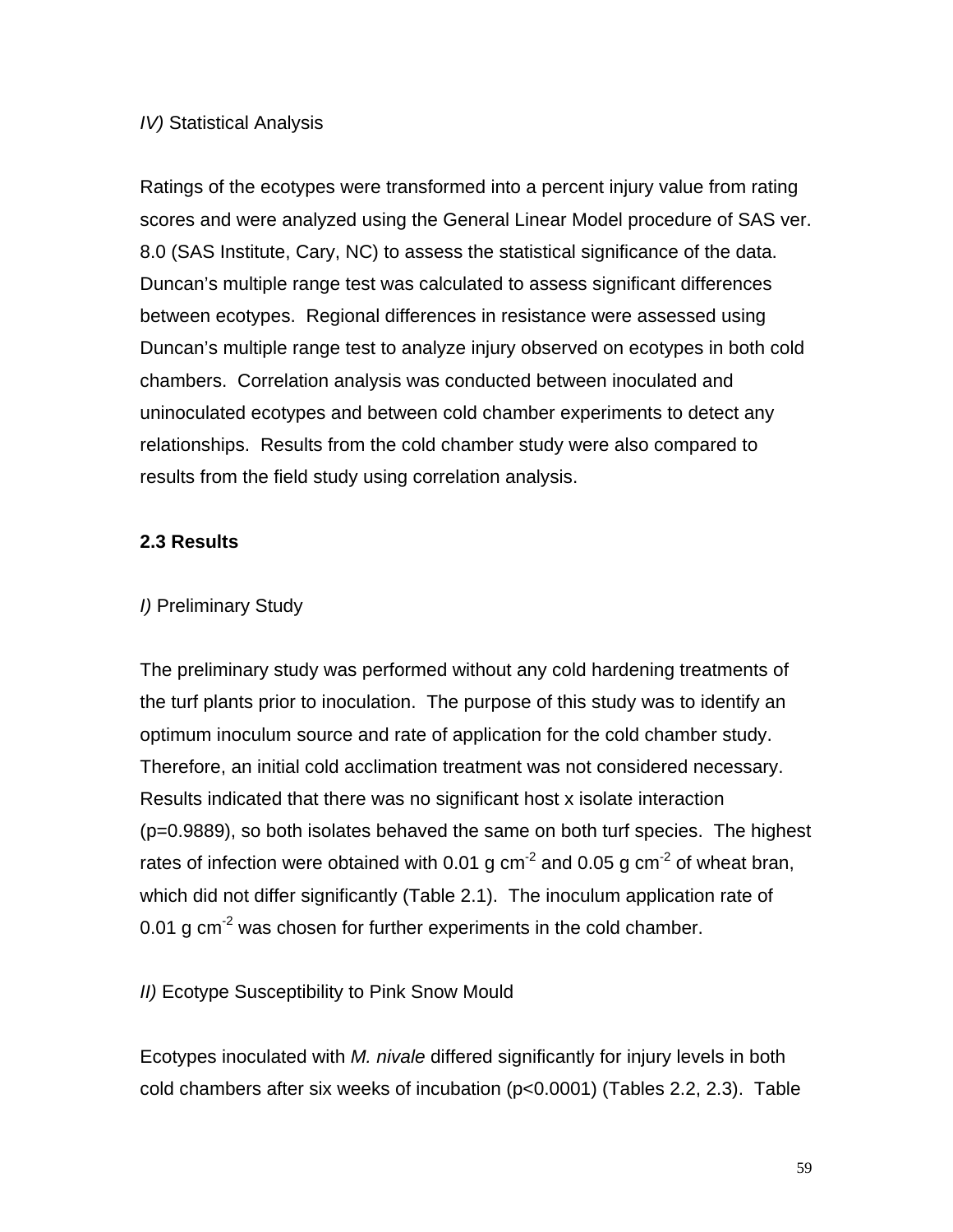2.2 presents the mean injury observed on the inoculated ecotypes in cold chamber 1 during evaluation on August 5, 2003 and Table 2.3 shows the data from cold chamber 2 during evaluation on August 6, 2003. Ecotypes with the lowest levels of injury were assumed to be the least susceptible to pink snow mould and the ones with the highest levels of injury were assumed to be the most susceptible. The most susceptible ecotypes were significantly different from the least susceptible ecotypes, but the ecotypes in the mid-range were not significantly different from each other (Tables 2.2, 2.3).

The annual bluegrass ecotypes that showed the least *M. nivale* injury in both cold chambers were WM9 (Ontario) and RH18 (Ontario), (Figures 2.2, 2.3) with average injury ratings of 66.7% and 60.4% injury (CC1, CC2) for WM9 and 65.3% and 63.6% injury for RH18. Although some ecotypes were less susceptible than others to pink snow mould, injury levels sustained by these ecotypes during this study were considered unacceptable for use as turf selections for putting greens. However, the injury levels were significantly lower than that of the most susceptible ecotypes; FB6H (Ontario) (CC1=97.6%, CC2=89.3%), LE15 (Quebec) (CC1=96.6%, CC2=92.4%), and TG5 (Ontario) (CC1=98.9%, CC2=84.1%); or the two bentgrasses with injury scores of 96.1% (CC1) and 97.4% (CC2) injury (velvet bentgrass) and 94.6% (CC1) and 99.3% (CC2) injury (creeping bentgrass) (Figures 2.2, 2.3).

*III*) Incubation Temperature Effect

The two cold chambers were set at different temperatures, which resulted in different levels of injury between the two chambers. The average temperature during incubation in cold chamber 1 (CC1) was  $6.7^{\circ}$  + 0.4 $^{\circ}$ C and in cold chamber 2 (CC2) it was  $3.1^{\circ}$  + 0.2 $^{\circ}$ C (Figure 2.4). Of the inoculated ecotypes, the least susceptible ecotypes in CC1 had injury ratings between 65.3% and 75.0% injury (Figure 2.2) and the least susceptible ecotypes in CC2 between 60.4% and 68.4% injury (Figure 2.3). Similar differences in injury of the uninoculated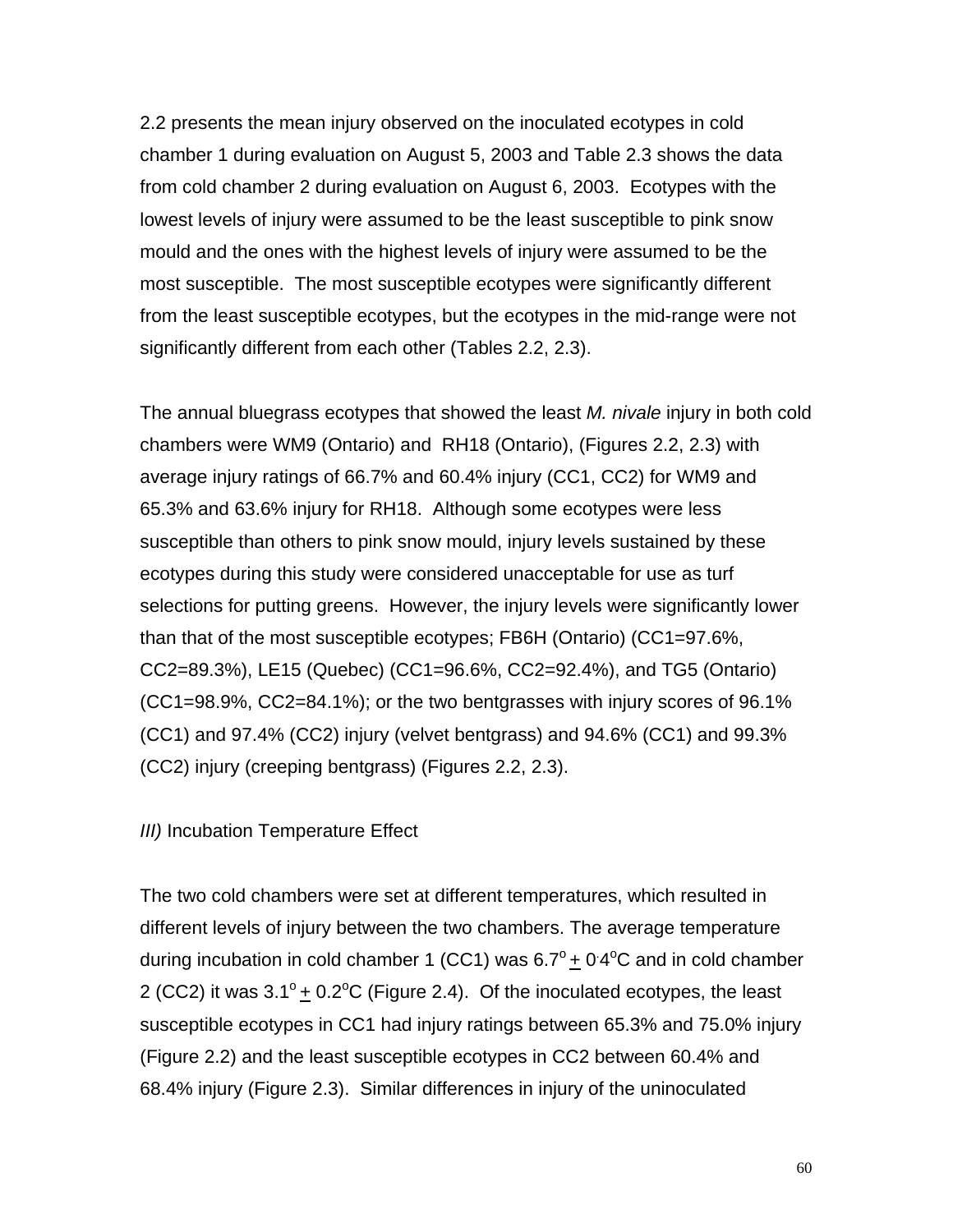ecotypes was found between the two incubators with averages of 31.8% to 39.3% injury of the least susceptible ecotypes in CC1 (Figure 2.2) and 13.7% to 11.0% injury of the least susceptible ecotypes in CC2 (Figure 2.3). There was a significant incubator by ecotype interaction for both inoculated and uninoculated ecotypes ( $p = 0.0083$ , inoculated, Table 2.4);  $p = 0.0027$ , uninoculated, Table 2.5) so the results from the two chambers were analyzed separately. Injury ratings between the two cold chambers were significantly and positively correlated for both the inoculated ( $r^2$  = 0.24, p = 0.0001) and uninoculated ecotypes ( $r^2$  = 0.29, p = 0.0001), but the low values imply a weak to moderate relationship between injury observed on ecotypes in the two chambers.

Correlation analysis of cold chamber results with field results indicated no significant correlation of inoculated ecotypes (snowmelt,  $r^2 = 0.09$ , p = 0.12; recovery,  $r^2$  = 0.006, p = 0.71) or uninoculated ecotypes (snowmelt,  $r^2$  = 0.05, p = 0.23; recovery,  $r^2 = 0.002$ ,  $p = 0.81$ )

### *IV)* Regional Differences

Ecotypes received from Penn State University were significantly less susceptible to pink snow mould than ecotypes from Quebec or Ontario (p=0.0001) with average injury values of 79.9%, 86.0%, and 86.9% respectively (Table 2.6). Bentgrass species were the most susceptible with an average injury value of 98.3%.

### *V)* Uninoculated Ecotypes

Uninoculated ecotypes were used as controls to assess potential injury attributable to low temperature. Ecotypes were significantly different from each other for injury due to cold stress in both cold chambers (p<0.0001, Tables 2.7, 2.8). Figures 2.2 and 2.3 show the comparison between injury levels of the ecotypes on inoculated and uninoculated plots in CC1 and CC2 respectively.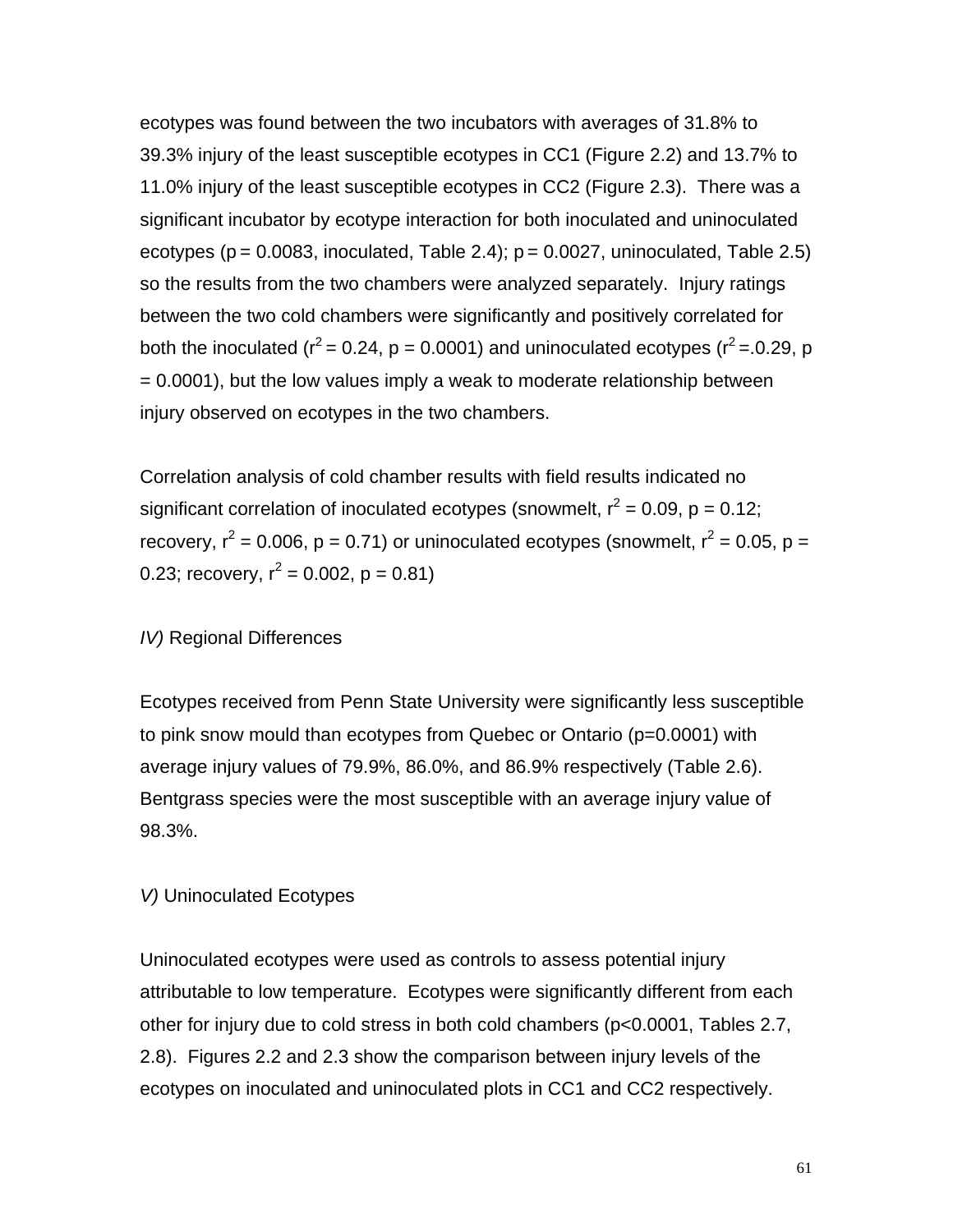The injury levels of inoculated plots were generally higher than the injury levels of uninoculated plots, implying that injury was cumulative with abiotic and biotic components. The levels of injury observed between inoculated and uninoculated ecotypes were significantly, but weakly, correlated in both CC1 ( $r^2$  = 0.27, p = 0.0001) and CC2 ( $r^2$  = 0.07, p = 0.0072). Although there is a statistically significant relationship between winter injury of inoculated plots and uninoculated plots, the low correlations imply a weak relationship.

#### **2.4 Discussion**

The central objective of this study was to assess whether there is enough genetic variability among *Poa annua* var. *reptans* ecotypes to select for more resistant types. Although the ecotypes tested here experienced high levels of injury that would be unacceptable under putting green conditions, the existence of significant genetic variability suggests the possibility of using this type of assay to discover resistant types with continued screening.

Cold chamber assessment of ecotype resistance to pink snow mould was undertaken to achieve a better control of the environmental conditions to which the plants were exposed during their incubation. This approach significantly reduces uncontrolled variability and should allow a more precise evaluation of the variations in ecotype resistance. Additional advantages of conducting ecotype screening in a cold chamber are that: 1) it takes much less time than a field study; 2) it enables researchers to repeat their experiment many times during the season; 3) resistance to pink snow mould can be assessed under varying cold acclimation or incubation conditions and; 4) ecotypes collected from other sources may be readily included in an assay to discover new sources of resistance.

However, a major disadvantage of cold chamber studies is that conditions in the incubator cannot exactly replicate natural conditions. For example, temperature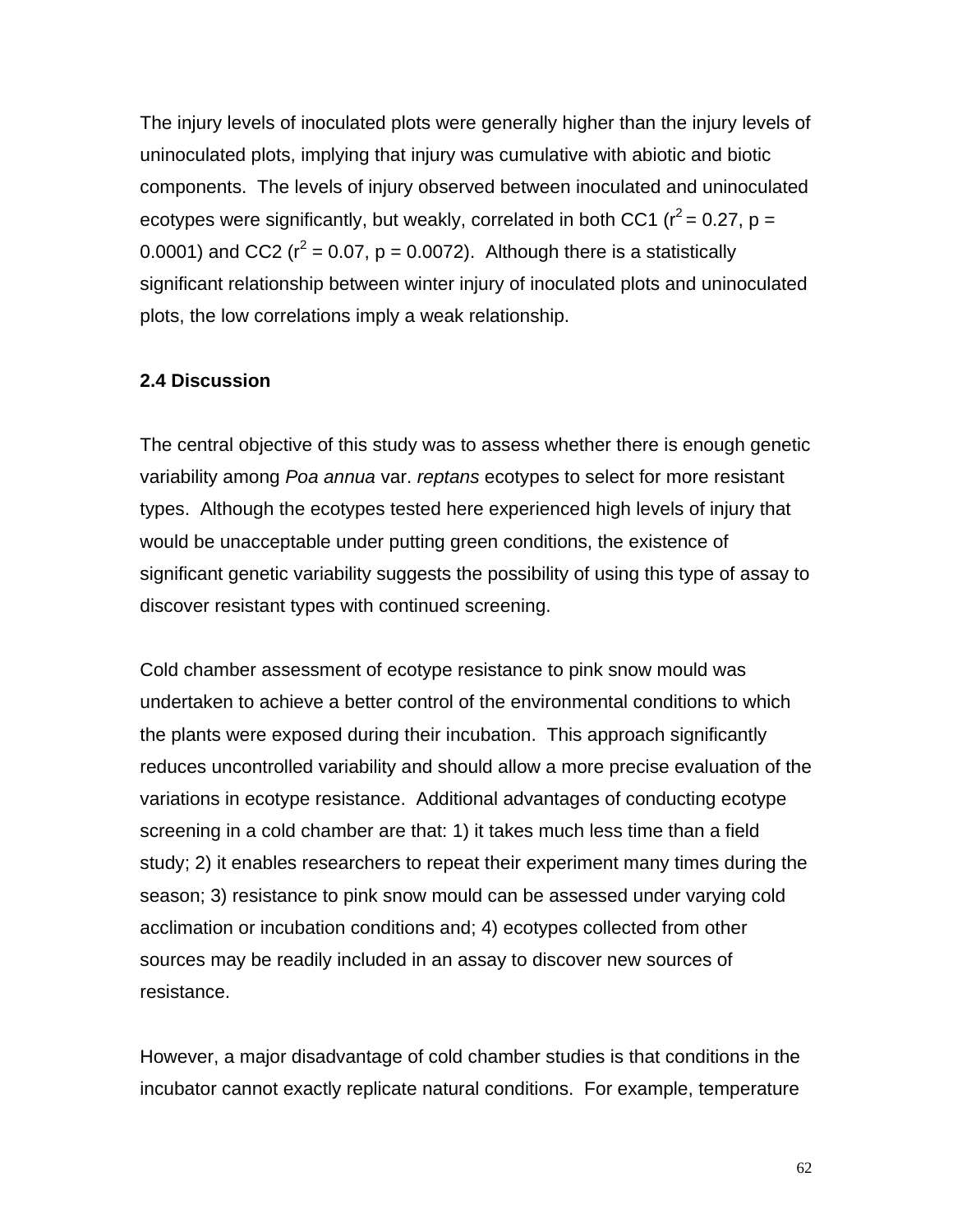fluctuations, natural snow cover, and additional winter stresses such as ice damage, hail, or desiccation by cold winds and their interactions are not reflected. Since these conditions may influence the hardiness of the turf and/or growth of the pathogen, it is often not feasible to apply results obtained under growth chamber conditions to make reliable inferences about field performance. Indeed the results from the field for ecotype injury were not significantly correlated with lab results for either inoculated or uninoculated tests.

Another possible explanation for the discrepancy between field and cold chamber results is that the temperatures tested in the cold chamber ( $3^{\circ}$  and  $7^{\circ}$ C) were optimal for Fusarium patch development in the field, but not pink snow mould. Furthermore there was no artificial covering on the grass in the growth chambers to simulate that provided by snow cover. Perhaps resistance to Fusarium patch differs from that of pink snow mould, and this interesting observation should be studied further.

The comparisons between inoculated and uninoculated values showed that the growth chambers had less variability ( $r^2$  = 0.07, p=0.0001 for growth chambers, and  $r^2$  = 0.28, p = 0.0029 for field data). In the growth chamber, the inoculated injury values were consistently greater than the uninoculated injury values (Figures 2.2 and 2.3) while in the field, many of the ecotypes showed higher injury for uninoculated ecotypes compared to their inoculated counterparts (Figure 1.3 and 1.4). The growth chamber may allow a more direct assessment of the potential resistance or susceptibility of particular cultivars under controlled conditions without the confounding effects of abiotic winter injury, and offers the advantage of conducting experiments throughout the year rather than once a year. However, because of the necrotrophic nature of the attack by *M. nivale*, the environmental conditions prior to infection may be critical in the success of the infection.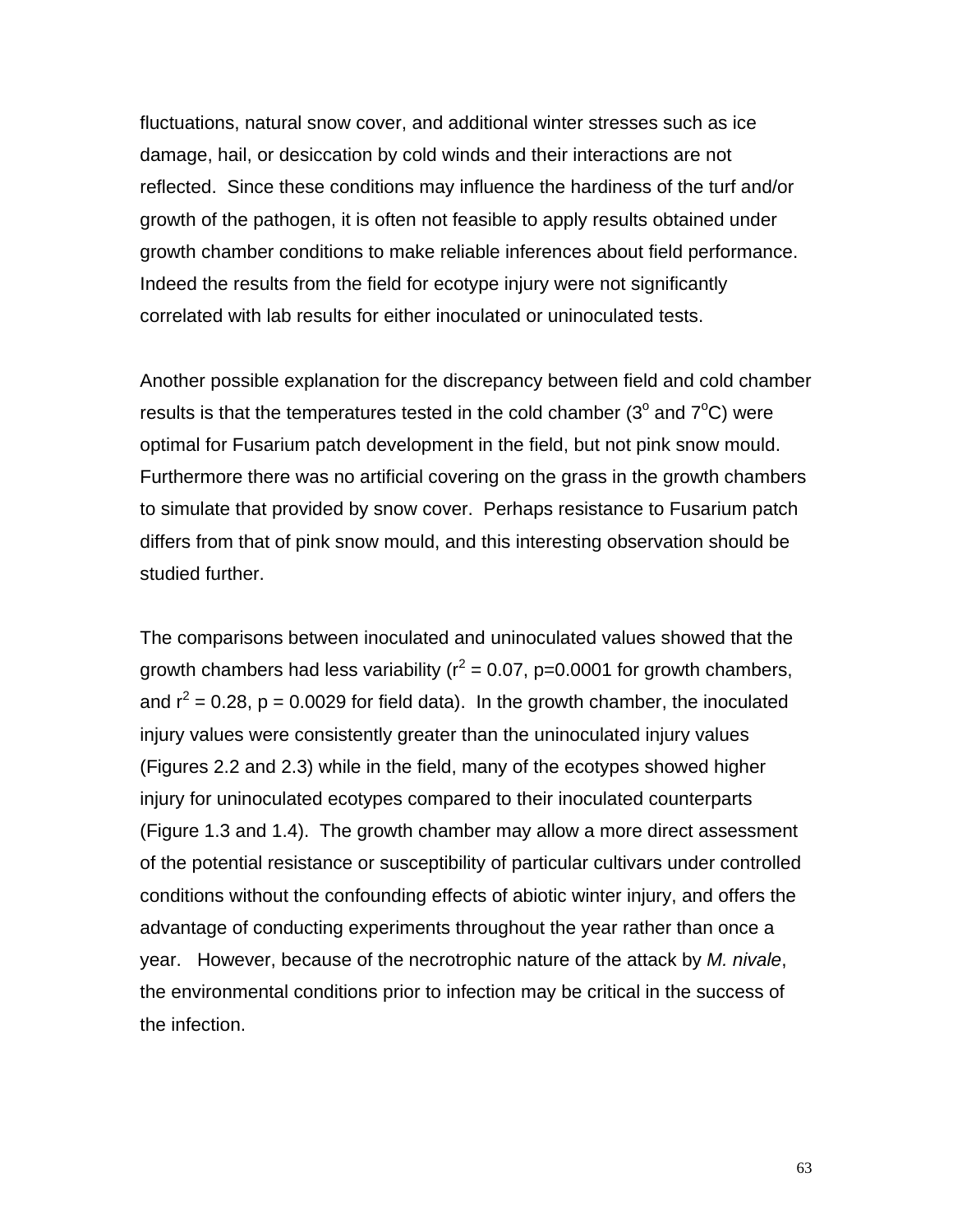Cold acclimation conditions that were used in this study were not optimal and may have affected the capacity of the plant to withstand aggression by the pathogen allowing high levels of injury to occur. The temperature of  $3.7^{\circ}$ C in the cold chamber during cold hardening was theoretically adequate to induce metabolic changes experienced under natural conditions (Levitt, 1980). Light is also important for cold hardening during acclimation at above  $0^{\circ}$ C in the fall (Levitt, 1980), and is required to induce snow mould resistance in winter wheat (Nakajima and Abe, 1996; Gaudet et al., 1999). Irradiance levels available in the cold chamber were probably not adequate to induce full expression of cold hardening and may have influenced the resulting injury observed among the ecotypes. According to Dionne et al. (2001a, b), cold acclimation under environmentally-controlled conditions should proceed in the following sequence to simulate natural hardening conditions in frozen soil under snow cover: an initial acclimation period of two weeks at a constant temperature of  $2^{\circ}$ C under 8h photoperiod and a photosynthetic photon flux density (PPFD) of approximately 150  $\mu$ mol m<sup>-2</sup>s<sup>-1</sup> followed by a transfer to a freezer at -2<sup>o</sup>C in the dark for an additional 2 weeks. The additional cold hardening at freezing temperatures is believed to increase freezing tolerance (Levitt, 1980), and the absence of light mimics conditions under snow cover. Cold hardening conditions in the current experiment did not include a second-phase hardening at below  $0^{\circ}$ C in the dark, and light levels during the initial phase of cold hardening at above  $0^{\circ}$ C were significantly lower ( $<$ 5 µmol m<sup>-2</sup>s<sup>-1</sup>) than those recommended.

Injury levels observed on inoculated plants kept at  $\sim$ 7 $\rm ^{o}C$  (CC1) were consistently higher than those maintained at  $\sim3^{\circ}C$  (CC2). Exposure to warmer temperatures after cold hardening results in a loss of freezing tolerance in plants (Levitt, 1980). Therefore, transferring ecotypes to a cold chamber with a higher temperature may have caused partial dehardening of the ecotypes making them more susceptible to cold stress and pathogen attack. The positive correlation of the injury level of both the inoculated and uninoculated ecotypes between the two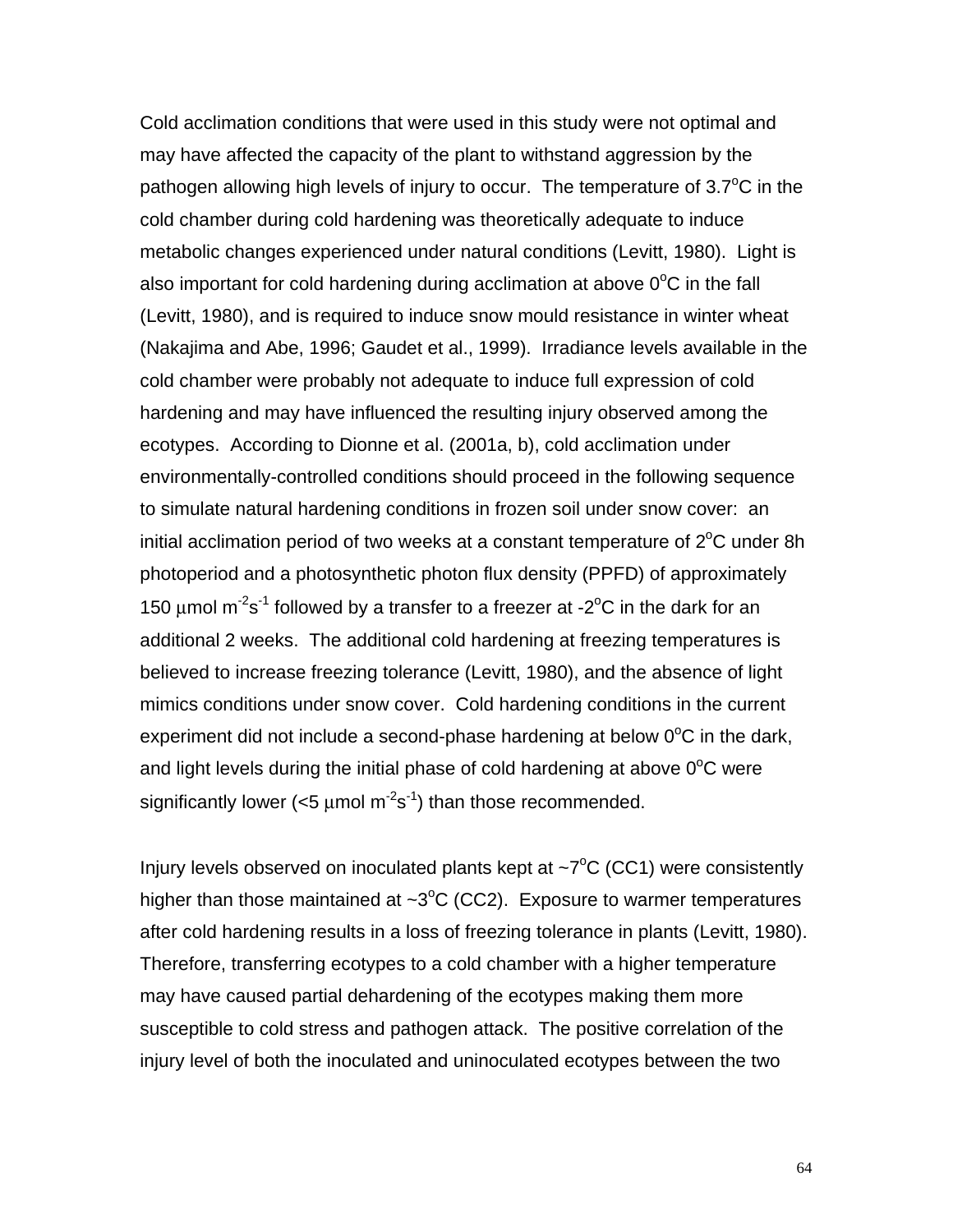cold chambers suggests that the ecotypes were showing similar behavior in both incubators with respect to susceptibility.

The injury ratings of ecotypes provided by Penn State were significantly lower than those of the ecotypes collected from golf courses in Canada. The regional differences in ecotype susceptibility illustrate genetic variability resulting from varying evolutionary pressures based on climatic and environmental differences between the regions. The bentgrasses had the highest levels of injury in the cold chamber, but showed little injury compared to annual bluegrass ecotypes in the field. The creeping bentgrass in the field was established on the putting green prior to plot establishment (i.e. placement of the annual bluegrass plugs in the plots), whereas the cold chamber study included the bentgrasses as plugs grown in tubes. This difference in methods of establishment may explain some of this discrepancy. Testing of creeping bentgrass plugs alongside annual bluegrass plugs in the field would be required to assess this possibility.

The ecotypes differed in their ability to tolerate cold stress, which indicates genetic variability among ecotypes. However, some injury to uninoculated plants may be attributable to physiological problems (e.g. etiolated growth) or to crosscontamination of snow mould from inoculated plants. Correlation analyses indicated that the ability of ecotypes to withstand cold temperatures was related to how well they resisted pink snow mould, although the relationship was only weakly correlated. The effects of cold hardening have been shown to influence both cold tolerance and pink snow mould resistance in winter wheat (Gaudet, 1994; Gaudet et al., 1999). Cold hardening has also been shown to influence the level of cold tolerance expressed in *P. annua* var. *reptans* ecotypes (Dionne et al., 2001b). Further examination of pink snow mould resistance mechanisms in *P. annua* ecotypes is required to assess any biochemical relationship with cold tolerance. The cold chamber offers the advantage of conducting biochemical analysis of the ecotypes during the pink snow mould epidemic, which is more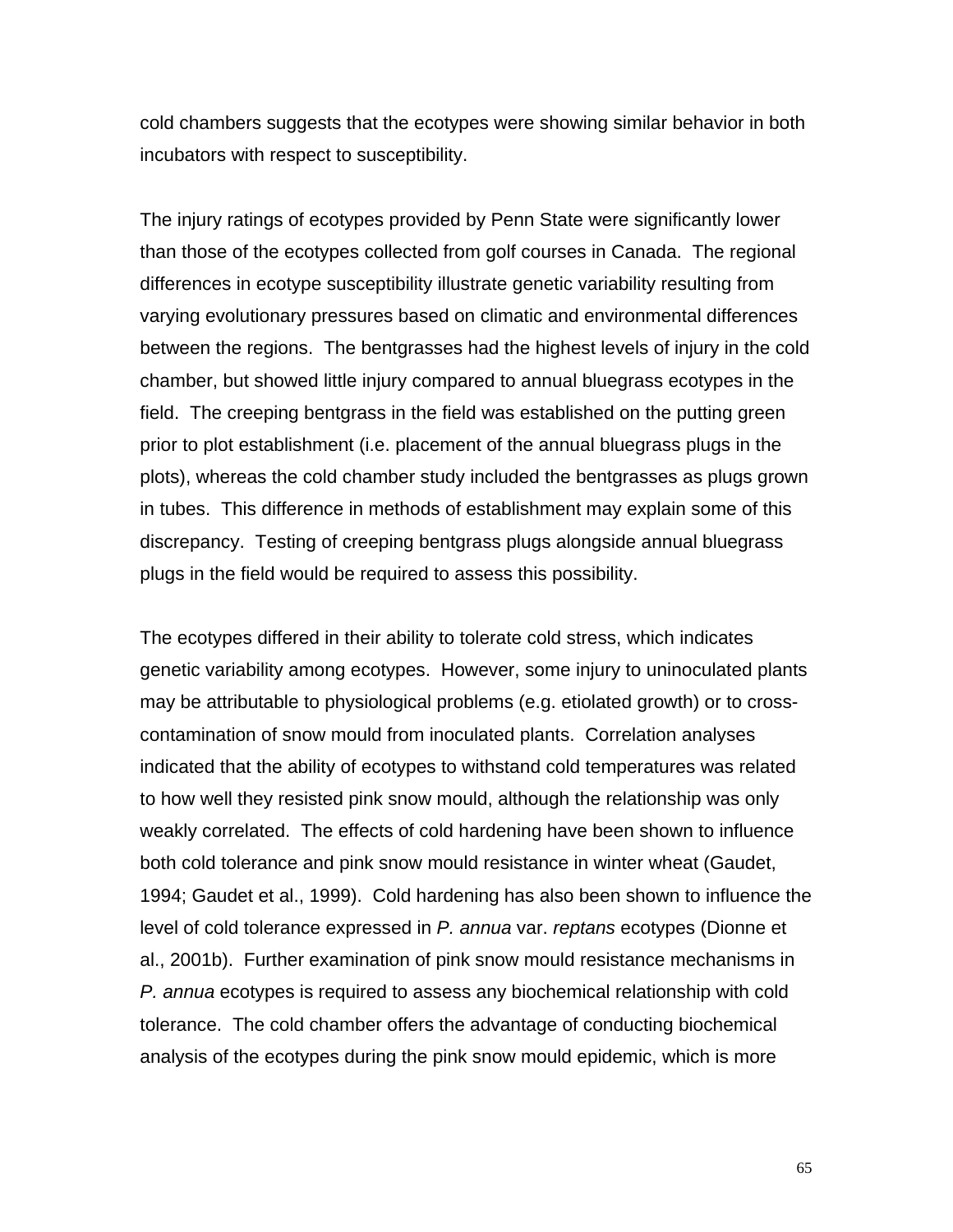difficult in the field due to snow cover. Metabolic changes triggered by events during cold hardening and incubation may be more easily observed.

The ecotypes screened in this study should be evaluated under varying cold acclimation conditions so that the actual level of pink snow mould resistance may be characterized under different cold hardening regimes. Biochemical analysis of the most and least susceptible ecotypes should be conducted during cold acclimation and incubation to assess how cold hardening influences the expression of pink snow mould resistance as well as metabolic differences between ecotypes of varying susceptibility. The use of cold chamber assays offers many advantages in that respect. The environmental conditions can be modified to mimic key factors in the field without the interference of additional stresses imposed by the environment. Tissue samples can be taken from leaves, crowns, and roots at regular intervals during the incubation. A recovery period in a greenhouse or growth chamber would also offer the opportunity to observe the ability of ecotypes to recover after pathogen attack. Future experiments should look at varying cold hardening conditions to assess the optimum climate for full expression of snow mould resistance in *P. annua* ecotypes. Comparison of ecotypes from different regions using molecular techniques may help reveal genetic differences associated to snow mould resistance. Molecular comparison of ecotypes may reveal genetic traits that are important for breeding *P. annua* cultivars with improved pink snow mould resistance.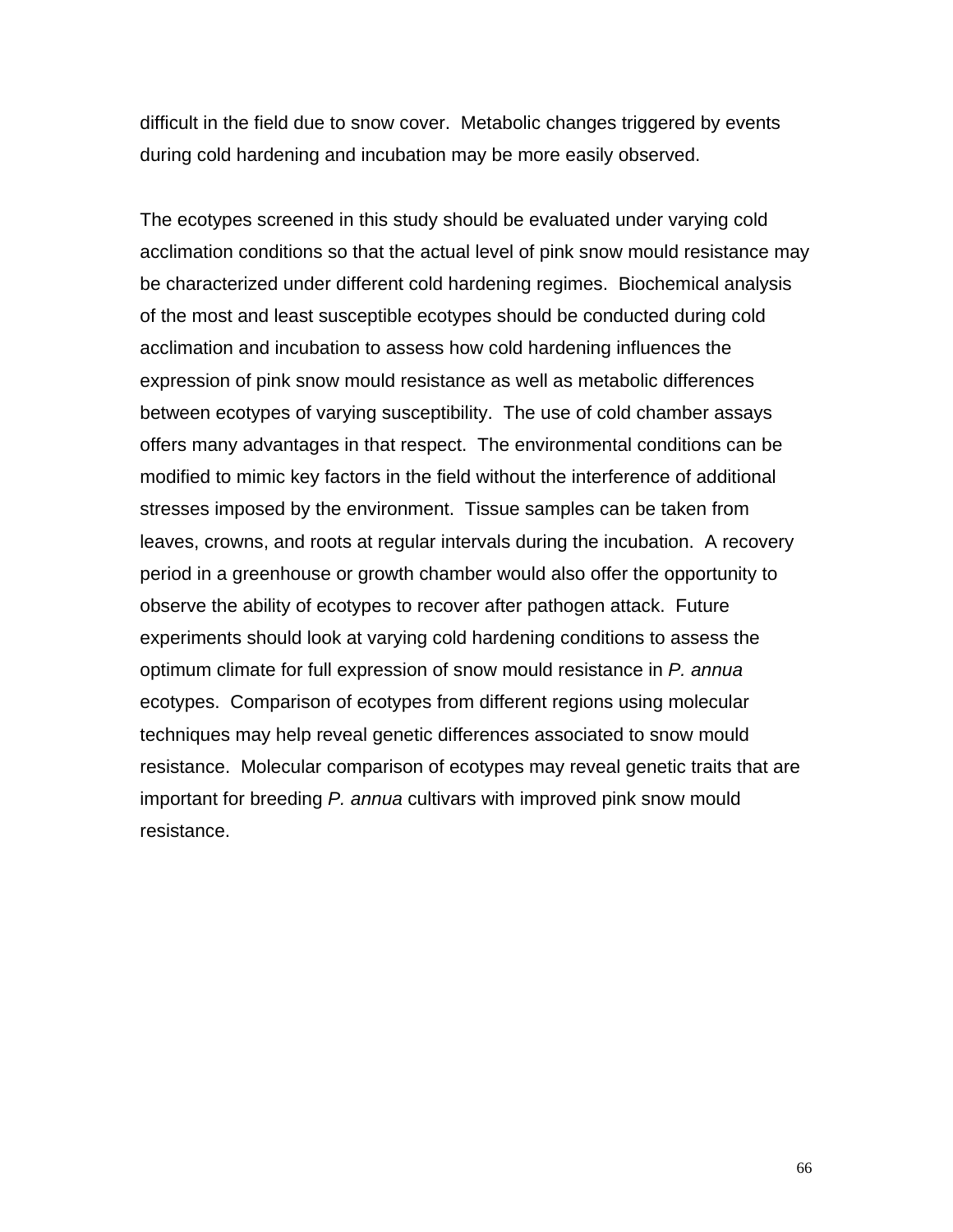Table 2.1: Effect of inoculum source and rate of application of two *M. nivale* isolates on average pink snow mould injury observed on one ecotype of annual bluegrass and one cultivar of creeping bentgrass in a cold chamber. There were 12 replications of each treatment (isolate by host by inoculum level combination). Ecotypes were assessed weekly for six weeks following their incubation in a growth chamber.

| <b>Inoculum Source</b> | Rate                       | % Injury  |
|------------------------|----------------------------|-----------|
| <b>Wheat Bran</b>      | 0.05 g $cm^{-2}$           | $99.8 a*$ |
| <b>Wheat Bran</b>      | 0.01 g $cm^{-2}$           | 93.8a     |
| <b>Wheat Bran</b>      | $0.001$ g cm <sup>-2</sup> | 64.3 b    |
| <b>Wheat Bran</b>      | 0.0001 g $cm^{-2}$         | 46.4 c    |
| <u>Agar</u>            | 5 mm diameter plug         | 35.9c     |

\* Means followed by a letter in common are not significantly different at p=0.05.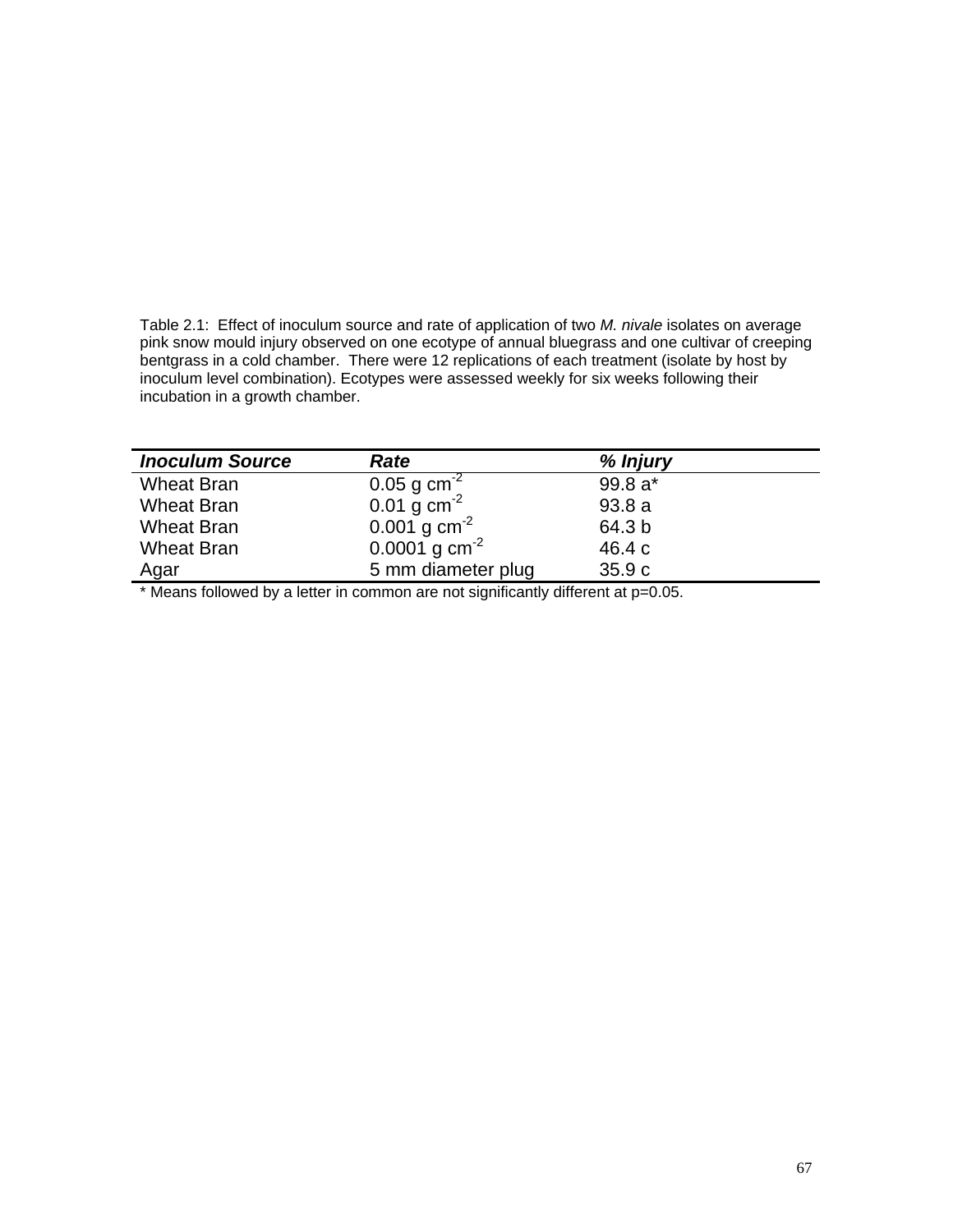Table 2.2: Percent (%) injury observed on inoculated ecotypes under controlled conditions for six weeks with no light in cold chamber 1 set at  $7^{\circ}$ C. Ecotypes are ranked from least to most affected.

| <b>Ecotype</b>            | Injury (%)   |
|---------------------------|--------------|
| <b>RH18</b>               | 65.3 a*      |
| WM9                       | 66.7 ab      |
| Q98-3-12                  | 75.0 bc      |
| <b>WH13</b>               | 76.1 c       |
| IS8BE                     | 77.3 cd      |
| Q98-3-6                   | 78.1 cd      |
| <b>CV11</b>               | 79.6 cde     |
| Q97-1-10                  | 79.6 cde     |
| LO16                      | 80.4 cdef    |
| Q98-4-21                  | 80.4 cdef    |
| Q98-6-30                  | 81.0 cdef    |
| SH <sub>3</sub>           | 83.4 cdefg   |
| SY2                       | 84.8 defgh   |
| <b>CH12</b>               | 85.0 defgh   |
| <b>SM18</b>               | 86.7 efghi   |
| B14                       | 87.1 efghij  |
| MCC18                     | 88.4 fghijk  |
| <b>MB11</b>               | 88.9 fghijk  |
| RC <sub>6</sub>           | 90.2 ghijkl  |
| <b>PM18</b>               | 90.7 ghijklm |
| Q98-4-6                   | 91.7 ghijklm |
| WM <sub>2</sub>           | 92.8 hijklm  |
| HD17                      | 93.2 hijklm  |
| <b>PRO12</b>              | 94.1 ijklm   |
| <b>Creeping Bentgrass</b> | 94.6ijklm    |
| Q98-3-30                  | 94.8 ijklm   |
| <b>RC17</b>               | 95.4 jklm    |
| GTI                       | 95.6 jklm    |
| <b>Velvet Bentgrass</b>   | 96.1 klm     |
| <b>LE15</b>               | 96.6 klm     |
| FB6H                      | 97.6 lm      |
| TG <sub>5</sub>           | 98.9 m       |

\* Means followed by the same letter are not significantly different from each other at p=0.05 according to Duncan's multiple range test based on seven replicates for each mean.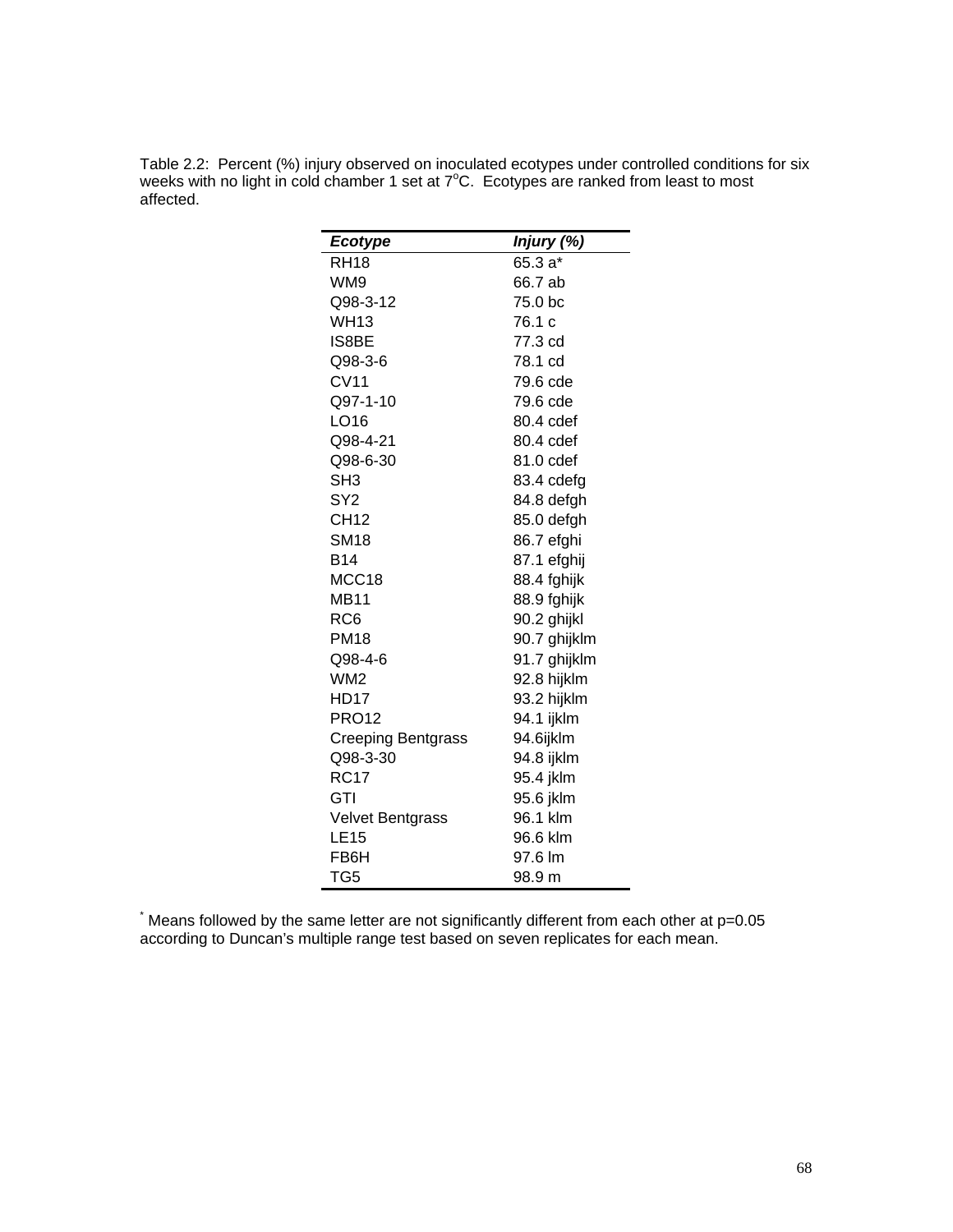| Ecotype                   | Injury (%)    |
|---------------------------|---------------|
| WM9                       | 60.4 a*       |
| <b>RH18</b>               | 63.6 ab       |
| Q98-6-30                  | 65.0 abc      |
| IS8BE                     | 65.6 abc      |
| Q98-4-21                  | 68.4 abcd     |
| Q98-3-12                  | 71.0 bcde     |
| <b>MB11</b>               | 71.0 bcde     |
| HD17                      | 72.4 bcdef    |
| Q98-3-6                   | 73.0 bcdefg   |
| Q97-1-10                  | 73.6 cdefg    |
| WM <sub>2</sub>           | 73.6 cdefg    |
| SY <sub>2</sub>           | 73.9 cdefgh   |
| <b>WH13</b>               | 75.9 defghi   |
| <b>CV11</b>               | 76.7 defghij  |
| LO16                      | 79.6 efghijk  |
| Q98-4-6                   | 80.5 efghijkl |
| SH <sub>3</sub>           | 81.9 fghijkl  |
| <b>CH12</b>               | 82.4 ghijkl   |
| Q98-3-30                  | 83.3 hijklm   |
| <b>RC17</b>               | 83.6 ijklm    |
| RC <sub>6</sub>           | 83.9 ijklm    |
| MCC18                     | 84.8 ijklmn   |
| <b>SM18</b>               | 85.1 ijklmn   |
| <b>PRO12</b>              | 85.6 jklmn    |
| <b>PM18</b>               | 86.6 klmn     |
| GTI                       | 87.4 klmn     |
| B14                       | 87.6 klmn     |
| FB6H                      | 89.3 Imno     |
| <b>LE15</b>               | 92.4 mnop     |
| TG5                       | 94.1 nop      |
| <b>Velvet Bentgrass</b>   | 97.4 op       |
| <b>Creeping Bentgrass</b> | 99.3 p        |

Table 2.3: Observed injury (%) on inoculated ecotypes under controlled conditions for six weeks with no light in cold chamber 2 set at  $3^{\circ}$ C ranked from least to most susceptible.

\* Means followed by the same letter are not significantly different from each other at p=0.05 according to Duncan's multiple range test based on seven replicates for each mean.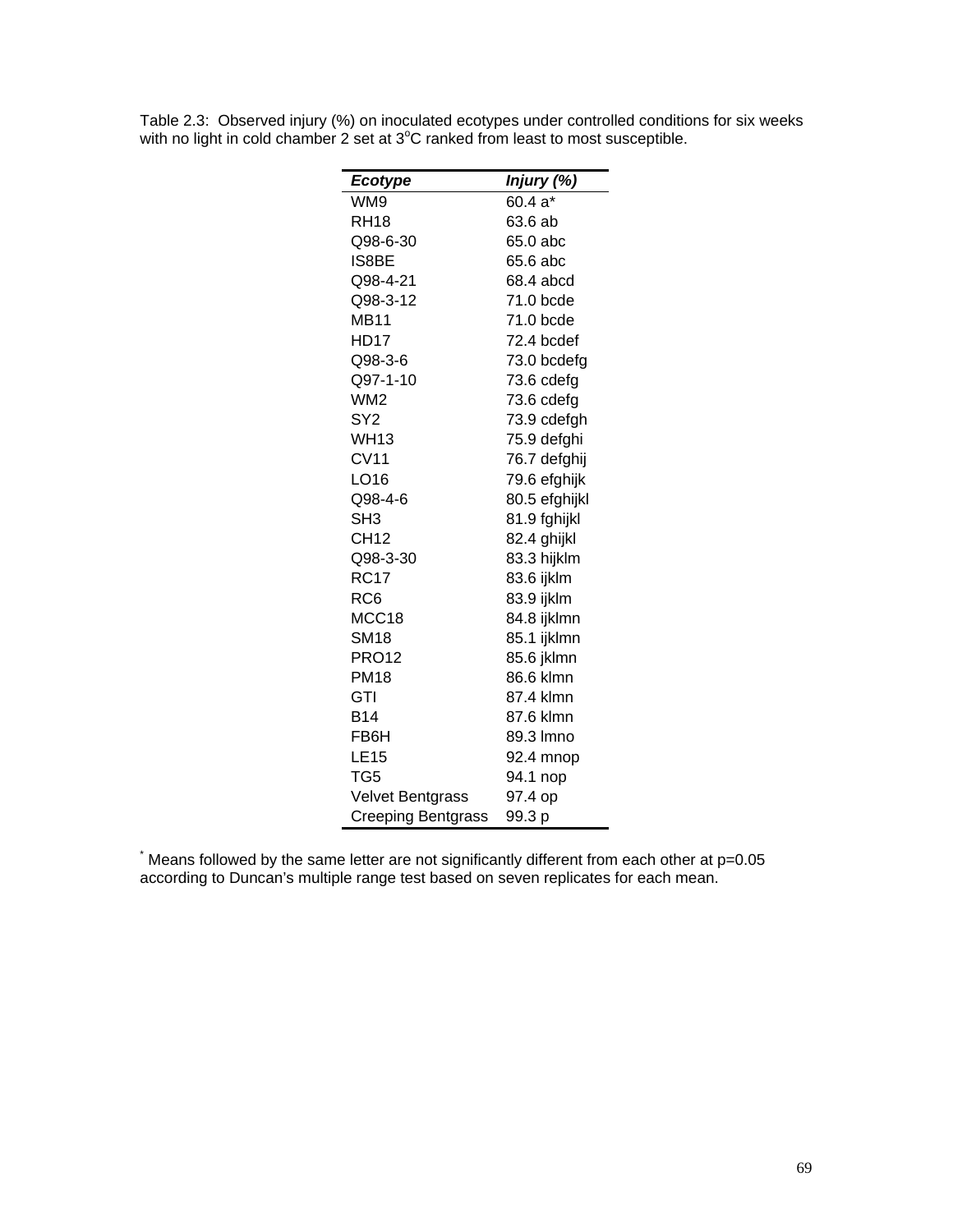| <b>Source</b>     | DF  | <b>Mean</b>   |       | $Pr$ > F |
|-------------------|-----|---------------|-------|----------|
|                   |     | <b>Square</b> |       |          |
| Model             | 69  | 652.7         | 8.61  | < 0.0001 |
| Ecotype           | 31  | 1098.5        | 14.49 | < 0.0001 |
| <b>Block</b>      | 6   | 278.3         | 3.67  | 0.0015   |
| Incubator         | 1   | 5170.7        | 68.2  | < 0.0001 |
| Ecotype*Incubator | 31  | 133.6         | 1.76  | 0.0083   |
| Error             | 378 | 75.8          |       |          |

Table 2.4: Mean squares, degrees of freedom (DF) F values, and levels of probability of F from the analysis of variance (ANOVA) of the model for % injury of turfgrass ecotypes when inoculated with *M. nivale* in a cold chamber.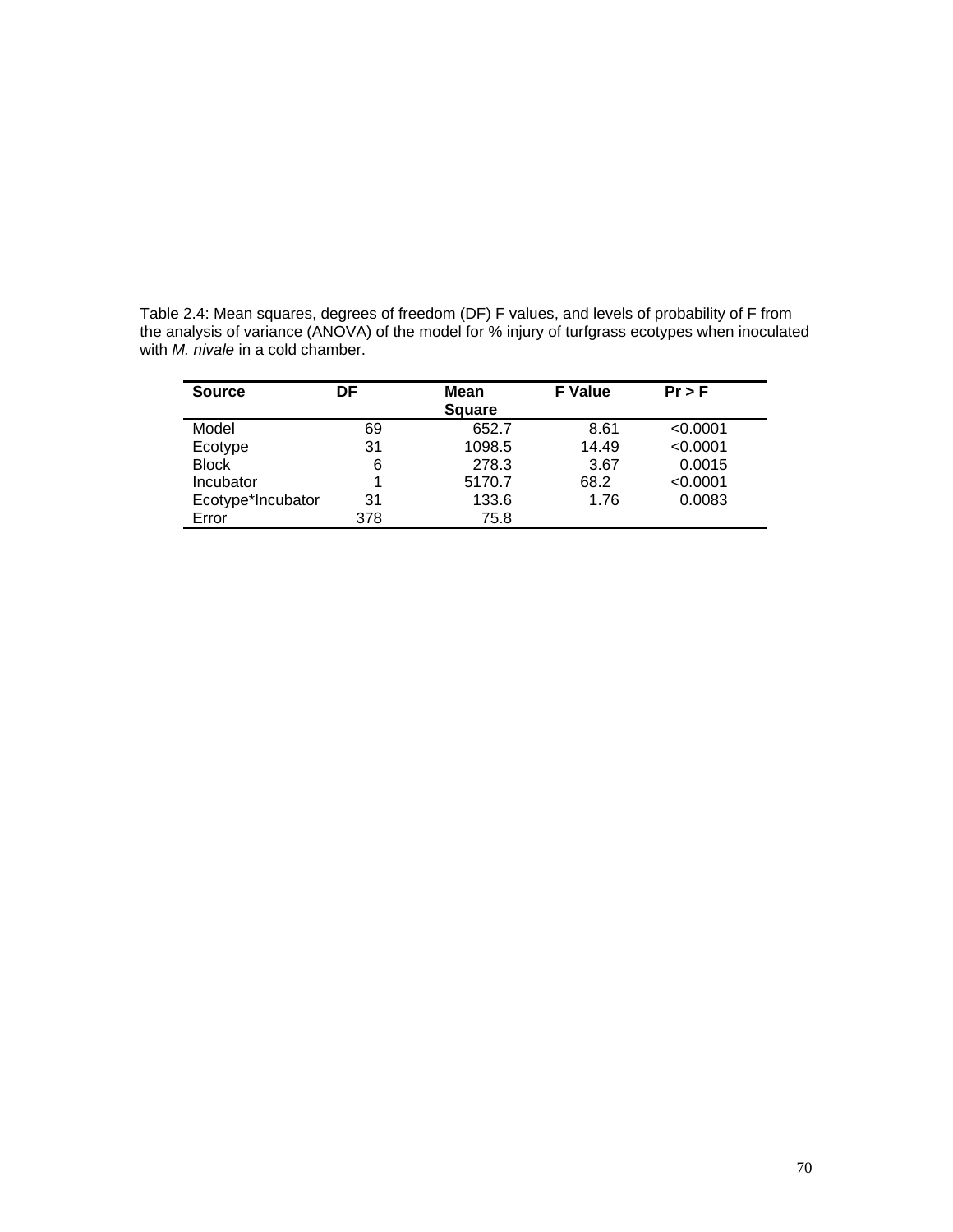|                 | -- |                                                                                                                                                                                                    |  |  |
|-----------------|----|----------------------------------------------------------------------------------------------------------------------------------------------------------------------------------------------------|--|--|
| a cold chamber. |    |                                                                                                                                                                                                    |  |  |
|                 |    | Table 2.5: Mean squares, degrees of freedom (DF) F values, and levels of probability of F from<br>the analysis of variance (ANOVA) of the model for % injury of uninoculated turfgrass ecotypes in |  |  |
|                 |    |                                                                                                                                                                                                    |  |  |

| <b>Source</b>     | DF  | <b>Mean</b>   | <b>F</b> Value | $Pr$ > F |
|-------------------|-----|---------------|----------------|----------|
|                   |     | <b>Square</b> |                |          |
| Model             | 65  | 1760.9        | 9.55           | < 0.0001 |
| Ecotype           | 31  | 2006.3        | 10.88          | < 0.0001 |
| <b>Block</b>      | 2   | 40.1          | 0.22           | 0.8050   |
| Incubator         |     | 40382.5       | 219.04         | < 0.0001 |
| Ecotype*Incubator | 31  | 380.7         | 2.07           | 0.0027   |
| Error             | 126 | 184.4         |                |          |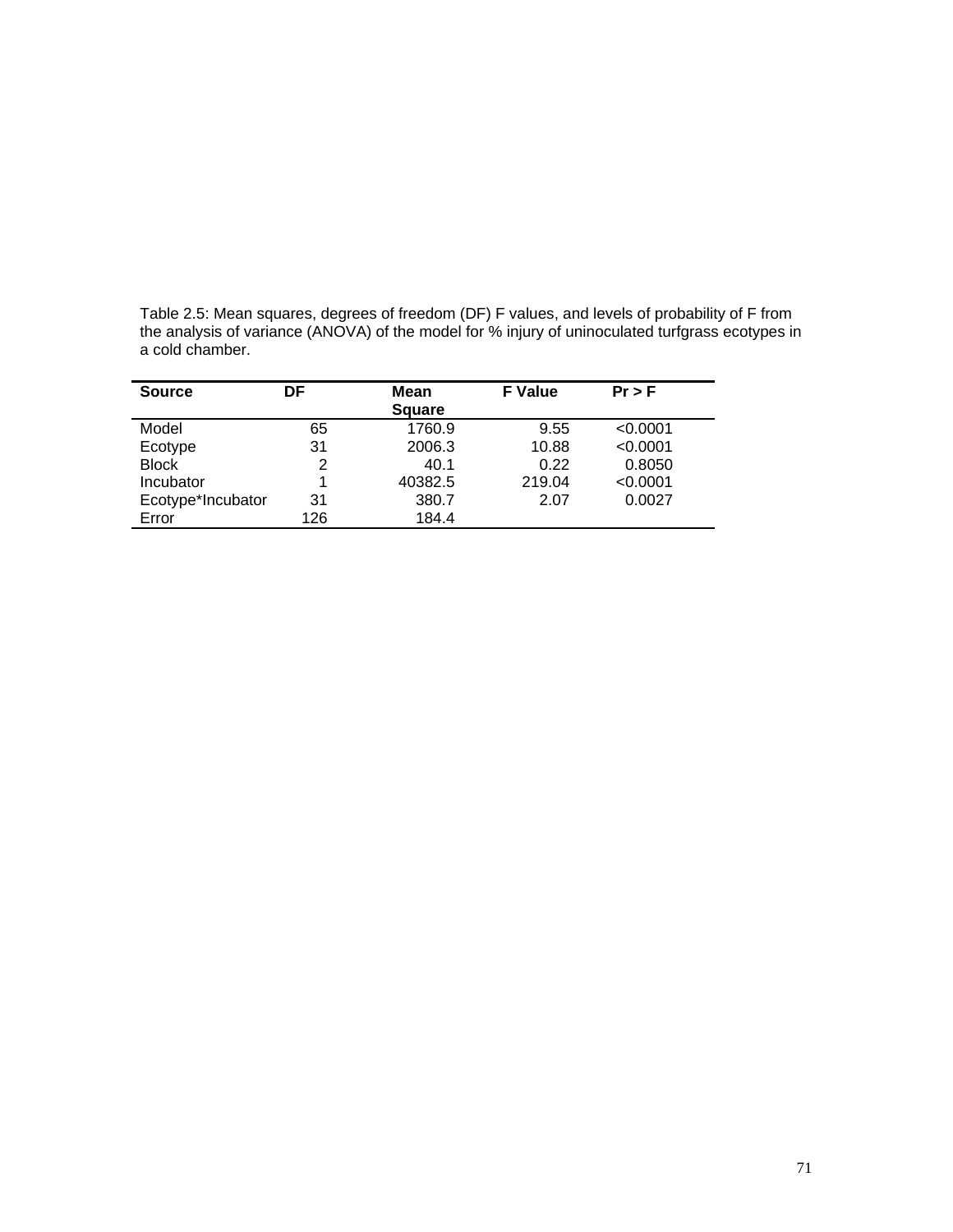Table 2.6: Regional and species variation in injury ratings (%) of *Poa annua* ecotypes and two *Agrostis* spp. inoculated with *M. nivale* after incubation in a cold chamber in the dark. Ecotypes were assessed weekly for six weeks during incubation.

| <b>Turf Origin</b> | % Injury |
|--------------------|----------|
| US (7)             | 79.9 a*  |
| Quebec (16)        | 86.9 b   |
| Bentgrasses (2)    | 98.3 c   |

\* Means followed by the same letter are not significantly different at p=0.05 according to Duncan's multiple range test. (p<0.0001).

\*\* The single collection from western Pennsylvania was grouped with the Ontario collections since the climate there was considered to be most similar to that of southern Ontario rather than the U.S. east coast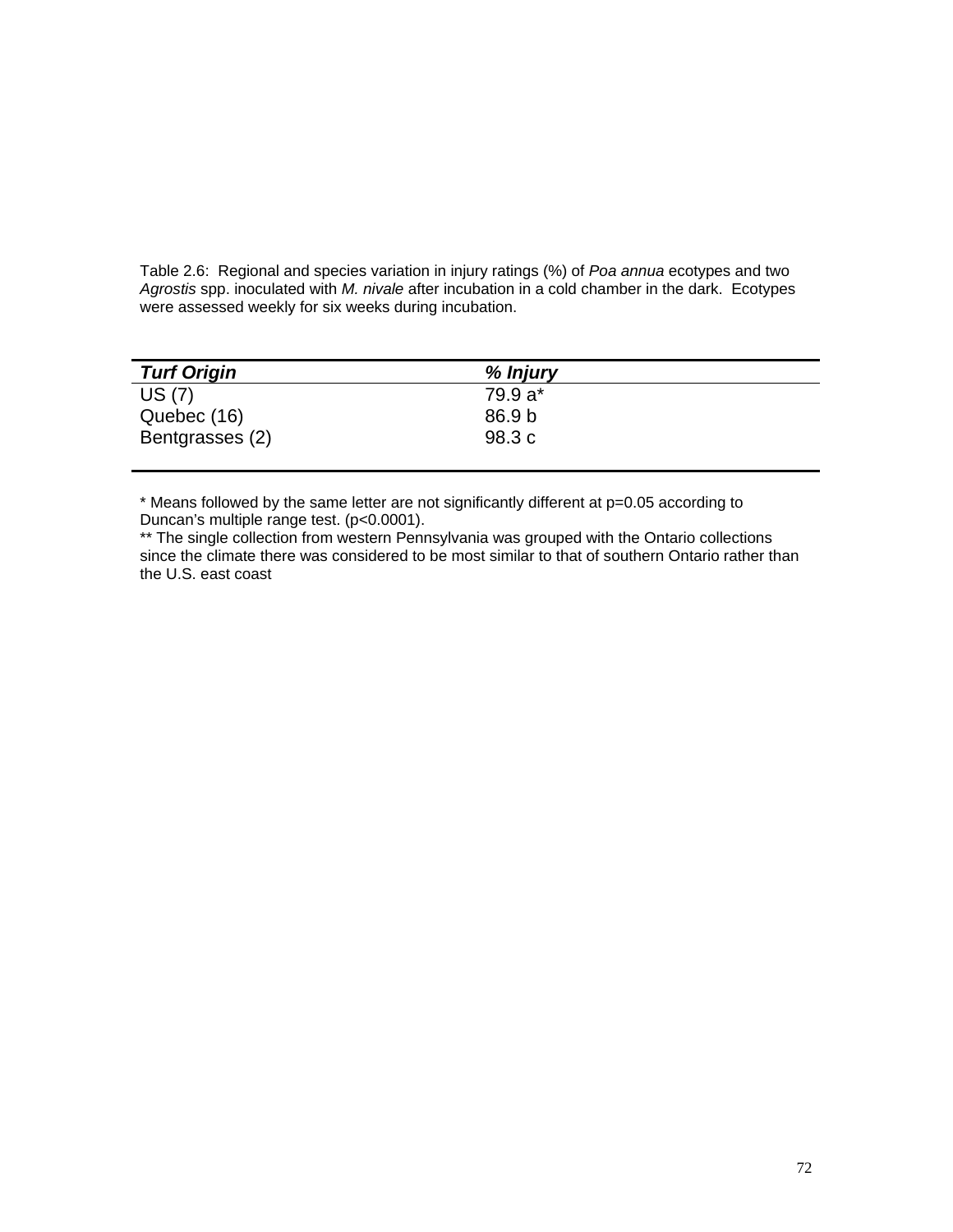Table 2.7: Percent (%) injury observed on uninoculated ecotypes under controlled conditions for six weeks with no light in cold chamber 1 set at  $7^{\circ}$ C. Ecotypes are ranked from least to most affected.

| Ecotype                   | Injury (%)   |
|---------------------------|--------------|
| WM9                       | $31.8a*$     |
| IS8BE                     | 36.3 ab      |
| Q98-4-21                  | 36.3 ab      |
| CV11                      | 39.3 abc     |
| SY <sub>2</sub>           | 43.8 abcd    |
| Q98-6-30                  | 43.8 abcd    |
| Q97-1-10                  | 52.5 bcde    |
| Q98-3-12                  | 56.5 cdef    |
| Q98-3-6                   | 56.5 cdef    |
| SH <sub>3</sub>           | 60.5 defg    |
| <b>B14</b>                | 62.5 defg    |
| <b>RH18</b>               | 64.3 efgh    |
| CH12                      | 64.3 efgh    |
| SM18                      | 65.0 efghi   |
| WM2                       | 68.3 fghij   |
| MCC18                     | 68.3 fghij   |
| Q98-4-6                   | 69.0 fghij   |
| Q98-3-30                  | 69.8 fghij   |
| <b>Creeping Bentgrass</b> | 71.0 efghijk |
| GTI                       | 72.3 fghijk  |
| WH13                      | 75.7 ghijkl  |
| LO16                      | 78.3 ghijkl  |
| <b>PM18</b>               | 78.3 ghijkl  |
| TG5                       | 81.7 hijkl   |
| HD17                      | 81.7 hijkl   |
| <b>RC17</b>               | 83.0 hijkl   |
| <b>PRO12</b>              | 83.0 hijkl   |
| FB6H                      | 83.7 ijkl    |
| RC6                       | 86.3 jkl     |
| <b>MB11</b>               | 89.0 kl      |
| <b>Velvet Bentgrass</b>   | 89.0 kl      |
| <b>LE15</b>               | 92.51        |

\* Means followed by the same letter are not significantly different from each other at p=0.05 according to Duncan's multiple range test based on three replicates for each mean.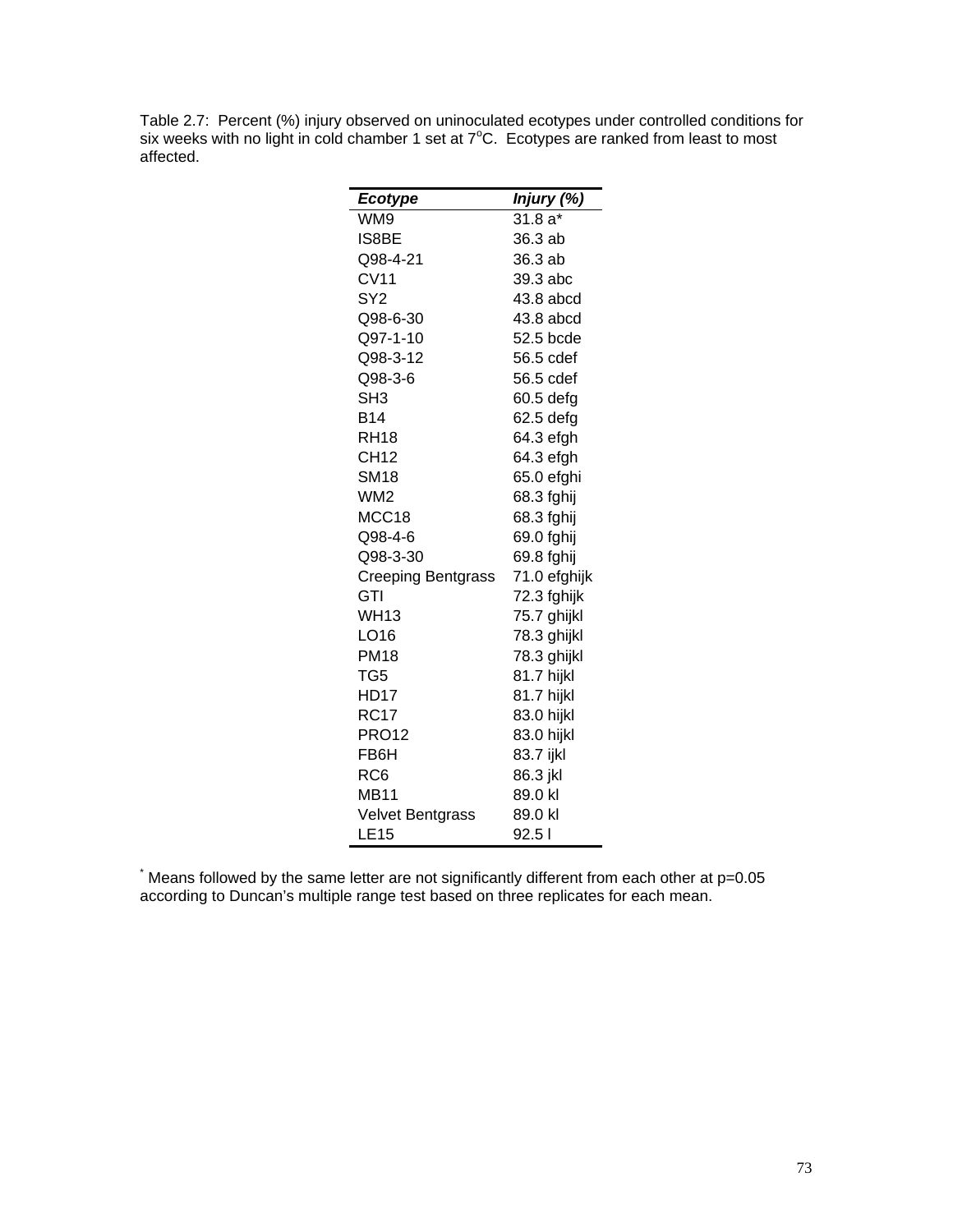Table 2.8: Percent (%) injury observed on uninoculated ecotypes under controlled conditions for six weeks with no light in cold chamber 2 set at 3°C. Ecotypes are ranked from least to most affected.

| <b>Ecotype</b>            | Injury (%)  |
|---------------------------|-------------|
| CV11                      | 11.0 $a^*$  |
| Q98-4-21                  | 13.0 ab     |
| Q98-6-30                  | 13.0 ab     |
| IS8BE                     | 13.7 ab     |
| WM9                       | 13.7 ab     |
| Q97-1-10                  | 15.7 abc    |
| Q98-3-12                  | 15.7 abc    |
| Q98-3-6                   | 15.7 abc    |
| RH <sub>18</sub>          | 16.3 abc    |
| Q98-4-6                   | 18.3 abc    |
| MCC18                     | 18.3 abc    |
| Q98-3-30                  | 21.2 abc    |
| SM18                      | 27.2 abcd   |
| <b>PRO12</b>              | 27.7 abcd   |
| <b>Creeping Bentgrass</b> | 28.5 abcde  |
| SH <sub>3</sub>           | 33.0 abcdef |
| <b>MB11</b>               | 36.0 bcdefg |
| SY <sub>2</sub>           | 36.0 bcdefg |
| CH12                      | 36.3 bcdefg |
| <b>PM18</b>               | 39.7 cdefg  |
| WM <sub>2</sub>           | 46.3 defgh  |
| <b>HD17</b>               | 50.5 defgh  |
| <b>RC17</b>               | 52.3 efghi  |
| TG5                       | 53.8 fghi   |
| FB6H                      | 55.7 fghij  |
| RC6                       | 59.8 ghijk  |
| B14                       | 65.0 hijk   |
| LO16                      | 68.3 hijk   |
| GTI                       | 68.3 hijk   |
| WH13                      | 75.7 ijk    |
| LE15                      | 79.0 jk     |
| <b>Velvet Bentgrass</b>   | 81.8k       |

\* Means followed by the same letter are not significantly different from each other at p=0.05 according to Duncan's multiple range test based on three replicates for each mean.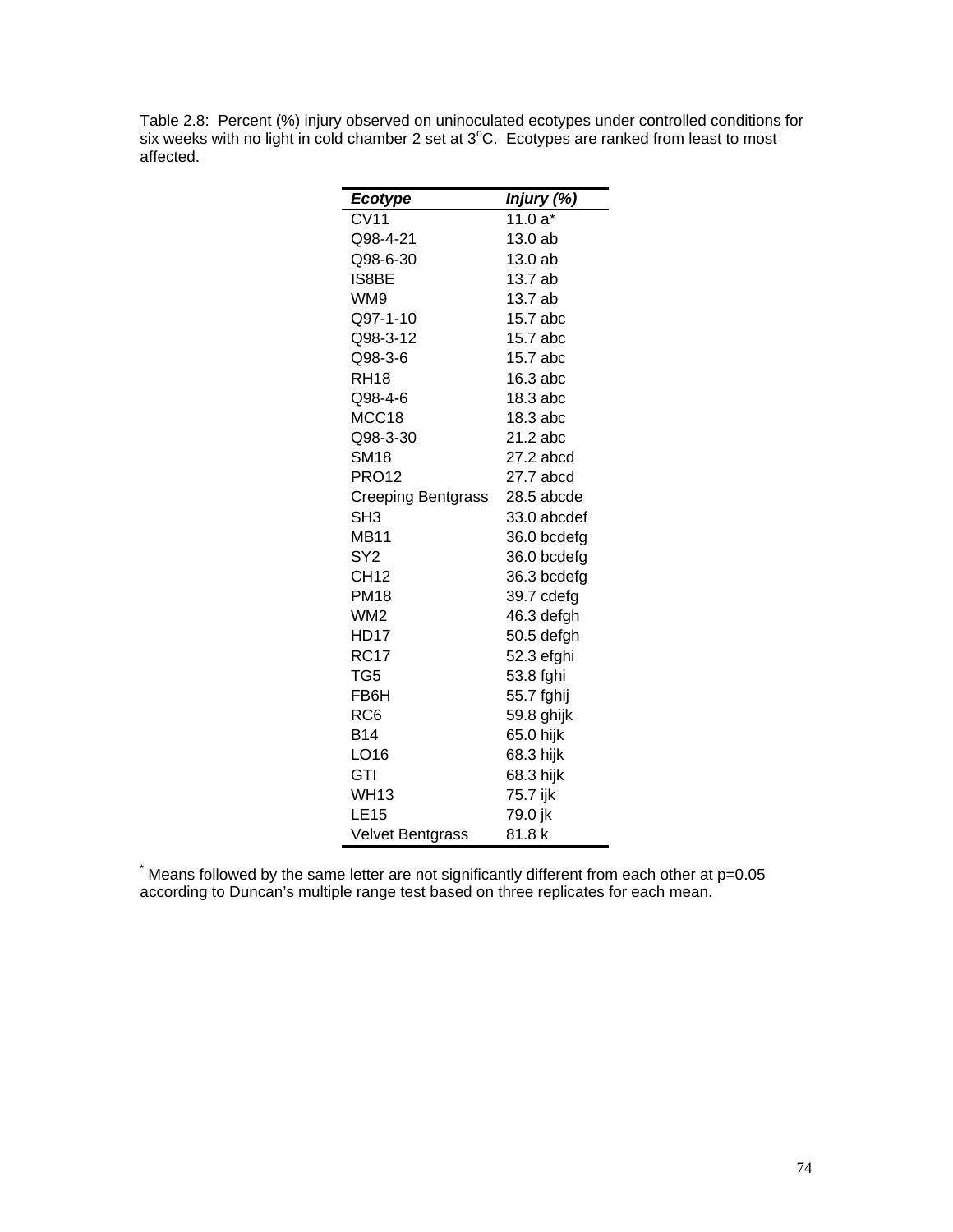

Figure 2.1: Example of block construction and arrangement for cold chamber protocol experiment.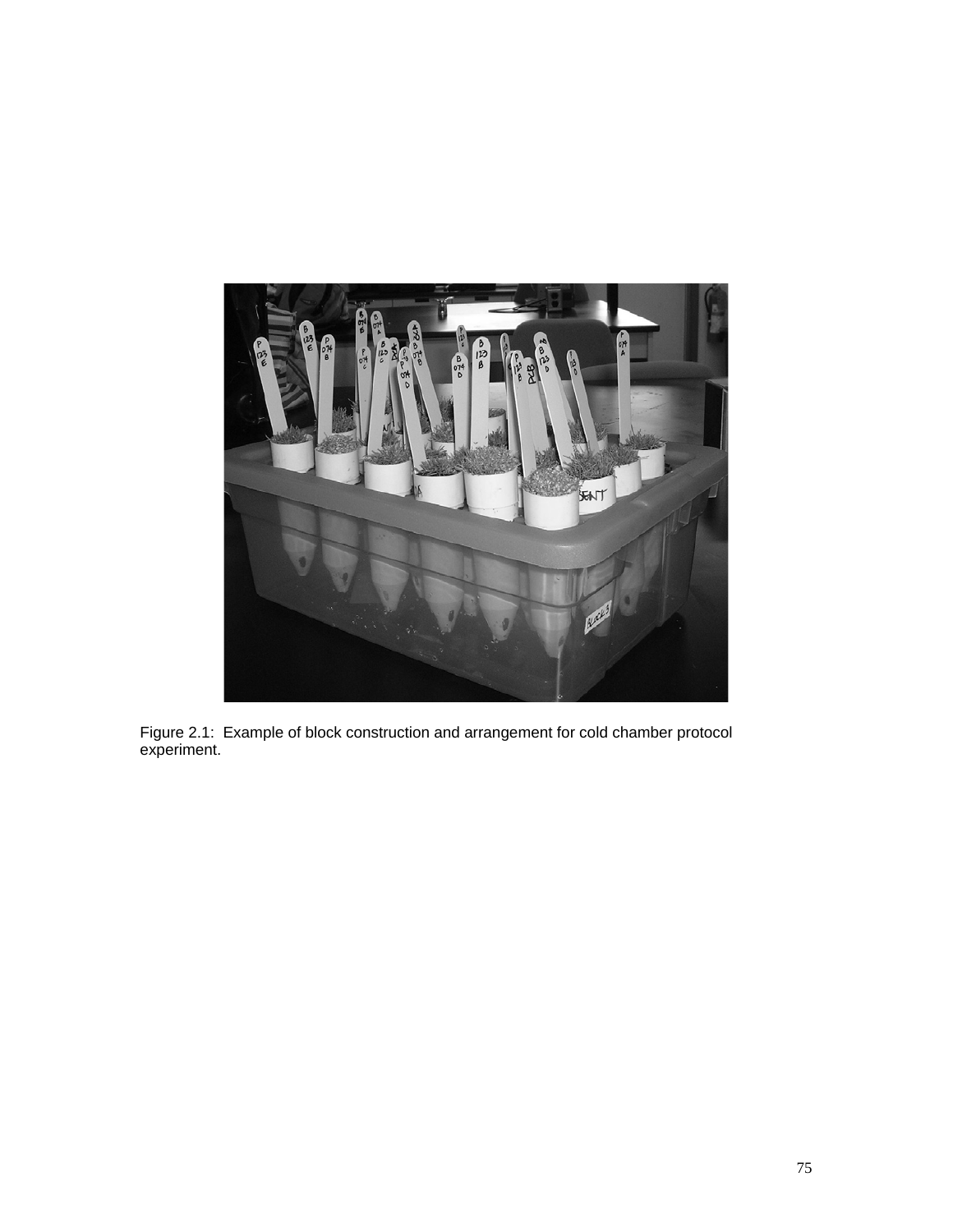

Figure 2.2: Percent (%) injury levels observed on inoculated and uninoculated plots in cold chamber 1 set at 7°C. Ecotypes are ranked from least to most affected by pink snow mould attack. Details about the ecotypes can be found in Table 1.1.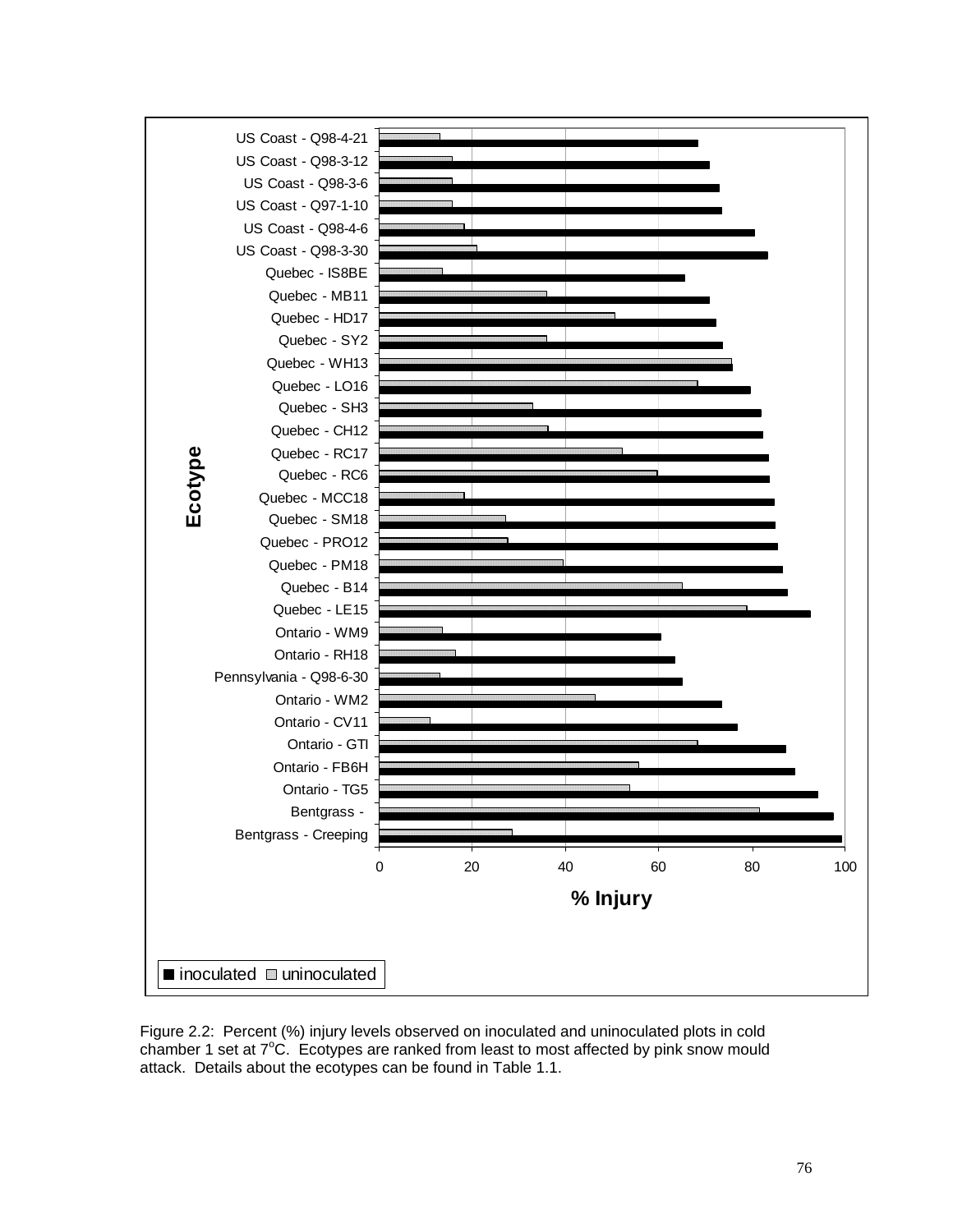

Figure 2.3: Percent (%) injury levels observed on inoculated and uninoculated plots in cold chamber 2 set at 3°C. Ecotypes are ranked from least to most affected by pink snow mould attack. Details about the ecotypes can be found in Table 1.1.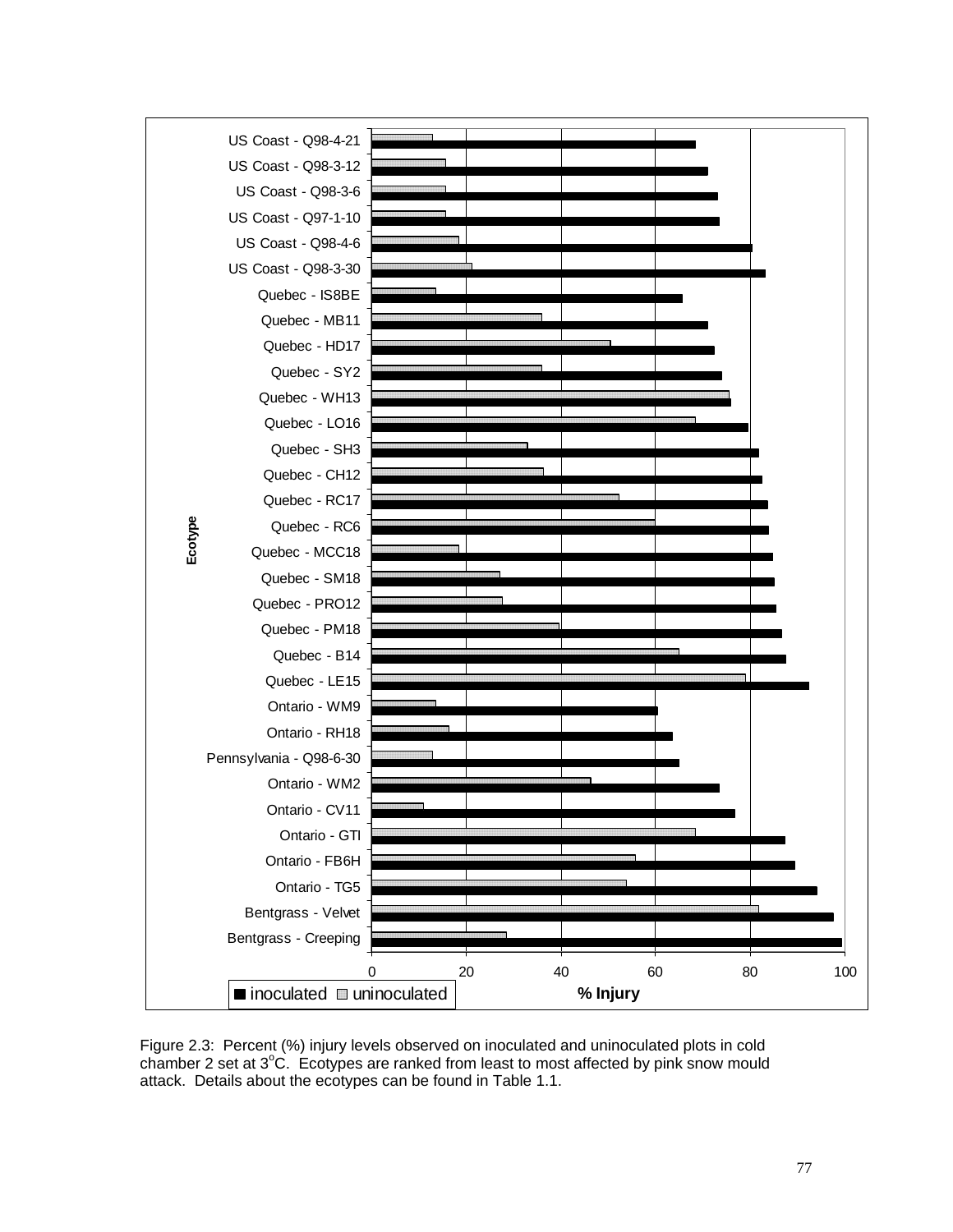

Figure 2.4: Temperature fluctuation in cold chamber 1 (CC1) and cold chamber 2 (CC2) during incubation of ecotypes.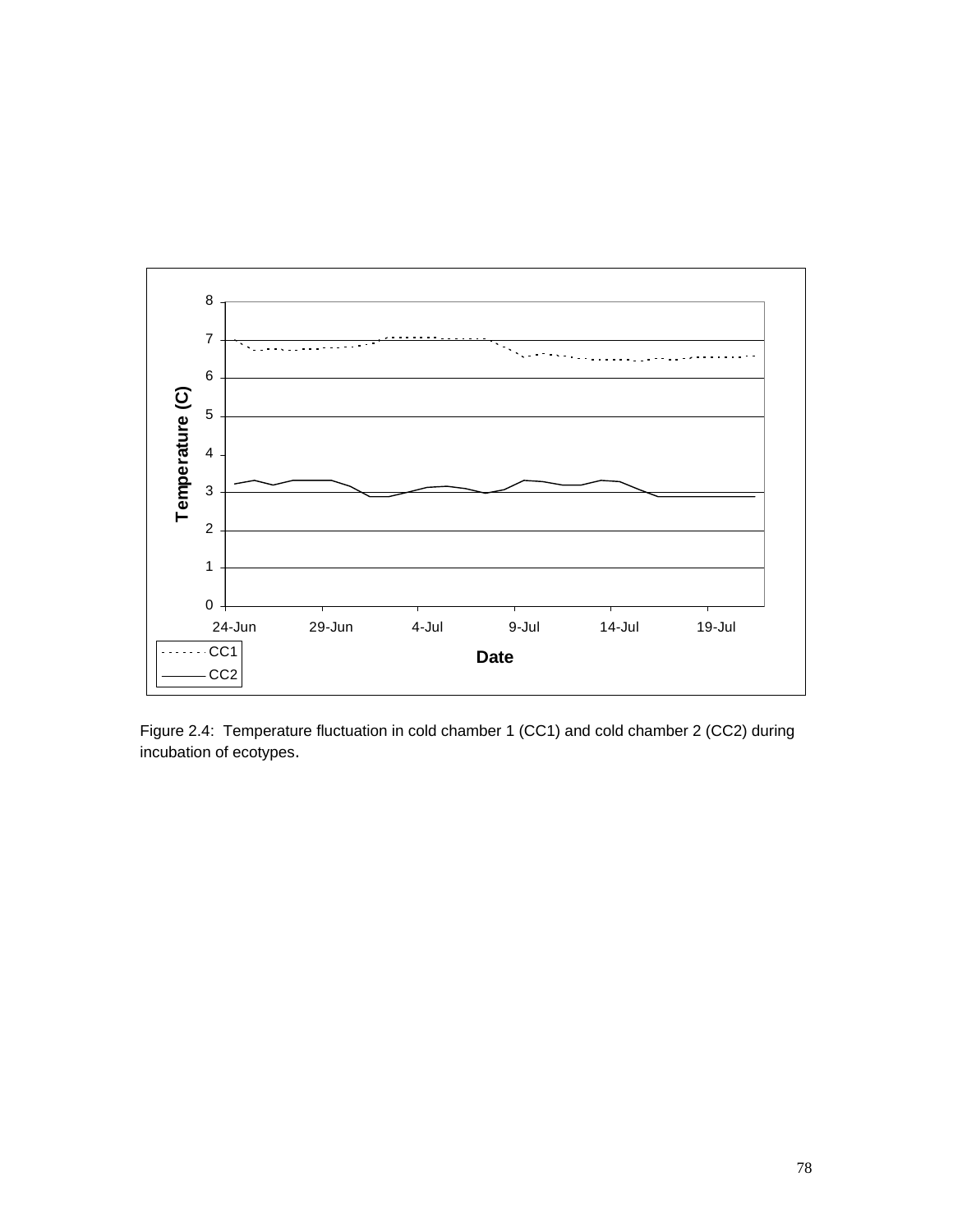## *General Discussion*

The objectives of this study were to determine 1) if the level of resistance to pink snow mould was variable among ecotypes of *Poa annua* var. *reptans*; 2) how the resistance was manifested; 3) if levels of resistance vary between different regions of collection; and 4) if low temperature acclimation and incubation conditions affect the level disease resistance.

The results of both the field study and the cold chamber study indicated that there were significant differences in the level of injury apparent among ecotypes although none of the ecotypes were found to be fully resistant. The injury levels found in this study suggest that the tested ecotypes would not be suitable as seed sources for golf green maintenance, although these results are based on only one season of observation. Ecotypes may show varied performance under varying climatic conditions during the fall and winter. The performance of the most and least susceptible ecotypes confirms the presence of significant genetic variability among *P. annua* ecotypes that may allow the identification of highly resistant types with further screening. Many factors could have influenced the resulting injury levels of the ecotypes including cold hardening and environmental conditions. The full potential of the ecotypes will become more apparent with further study.

Results from our experiments concur with observations made in previous studies on pink snow mould resistance of winter cereals which found varietal differences based on visual assessment, biochemical analysis, and recovery ability (Nakajima and Abe. 1990, 1994, 1996; Meidener et. al., 1993; Hommo, 1994; Maurin et. al., 1996; Yoshida et. al., 1998). Significant differences were found in the level of injury expressed by the annual bluegrass ecotypes after snowmelt and in their speed of recovery.

Variation in injury levels immediately after snow receded may reflect genetic variability in susceptibility to *Microdochium nivale* among ecotypes. The use of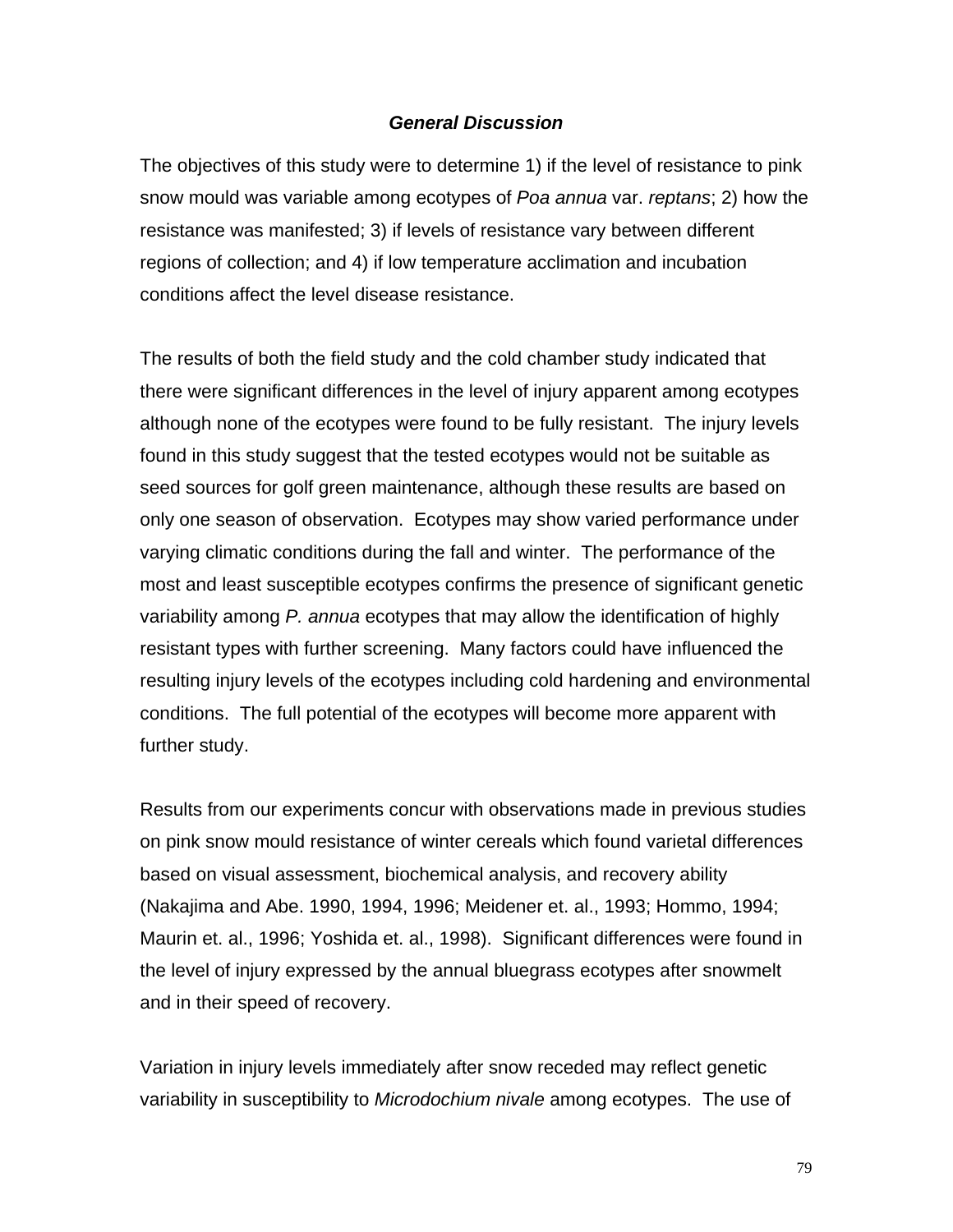*P. annua* ecotypes with lower susceptibility on putting greens would help reduce the amount of damage found in the spring. The mechanisms that render certain ecotypes less susceptible are unknown since no biochemical analyses were conducted in this study. Environmental and genetic effects on the expression of pink snow mould resistance could be explored in future studies through biochemical and molecular analysis of ecotypes that have contrasted levels of resistance.

Variation also exists in the ability of ecotypes to recover after the epidemic. Recovery capacity is the ability of an ecotype to produce new growth after being infected with pink snow mould and is an important resistance mechanism (Meidener et al., 1993). A recovery period was used to determine survival rate for screenings of winter cereal cultivars. Nakajima and Abe (1990) assessed winter wheat plants for percent necrosis and percent survival after three weeks of recovery in a greenhouse under natural conditions. Meidener et al. (1993) compared snow mould injury among winter rye cultivars three weeks after snowmelt in the field and one week after being removed from the cold chamber. The maintenance of organic reserves in wheat crowns following snow mould infection may be an important aspect of snow mold resistance (Yoshida et al., 1998). The level of reserves available for spring growth is dependent on the amounts that were accumulated during cold hardening and their rate of utilization during winter (Gaudet et al., 1999). The ability of turfgrass to produce new growth in the spring despite being infected with pink snow mould is an important characteristic for putting green turf.

Generally, the ecotypes that had the lowest injury levels after snowmelt in the field study had the lowest injury levels after the recovery period (Q97-1-10, WM9, and LO16). This may indicate that the less susceptible ecotypes were more vigorous after snowmelt, which led to lower levels of injury after the recovery period. This may also indicate that these ecotypes were tolerant of the weather conditions during the recovery period, as well as any new *M. nivale* infections

80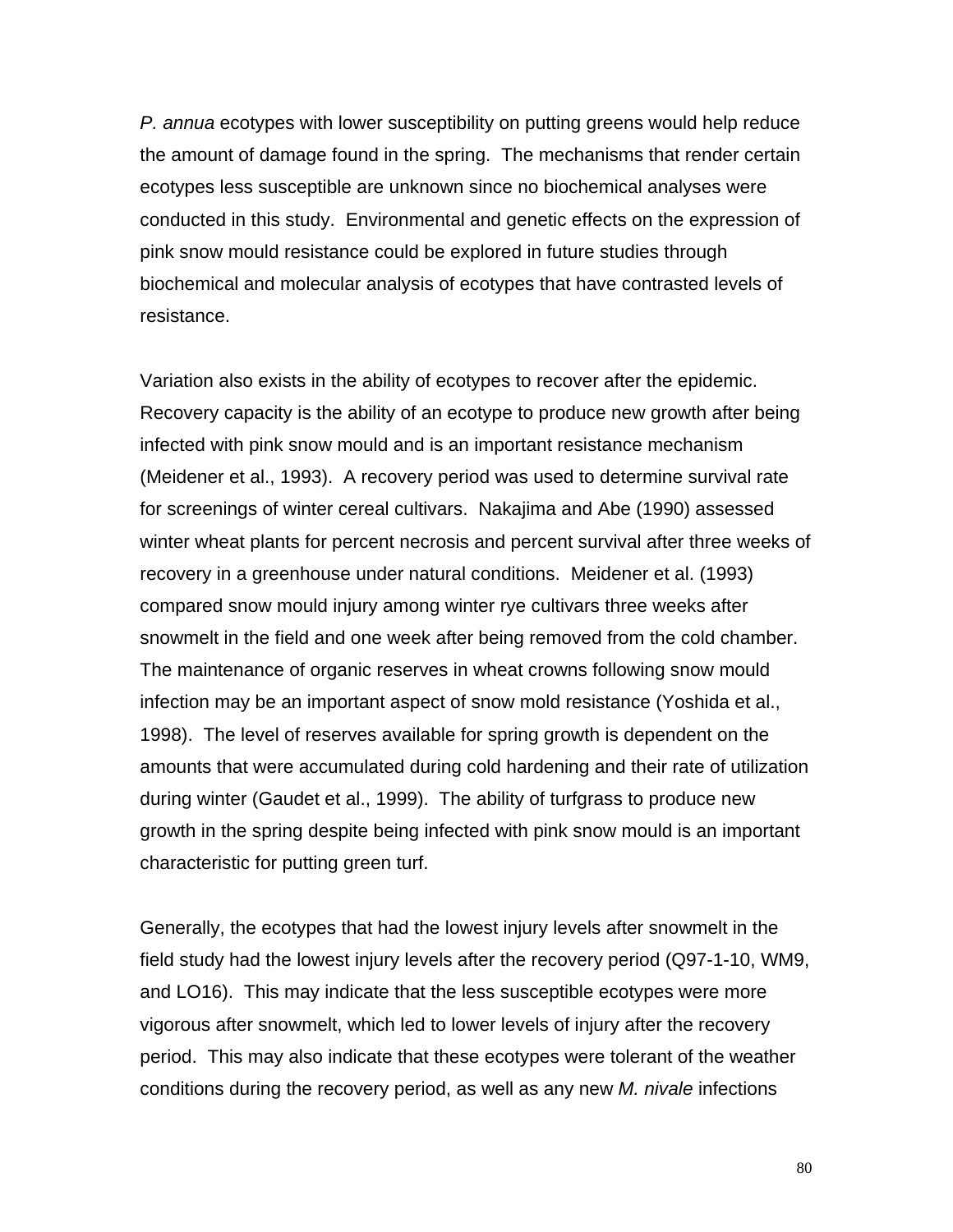that may have arisen. Similar statements could be made about the ecotypes that were most susceptible to the pathogen (RC17, MCC18, CH12, and Q98-3-30). After the recovery period, these ecotypes had the highest levels of injury. This may indicate that these ecotypes were significantly weakened by the disease, which influenced the condition of the ecotypes after recovery. There is also the possibility that these ecotypes had poor tolerance to abiotic stresses or subsequent *M. nivale* infections that occurred during the recovery period. The results of this study indicate that low susceptibility of *P. annua* ecotypes to the pathogen during the winter generally resulted in lower levels of injury after the recovery period. However, this was not true for all ecotypes. Ecotype WM9 was among the least susceptible after snowmelt, but injury levels after the recovery period were average. The ecotypes with the highest recovery rates (FB6H, SY2) were among the ecotypes with the lowest levels of injury after the recovery period, but were among the average for susceptibility to *M. nivale* after snowmelt.

Low susceptibility to *M. nivale* and quick recovery are both desirable traits for putting green turf. Combining these traits through breeding may help develop a superior seed source for turf managers. More resistant cultivars of annual bluegrass would help reduce fungicide use on the greens and also reduce the labour required to repair damage found in the spring in order to make the greens playable.

The area of collection also influenced the level of susceptibility of the ecotypes. Significant differences in snow mould resistance were observed between ecotypes originating from different regions. Ecotypes from Ontario exhibited the lowest levels of susceptibility in the field assay while the ecotypes from Penn State University were the least susceptible in the cold chamber experiment. The reason for this disparity is unknown. Genetic variation between ecotypes arises from the evolutionary pressures to which they were exposed. Natural selection occurs as a result of long term exposure to repeated stress that progressively eliminates unfit individuals. Observed differences in snow mold resistance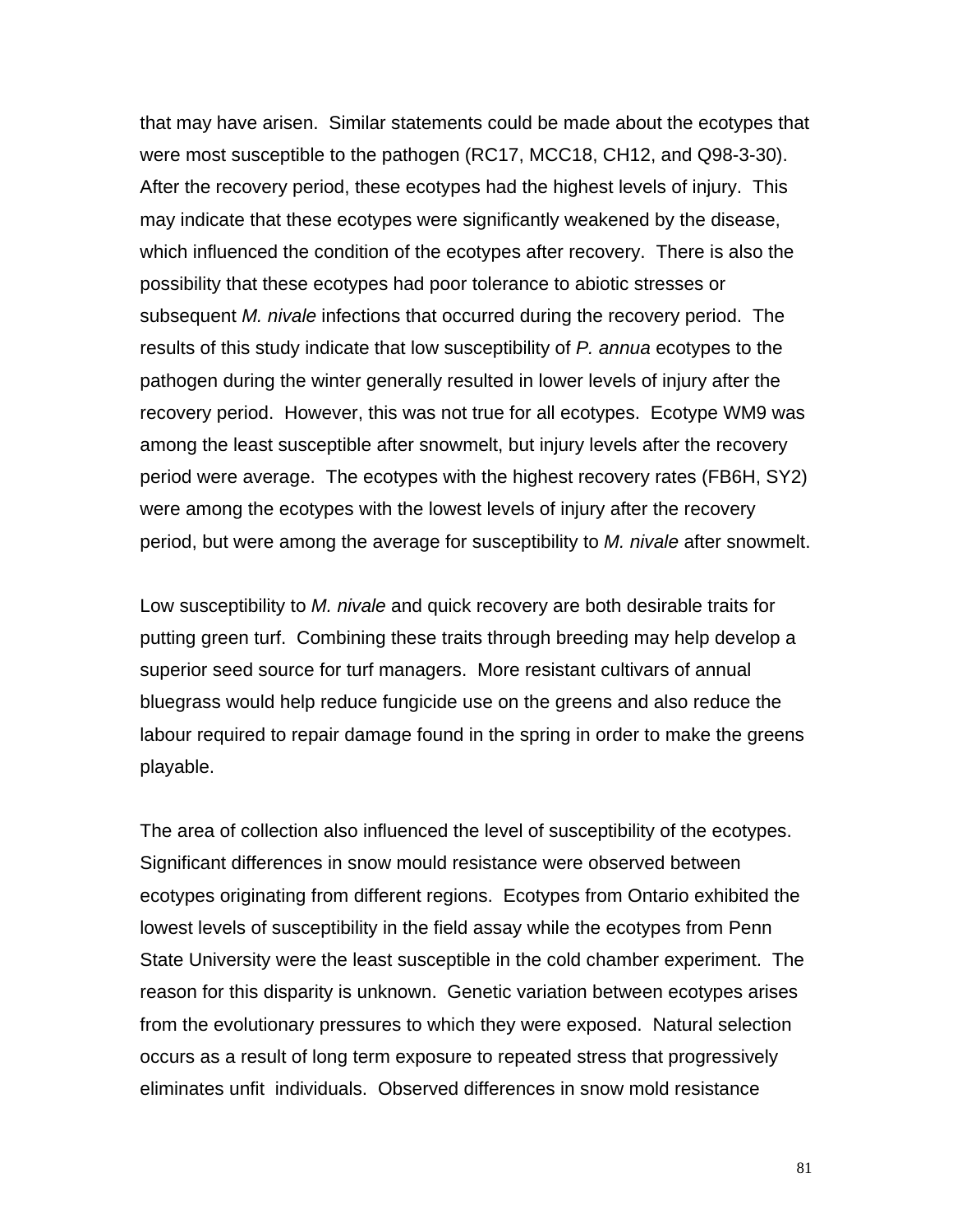between regions of collections indicate that both macro- and micro-environments contribute to the selection pressures leading to snow mould resistance.

Disease resistance expressed by the annual bluegrass ecotypes screened (inoculated tests) was weakly correlated with the expression of resistance to winter stresses (uninoculated tests). This may imply that susceptibility and resistance to both types of stresses share common bases of adaptation. Studies on winter wheat found a relationship between cold tolerance and pink snow mould resistance in certain cultivars (Gaudet, 1994; Gaudet et al., 1999). Resistance to these stresses is believed to be influenced by carbohydrate accumulation during cold hardening and the depletion of reserves over the winter (Yoshida et al., 1998; Gaudet, 1994; Gaudet et al., 1999). Cold tolerance of annual bluegrass ecotypes has been linked to the accumulation of certain proteins during cold hardening (Dionne et al., 2001b). No biochemical analysis was conducted in this study, so the effects of cold hardening on susceptibility to pink snow mould are unknown.

The presence of genetic variability among the ecotypes in this study is very promising. Further study of these and other ecotypes of *P. annua* var. *reptans* may lead to important discoveries on the sources of disease resistance. Aesthetically unacceptable levels of injury were observed on all ecotypes in both the field and the cold chamber studies. Certain environmental conditions, such as cold hardening conditions present in the cold chamber and severe climatic conditions in the field during this study may have influenced the level of injury observed.

Weather conditions during the winter may have influenced winter hardiness levels of the ecotypes. It is likely that any stress that adversely affects the plant's metabolism is also likely to increase the plant's susceptibility to other stresses (Gaudet et. al., 1999). The more severe weather conditions experienced by the ecotypes in the field may have influenced their ability to withstand winter

82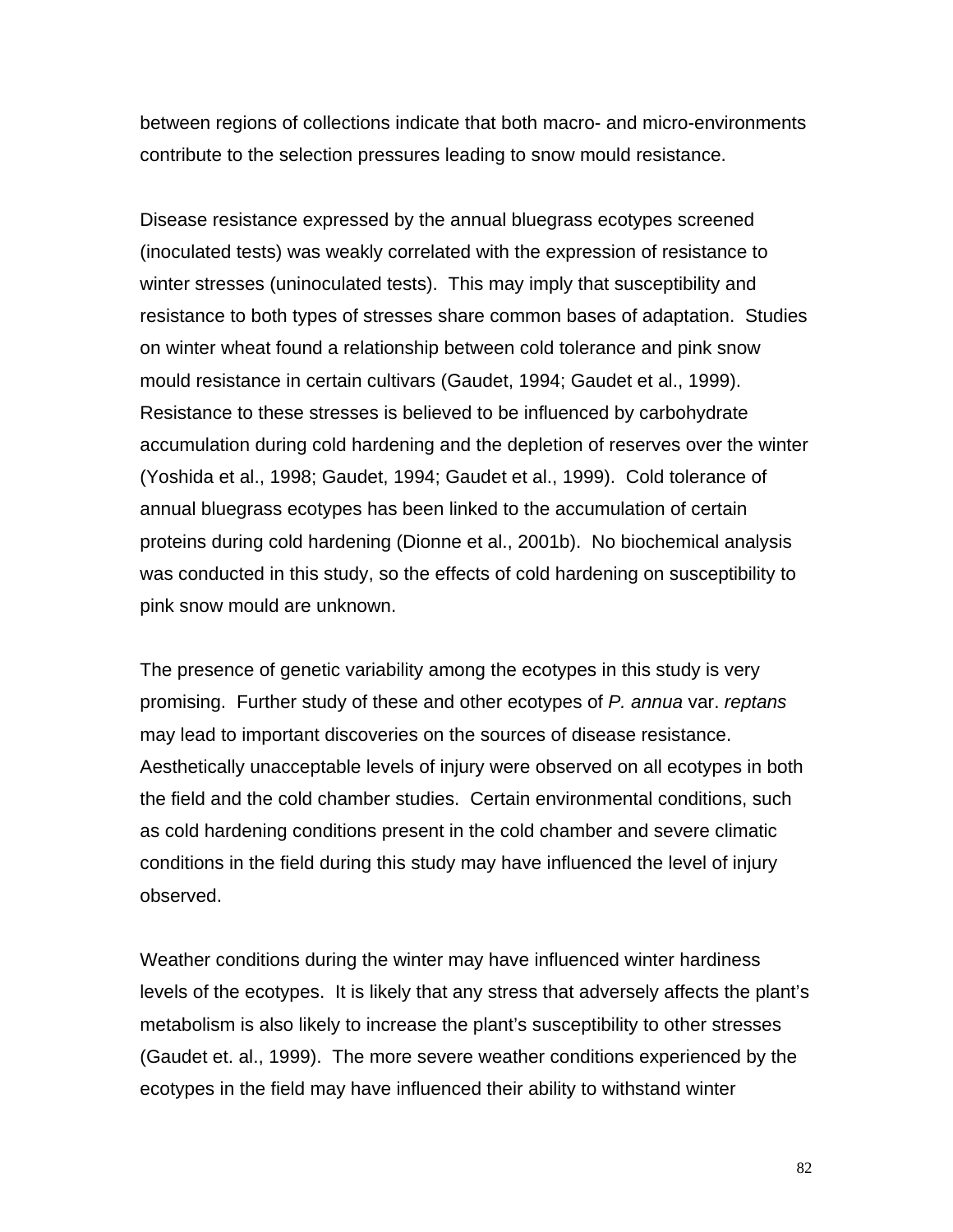stresses, including pink snow mould. Partial dehardening of ecotypes during brief warm periods during the winter or spring can also affect susceptibility of the ecotypes to pink snow mould. This would explain the high injury rates of both inoculated and uninoculated ecotypes in the field.

Results obtained from ecotypes studied in the field were not necessarily similar to those obtained from ecotypes in a cold chamber. Both approaches have certain advantages, and perhaps both should be used in combination in order to fully assess the genetic potential for resistance. Thus, further study with these ecotypes should be pursued both in the field and in the cold chamber to accurately evaluate the performance of the ecotypes. Field studies should include various microenvironments to highlight differences in susceptibility under different cold hardening and incubation conditions. On the other hand cold chamber experiments should try to mimic as much as possible the environmental conditions of interest in the field (Hommo, 1994). For instance, suboptimal conditions for cold hardening in the cold chamber study may have influenced the expression of pink snow mould resistance of *P. annua* ecotypes. Cold hardening in the cold chamber should follow the protocols established by Dionne et al. (2001a, b) to ensure maximum expression of resistance.

In future studies, a time course analysis of symptom development should be considered to help determine the level of disease that leads to significant injury to turf plants and how this threshold varies among ecotypes. Tissue sampling during the disease progress should be made to allow biochemical and molecular analyses. Comparative analysis of biochemical composition of the most and least susceptible ecotypes could allow the identification of cold- or diseaseinduced metabolic changes that are linked to ecotype susceptibility. These molecular analyses may also help identify resistance genes that determine the level of resistance. The identification of molecular markers could help hasten the screening process by quickly eliminating highly susceptible ecotypes that lack adaptive genes. Both the field study and the cold chamber study can examine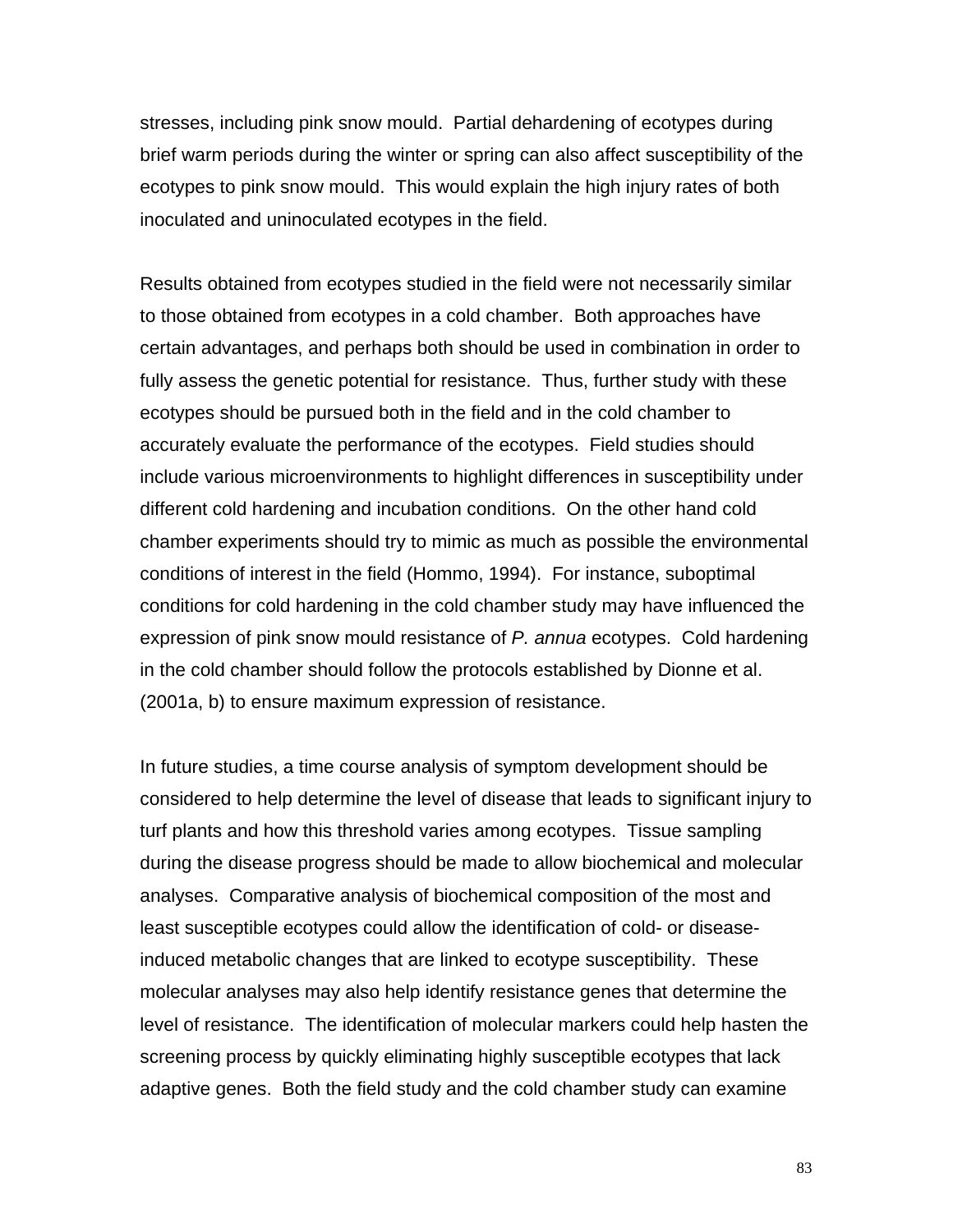the ability of ecotypes to survive under prolonged stress conditions (Hommo, 1994) and should be used together to ensure that various attributes contributing to resistance or susceptibility of the ecotypes are taken into consideration. The existence of variability in the responses to pink snow mould attack reveals the genetic potential for pink snow mould resistance within the species. The analysis of additional sources of *Poa annua* var*. reptans* from various regions of North America will help uncover natural variants with superior levels of resistance.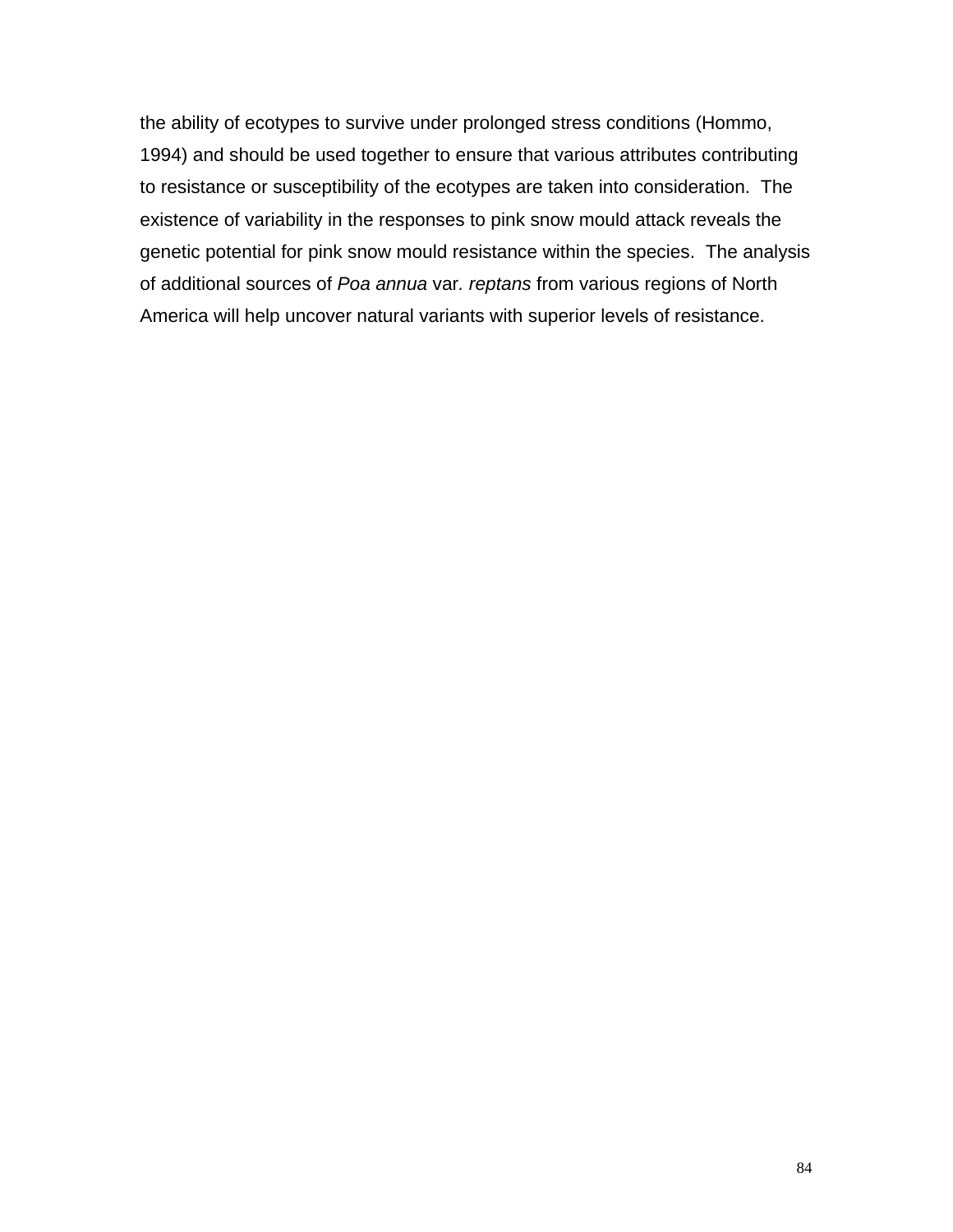## *References*

**Agrios, G. N.** 1997. Plant Pathology. Academic Press, NY. pp. 122-135.

**Anonymous.** 2001. 114957 Canada Ltée (Spraytech, Société d'arrosage) v. Hudson http://www.lexum.umontreal.ca/csc-scc/en/pub/2001/vol2/html/2001scr2\_0241.html.

**Anonymous.** 2002. Ontario Ministry of Agriculture and Food. Publication 384S. Turfgrass Management Recommendations Supplement p. 2.

**Anonymous.** 2003. Ontario Ministry of Agriculture and Food. Publication 384. Turfgrass Management Recommendations pp. 4, 7. 24, 25.

**Anonymous.** 2005. The Pesticides Management Code. Ministry of the Environment, Gouvernement du Quebec. http://www.menv. gouv.qc.ca/pesticides/permis-en/code-gestionen/municipal/index.htm

**Antikainen, M., and M. Griffith.** 1997. Antifreeze protein accumulation in freezing-tolerant cereals. Physiologia Plantarum 99:423-432.

**Beard, J. B.** 1970. An ecological study of annual bluegrass. USGA Green Section Record March p. 13-18.

**Beard, J. B., P. E. Rieke, A. J. Turgeon, and J. M. Vargas, Jr.** 1978. Annual bluegrass (*Poa annua* L.)-Description, adaptation, culture and control. Farm Science Research Report 352. Michigan State University, East Lansing, MI.

**Bengtsson, B.** 1989. Soluble sugar changes during winter and resistance to snow mold in winter wheat. Journal of Phytopathology 124:162-170.

**Braverman, S. W.** 1986. Disease resistance in cool-season forage range and turfgrasses II. The Botanical Review 52:1-112.

**Breuhl, G. W.** 1982. Developing wheats resistant to snow mold in Washington State. Plant Disease 66:1090-1095.

**Casler, M. D., Pedersen, J. F., Eizenga, G.C., and Stratton, S. D.** 1996. Germplasm and cultivar development *in* Cool-Season Forage Grasses. ed. Moser, L.E., Buxton, D.R. American Society of Agronomy, Inc. Publishers, Madison, Wisconsin. pp. 428-454.

**Cline, V. W., D. B. White, H. Kaerwer.** 1993. Observations of population dynamics on selected annual bluegrass-creeping bentgrass golf-greens. International Turfgrass Society Research Journal 7:839-844.

**Cook, S. and T. Hsiang.** 2004. Fusarium patch disease control, Fall 2003, Bayer. Guelph Turfgrass Institute Annual Research Report 17:63-64.

**Couch, H. B.** 1973. Diseases of turfgrasses caused by pathogenic fungi-snow molds *in* Diseases of Turfgrasses. Robert E. Krieger Publishing Company, Huntington, New York. pp. 30-34.

**Dahl, A. S.** 1933**.** Snowmold of turfgrasses as caused by *Fusarium nivale.* Phytopathlogist 24:197-214.

**Dionne, J., P. Dube, M. Laganiere, and Y. Desjardins**. 1999. Golf green soil and crown-level temperatures under winter protective covers. Agronomy Journal 91:227-233.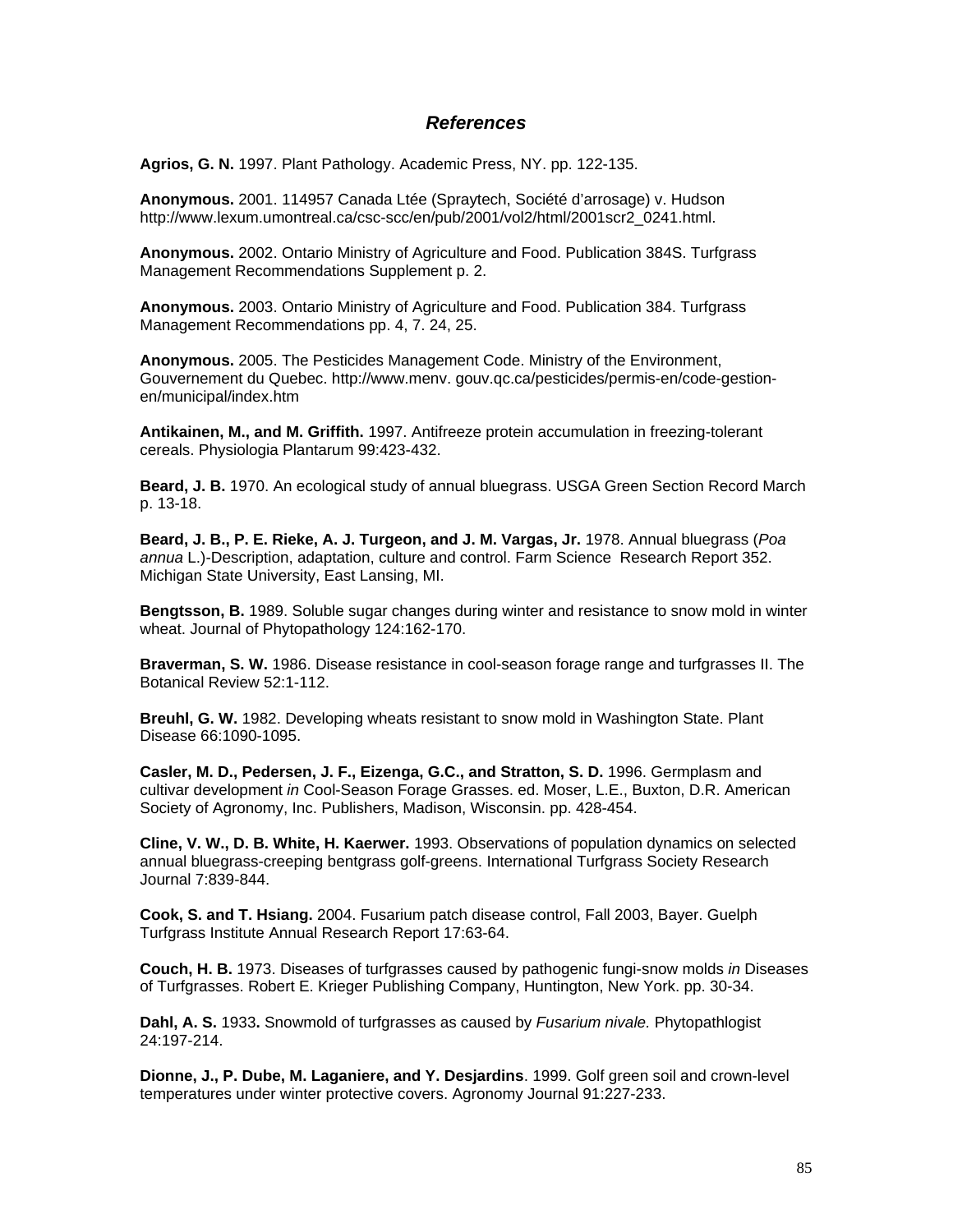**Dionne, J., Y. Castonguay, P. Nadeau, and Y. Desjardins.** 2001a. Freezing tolerance and carbohydrate changes during cold acclimation of green-type annual bluegrass(*Poa annua* L.) ecotypes. Crop Science 41:443-451.

**Dionne, J., Y. Castonguay, P. Nadeau, and Y. Desjardins.** 2001b. Amino acid and protein changes during cold acclimation of green-type annual bluegrass (*Poa annua* L.) ecotypes. Crop Science 41:1862-1870.

**Eggens, J. L.,** 1967. Turfgrass response to annual bluegrass competition. The Greenmaster 15:4-5.

**Eggens, J. L.,** 1998.Turfgrasses, strengths, weakness and uses *in* Turf Management – Principles and Practices Study Guide. University of Guelph, p. 21.

**Ergon, A., S. S. Klemsdal, A. M. Tronsmo.** 1998. Interactions between cold hardening and *Microdochium nivale* infection on expression of pathogenesis-related genes in winter wheat. Physiological and Molecular Plant Pathology 53:301-310.

**Fermanian, T. W., Malcolm C. Shurtleff, R. Randell, H. T. Wilkinson, and P. L. Nixon.** 2003. Controlling Turfgrass Pests. Pearson Education, Inc., Upper Saddle River, New Jersey. pp 6-20.

**Gaudet, D. A.** 1994. Progress towards understanding interactions between cold hardiness and snow mold resistance and development of resistant cultivars. Canadian Journal of Plant Pathology 16:241-246.

**Gaudet, D. A., A. Laroch, and M. Yoshida.** 1999. Low temperature-wheat-fungal interactions: A carbohydrate connection. Physiologia Plantarum 106:437-444.

**Gaudet, D. A., A. Laroche, and B. Puchalski.** 2001. Effect of plant age on water content in crowns of fall rye and winter wheat cultivars differing in snow mold resistance. Canadian Journal of Plant Science 81:541-550.

**Green, D. E., Burpee, L. L., and Stevenson, K. L.** 1998. Canopy reflectance as a measure of disease in tall fescue. Crop Science 38:1603-1613.

**Griffith, M., M. Antikainen, W. Hon, K. Pihakaski-Maunsbach, X. Yu, J. Un Chun and D. S. C. Yang.** 1997. Antifreeze proteins in winter rye. Physiologia Plantarum 100:327-332.

**Griffith, M. and M. F. W. Yaish.** 2004. Antifreeze proteins in overwintering plants: a tale of two activities. Trends Plant Science 9: 399-405.

**Hanson, A. A., and Juska, F. V.** 1969. Turfgrass Science. American Society of Agronomy, Madison, Wisconsin, pp. 6-26, 410-424.

**Hommo, L. M.,** 1994. Screening winter rye cultivars for snow mold (*Microdochium* nivale) resistance. Plant Pathology 43:740-750.

**Hon, W., M. Griffith, A. Mlynarz, Y. C. Kwok, and D. S. C. Yang.** 1995. Antifreeze proteins in winter rye are similar to pathogenesis-related proteins. Plant Physiology 109:879-889.

**Hsiang, T.** 1996. Distinguishing pink and grey snow mould. Green is Beautiful April: pp.18-19.

**Hsiang T., N. Matsumoto, and S. M. Millett.** 1999. Biology and management of Typhula snow moulds of turfgrass. Plant Disease 83:788-798.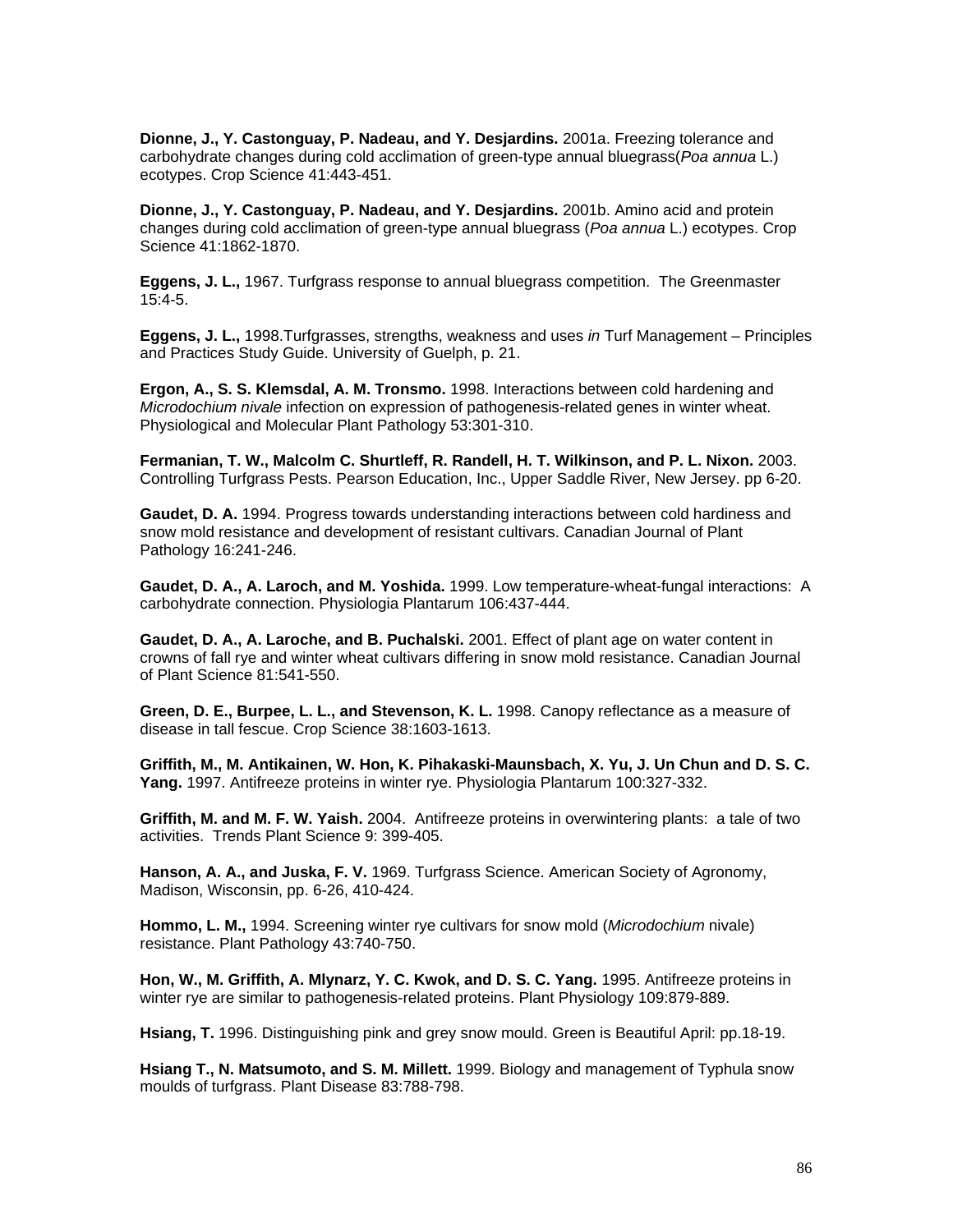**Huff, D.** 1996. For richer, for *Poa*-Cultivar development of greens-type *Poa annua.* USGA Greens Section Record January/February:11-14.

**Huff, D.** 2004. Developing Annual Bluegrass Cultivars for Putting Greens. Green Section Record September/October. http://www.usga.org/turf/green\_section\_record/2004/sep\_oct/

**Johnson, P. G., B. A. Ruemmele, P. Velguth, D. B. White, P. D. Ascher.** 1993. An overview of *Poa annua* L. reproductive biology. International Turfgrass Society Research Journal 7:798-804.

**Johnson, P. G., and D. B. White.** 1997. Vernalization requirements among selected genotypes of annual bluegrass(*Poa annua* L.) ecotypes. Crop Science 37:1538-1542.

**Juska, F. V., and A. A. Hanson.** 1969. Nutritional requirements of *Poa annua* L. Agronomy Journal 61:466-468.

**Kenna, M. P., and J. T. Snow.** 2000. The U.S. Golf Association turfgrass and environmental research program overview *in* Fate and Management of Turfgrass Chemicals. American Chemical Society, Washington, DC. Oxford University Press pp. 2-35.

**Lees, A. K., P. Nicholson, H. N. Rezanoor, and D. W. Parry.** 1995. Analysis of variation within *Microdochium nivale* from wheat: evidence for a distinct sub-group. Mycological Research 99:103-109.

**Litschko, L, and L. L. Burpee.** 1987. Variation among isolates of *Microdochium nivale* collected from wheat and turfgrasses. Transcripts of the British Mycological Society 89:252-256.

**Livingston, D. P. III.** 1991. Nonstructural carbohydrate accumulation in winter oat crowns before and during cold hardening. Crop Science 31:751-755.

**Livingston, D. P. III.** 1996. The second phase of cold hardening: freezing tolerance and fructan isomer changes in winter cereal crowns. Crop Science 36:1568-1573.

**Livingston, D. P. III, C. A. Henson.** 1998. Apoplastic sugars, fructans, fructan exohydrolase and invertase in winter oat: responses to second-phase cold hardening. Plant Physiology 116:403- 408.

**Lush, W. M.** 1988a. Biology of *Poa annua* in a temperate zone golf putting green (*Agrostis stolonifera/Poa annua*) I. The Above-Ground Population. Journal of Applied Ecology 25:977-988.

**Lush, W. M.** 1988b. Biology of *Poa annua* in a temperate zone golf putting green (*Agrostis stolonifera/Poa annua*) II. The Seed Bank. Journal of Applied Ecology 25:989-997.

**Lush, W. M.** 1989. Adaptation and differentiation of golf course populations of annual bluegrass (*Poa annua*). Weed Science 37:54-59.

**Mahfoozi, S., A. E. Limin and D. B. Fowler.** 2001. Developmental regulation of lowtemperature tolerance in winter wheat. Annals of Botany 87: 751-757.

**Mahuku, G. S., T. Hsiang, and L. Yang.** 1998. Genetic diversity of *Microdochium nivale* isolates from turfgrass. Mycological Research 102:559-567

**Maurin, N., L. Saur, and G. Capron.** Stem and head reaction of winter wheat cultivars to artificial inoculation by *Microdochium nivale* under controlled environment and field conditions. Euphytica 92:359-366.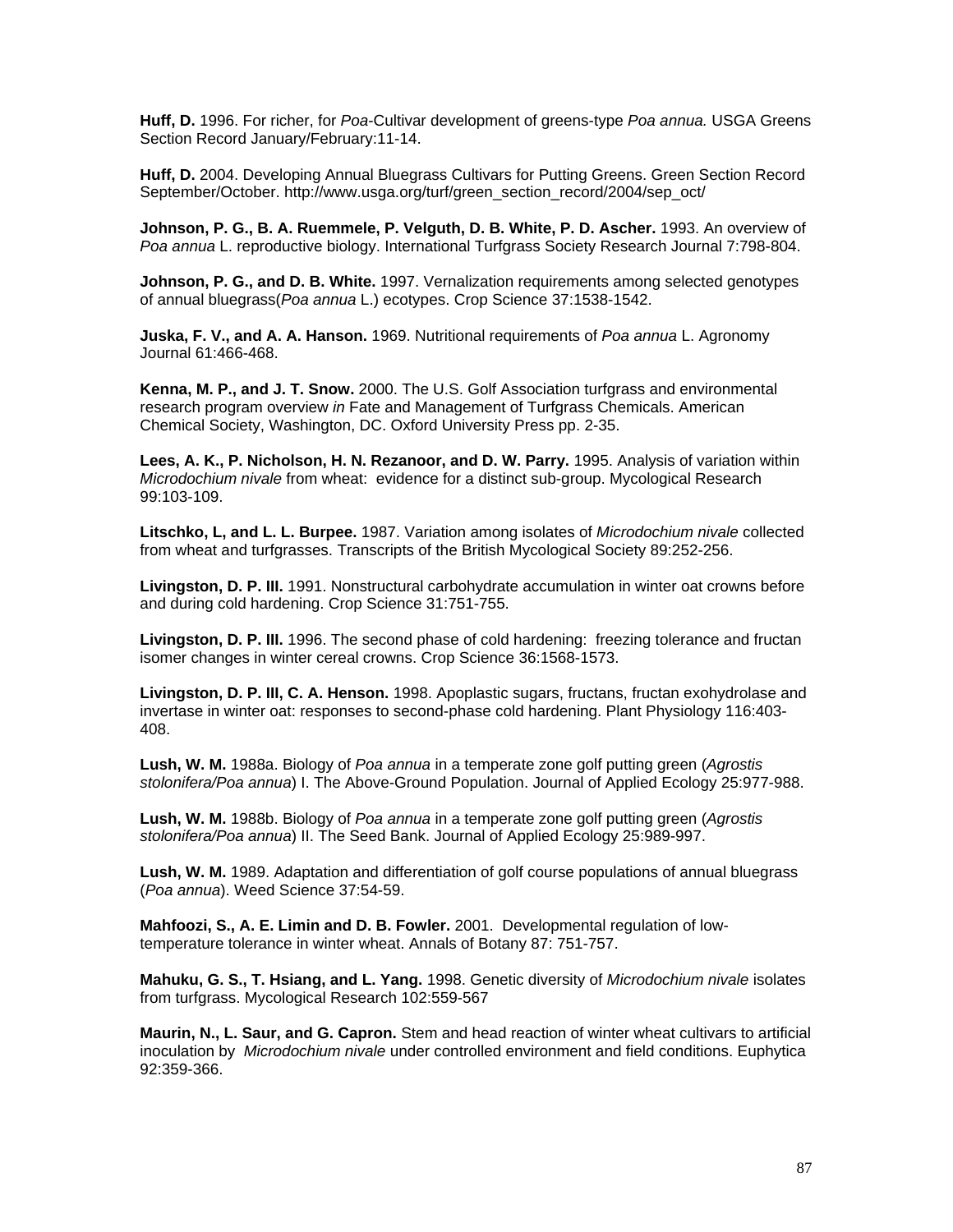**McElroy, J. S., R. H. Walker, E. van Santen.** 2002. Patterns of variation in *Poa annua* populations as revealed by canonical discriminant analysis of life history traits. Crop Science 42:513-517.

**Meidener, T.; Hoxter, Henriette; and Geigre, H. H.** 1993. Development of a resistance test for winter rye to snow mold (*Microdochium nivale)* under controlled environment conditions in regard to field inoculations. Canadian Journal of Botany 71:136-144.

**Mitich, L. W.** 1998. Intriguing world of weeds - annual bluegrass (*Poa annua* L.). Weed Technology 12:414-416.

**Nakajima, T., and J. Abe.** 1990. A method for assessing resistance to the snow molds *Typhula incarnata* and *Microdochium nivale* in winter wheat incubated at the optimum growth temperature ranges of the fungi. Canadian Journal of Botany 68:343-346.

**Nakajima, T., and J. Abe.** 1994. Development of resistance to *Microdochium nivale* in winter wheat during autumn and decline of the resistance under snow. Canadian Journal of Botany 72:1211-1215.

**Nakajima, T., and J. Abe.** 1996. Environmental factors affecting expression of resistance to pink snow mold caused by *Microdochium nivale* in winter wheat. Canadian Journal of Botany 74:1783- 1788.

**Olien, C. R. , and G. E. Lester.** 1985. Freeze-induced changes in soluble carbohydrates of rye. Crop Science 25:288-290.

**Olien, C. R. , and J. L. Clark.** 1993. Changes in soluble carbohydrate composition of barley, wheat, and rye during winter. Agronomy Journal 85:21-29.

**Olien, C. R., and J. L. Clark.**1995. Freeze-induced changes in carbohydrates associated with hardiness of barley and rye. Crop Science 35:496-502.

**Piper, C. V. and R. A. Oakley.** 1927. Annual bluegrass (*Poa annua*). United States Golf Association Green Section. 7:128-129.

**Pollock, C. J. and A. J. Cairns.** 1991. Fructan metabolism in grasses and cereals. Annual Review of Plant Physiology, Plant Molecular Biology 42:77-101.

**Pontis, H. G.** 1989. Fructans and cold stress. Journal of Plant Physiology 134:148-150.

**Sears, M., T. Hsiang and P. Charbonneau.** 1996. Ontario Ministry of Agriculture and Food. Publication 162. Diseases and Insects of Turf in Ontario.

**Seifert, K.** 1996. FusKey: fusarium interactive key. Agriculture Canada, Ottawa, ON, Canada.

**Smiley, R. W., P. H. Dernoeden, and B. B. Clarke.** 1992. Infectious foliar diseases. *In* Compendium of Turfgrass Diseases.  $2^{nd}$  ed. (ed. R. W. Smiley, P. H. Dernoeden, and B. B. Clarke, pp. 11-37). The American Phytopathological Society: St. Paul, MN.

**Smith, J. D. , N. Jackson, and A. R. Woolhouse.** 1989. Low-temperature fungal diseases *In* Fungal Diseases of Amenity Turf Grasses. E & F. N. Spon, New York, NY. pp.59-67.

**Stier, J. C., M. Casler, J. Gregos, and Z. Wang.** 2001. Genetic resistance to snow mold fungi in bentgrass. Turfgrass Trends March. www.turfgrasstrends.com.